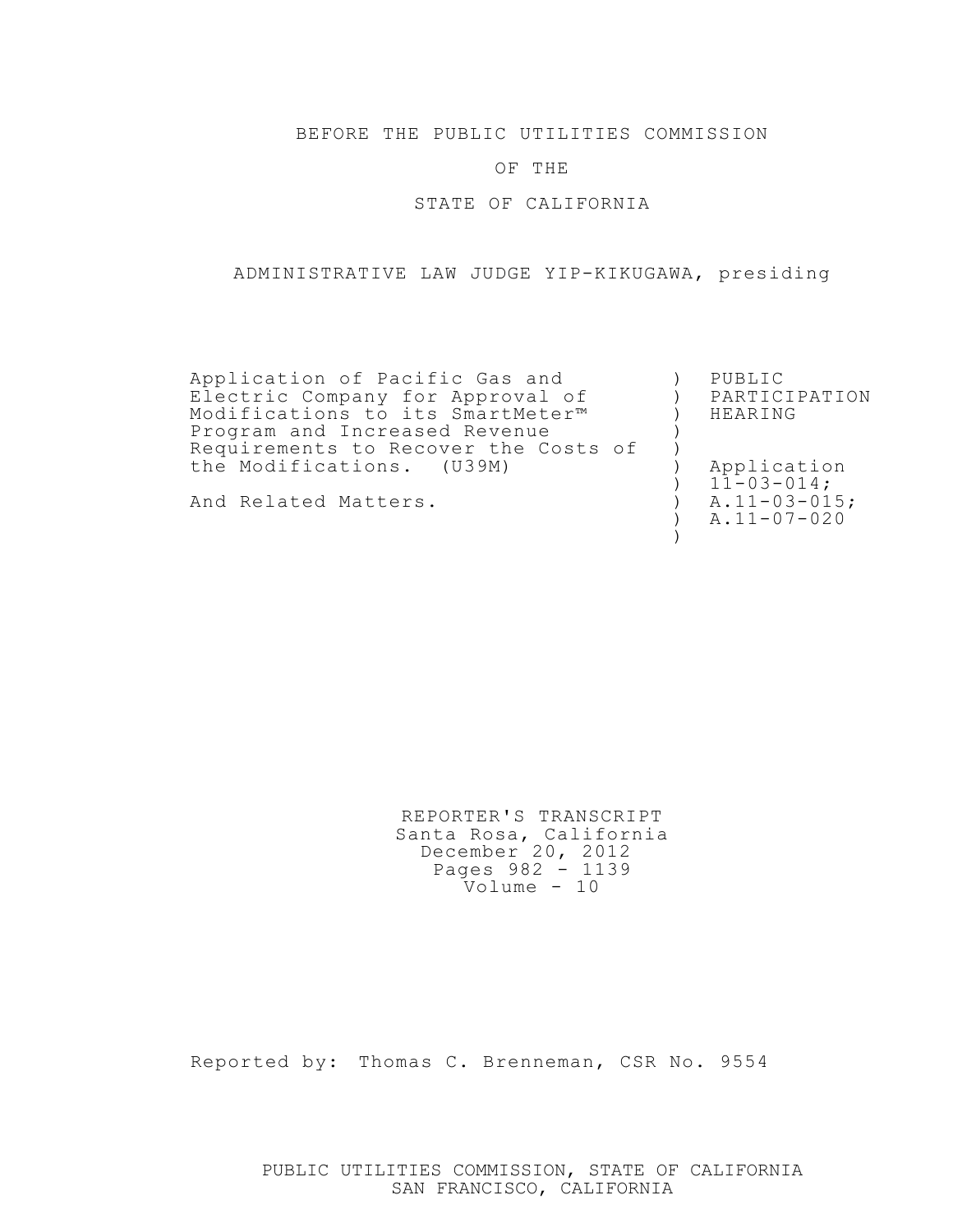| $\mathbf 1$      |                 |                | INDEX      |      |
|------------------|-----------------|----------------|------------|------|
| $\mathbf{2}$     |                 |                | STATEMENTS |      |
| $\mathfrak{Z}$   | MS.             | UPCHURCH       |            | 993  |
| $\overline{4}$   | MR.             | <b>BRAGMAN</b> |            | 994  |
| 5                | MR.             | KYES           |            | 995  |
| $\sqrt{6}$       | MS.             | GURNEY         |            | 997  |
| $\boldsymbol{7}$ | MS.             | LENCERT        |            | 998  |
| $\,8\,$          | MS LEE          |                |            | 1000 |
| $\mathcal{G}$    |                 | MS. MC TERNAN  |            | 1002 |
| 10               | MS.             | ABEE           |            | 1004 |
| 11               | MS.             | HARTLEY        |            | 1005 |
| 12               | MS.             | HARTLEY        |            | 1007 |
| 13               | MS.             | TAVARES        |            | 1009 |
| 14               | MS.             | FARRIS         |            | 1011 |
| 15               | MS.             | FARRIS         |            | 1012 |
| 16               | MS.             | MOSKOW         |            | 1014 |
| 17               | MS.             | <b>SIEVERS</b> |            | 1015 |
| 18               | MR.             | HORN           |            | 1017 |
| 19               |                 | MS. HEISLER    |            | 1018 |
| $20$             | MS.             | DELANEY        |            | 1021 |
| 21               | MR.             | SKOLNICK       |            | 1022 |
| $2\sqrt{2}$      | MR.             | WRIGLEY        |            | 1024 |
| 23               | MS.             | FLYNN          |            | 1026 |
| 24               | $\texttt{MS}$ . | ROBIN          |            | 1028 |
| $2\,5$           | MR.             | TAVARES        |            | 1030 |
| 26               | MR.             | LUIS           |            | 1032 |
| 27               | MS.             | FEREL          |            | 1034 |
| $2\,8$           |                 | MS. ROSS       |            | 1036 |
|                  |                 |                |            |      |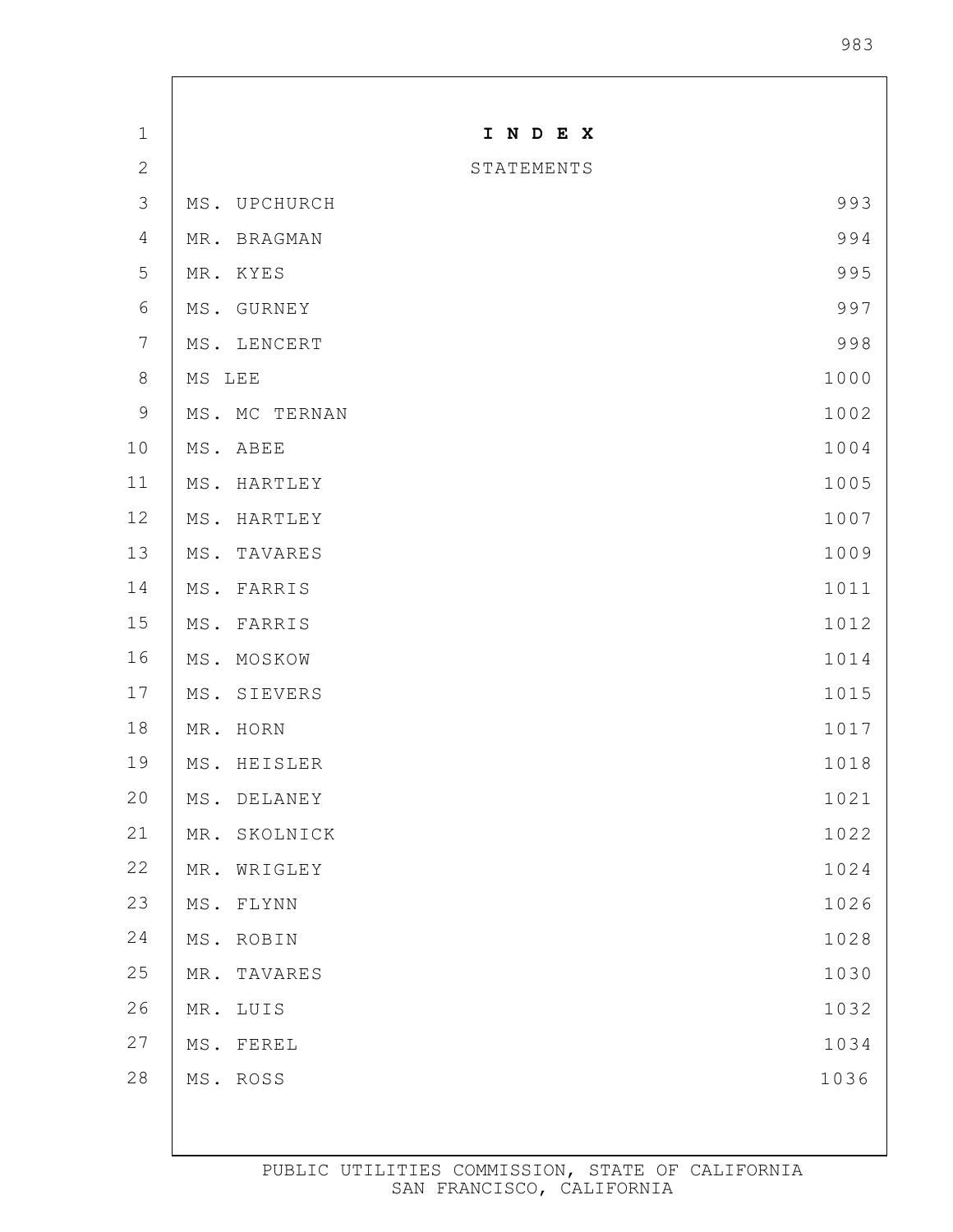| $1\,$          | MS. | GUNDERSON         | 1037 |
|----------------|-----|-------------------|------|
| $\mathbf{2}$   | MR. | HART              | 1039 |
| $\mathcal{S}$  | MR. | COOPER            | 1041 |
| $\overline{4}$ | MS. | SHARIK            | 1043 |
| 5              | MS. | DE TAILLANDIER    | 1046 |
| $\sqrt{6}$     | MS. | GROTE             | 1047 |
| $7\phantom{.}$ |     | MR. MICHALAK      | 1049 |
| $\,8\,$        |     | EYZATIA           | 1050 |
| $\mathsf 9$    | MR. | <b>BULLINGTON</b> | 1051 |
| 10             | MS. | WOLFELD           | 1052 |
| $11$           | MS. | GASKILL           | 1054 |
| 12             | MR. | JENNINGS          | 1056 |
| 13             | MS. | STEIN             | 1057 |
| 14             | MS. | HAHN              | 1059 |
| 15             | MR. | ERNST             | 1061 |
| 16             | MR. | VYAS              | 1063 |
| 17             | MR. | RODDIE            | 1064 |
| 18             | MS. | LUI               | 1066 |
| 19             |     | MS. ARGUELLES     | 1068 |
| 20             | MS. | <b>GARRETT</b>    | 1069 |
| $21$           | MS. | JOHNSTON          | 1071 |
| 22             | MS. | OSTOICH           | 1072 |
| 23             | MR. | WINDHEIM          | 1074 |
| 24             | MS. | BENET             | 1076 |
| 25             | MS. | ANDRITZAKIS       | 1077 |
| 26             | MS. | SKULL             | 1078 |
| 27             | MS. | STANPHILL         | 1080 |
| 28             |     | MS. MILLER        | 1082 |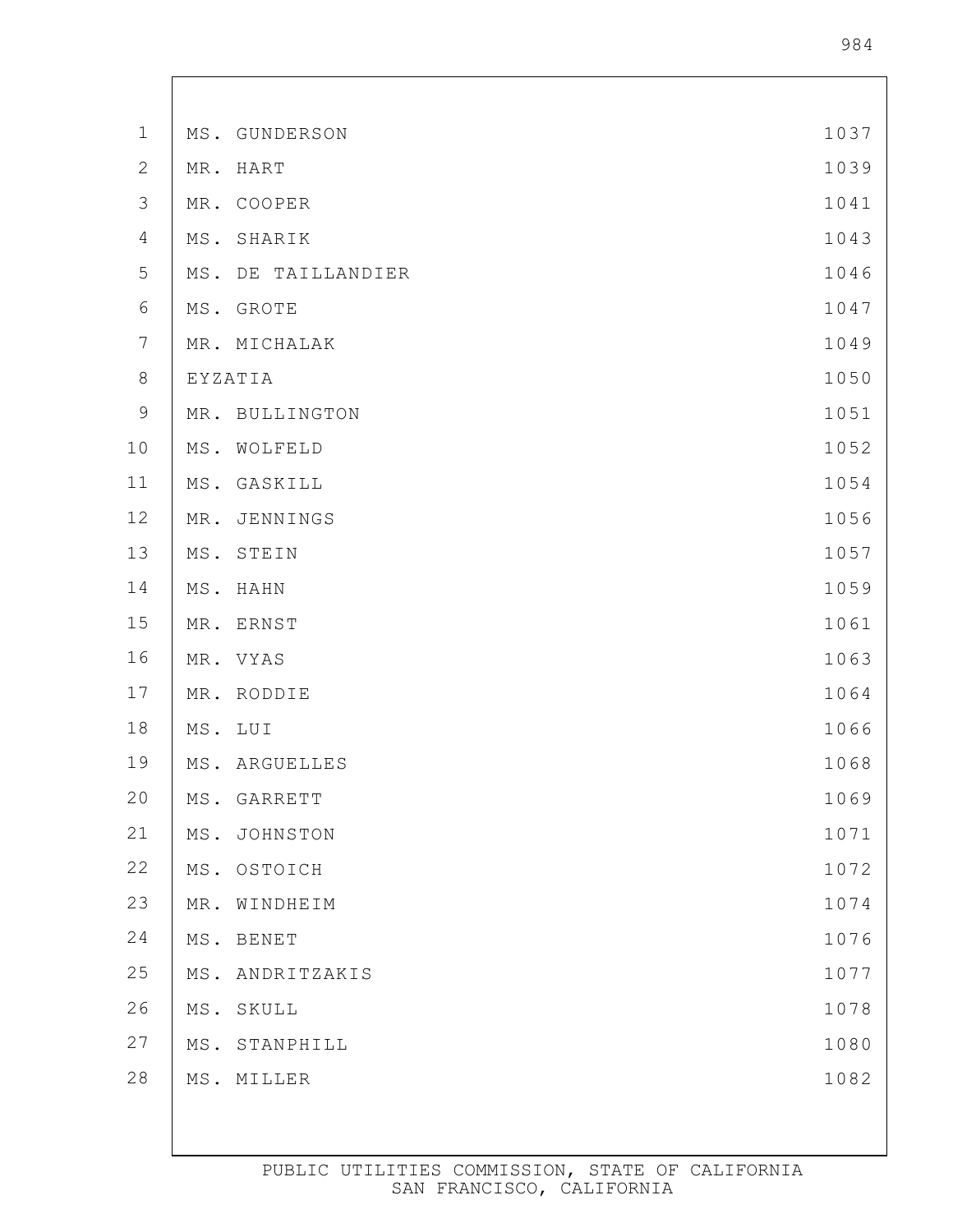| $1\,$            |     | MS. PAGE      | 1084 |
|------------------|-----|---------------|------|
| $\mathbf{2}$     | MS. | O'HAIR        | 1085 |
| $\mathfrak{Z}$   | MS. | FERNALD       | 1087 |
| $\sqrt{4}$       | MS. | CAIN          | 1089 |
| 5                | MS. | MASTERS       | 1091 |
| $\sqrt{6}$       | MS. | SORBI         | 1093 |
| $\boldsymbol{7}$ | MR. | ALEXANDER     | 1094 |
| $\,8\,$          | MS. | OBAL          | 1096 |
| $\mathcal{G}$    | MS. | JELTER        | 1098 |
| 10               | MS. | GELZZARD      | 1100 |
| 11               | MS. | KOEHLE        | 1101 |
| 12               | MS. | ROSE          | 1104 |
| 13               | MS. | SCULL         | 1105 |
| 14               | MR. | MAGURIE       | 1107 |
| 15               | MS. | GARERT        | 1109 |
| 16               | MS. | HUDSON        | 1111 |
| 17               | MS. | GEBIN         | 1113 |
| 18               | MS. | CAMPBELL      | 1115 |
| 19               |     | MS. NICKEL    | 1116 |
| 20               |     | MS. BARKER    | 1118 |
| 21               |     | MR. CROUSE    | 1120 |
| 22               |     | MS. PHILLIPS  | 1122 |
| 23               |     | MS. BREESE    | 1124 |
| 24               | MR. | HUBERT        | 1125 |
| 25               | MR. | <b>BENNET</b> | 1126 |
| 26               | MS. | HUBERT        | 1128 |
| 27               |     | MR. MOCK      | 1129 |
| 28               |     | MS. BERG      | 1131 |
|                  |     |               |      |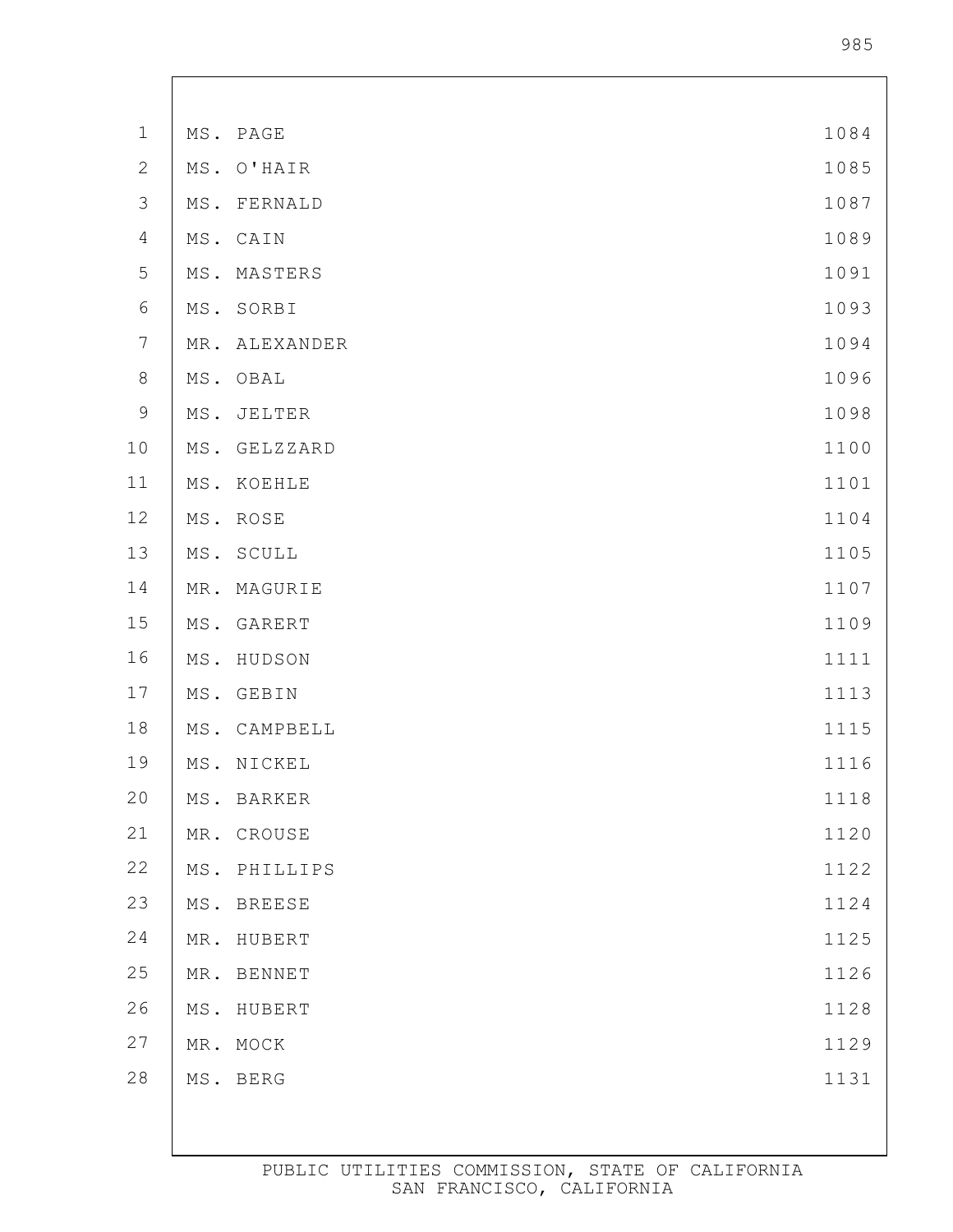| $\ensuremath{\mathbbm{1}}$ | MS. DINES | 1133 |
|----------------------------|-----------|------|
| $\sqrt{2}$                 | KAREN     | 1136 |
| $\mathcal{S}$              |           |      |
| $\sqrt{4}$                 |           |      |
| $\overline{5}$             |           |      |
| $\sqrt{6}$                 |           |      |
| $\boldsymbol{7}$           |           |      |
| $8\,$                      |           |      |
| $\overline{9}$             |           |      |
| $1\,0$                     |           |      |
| $11$                       |           |      |
| $12\,$                     |           |      |
| 13                         |           |      |
| $1\,4$                     |           |      |
| $1\,5$                     |           |      |
| $16$                       |           |      |
| $17\,$                     |           |      |
| $1\,8$                     |           |      |
| 19                         |           |      |
| $20$                       |           |      |
| 21                         |           |      |
| 22                         |           |      |
| 23                         |           |      |
| 24                         |           |      |
| 25                         |           |      |
| 26                         |           |      |
| 27                         |           |      |
| 28                         |           |      |
|                            |           |      |
|                            |           |      |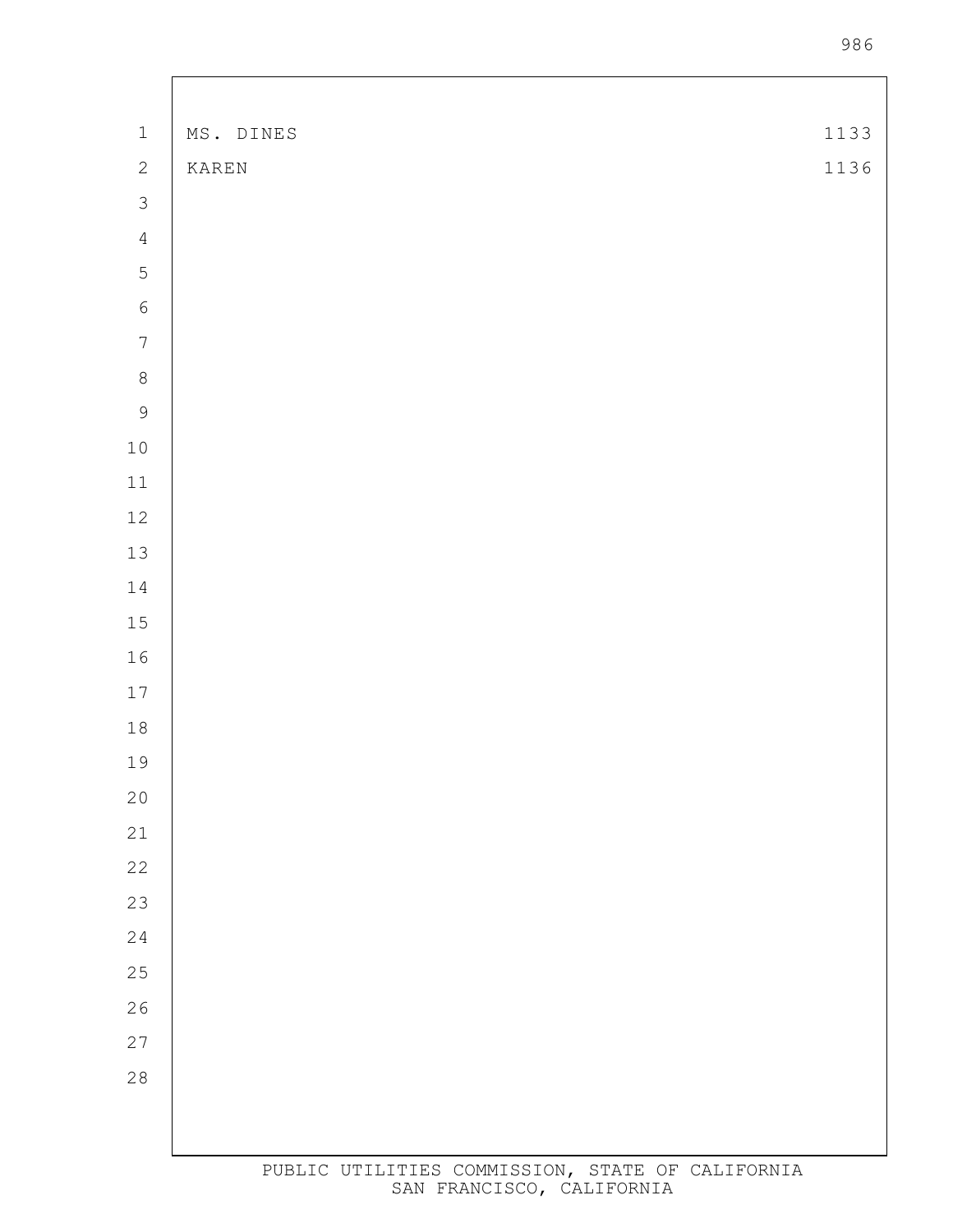1 2 3 4 5 6 7 8 9 10 11 12 13 14 15 16 17 18 19 20 21 22 23 24 25 26 27 28 SANTA ROSA, CALIFORNIA DECEMBER 20, 2012 - 2:00 P.M. \* \* \* \* \* ADMINISTRATIVE LAW JUDGE YIP-KIKUGAWA: We are on the record. The Commission will come to order. This is the time and place set by the Commission for public participation hearings in Applications 11-03-014, 11-03-015, and 11-07-020 addressing cost and cost allocation issues related to providing an option for gas and electric residential utility customers who do not wish to have a wired smart meter installed at their location. Good afternoon, everyone. I am Administrative Law Judge Amy Yip-Kikugawa. The assigned Commissioner to this proceeding is President Michael Peevey. Public participation is exactly what the name implies. It is an opportunity for me to hear from all of you and for the Commissions to receive public comment from ratepayers. Therefore, if you wish to speak, you should have signed up with the Public Advisor's Office in the back, and if you have not done so, please do so now. And before we begin I do want to go over a couple of ground rules. First, this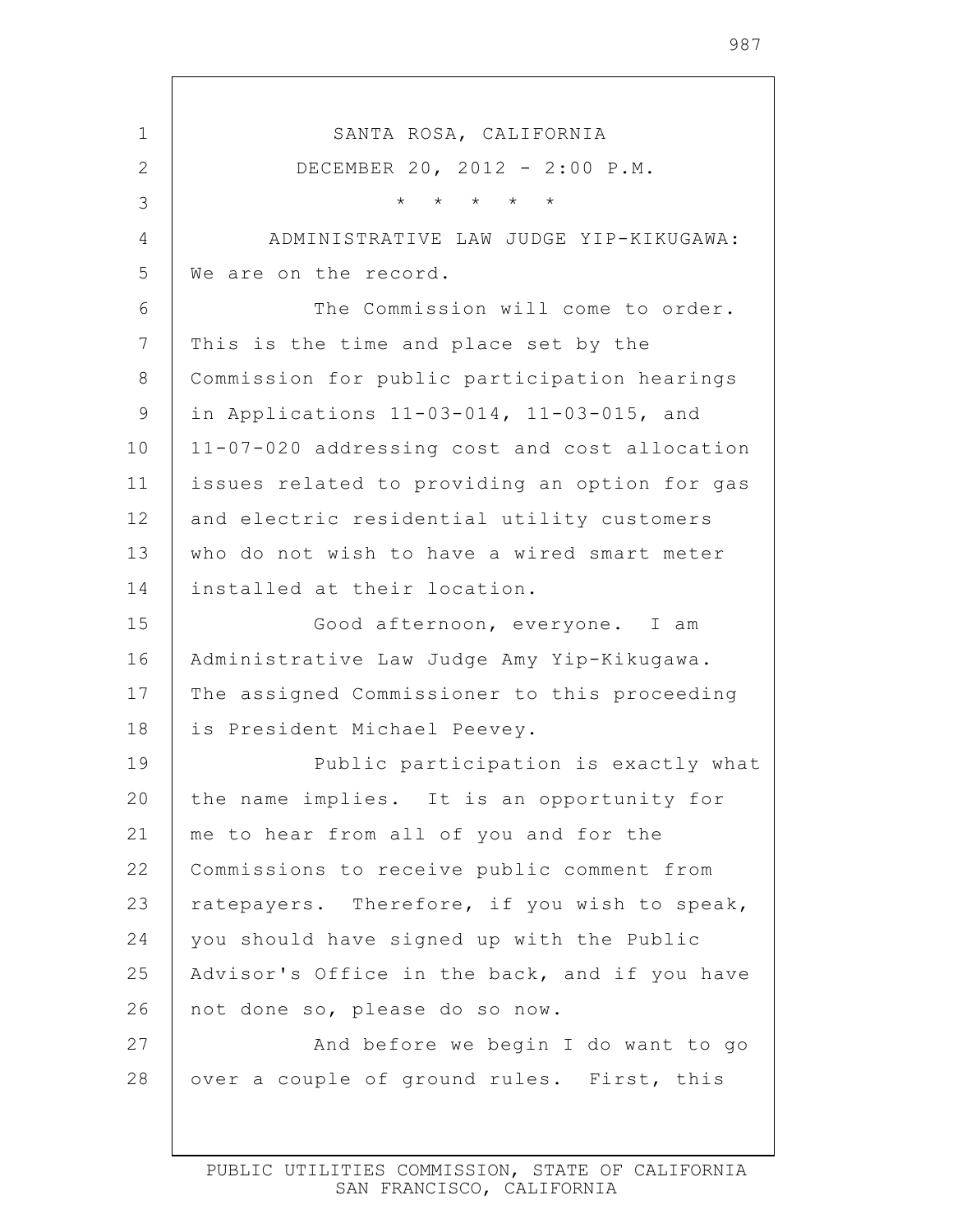| $\mathbf 1$  | meeting is being reported. I have a court     |
|--------------|-----------------------------------------------|
| $\mathbf{2}$ | reporter over here seated to my right. He is  |
| 3            | going to be taking down every word that is    |
| 4            | said during public comment. He would also be  |
| 5            | taking down anything that's said if people    |
| 6            | are commenting in the audience. So please,    |
| 7            | as a courtesy to the person who is making     |
| 8            | comment and having their opportunity to       |
| $\mathsf 9$  | present their opinions and views, please      |
| 10           | refrain from shouting out or making any       |
| 11           | comments during the others' time to speak.    |
| 12           | You will each have an opportunity. I'm        |
| 13           | planning to hear from everyone. We've gotten  |
| 14           | 70 people signed up. I am planning to have    |
| 15           | everyone who wishes to speak have the         |
|              |                                               |
| 16           | opportunity to do so.                         |
| 17           | This hearing is going to be about             |
| 18           | two hours long. Given the number of           |
| 19           | speakers, we are limiting the amount of time  |
| 20           | for public comment to two minutes per person. |
| 21           | There is a timekeeper over here. She will be  |
| 22           | letting you know when you have one minute and |
| 23           | also when time is up. So please, as a         |
| 24           | courtesy to others, try to stay within your   |
| 25           | two-minute time period.                       |
| 26           | I also have here somebody who is              |
| 27           | videotaping. That is not the official         |
| 28           | record. The official record is the            |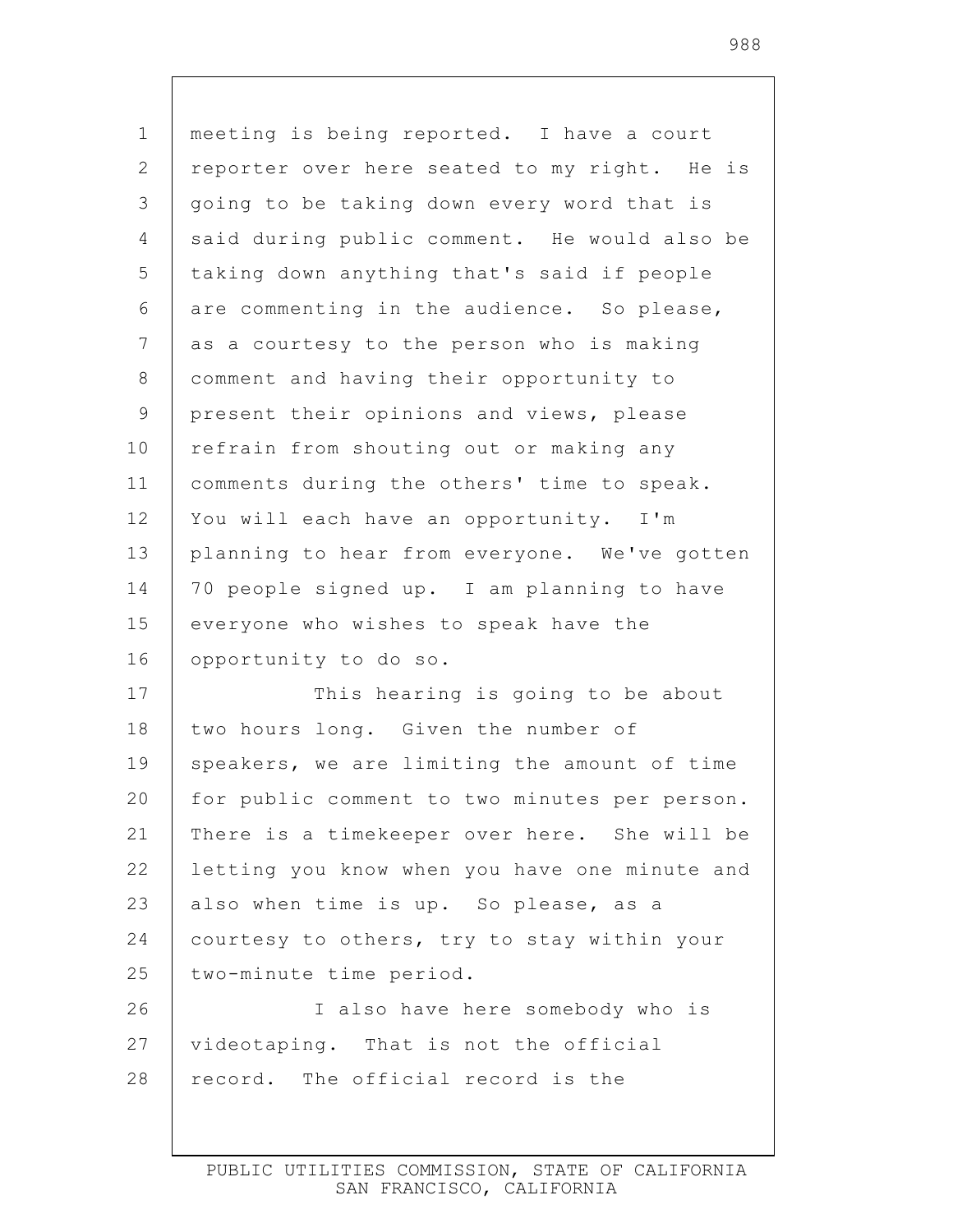1 2 3 4 5 6 7 8 9 10 11 12 13 14 15 16 17 18 19 20 21 22 23 24 25 26 27 28 transcript that is being prepared by the court reporter. Now, I do want to make that very clear. If you say something that has been said, if it is not in the reporter's transcript, it is not part of the record of this proceeding. Since this is a opportunity for public comment, there is no question and answers. I'm not here to answer questions. PG&E is here, but they are not going to be answering questions during this hearing. It is just to hear comment from all of you. Okay. So what I would like to do is just do a brief description of this proceeding and what is happening. Okay. As many of you know, earlier this year the Commission voted out three decisions. And all three decisions directed San Diego Gas and Electric Company, Pacific Gas and Electric Company, Southern California Edison Company to modify their advanced metering infrastructure programs to include an option for anybody who did not wish to have a wired smart meter to opt out. It also established interim fees. The decisions further set up a Phase 2 of this proceeding, and that is where we are right now. Phase 2 which will be looking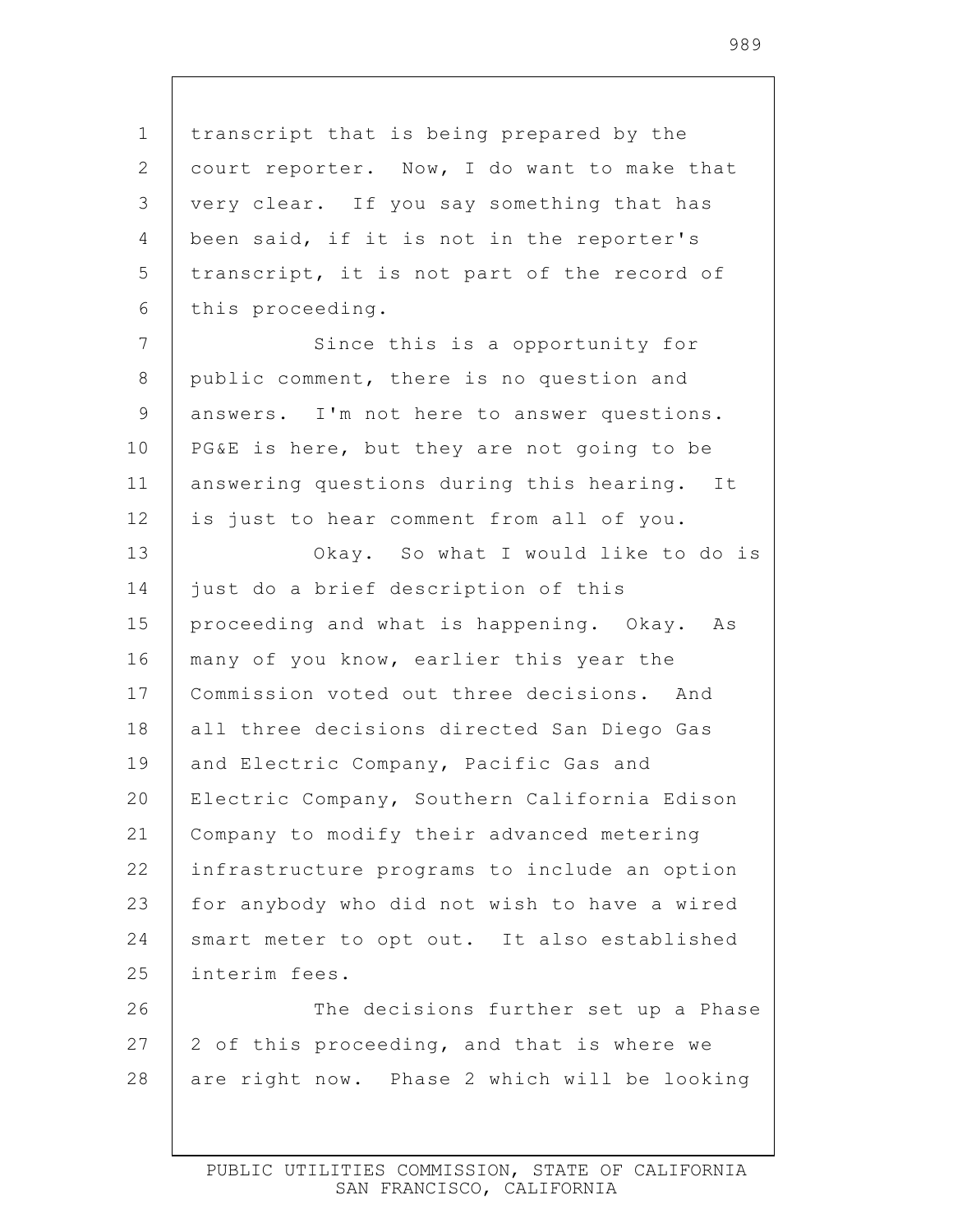| 1               | at what costs should be allowed to be         |
|-----------------|-----------------------------------------------|
| 2               | recovered by the utilities and also how those |
| 3               | costs will be recovered in terms of payment   |
| 4               | by residential ratepayers. So what we have    |
| 5               | had so far is the three utilities who have    |
| 6               | submitted their cost information as part of   |
| $7\phantom{.0}$ | Phase 2. Southern California Gas Company is   |
| $\,8\,$         | also a party in this Phase 2 proceeding.      |
| $\mathsf 9$     | They have a separate application out with the |
| 10              | Commission to also provide for an opt-out     |
| 11              | option. That applications has not yet been    |
| 12              | acted on, but in the meantime SoCalGas is a   |
| 13              | party in this proceeding.                     |
| 14              | We have conducted evidentiary                 |
| 15              | hearings in this proceeding already, and      |
| 16              | those were in November. And during those      |
| 17              | hearings the utilities and intervenors        |
| 18              | including EMF Safety Network, our             |
| 19              | Commission's Division of Ratepayer Advocates, |
| 20              | Aglet Consumer Alliance, and many others, who |
| 21              | are organizations, they have all had an       |
| 22              | opportunity to present testimony on how they  |
| 23              | feel the costs should be allocated and what   |
| 24              | costs should be recovered by the utilities.   |
| 25              | And the hearings, now that they have now      |
| 26              | concluded, we are in the process of right now |
| 27              | having parties provide briefs.                |
| 28              | Okay. Along with the briefing part            |
|                 |                                               |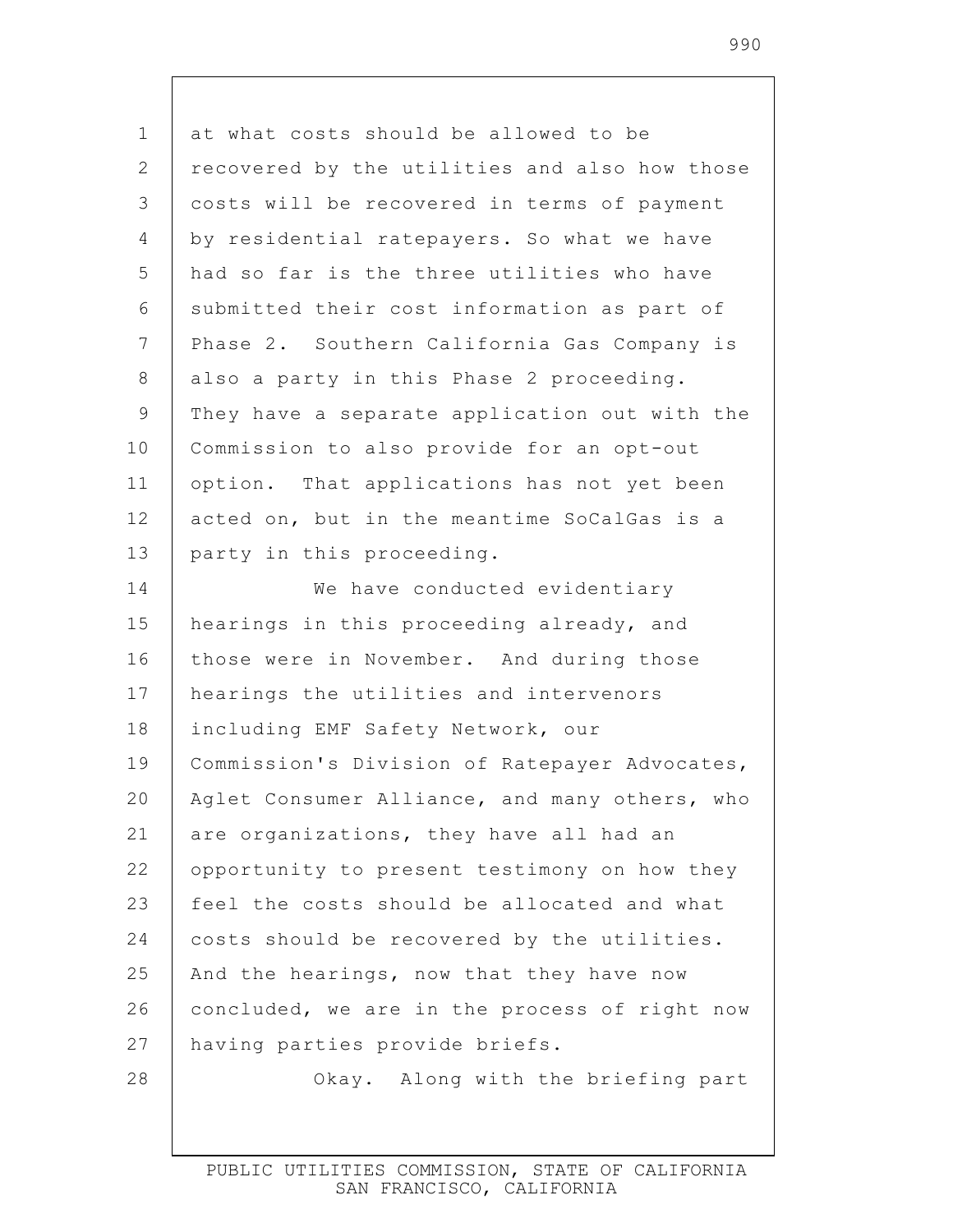| $\mathbf 1$<br>$\mathbf{2}$<br>$\mathfrak{Z}$<br>a decision, and I will have a proposed<br>4<br>5<br>$6\,$<br>$\overline{7}$<br>$\,8\,$<br>$\mathsf 9$<br>10<br>11<br>12<br>13<br>Commission is the final say of the<br>14<br>Commission. Okay.<br>15<br>16<br>17<br>18<br>19<br>Public Advisor's Office and how to<br>20<br>21<br>22<br>23<br>well.<br>24<br>25<br>26<br>27<br>Advisor's Office. Claudia Portillo is<br>28 |                                               |
|-----------------------------------------------------------------------------------------------------------------------------------------------------------------------------------------------------------------------------------------------------------------------------------------------------------------------------------------------------------------------------------------------------------------------------|-----------------------------------------------|
|                                                                                                                                                                                                                                                                                                                                                                                                                             | of the record is the input from ratepayers    |
|                                                                                                                                                                                                                                                                                                                                                                                                                             | and the public, and that is where we are now. |
|                                                                                                                                                                                                                                                                                                                                                                                                                             | These will all be considered as I go to write |
|                                                                                                                                                                                                                                                                                                                                                                                                                             |                                               |
|                                                                                                                                                                                                                                                                                                                                                                                                                             | decision most likely out in the spring. That  |
|                                                                                                                                                                                                                                                                                                                                                                                                                             | decision will recommend a certain outcome     |
|                                                                                                                                                                                                                                                                                                                                                                                                                             | based on the evidence that I have received.   |
|                                                                                                                                                                                                                                                                                                                                                                                                                             | The Commissioners may either adopt            |
|                                                                                                                                                                                                                                                                                                                                                                                                                             | that recommendation, or if one of them wishes |
|                                                                                                                                                                                                                                                                                                                                                                                                                             | a different outcome, they can write what is   |
|                                                                                                                                                                                                                                                                                                                                                                                                                             | called a proposed alternate decision. Every   |
|                                                                                                                                                                                                                                                                                                                                                                                                                             | decision that does get voted out by the       |
|                                                                                                                                                                                                                                                                                                                                                                                                                             |                                               |
|                                                                                                                                                                                                                                                                                                                                                                                                                             |                                               |
|                                                                                                                                                                                                                                                                                                                                                                                                                             | So before we begin I'd like to make           |
|                                                                                                                                                                                                                                                                                                                                                                                                                             | just a few quick introductions. We have from  |
|                                                                                                                                                                                                                                                                                                                                                                                                                             | our Public Advisor's Office Judy Cooper, and  |
|                                                                                                                                                                                                                                                                                                                                                                                                                             | Ms. Cooper, if you have any questions on the  |
|                                                                                                                                                                                                                                                                                                                                                                                                                             |                                               |
|                                                                                                                                                                                                                                                                                                                                                                                                                             | participate in the proceeding, she is the one |
|                                                                                                                                                                                                                                                                                                                                                                                                                             | who can provide that assistance. She's here,  |
|                                                                                                                                                                                                                                                                                                                                                                                                                             | and she'll have a couple of words to say as   |
|                                                                                                                                                                                                                                                                                                                                                                                                                             |                                               |
|                                                                                                                                                                                                                                                                                                                                                                                                                             | MS. COOPER: Thank you every one for           |
|                                                                                                                                                                                                                                                                                                                                                                                                                             | coming today. Excuse my voice. We are a       |
|                                                                                                                                                                                                                                                                                                                                                                                                                             | staff of three here today from the Public     |
|                                                                                                                                                                                                                                                                                                                                                                                                                             |                                               |
|                                                                                                                                                                                                                                                                                                                                                                                                                             | sitting up front, and Latoya Brown is in the  |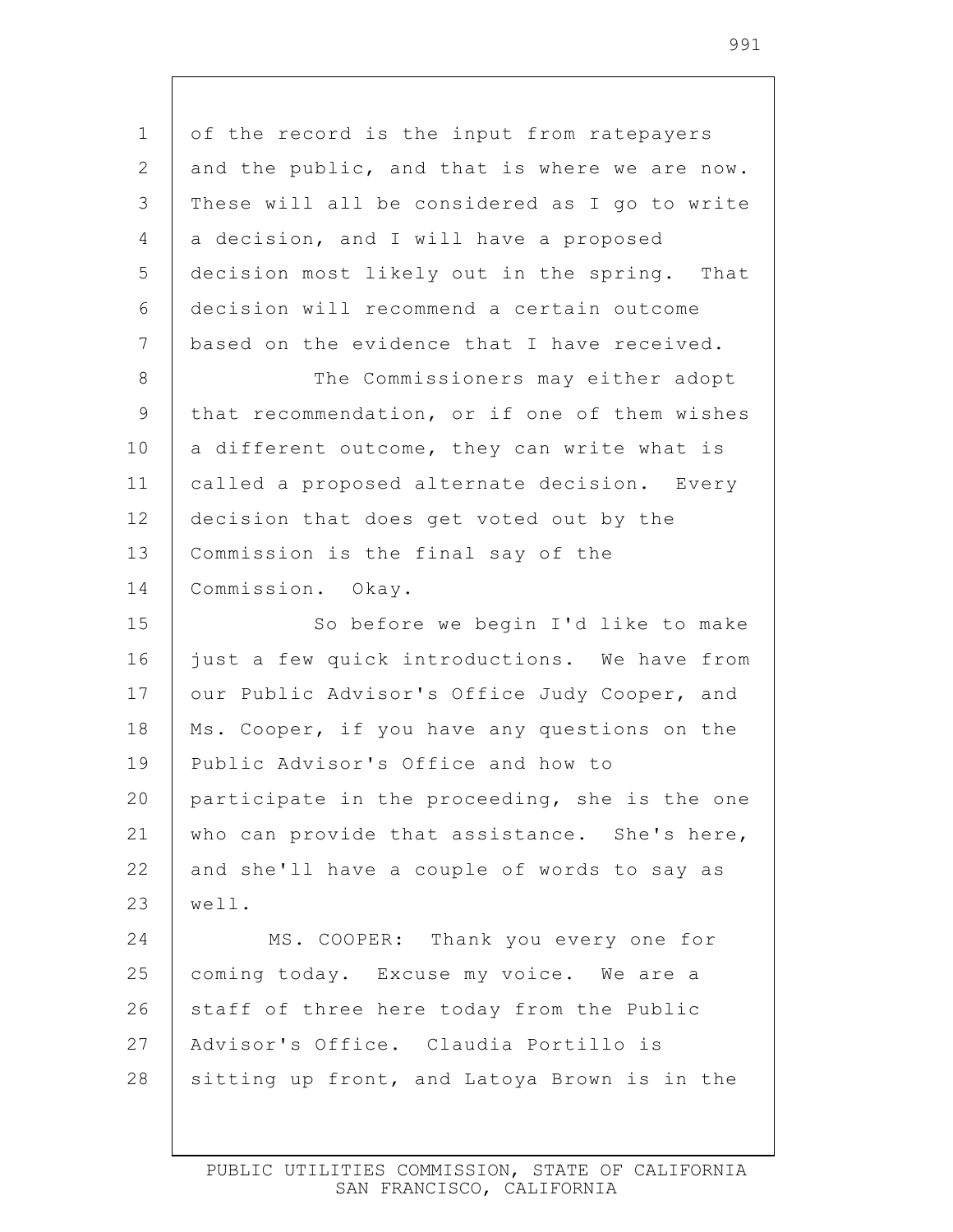| $\mathbf 1$    | back. I'm Judy Cooper, and we're from the     |
|----------------|-----------------------------------------------|
| 2              | Public Advisor's Office in San Francisco,     |
| 3              | Public Utilities Commission. So if anybody    |
| $\overline{4}$ | is interested in participating in this        |
| 5              | proceeding in any way or any formal           |
| 6              | proceeding at the Commission, that's what the |
| 7              | PUC Public Advisor Office does is facilitate  |
| $\,8\,$        | and assist people to participate in the       |
| $\mathsf 9$    | process. So whether it's by comments or       |
| 10             | seeking party status, you can always contact  |
| 11             | the PUC.                                      |
| 12             | We have business cards at the front           |
| 13             | of the table, and we'll be more than happy to |
| 14             | discuss anything that you may need to know    |
| 15             | regarding the PUC process. Thank you again    |
| 16             | for coming today.                             |
| 17             | ALJ YIP-KIKUGAWA: Okay. And the other         |
| 18             | person I would like to introduce is Ms.       |
| 19             | Samson. Ms. Samson, she's standing up right   |
| 20             | over here to my right. She is the regulatory  |
| 21             | affairs person from Pacific Gas and Electric  |
| 22             | Company. If you have any questions about the  |
| 23             | opt-out program or any questions on how to    |
| 24             | sign up, either Ms. Samson can help you or    |
| 25             | she may direct you to the back. There are     |
| 26             | customer service representatives from PG&E    |
| 27             | here to help you with that information.       |
| 28             | Okay. So without any further ado,             |
|                |                                               |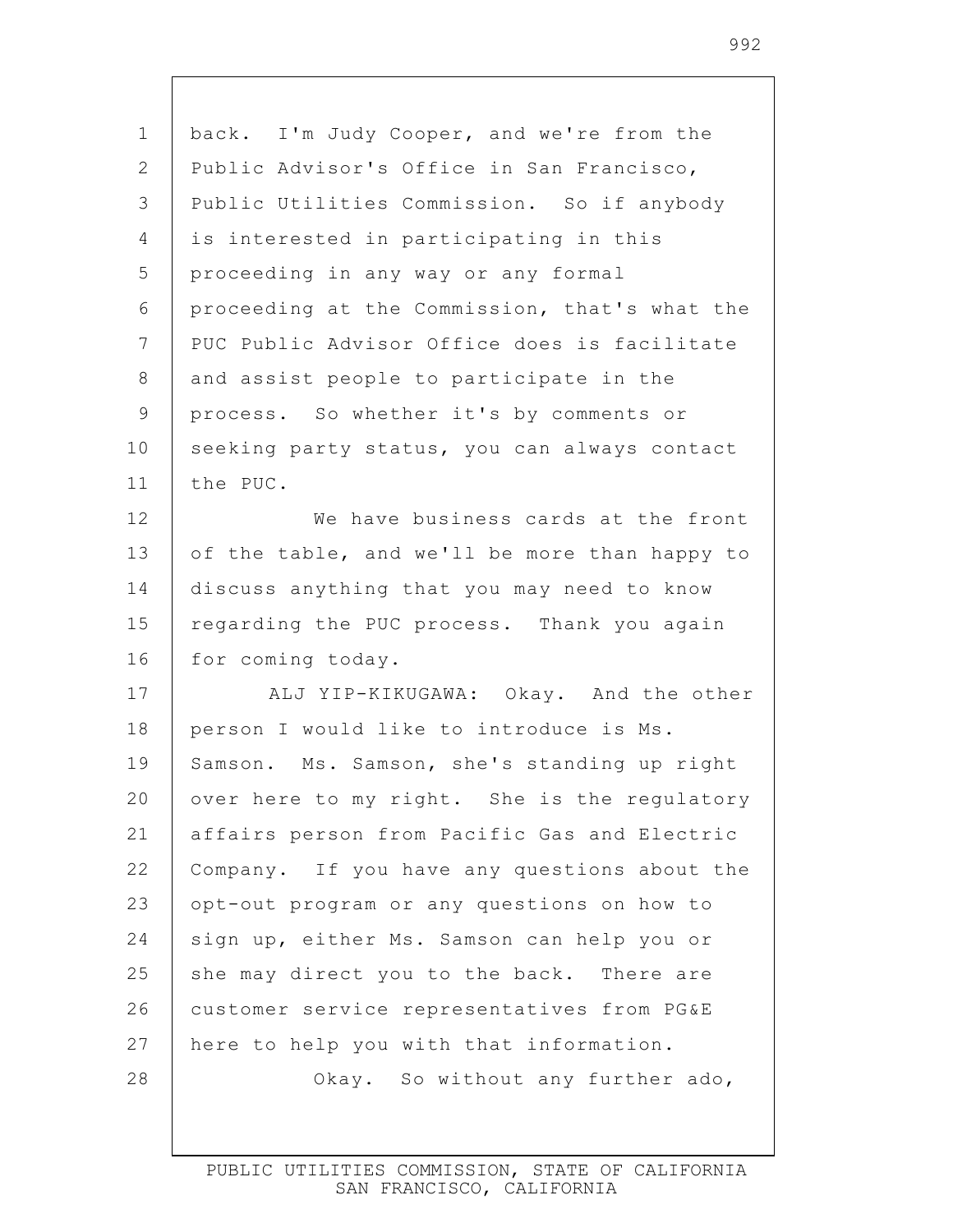1 2 3 4 5 6 7 8 9 10 11 12 13 14 15 16 17 18 19 20 21 22 23 24 25 26 27 28 start with the public comment period. When I do call your name, I ask that you come up and speak again slowly into the microphone. And we'll start now. Okay. First is Susan Upchurch followed by Larry Bragman. STATEMENT OF MS. UPCHURCH MS. UPCHURCH: Honorable Judge Yip-Kikugawa, thank you for coming to Sonoma County to hear the concerns of our citizens regarding the PG&E SmartMeter program. I'm here today to represent Sonoma County Supervisor Efren Carillo, who is unable to attend. Supervisor Carillo has written to the CPUC six three times over the past few years on the smart meter issue. I have submitted copies of his letters for the record. As to today's hearing on PG&E's SmartMeter program, I would like to reiterate Supervisor Carillo's opposition to the tariff that PG&E has been allowed to charge those who choose to opt out of the SmartMeter service. Individuals, businesses and communities should be allowed to choose freely whether or not to implement this technology. Requiring payments from those who opt out has no financial basis and is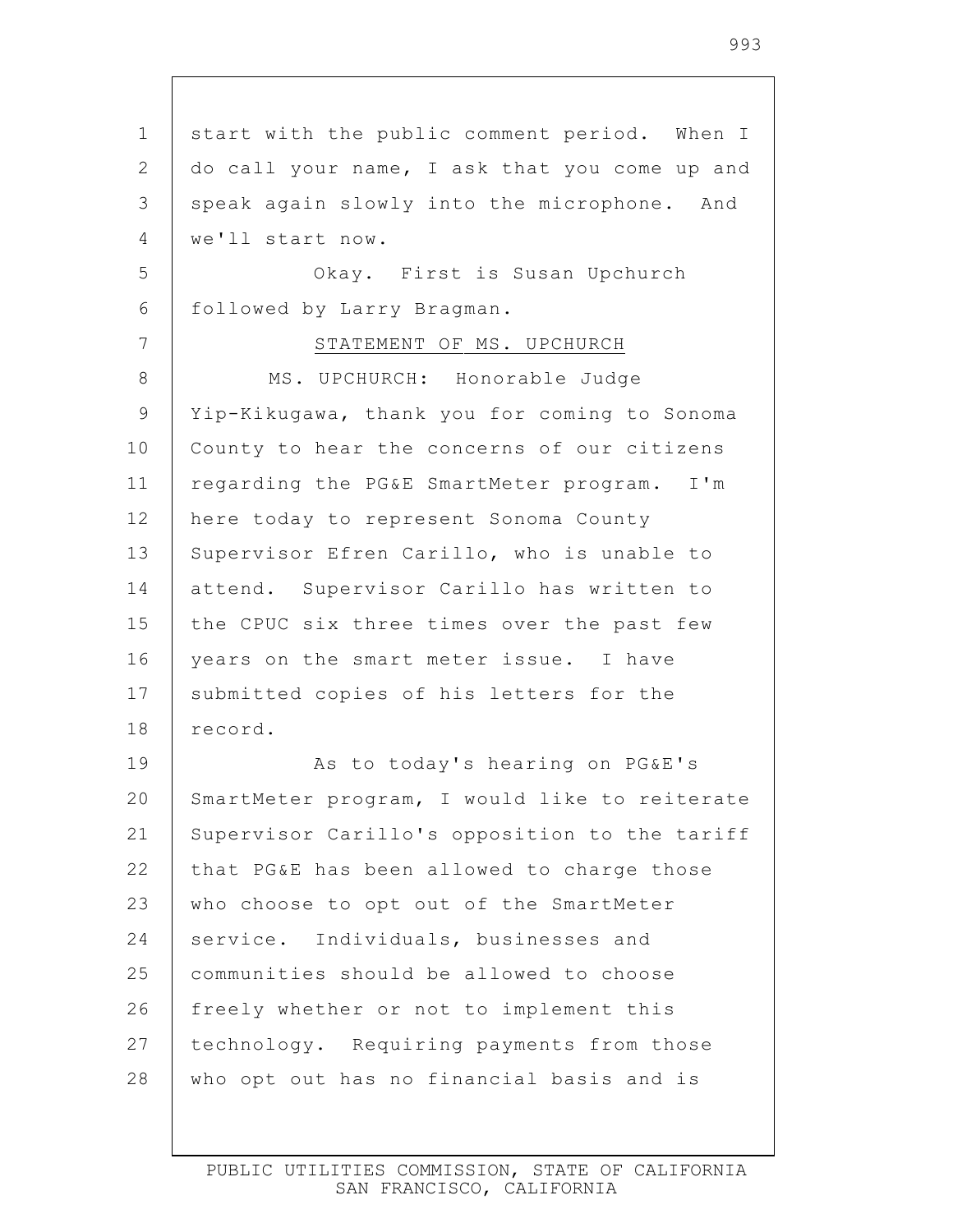1 2 3 4 5 6 7 8 9 10 11 12 13 14 15 16 17 18 19 20 21 22 23 24 25 26 27 28 discriminatory. For this reason, Supervisor Carillo is opposed to the tariff. He would urge you to allow communities and businesses the option to opt out of SmartMeter service as well. Thank you for your time. ALJ YIP-KIKUGAWA: Okay. Thank you. Mr. Bragman followed by Michael Kyes. STATEMENT OF MR. BRAGMAN MR. BRAGMAN: Good afternoon, Judge. Larry Bragman. I'm from the Fairfax Town Council. Fairfax passed the first smart meter moratorium about two years ago, two and a half years ago, and after passing the ordinance we probably had three or four public hearings with dozens, really scores of witnesses that came to our chambers and testified about health, privacy, and security concerns related to smart meters. My impression from those hearings was the overwhelming momentum to have a moratorium was from health concerns. We know from the CPUC's own study which they published about 15 years ago there's 3 percent of the population that's EMF sensitive. In addition to that cohort of ratepayers there is a large group of folks in our communities that have immune system problems, whether they're receiving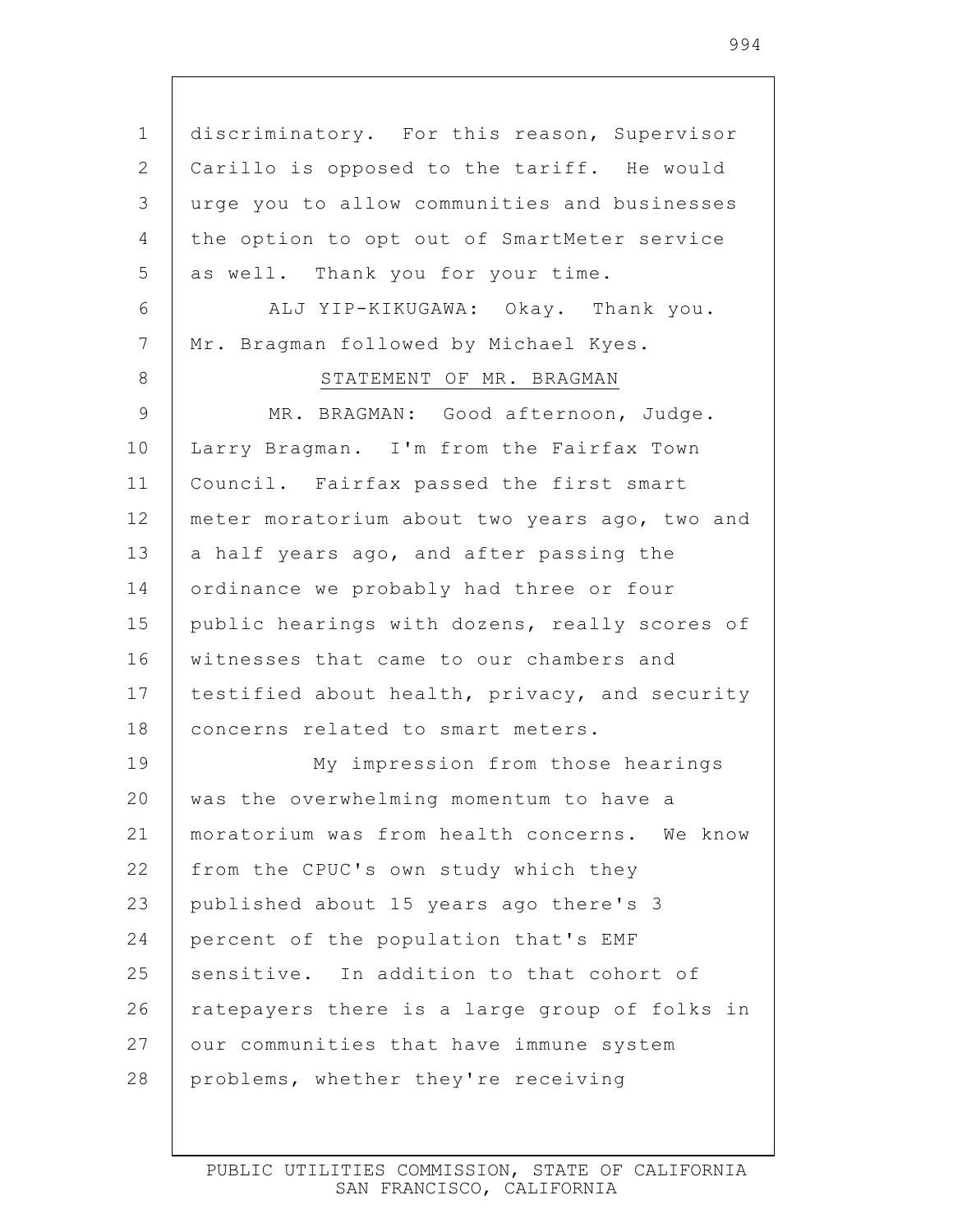1 2 3 4 5 6 7 8 9 10 11 12 13 14 15 16 17 18 19 20 21 22 23 24 25 26 27 28 chemotherapy, other therapies that don't want this type of exposure. In addition, there's privacy concerns and security concerns. As you know, CPUC Code 453 prohibits a charge based on a medical condition. So Fairfax, Marin County, and those communities that are now before you are asking that you not impose a tariff to opt out, that you allow our communities to opt out for an effective safety program for our residents. And we think that if you allow a community opt out, you're going to drive the type of innovative solutions to create a more secure and safe electrical grid for California. So thank you very much. ALJ YIP-KIKUGAWA: Thank you. (Applause) ALJ YIP-KIKUGAWA: Michael Kyes followed by Sarah Gurney. STATEMENT OF MR. KYES MR. KYES: Good afternoon. I'm Michael Kyes, Mayor of the City of Sebastopol. Many of our citizens have significant concerns over the health, safety, and cost-effectiveness of smart meters. The City has previously sent at least two letters that have a resolution urging the PUC to let people opt out in a reasonable manner and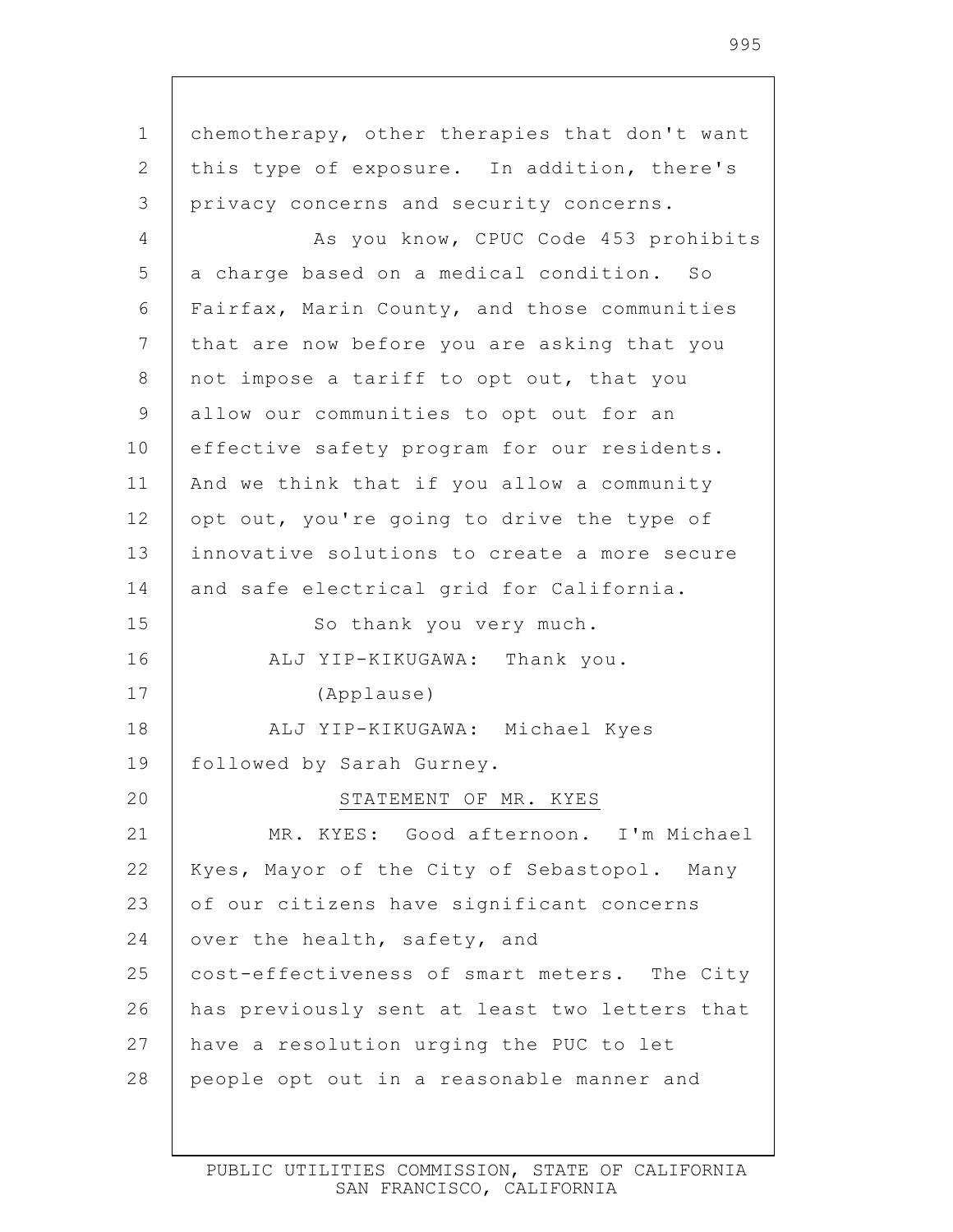| $\mathbf 1$    | consider an entire city to opt out. That I    |
|----------------|-----------------------------------------------|
| 2              | think the deal here, a number of our          |
| $\mathcal{S}$  | citizens, for one thing, later this afternoon |
| $\overline{4}$ | discuss the health and safety issues. My      |
| 5              | concern is the cost-effectiveness and the     |
| $6\,$          | actual need for smart meters. And rather      |
| $\overline{7}$ | than address commercial need, which there may |
| 8              | actually be a practical purpose for           |
| 9              | commercial in that you could do hourly        |
| 10             | pricing, residential really has no benefit.   |
| 11             | That the meters are supposed to help you save |
| 12             | energy. They're not real-time meters. They    |
| 13             | are after-the-fact meters that you can look   |
| 14             | the next day and see how much energy you used |
| 15             | the day before.                               |
| 16             | One other concept of smart meters             |
| 17             | and peak daily pricing is being able to       |
| 18             | reduce air conditioning use by alternating    |
| 19             | time segments for air conditioning.           |
| 20             | Residents in Sebastopol don't have air        |
| 21             | conditioning. It provides them no benefit.    |
| 22             | The costs, the logic of why you               |
| 23             | install a 500 or \$800 meter for free and     |
| 24             | charge a consumer -- can I have 30 more       |
| 25             | seconds -- a consumer \$75 for no additional  |
| 26             | service, really, it defies logic.             |
| 27             | (Applause)                                    |
| 28             | ALJ YIP-KIKUGAWA: Thank you. Sarah            |
|                |                                               |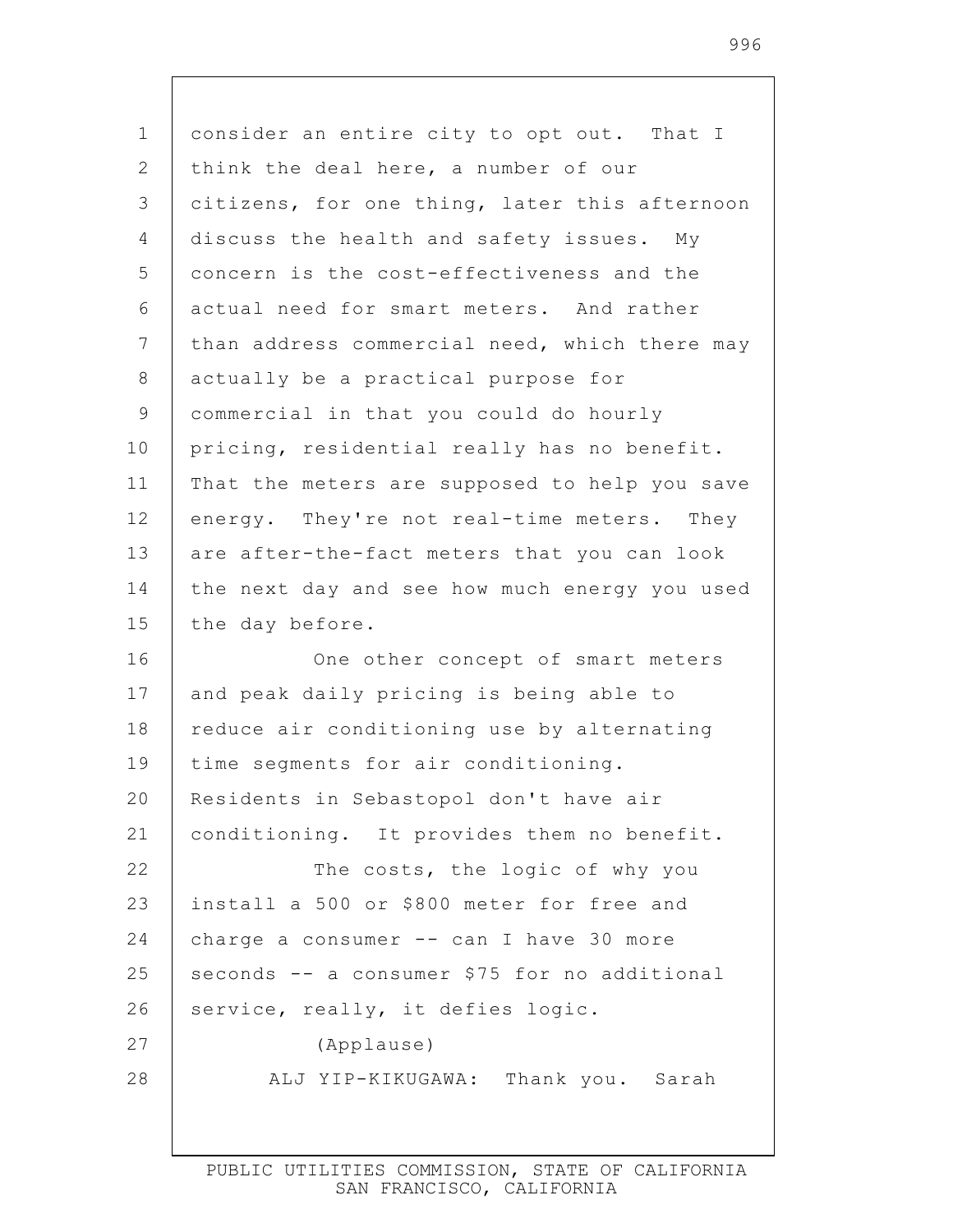| $\mathbf 1$    | Gurney followed by Carolyn Lencert.           |
|----------------|-----------------------------------------------|
| 2              | STATEMENT OF MS. GURNEY                       |
| $\mathfrak{Z}$ | MS. GURNEY: Thank you, your Honor, for        |
| $\overline{4}$ | the opportunity to speak today. Sarah Gurney  |
| 5              | from the City Council, City of Sebastopol. I  |
| 6              | want to make sure you know my background. I   |
| $\overline{7}$ | am an 8-year veteran of our council having    |
| 8              | been appointed to office to fill a vacancy,   |
| $\mathcal{G}$  | then reelected without any opposition, and    |
| 10             | reelected another time as the highest vote    |
| 11             | getter. I don't mention that for the purpose  |
| 12             | of bragging but to make sure you understand   |
| 13             | the credibility that I bring to my community. |
| 14             | I hold the heart of my community as my most   |
| 15             | sacred duty as an elected. And I want you to  |
| 16             | know that we are very proudly the home of the |
| 17             | founding civic leader, Betty Maurer, who      |
| 18             | started the EMF Safety Network. And I         |
| 19             | congratulate her for her work.                |
| 20             | It's very important that you know as          |
| 21             | an elected I have encountered people who want |
| 22             | to opt out of the program. I also have        |
| 23             | encountered people who want others to be able |
| 24             | to opt out of the program for smart meters    |
| 25             | although maybe they want a smart meter        |
| 26             | themselves. And I've had nobody communicate   |
| 27             | to me saying they were insistent that they    |
| 28             | wanted a smart meter. Our city believes that  |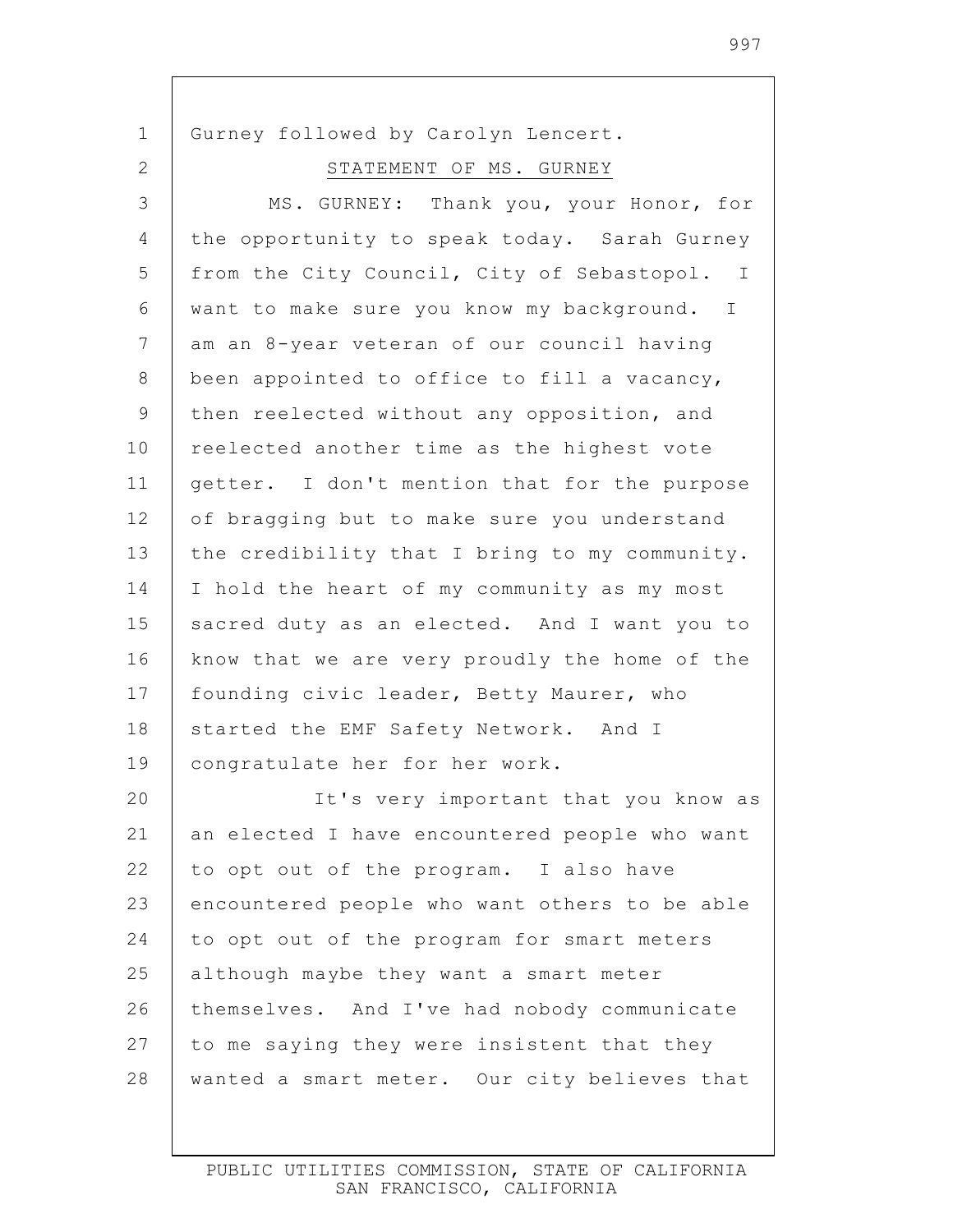1 2 3 4 5 6 7 8 9 10 11 12 13 14 15 16 17 18 19 20 21 22 23 24 25 26 27 28 people should have the choice to opt out and that they should be able to do so without financial consequence. I am the author of a letter sent to the PUC dated February 17th, 2010, when our community held a public forum to allow PG&E to discuss their program, and we noted several concerns. Our request to the CPUC was first to allow the deferral of the installation, and secondly, to allow customers the choice to opt out. That remains my position. And I would also like to relate to you that our Vice Mayor Robert Jacob is unable to be here today due to his business commitments, and he wanted for me to relate to you that he agrees as I do with our Mayor and the positions that the three of us are taking as city council members. Please give our community an opportunity to opt out and to do that at no charge. Thank you. (Applause) ALJ YIP-KIKUGAWA: Thank you. Carolyn Lencert followed by Ginny Lee. STATEMENT OF MS. LENCERT MS. LENCERT: Good afternoon. My name is Carolyn Lencert. And I'm proud to be here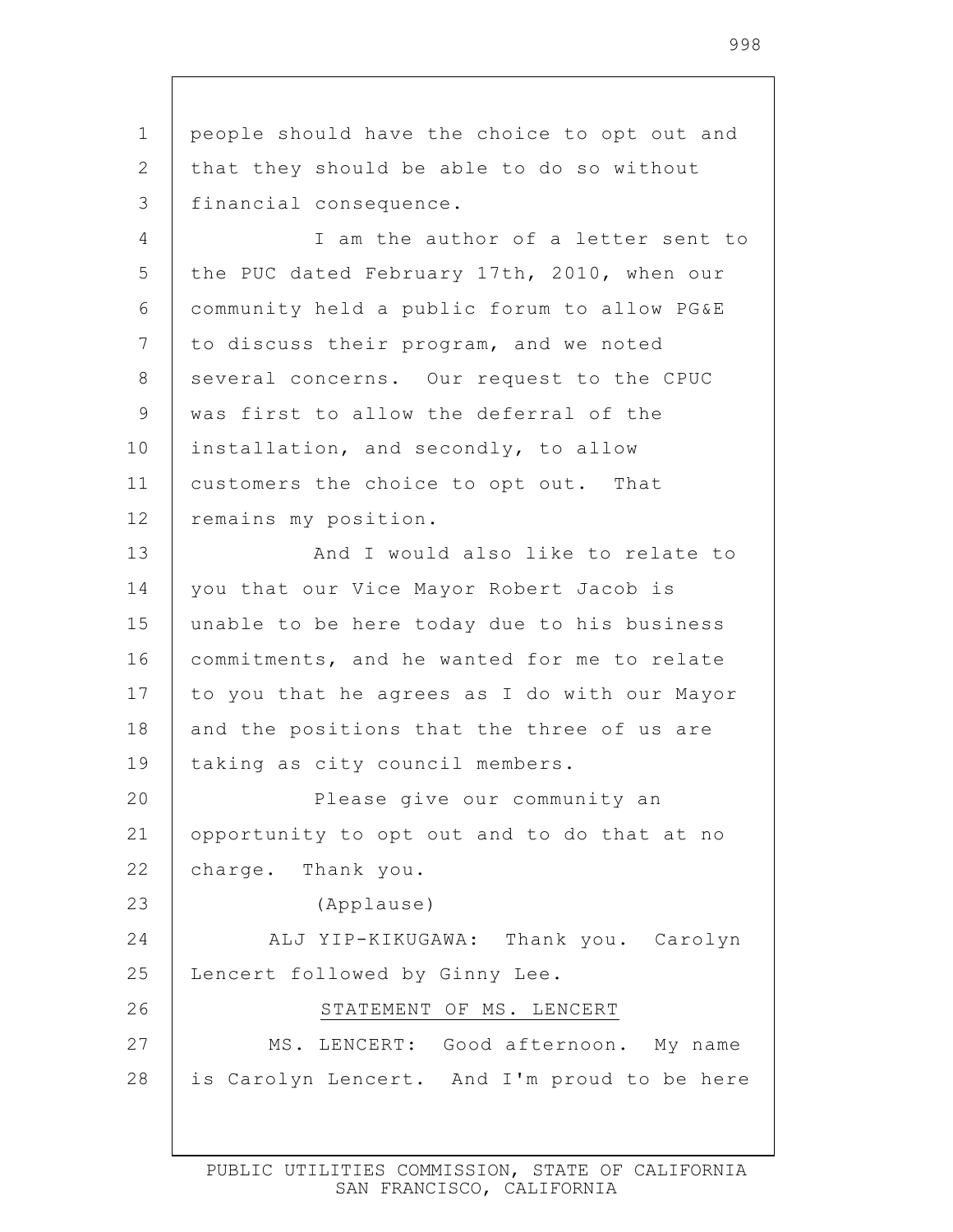| $\mathbf 1$  | today. Since the world ends tomorrow, this   |
|--------------|----------------------------------------------|
| $\mathbf{2}$ | is a marvelous opportunity. I represent the  |
| 3            | public good in the entire zip code 94903.    |
| 4            | Our web side site is 94903 community.org. So |
| 5            | that's 37 homeowner associations. And we are |
| 6            | supporters of smart and safe grid.           |
| 7            | I want to go first to the                    |
| $\,8\,$      | Bagley-Keene Act, which reminds us all that  |
| $\mathsf 9$  | the CPUC works for us and not the other way  |
| 10           | around. So on that setting --                |
| 11           | (Applause)                                   |
| 12           | MS. LENCERT: That is a measure of            |
| 13           | democracy. That is the law. And we want to   |
| 14           | respect it. So my main case here is one of   |
| 15           | democracy. Now I'll return to that. I know   |
| 16           | that your charge is somewhat more limited.   |
| 17           | So I'm here to say yes to more options, and  |
| 18           | one of the options is no smart meter. We     |
| 19           | want community opt-out on a larger scale as  |
| 20           | one of the options. That's democracy.        |
| 21           | We want no fees. This is tantamount          |
| 22           | to being charged to go on the freeway. We're |
| 23           | already paying for it. So shared costs with  |
| 24           | all ratepayers, that might work. But I have  |
| 25           | myself E6 service, and I have from the       |
| 26           | beginning. So there is no justification for  |
| 27           | time of use feedback to my meter because I   |
| 28           | already have E6. I know when the electricity |
|              |                                              |

 $\mathbf{I}$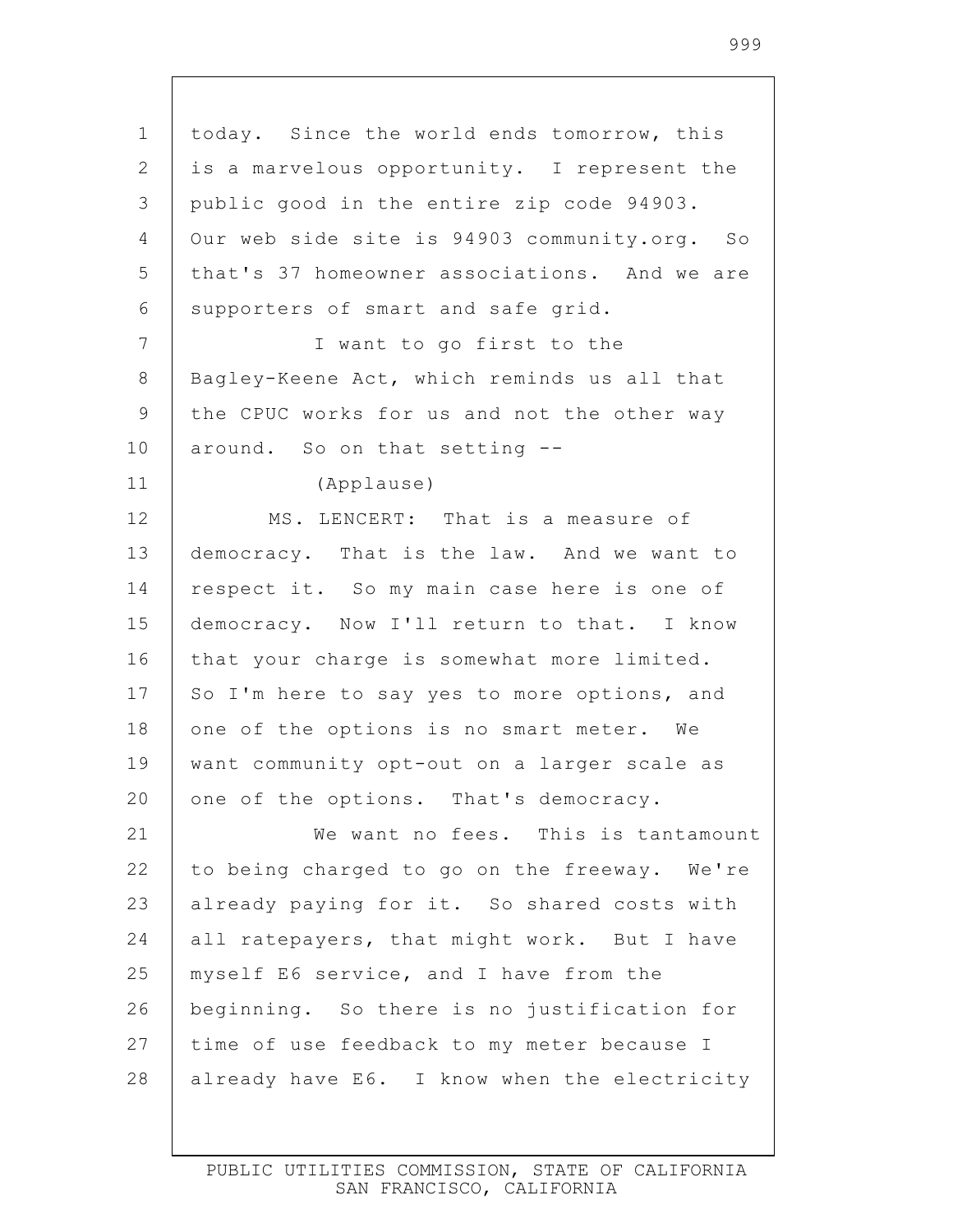| 1     | and gas are more expensive and when they are  |
|-------|-----------------------------------------------|
| 2     | not. So you have many customers who have E6,  |
| 3     | and there's no justification for installing a |
| 4     | smart meter. We already have the information  |
| 5     | we need to make our decisions about what we   |
| 6     | want to pay.                                  |
| 7     | So for reasons of security, for our           |
| $8\,$ | safety and health, for our privacy, and for   |
| 9     | the democratic value that we all hold dear    |
| 10    | here in innovative California, we urge you to |
| 11    | move forward on this issue promptly and       |
| 12    | eliminate charging for opting out and to      |
| 13    | enable community -- communities to opt out as |
| 14    | a whole.                                      |
| 15    | Thank you for the time. I hope to             |
| 16    | see you after tomorrow.                       |
| 17    | ALJ YIP-KIKUGAWA: Thank you.                  |
| 18    | (Applause)                                    |
| 19    | ALJ YIP-KIKUGAWA: Ginny Lee followed          |
| 20    | by Louise McTernan.                           |
| 21    | STATEMENT OF MS LEE                           |
| 22    | MS. LEE: Good afternoon, your Honor.          |
| 23    | My name is Ginny Lee. And thank you for the   |
| 24    | opportunity to speak on this most important   |
| 25    | issue. I represent a community of elders      |
| 26    | living in a very low income housing complex   |
| 27    | in Marin County. There are 18 electric and    |
| 28    | 18 gas meters in our complex. They're         |
|       |                                               |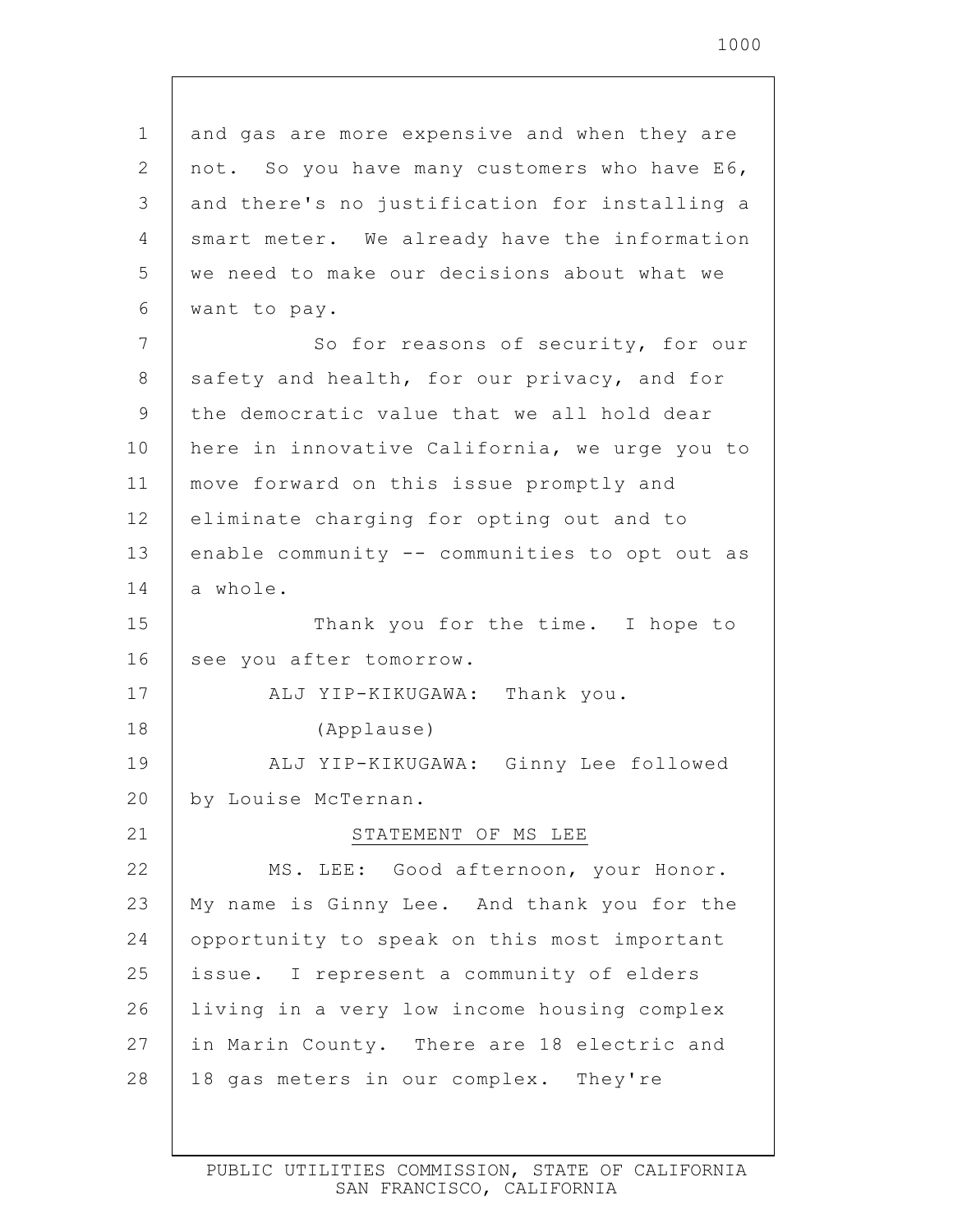| $\mathbf 1$    | clustered at four locations on the other side |
|----------------|-----------------------------------------------|
| $\mathbf{2}$   | of bedroom walls. Because of the potential    |
| $\mathcal{S}$  | health risks posed by smart meters, which we  |
| $\overline{4}$ | now know is very real, we have voiced our     |
| 5              | objections to PG&E. However, early on some    |
| 6              | of our residents were threatened by PG&E      |
| $\overline{7}$ | representatives with having their electricity |
| $\,8\,$        | turned off if they did not allow the          |
| $\mathsf 9$    | installation of smart meters. That's when we  |
| 10             | decided to speak with one voice as a          |
| 11             | community.                                    |
| 12             | 100 percent of our residents have             |
| 13             | opted out of smart meters in spite of the     |
| 14             | unwilling hardship of paying opt-out fees.    |
| 15             | These fees are burdensome to many of us, some |
| 16             | of whom cannot even afford to pay for their   |
| 17             | medications. We ask with one voice that       |
| 18             | these punitive opt-out fees be ended and      |
| 19             | those fees which we already pay to PG&E be    |
| 20             | refunded to us. No community of persons       |
| 21             | should have to pay to keep their analog meter |
| 22             | for the purpose of protecting their health.   |
| 23             | We feel these fees were illegal to begin with |
| 24             | and have bordered on extortion.               |
| 25             | The PUC has virtually ignored us              |
| 26             | about these fees. And like the godfather has  |
| 27             | said to PG&E: Let's make them an offer they   |
| 28             | can't refuse.                                 |

 $\mathsf{I}$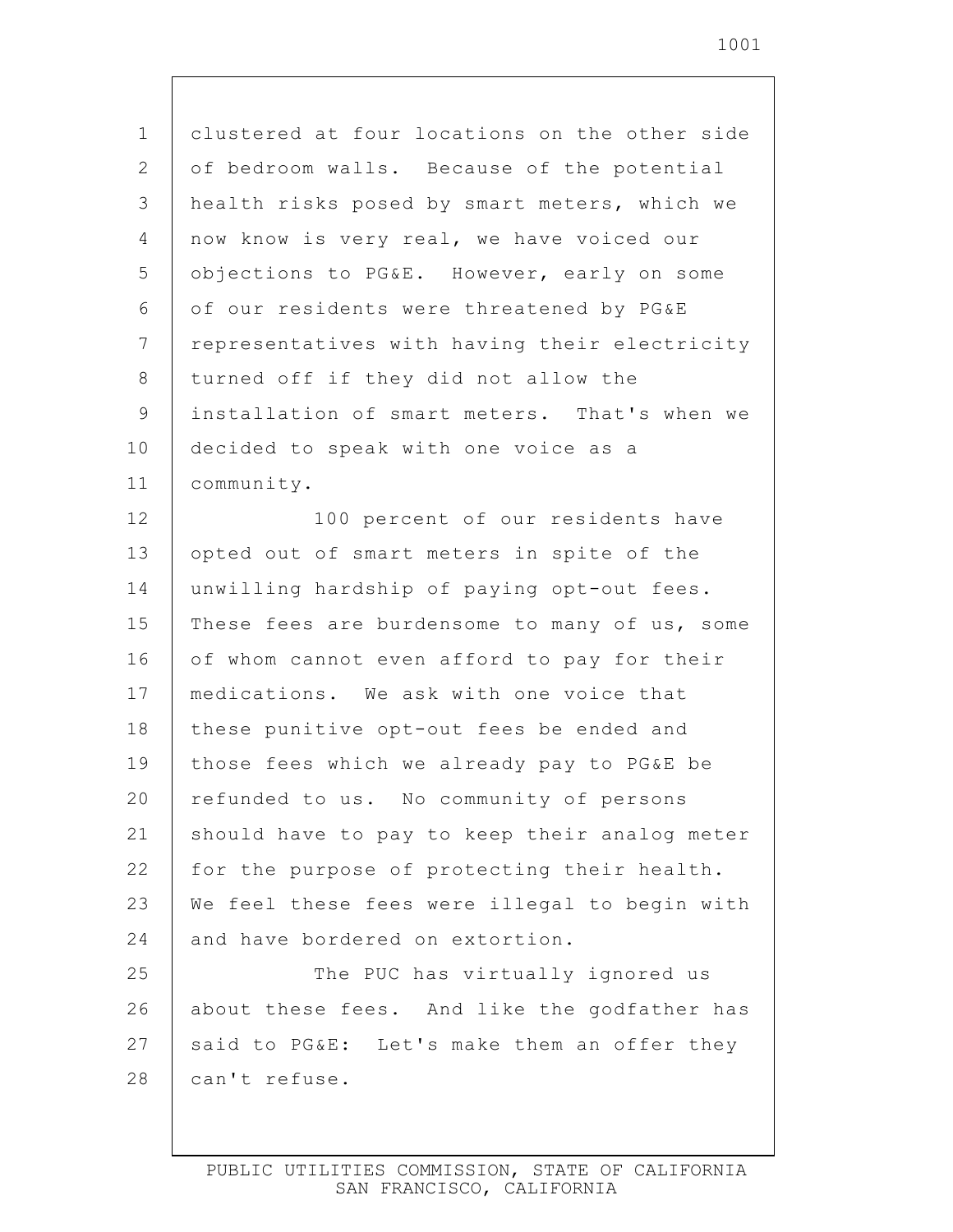1 2 3 4 5 6 7 8 9 10 11 12 13 14 15 16 17 18 19 20 21 22 23 24 25 26 27 28 (Applause) ALJ YIP-KIKUGAWA: Louise McTernan followed by Ursula Abee. STATEMENT OF MS. MC TERNAN MS. MC TERNAN: Your Honor, I am a cancer survivor with electromagnetic sensitivity in the form of tinnitus, headaches, and muscle cramping. I implore you to listen carefully today. People's lives including mine are at risk. We all look to you to provide a decision based on your integrity and your compassion. Where are we as a society if we cannot accommodate our disabled? We willingly accommodate those with visual, hearing, or mobility impairments. We do not tax the individual for the expense of wheelchair ramps. In the case of smart meters the disabled are the electromagnetically sensitive. The tax is the opt out fee. To even have a fee is discrimination. To consider raising it is just corrupt. When will PG&E be stopped from profiting on the disabled or any one who does not want their smart meters? PG&E knew all along there was wide public outcry around health, safety, privacy,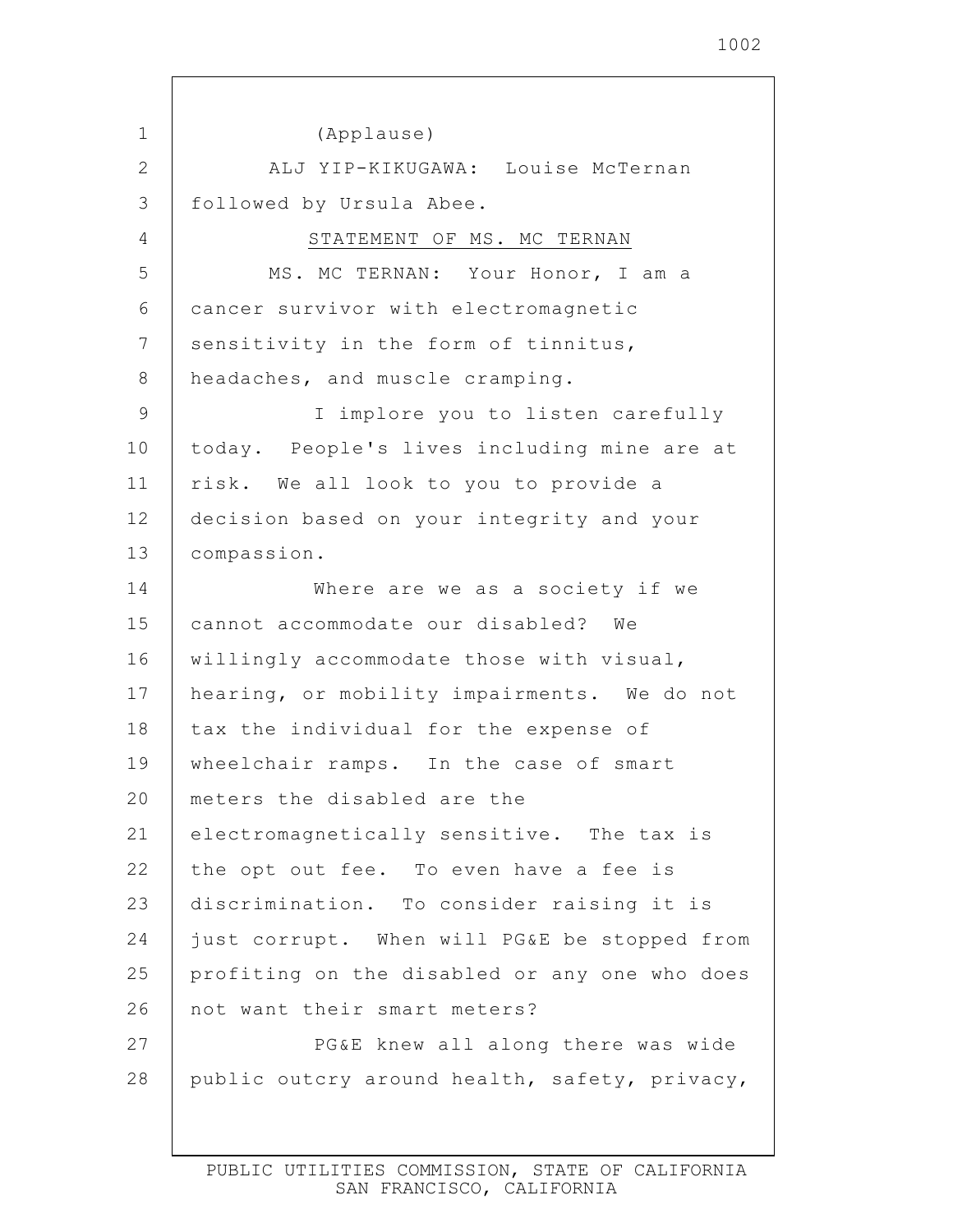1 2 3 4 5 6 7 8 9 10 11 12 13 14 15 16 17 18 19 20 21 22 23 24 25 26 27 28 and security. They forced smart meters on us with more of a push as the protests grew and despite the fact that smart meters were never made mandatory by federal or state law. PG&E tried to disguise their trucks by hiring Wellington and by making installation surreptitiously where there were clear signs of individual and community opposition. They infiltrated our web site. They knew we wanted to keep our analog meters, but they took the meters and discarded them knowing this and now want to charge us for getting them back. During your opt-out hearing you forced PG&E to admit their meters did not pulse six times a day as they had claimed but anywhere from 10 to 190,000 times a day at a power of not 1 watt but 2.5 to 4 watts. PG&E continues to state erroneously that a cell phone is stronger than a smart meter. Meanwhile experts conclude that one smart meter is equivalent to ten to a hundred cell phones. All in all, PG&E has acted unconscionably. Rather than profiting, PG&E should be fined for their repeated fraudulent stances, unethical and illegal behaviors. We need no-fee opt-outs for individuals,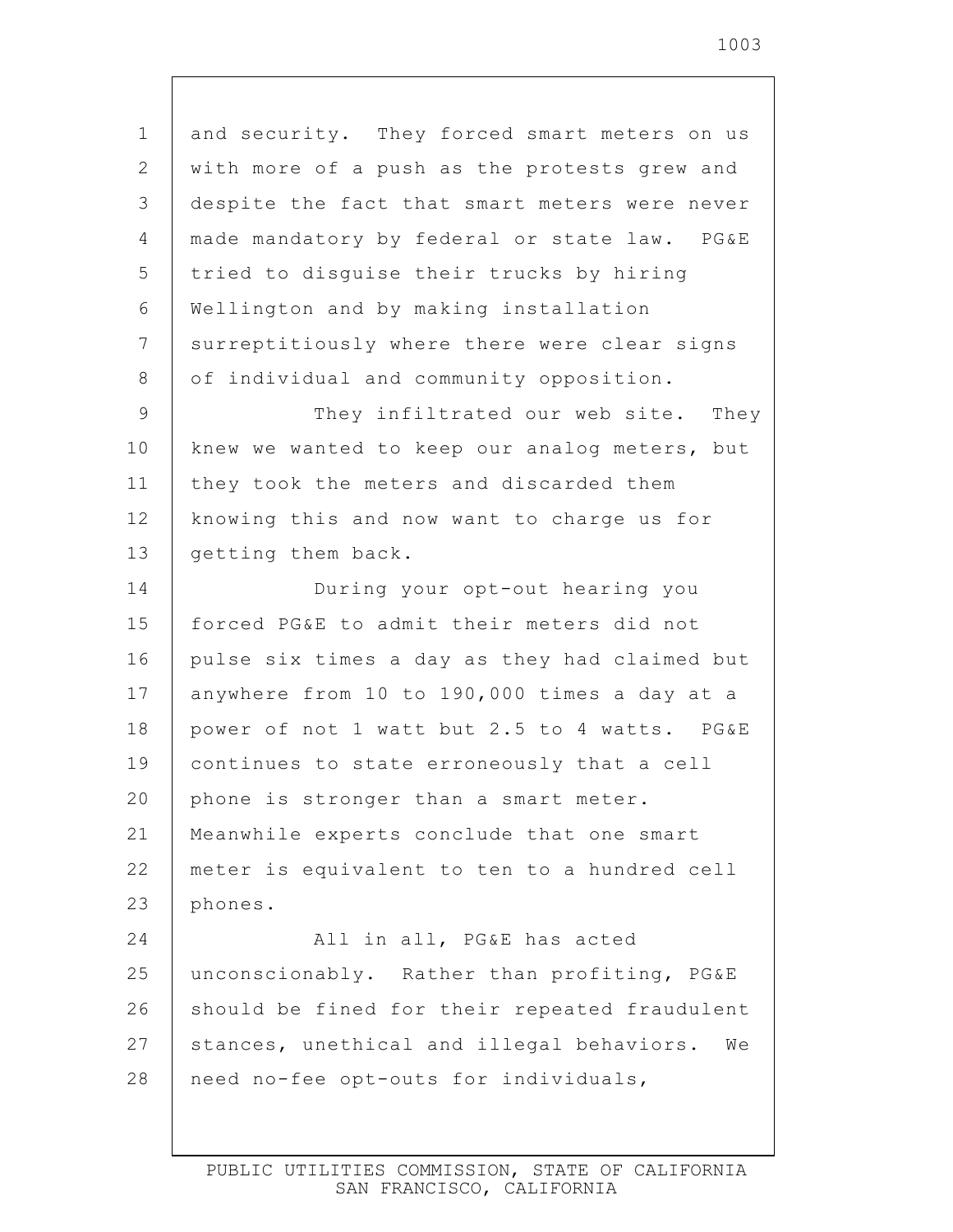1 2 3 4 5 6 7 8 9 10 11 12 13 14 15 16 17 18 19 20 21 22 23 24 25 26 27 28 apartment buildings, communities, government buildings, schools, and medical smart meter free zones for people with disabilities to shelter us all from the toxic environment created by smart meters. Thank you. (Applause) ALJ YIP-KIKUGAWA: Ursula Abee followed by Linda Brauner. STATEMENT OF MS. ABEE MS. ABEE: Good afternoon. ALJ YIP-KIKUGAWA: Okay. Off the record. (Off the record) ALJ YIP-KIKUGAWA: Back on the record. MS. ABEE: I am a resident of San Raphael and have been living in my house since 1956. I watched it being built on a lot that we have bought with the understanding that all utilities would be underground, when that did not happen and the City had not told the contractor responsible. I have witnessed many changes not necessarily improving the environment. At the present PG&E forces and dictates customers to accept a new system that has not thoroughly been researched and besides penalizes us to pay \$120 a year for something we never got. It is customary, ladies and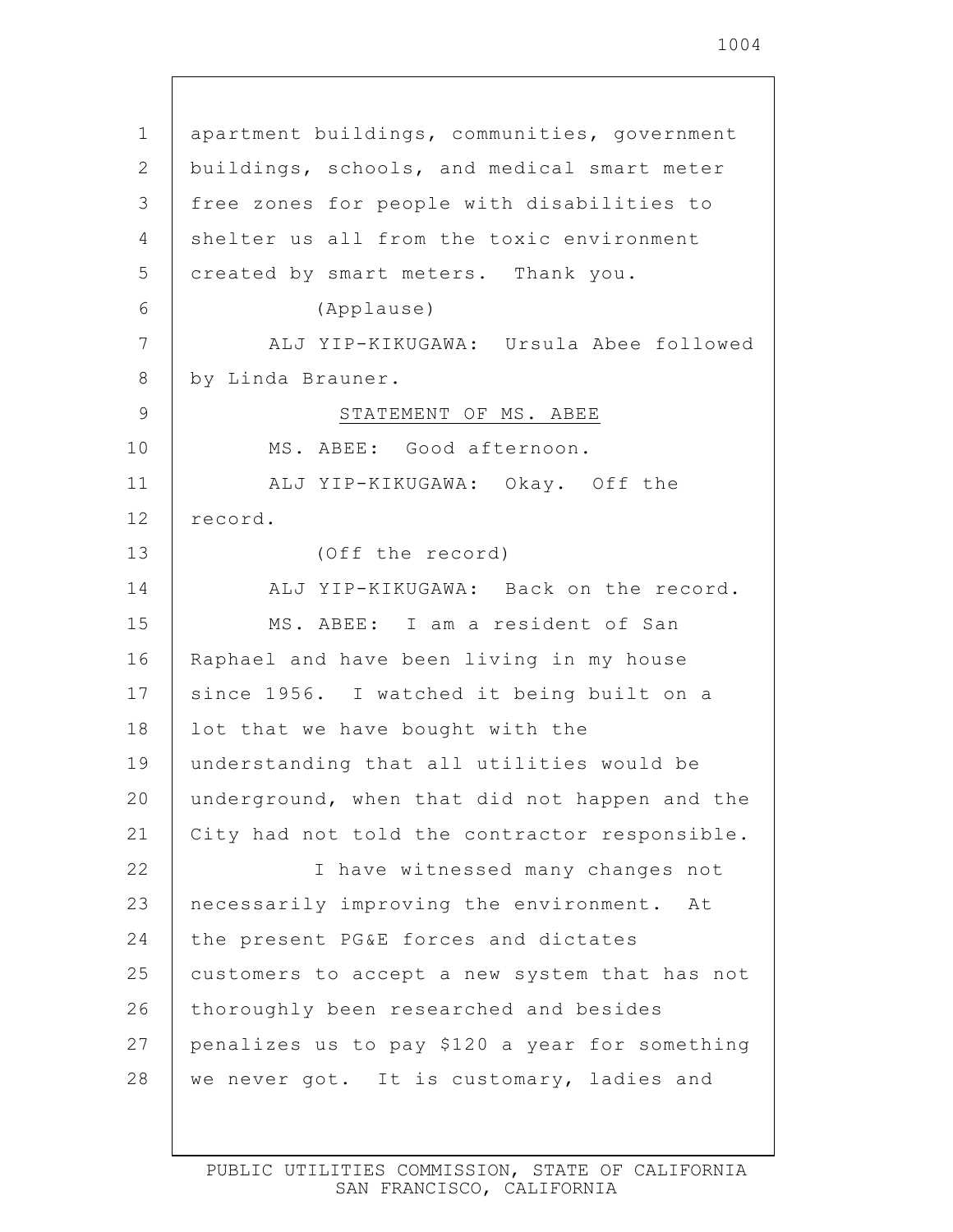| 1              | gentlemen, you pay for something you buy and  |
|----------------|-----------------------------------------------|
| $\overline{2}$ | not for something you have not received.      |
| 3              | (Applause)                                    |
| 4              | MS. ABEE: That is plain arithmetic and        |
| 5              | the law of the land. Ladies and gentlemen,    |
| 6              | the public should not have to pay to the      |
| 7              | utility companies that reap billions of       |
| 8              | profit, give millions to their CEOs and have  |
| $\mathsf 9$    | no concern for our environment. We need to    |
| 10             | stand together and wake up. We should not     |
| 11             | pay for the mistakes that these highly paid   |
| 12             | executives of big utility companies have      |
| 13             | made.                                         |
| 14             | (Applause)                                    |
| 15             | ALJ YIP-KIKUGAWA: Linda Brauner               |
| 16             | followed by Amy Hartley.                      |
| 17             | STATEMENT OF MS. HARTLEY                      |
| 18             | MS. HARTLEY: Good afternoon. Thank            |
| 19             | you, your Honor, for being here and for       |
| 20             | putting in such hard work for so many weeks   |
| 21             | and for everything you wrote for us. We       |
| 22             | appreciate it.                                |
| 23             | There is a strange juxtaposition              |
| 24             | between the questions we are asked to address |
| 25             | today and the reality of our experience over  |
| 26             | the last few years. First, the responses to   |
| 27             | the questions that must be addressed. One.    |
| 28             | Any opt-out option must include               |
|                |                                               |

 $\mathsf{I}$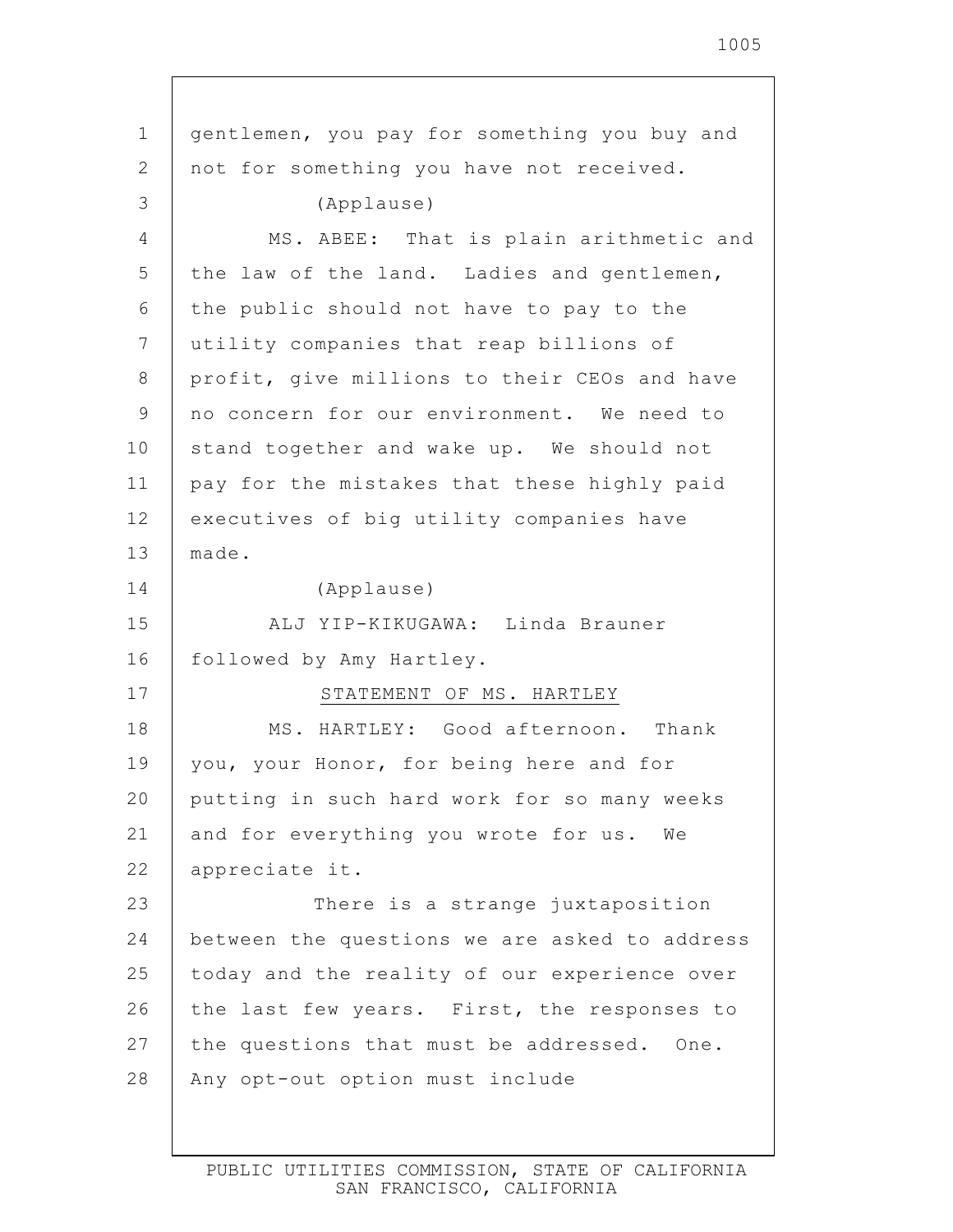| $\mathbf 1$    | noncommunication, no-cost analog meters.      |
|----------------|-----------------------------------------------|
| 2              | Vermont's precedent of free opt-out will      |
| 3              | prevail in California. It is unconscionable   |
| $\overline{4}$ | to extort money for safety from any one       |
| 5              | including those who cannot afford to pay to   |
| 6              | have this toxic product removed from their    |
| 7              | homes.                                        |
| $8\,$          | Two. All opt-out true costs must be           |
| $\mathsf 9$    | born by shareholders and those opting in to   |
| 10             | the SmartMeter program. Three. Any fees       |
| 11             | must be on a per-location basis because, for  |
| 12             | example, tenancy in an apartment building can |
| 13             | turn over frequently and create a cash cow    |
| 14             | simply for PG&E while on the other hand       |
| 15             | providing nothing that was not in place for   |
| 16             | new tenants.                                  |
| 17             | Four. There should be no exit fee.            |
| 18             | Rather, the only fee should be for those      |
| 19             | opting into the SmartMeter program. Five.     |
| 20             | The future of energy is sustainable and       |
| 21             | therefore local. Opt-out must be community    |
| 22             | wide including apartment buildings, condo     |
| 23             | associations, governments, cities, schools,   |
| 24             | counties, and therefore any conglomerate of   |
| 25             | persons.                                      |
| 26             | In fact, for the reality, we all              |
| 27             | know there can be no opt-out for none of us   |
| 28             | have opted into the SmartMeter program. For   |
|                |                                               |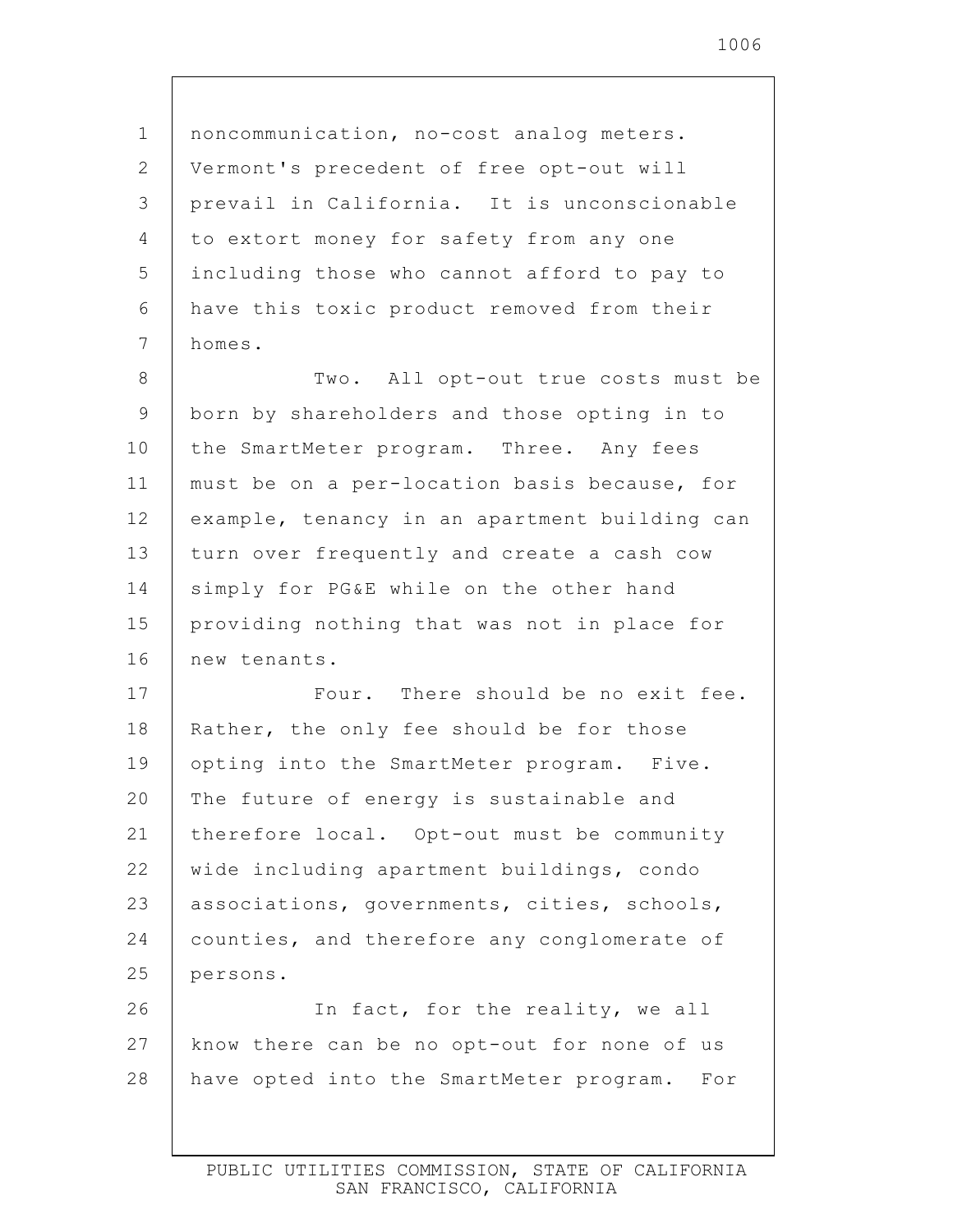1 2 3 4 5 6 7 8 9 10 11 12 13 14 15 16 17 18 19 20 21 22 23 24 25 26 27 28 the last two years PG&E has without warning many times forcibly trespassed upon our property, invaded our privacy, endangered our safety, installed cancer-producing, heartdamaging, DNA-breaking surveillance devices upon our property without informed consent instilling psychological terror in our hearts and our minds, setting us up for posttraumatic stress disorder. For many years I have made my living assessing the probability of dangerous behavior. One of the prime predictors is present and past dangerous violent behavior. PG&E has a long history of corporate violence. We are asking for your protection. Please, do this for us as communities. Thank you. (Applause) ALJ YIP-KIKUGAWA: Ami Hartley followed by Deborah Tavares. STATEMENT OF MS. HARTLEY MS. HARTLEY: Good afternoon, Judge. My name is Ami Hartley, and I'm a San Francisco resident. I've always slept like a baby until several months ago I started experiencing insomnia and darting headaches in 10 second intervals. Did I mention that I don't get headaches. After discussing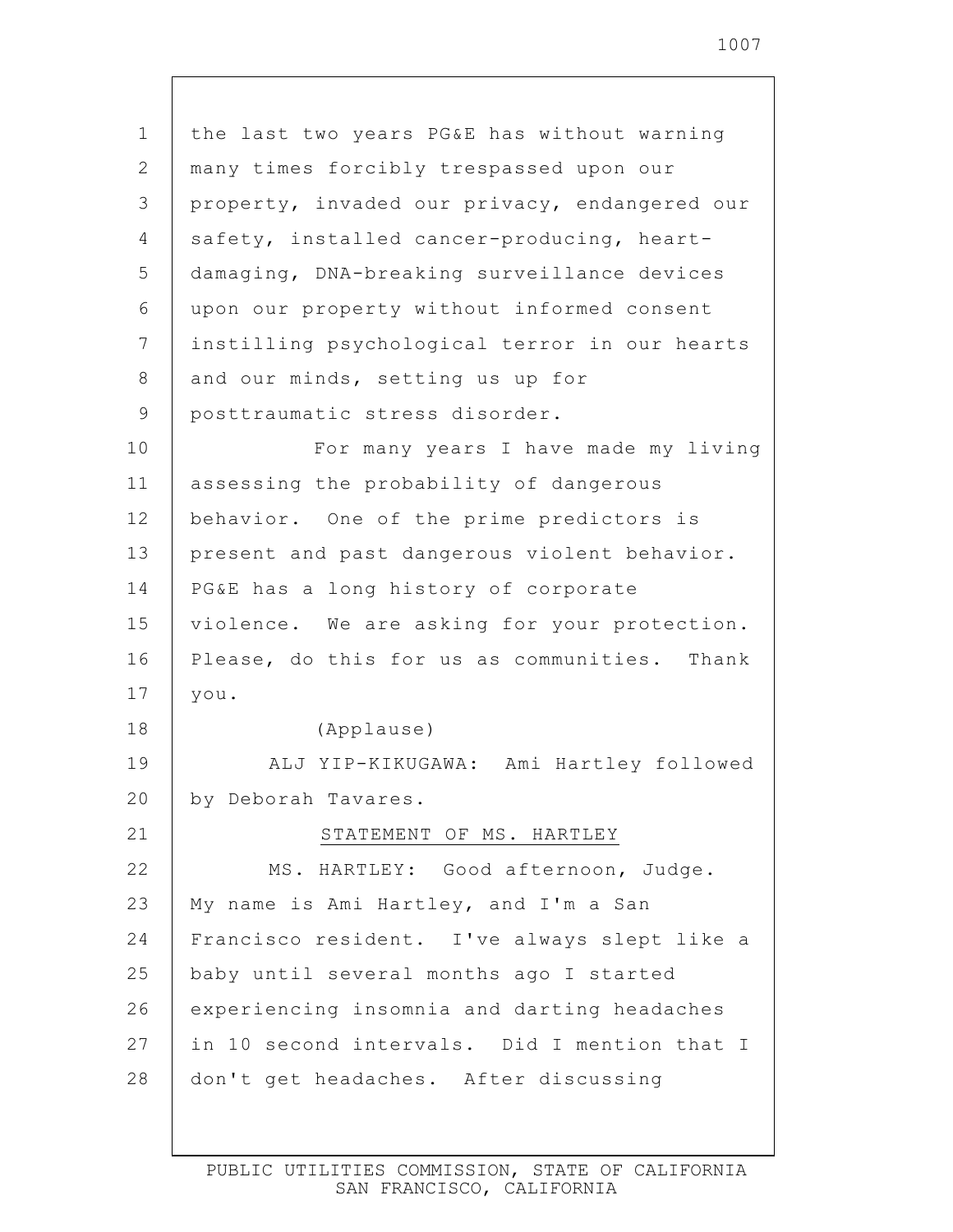1 2 3 4 5 6 7 8 9 10 11 12 13 14 15 16 17 18 19 20 21 22 23 24 25 26 27 28 various possibilities with my friends, I decided to go check my meters, and lo and behold, there they were, 11 newly installed smart meters. No coincidence here. I'm concerned about health, safety, and privacy. This is an outrage. The federal government never made smart meters mandatory. Residential customers should have the option to not receive service pursuant to time variant pricing and to incur no additional charges. Analog meters should be included in the opt-out program. People who choose to opt out should not be required to pay increased fees. Customers who elect to have smart meters installed should pay costs of the new meters and installation. All who live within buildings that are in proximity to any populations including persons with disabilities should be mandated to not have smart meters installed in these public facilities including schools and public government buildings. In Maine the Supreme Court has determined that smart meters are illegal because they never did a health study. In Vermont there is a no-fee opt-out program. Why has a health study never been conducted here in California? We need one here now and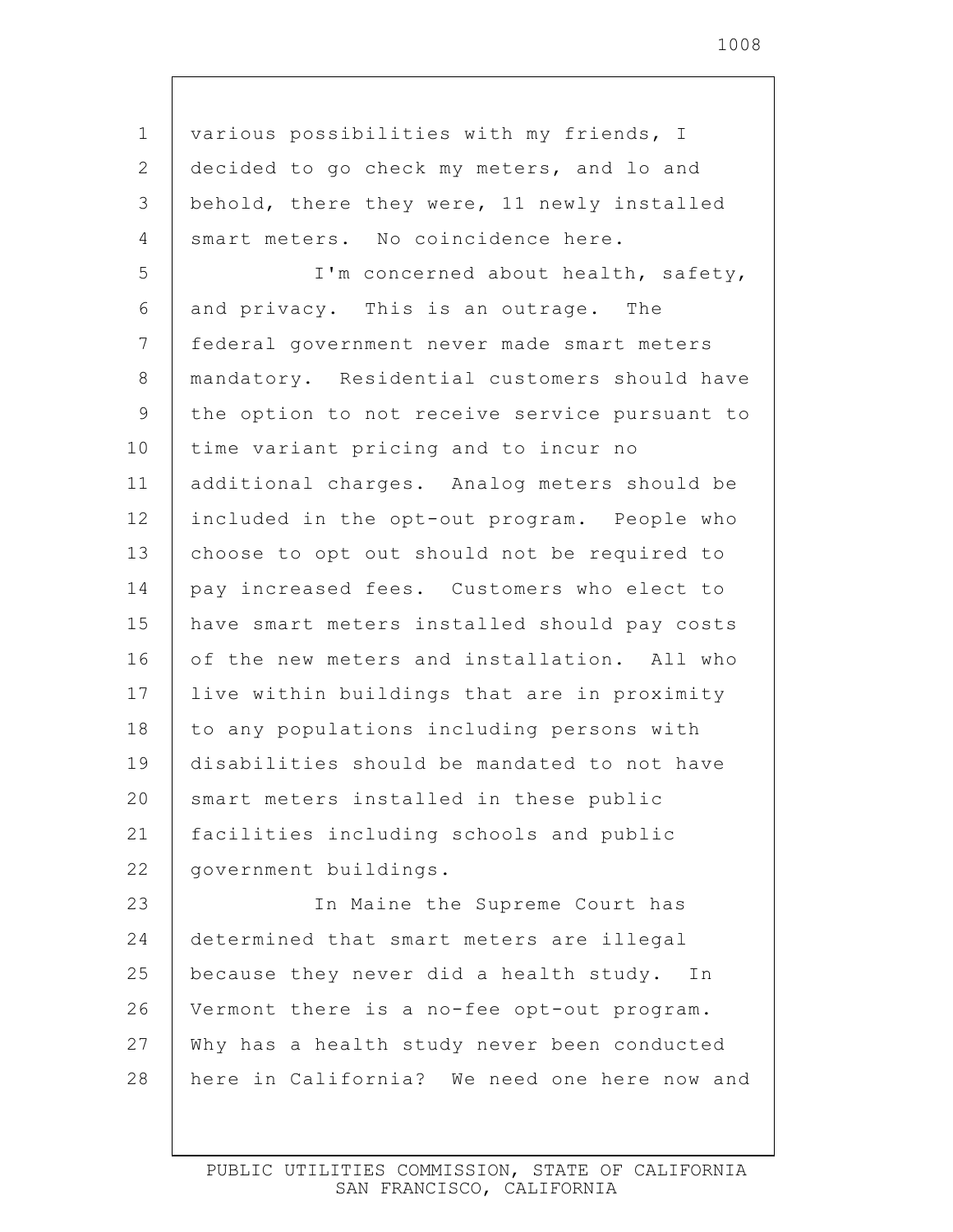1 2 3 4 5 6 7 8 9 10 11 12 13 14 15 16 17 18 19 20 21 22 23 24 25 26 27 28 an opt-out program here now. Give us back our freedom of choice. Thank you. (Applause) ALJ YIP-KIKUGAWA: Thank you. Deborah Tavares followed by Pat Sworsen. STATEMENT OF MS. TAVARES MS. TAVARES: Hi. My name is Deborah Tavares. I presume, Judge, that you took an oath of office, and it's in that case. How do you address the fact that PG&E, San Diego Gas and Electric, and Southern California Edison, and other utilities have partnered with ICLEI. This is a foreign policy, an arm of the United Nations that completely subverts all our rights under the Constitution and our Bill of Rights. And how are you addressing the silent weapons, quiet wars policy that was adopted in the '50s? This policy states in part, quote: A silent weapons system operates upon data collected from a docile public by legal but not always lawful force. When the government is able to collect tax, i.e., opt-out fees, and seize private property, i.e., by smart meters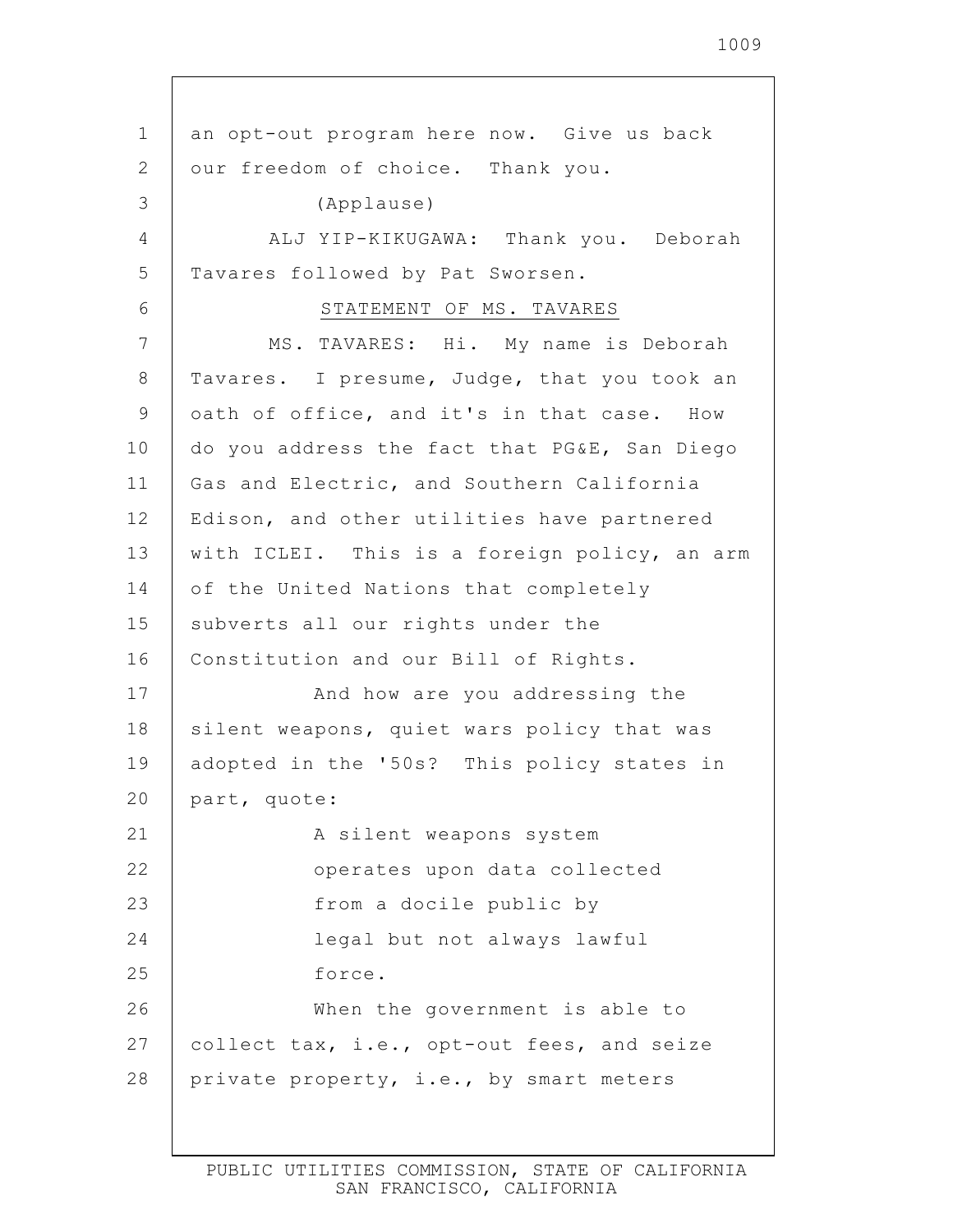1 2 3 4 5 6 7 8 9 10 11 12 13 14 15 16 17 18 19 20 21 22 23 24 25 26 27 28 surveilling and irradiating us, it is an indication that the public is ripe for surrender and is consenting to enslavement and legal encroachment. This is the silent weapons, quiet wars document, and that is a document as well which I will be handing to you as part of the record when I finish. Something is very, very, wrong. We know that when we accept the intolerable, we wake up to a nation that is enslaved. The utility companies along with our government are engaged in illegal lethal assaults upon us, period. Using microwave frequencies that the military adopted as weapons described in the Fort Meade military documents through a Freedom of Information Act. The [inaudible] document also discusses this as well. Many people are sick, and you want to discuss opt-out fees. We cannot negotiate our rights, safety and health away. Giving up these things damages us. This is layer upon layer of disinformation, misinformation and secrets. But concerning the costs, even the I triple E smart grid thought leaders are questioning and asking why politicians and public agencies have not discussed the unknown costs of the grid to the people.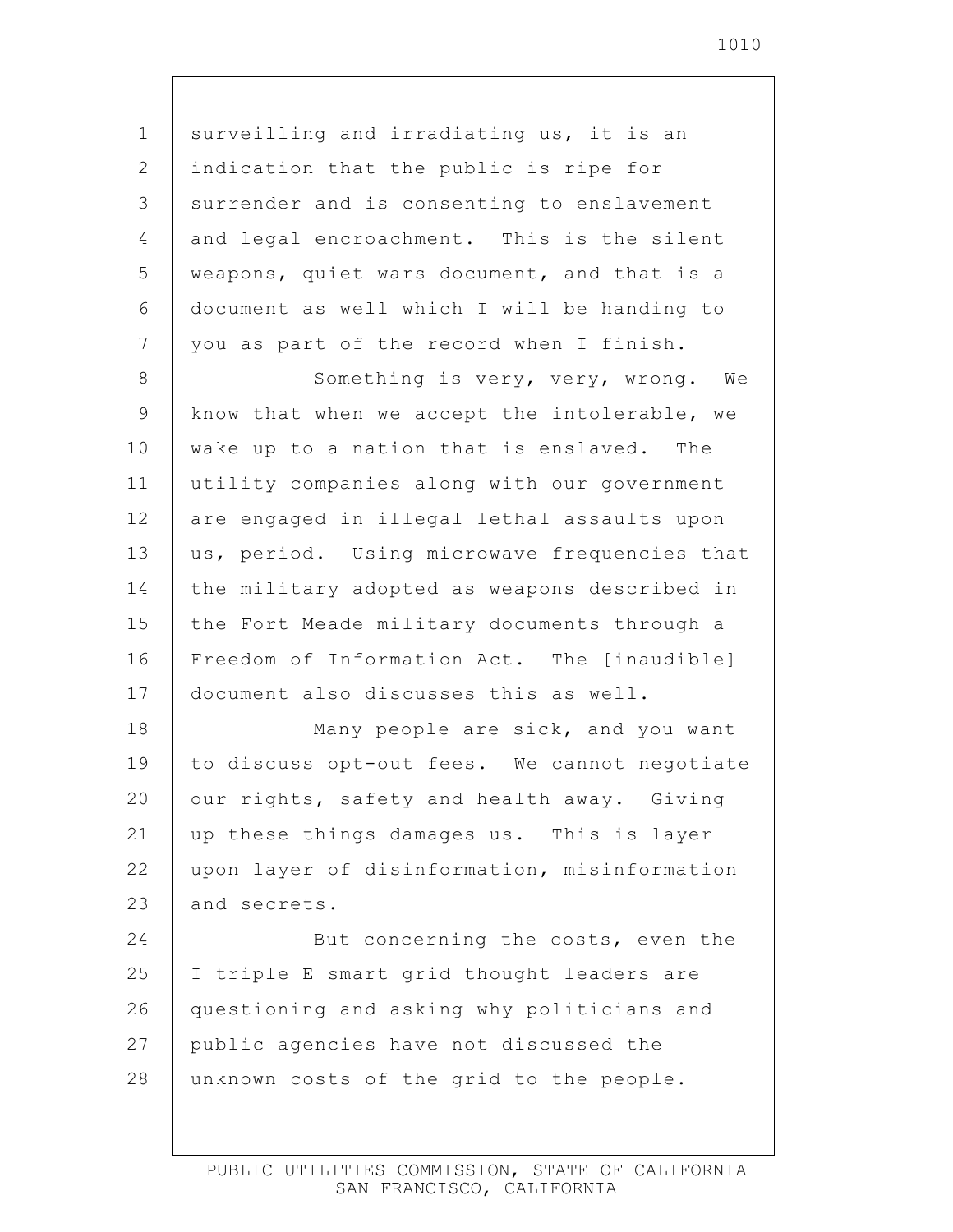| $\mathbf 1$ | Certainly their concerns would give rise to   |
|-------------|-----------------------------------------------|
| 2           | why the increases are being discussed today.  |
| 3           | This is cover up to extort more money from us |
| 4           | to fund this diabolical assault. Therefore,   |
| 5           | Phase 2 of these hearings --                  |
| 6           | ALJ YIP-KIKUGAWA: Ms. Tavares.                |
| 7           | MS. TAVARES: Are you planning to              |
| 8           | $broaden$ --                                  |
| 9           | ALJ YIP-KIKUGAWA: Off the record.             |
| 10          | (Off the record)                              |
| 11          | MS. TAVARES: There's no record.               |
| 12          | ALJ YIP-KIKUGAWA: There is a record.          |
| 13          | We're on the record right now. You may give   |
| 14          | that to the Public Advisors.                  |
| 15          | MS. TAVARES: And they're located?             |
| 16          | (Applause)                                    |
| 17          | ALJ YIP-KIKUGAWA: Back on the record.         |
| 18          | Pat Sworsen followed by Dannean               |
| 19          | Farris.                                       |
| 20          | STATEMENT OF MS. FARRIS                       |
| 21          | MS. FARRIS: Your Honor, I represent           |
| 22          | 101 residents of a low-cost, three-story      |
| 23          | senior complex in Marin County. May of 2012   |
| 24          | most of us collectively agreed to opt out of  |
| 25          | the SmartMeter program because the meters are |
| 26          | clustered in five locations between four      |
| 27          | buildings. For example, my apartment lies 12  |
| 28          | feet between a total of 89 meters. Many of    |
|             |                                               |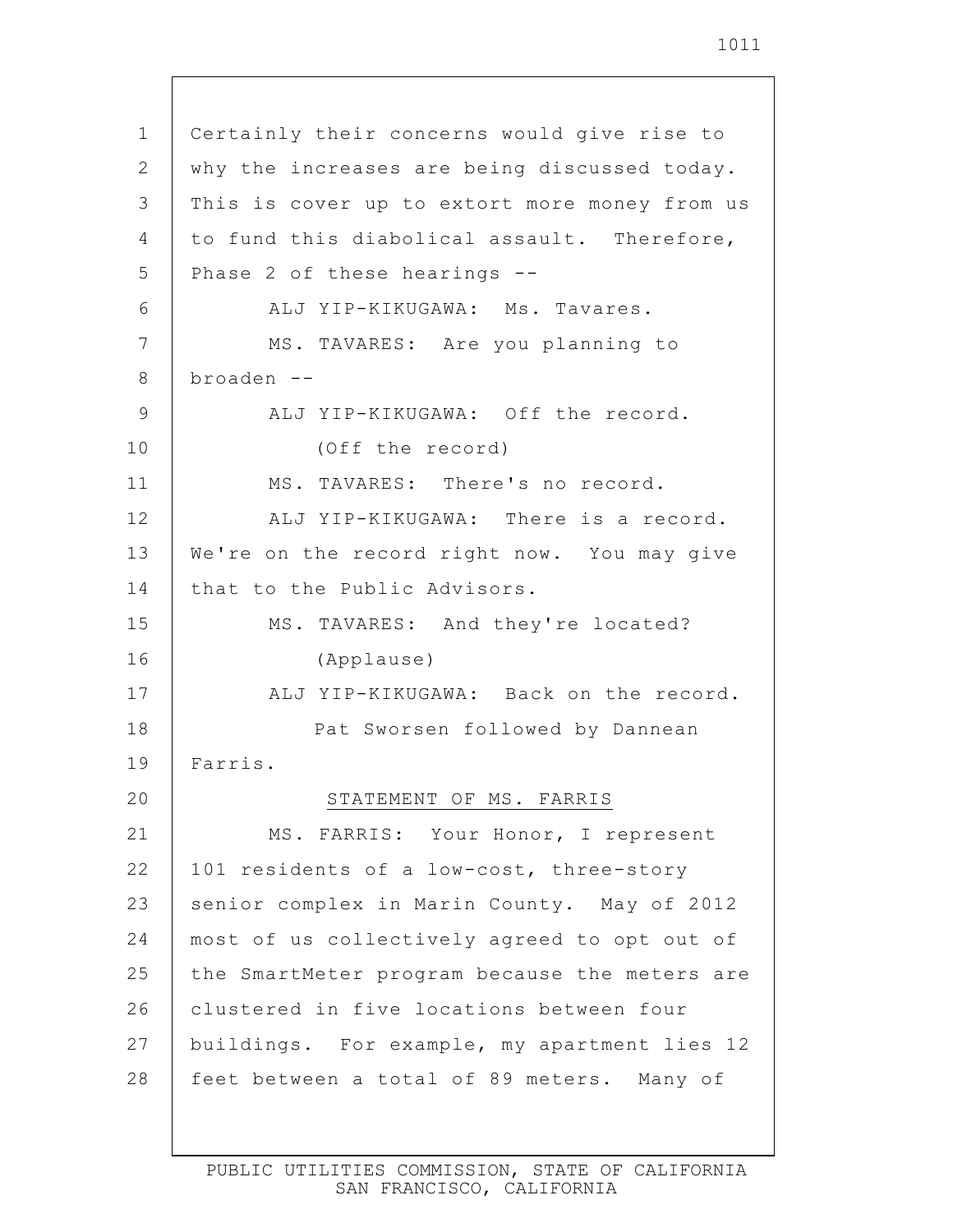1 2 3 4 5 6 7 8 9 10 11 12 13 14 15 16 17 18 19 20 21 22 23 24 25 26 27 28 us have been treated with cancer, have pacemakers and may have -- the radiation treatments may have extended my life, but the effects from the treatments are debilitating. Certainly I do not need additional EMF and the RF radiation from a nearby 89 meters. What I am imploring you is to take into consideration the additional impact multiple meters clustered together can have on human health. We feel assaulted, and the last latest assault arrived in our bills warning us that by opting out of the SmartMeter program fees may rise for all customers opting out or not. We opt-outs have already been penalized by what we feel are illegal fees, and now PG&E wants to impose fees on every one. For many of the seniors living in our complex the opt-out fee was a serious hardship. Can't we not ask for a moratorium until all of these issues can be scientifically resolved and reasonable fiscal responsibility be implemented. Thank you. (Applause) ALJ YIP-KIKUGAWA: Dannean Farris followed by Sangita Moskow. MS. MOSKOW: Sangita Moskow from -- oh. STATEMENT OF MS. FARRIS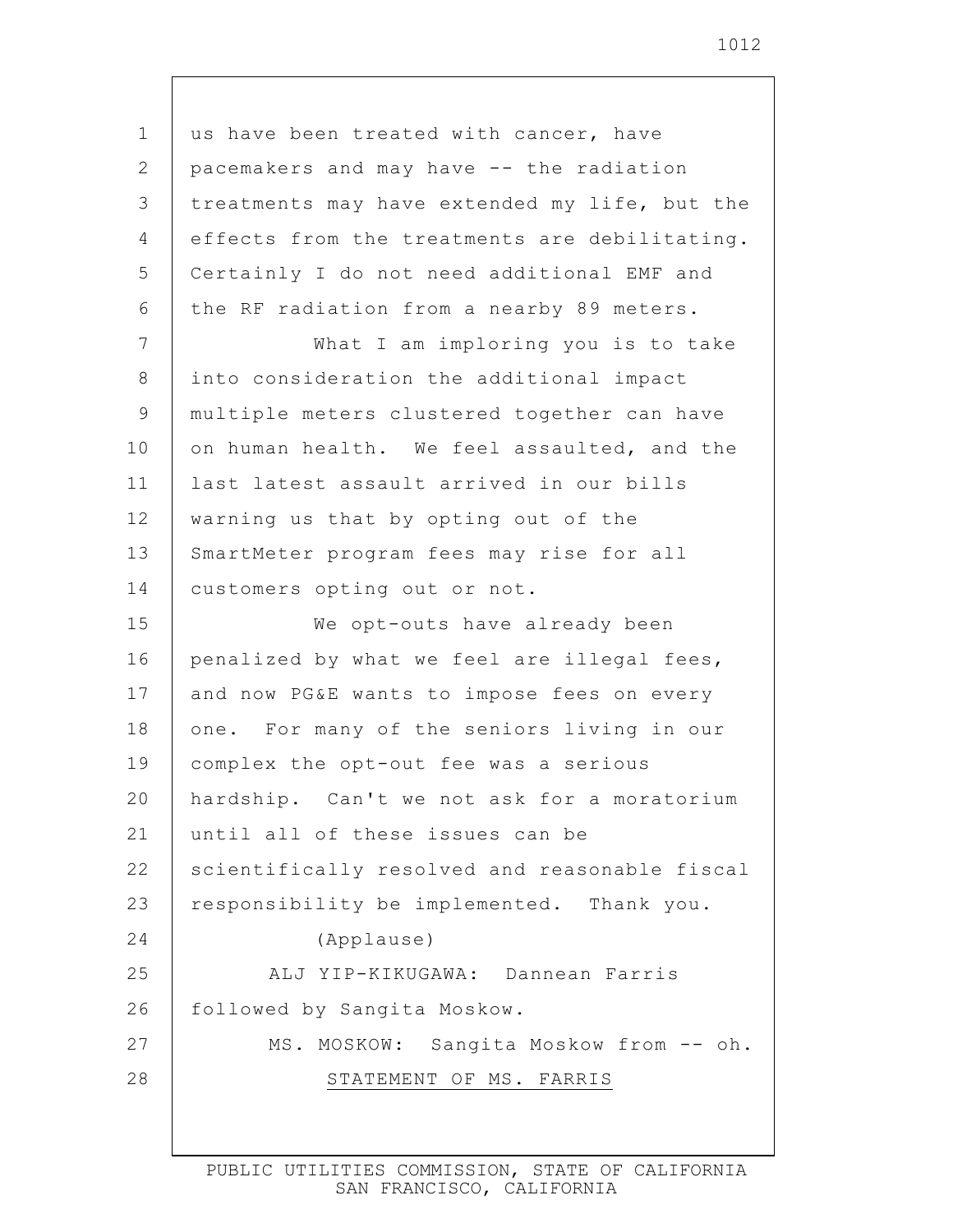| $\mathbf 1$    | MS. FARRIS: Good afternoon, your                          |
|----------------|-----------------------------------------------------------|
| $\mathbf{2}$   | Honor. Early in 2011 I began to experience                |
| 3              | severe headaches. I also started having                   |
| $\overline{4}$ | ringing in my ears that was so loud it                    |
| 5              | affected my hearing. I began visiting                     |
| 6              | healthcare practitioners who attempted to                 |
| 7              | treat my symptoms. Finally, one of them                   |
| $8\,$          | asked if I had a smart meter on my home. I                |
| $\mathsf 9$    | was living in the cove Apartments in Tiburon              |
| 10             | at the time. I discovered that smart meters               |
| 11             | were installed throughout the complex early               |
| 12             | in 2011. The ones for my building were near               |
| 13             | my bedroom. I was told by the Cove                        |
| 14             | management that there was nothing I could do              |
| 15             | about the smart meters. They claimed that                 |
| 16             | the meters were installed without their                   |
| 17             | permission.                                               |
| 18             | I began looking for another place to                      |
| 19             | live. I now live at Rotary Manner in San                  |
| 20             | Rafael where there are no smart meters.<br>Mу             |
| 21             | symptoms have dramatically improved. It is                |
| 22             | vitally important to me and to others in that             |
| 23             | community that we remain smart meter free.<br>$\mathbf I$ |
| 24             | believe that we should be able to opt out                 |
| 25             | without any cost. Thank you.                              |
| 26             | ALJ YIP-KIKUGAWA: Okay. Thank you.                        |
| 27             | (Applause)                                                |
| 28             | ALJ YIP-KIKUGAWA: Sangita Moskow                          |
|                |                                                           |

 $\mathsf{l}$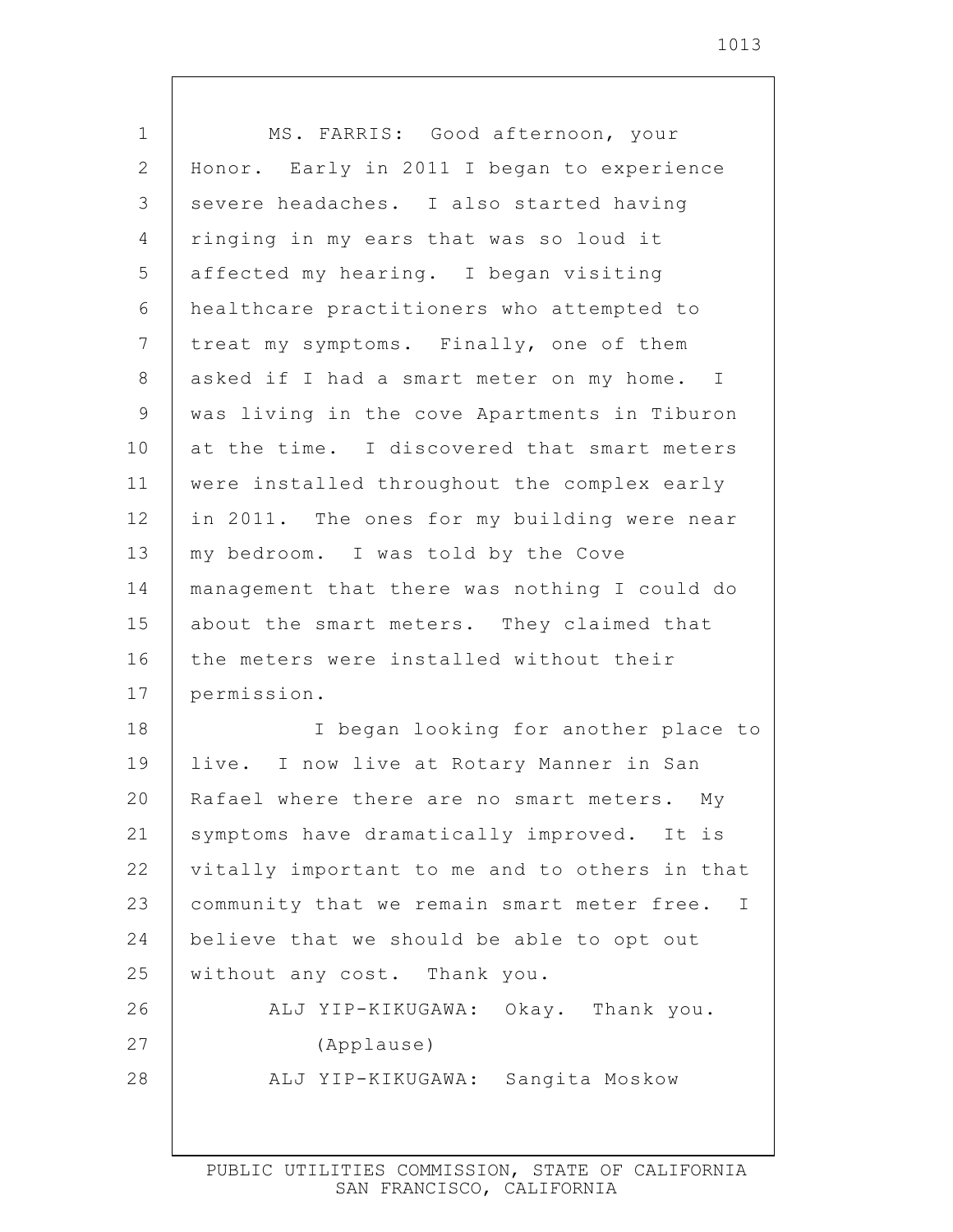1 2 3 4 5 6 7 8 9 10 11 12 13 14 15 16 17 18 19 20 21 22 23 24 25 26 27 28 followed by Vicky Sievers. STATEMENT OF MS. MOSKOW MS. MOSKOW: I'm Sangita Moskow from San Raphael. I've been going to CPUC meetings for a couple of years now. My story is that I had terrible electric problems in my house once the smart meter was installed, fire coming out one of the outlets, many outlets not working. But then I started to meet people who had health problems. And I went to a meeting with the Marin County supervisors, and 50 of us testified. Every one I think except for one person who was a PG&E employee, every person testified about problems with health, safety, privacy, all the things you've been hearing. We should not be paying for something that we did not ask for. There's been extremely aggressive behavior of Wellington and these companies that have been coming to install. We have been not asked. I know people who just told them they don't want the meter and they come in and install it any way. We should not be paying for something that we did not ask for and something that is also extremely not cost-effective that we are paying because we are the people who pay for the utility.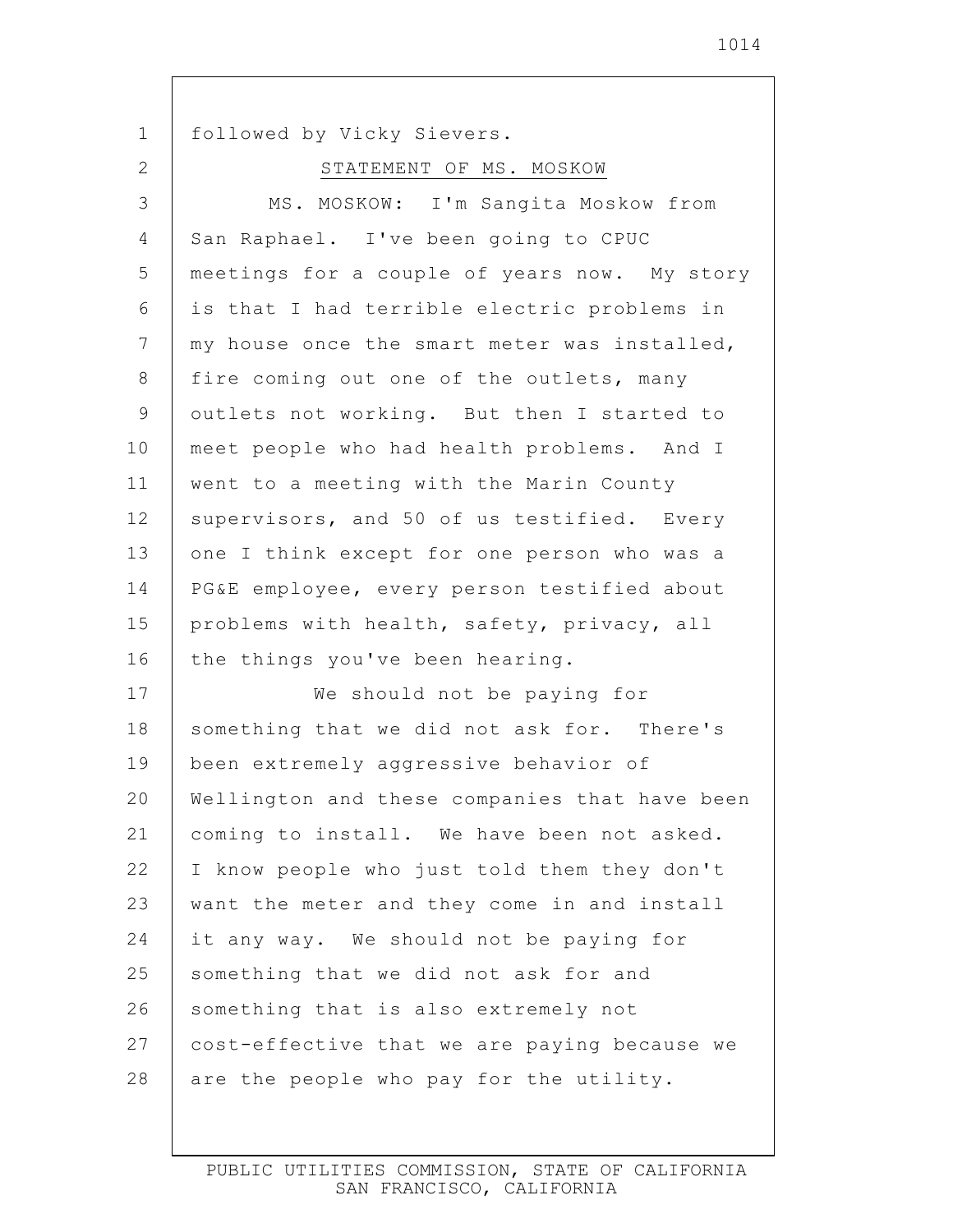1 2 3 4 5 6 7 8 9 10 11 12 13 14 15 16 17 18 19 20 21 22 23 24 25 26 27 28 Yeah, I think the whole program should be stopped, period, the entire program. (Applause) MS. MOSKOW: It's worthless. ALJ YIP-KIKUGAWA: Vicki Sievers followed by Allen Horn. STATEMENT OF MS. SIEVERS MS. SIEVERS: Good afternoon, your Honor. I'm representing the Maria B. Freitas Senior Community, a 65 unit low income housing facility in North San Rafael. Residents who wanted to be here today were prevented by illness, distance, scheduling. Shortly after 57 smart meters were installed in the utility room of her building in 2011 a resident began experiencing headaches, dizziness, nausea, a racing heart beat, anxiety, and difficulty focusing with no apparent explanation. Another became ill also, yet his doctors found no cause. The woman researched RF radiation at some depth, and when she shared the findings with neighbors, they hired a consultant to measure the emissions to which they were being subjected. Research on the biological effects of RF radiation suggests a safe exposure limit of 1 tenth of a microwatt per square centimeter outdoors and 1 hundredth of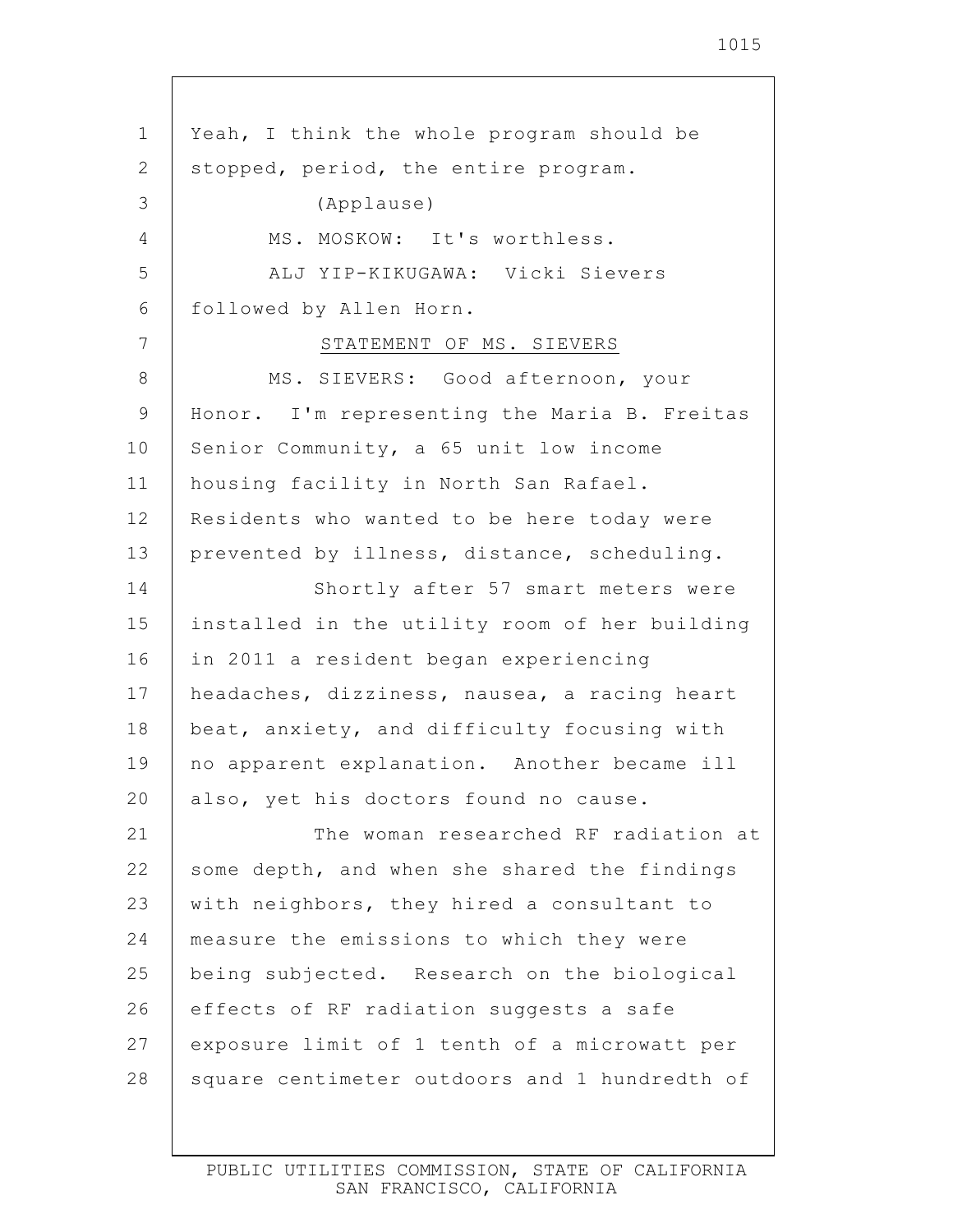| $\mathbf 1$    | a microwatt per square centimeter indoors.    |
|----------------|-----------------------------------------------|
| 2              | Measurements taken in the community           |
| 3              | utility room at Freitas showed pulses at over |
| $\overline{4}$ | 100 microwatts per square centimeter. While   |
| 5              | no one lives in the utility room, people do   |
| 6              | occupy apartments above it where levels of 5  |
| $\overline{7}$ | to 20 microwatts per square centimeter were   |
| $8\,$          | measured in the bedroom directly above the    |
| $\mathsf 9$    | utility room, a level up to 2,000 times       |
| 10             | greater than the research determined safe     |
| 11             | limit. That occupant now sleeps elsewhere.    |
| 12             | PG&E's current opt-out provision              |
| 13             | both forces these low-income seniors to live  |
| 14             | in harm's way in an untested situation that   |
| 15             | should never have been approved by a          |
| 16             | regulatory agency. Many residents are         |
| 17             | functionally compromised or ill, unable to    |
| 18             | understand what has happened or to take       |
| 19             | action.                                       |
| 20             | Any fees, any fees and even the               |
| 21             | opt-out process itself are punitive           |
| 22             | deterrents. A resident of an apartment above  |
| 23             | the meters asks, how can I get away from      |
| 24             | this? I don't use a cell phone or a           |
| 25             | microwave. Why am I being forced to live      |
| 26             | with this radiation? Why indeed. These        |
| 27             | seniors must have a utility room of safe      |
| 28             | analog meters, a right to opt out as a whole  |

 $\mathsf{l}$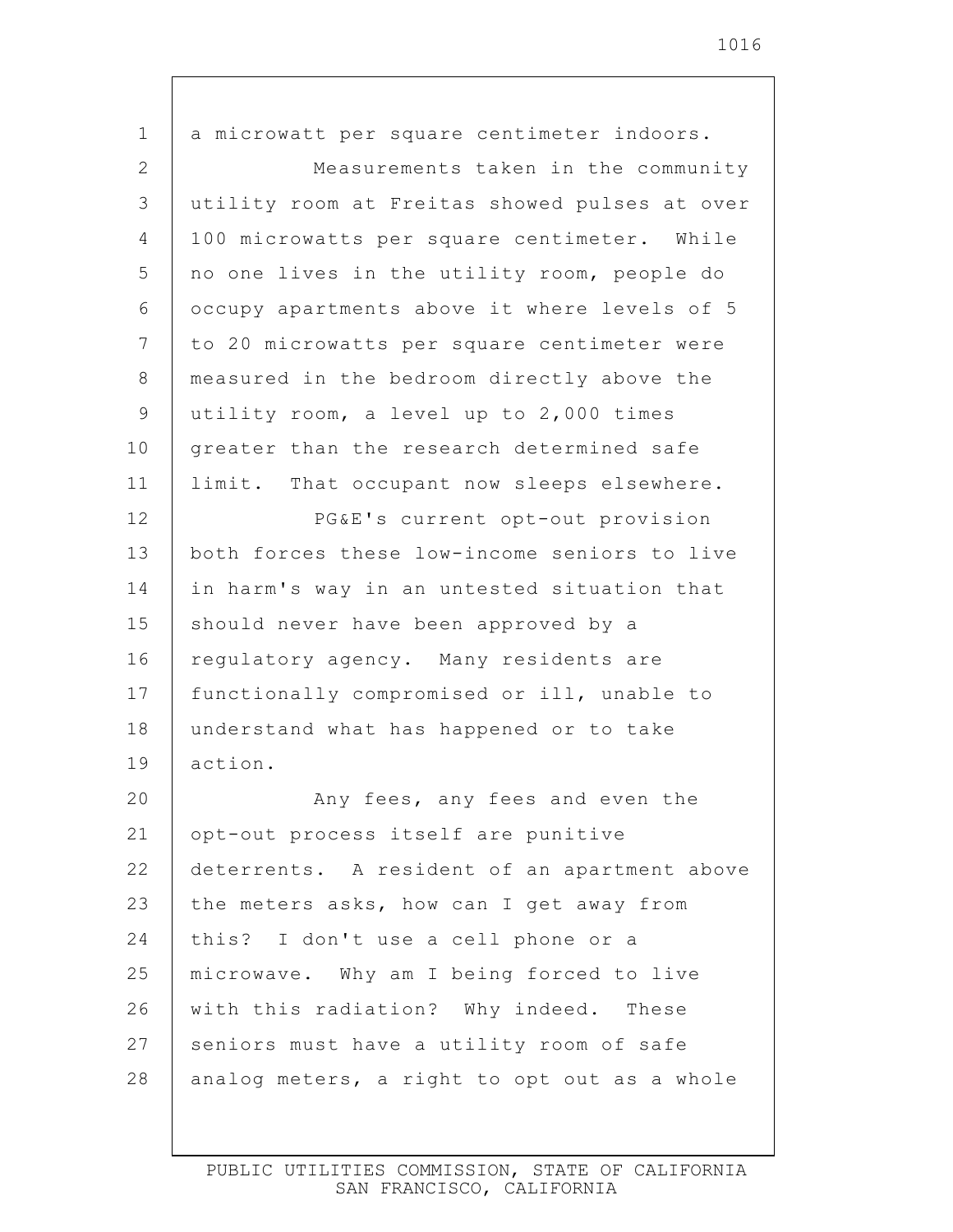1 2 3 4 5 6 7 8 9 10 11 12 13 14 15 16 17 18 19 20 21 22 23 24 25 26 27 28 community without charge. Thank you. (Applause) ALJ YIP-KIKUGAWA: Allen Horn followed by Rebecca Heisler. STATEMENT OF MR. HORN MR. HORN: I am Allen Horn. Thank you very much, your Honor, for allowing me this opportunity to speak today. I am the owner of Allen Horn Insurance Services, LLC. I have a professional interest in fires and explosions because I insure people against these perils. I am alarmed at the increase in smart meter fires and explosions that have been reported as insurance claims. I suspect that the ignition source of the infamous San Bruno fire and explosion was a smart meter or meters that arced over a gas main leak that ignited the fireball that killed eight people and destroyed over 100 homes. The old mechanical meters could never explode this way and should be used for all opt-out customers. There should be no charge for opting out because it is extortion. And entire cities and counties and other groupings should be able to opt out entirely. Dr. John Gofman said, and I quote: There is no such thing as a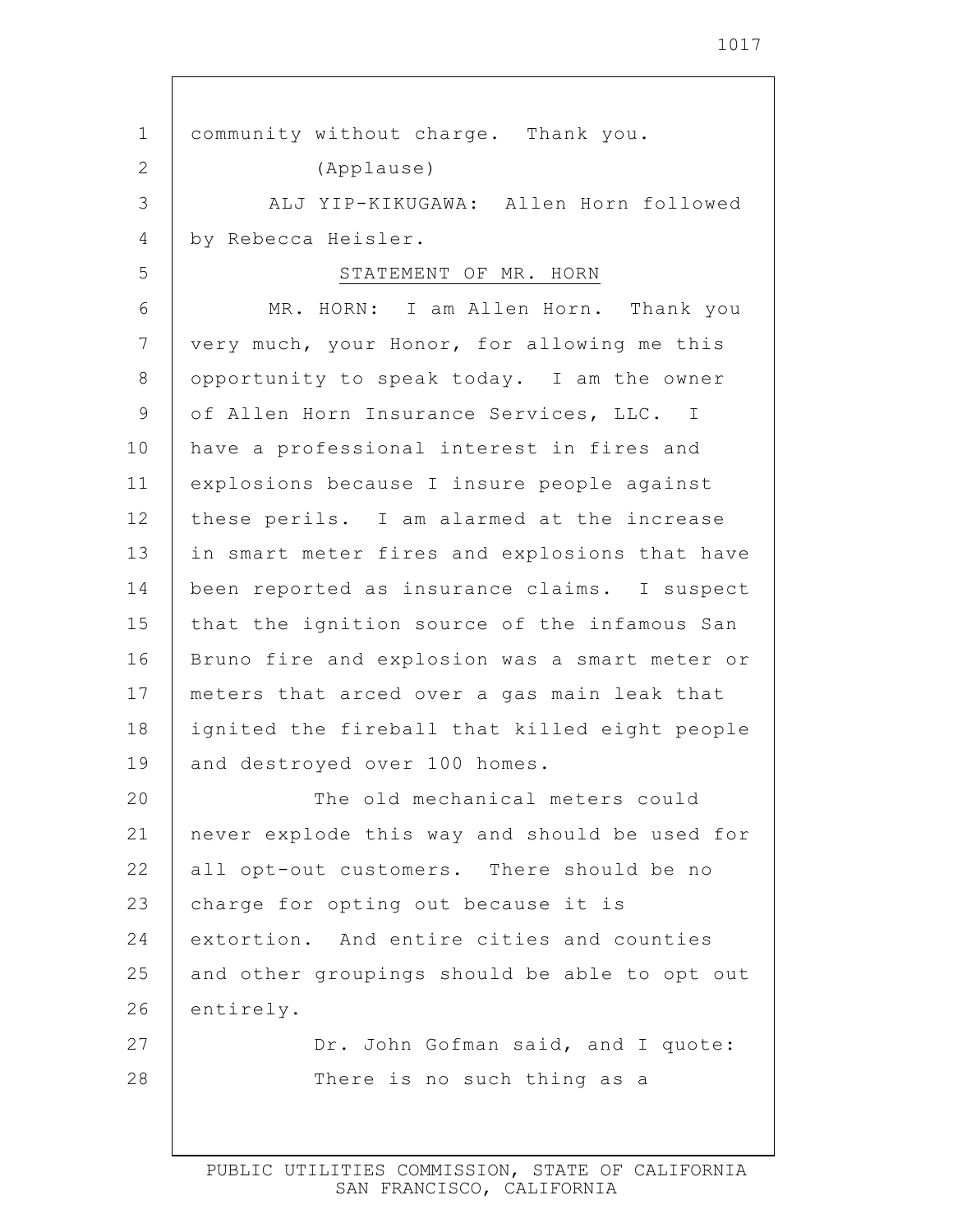1 2 3 4 5 6 7 8 9 10 11 12 13 14 15 16 17 18 19 20 21 22 23 24 25 26 27 28 safe level of radiation. Unquote. (Applause) ALJ YIP-KIKUGAWA: Rebecca Heisler followed by Talya Strauss. UNIDENTIFIED SPEAKER: Who? ALJ YIP-KIKUGAWA: Rebecca Heisler. STATEMENT OF MS. HEISLER MS. HEISLER: Thank you, your Honor, for hearing me out. My name is Rebecca Heisler. I'm known in the State of California as what's not let have happen to you. 16 meters were put outside my condo. I knew nothing about RF, EMF before that. I started getting a shooting pain in my head, arrhythmia, pressure in my chest. Five others in my home had the same symptoms. Within six weeks I could no longer live in my home. I had such severe arrhythmia I thought I was having a heart attack. I moved out. Two months later -- I'm a clinical psychotherapist. Two months later in my office while I'm treating patients, I felt like there was a stabbing spike in my chest about 5 inches wide. I thought that is a heart attack. I saw my patients the rest of that day. I left and I went back to my office.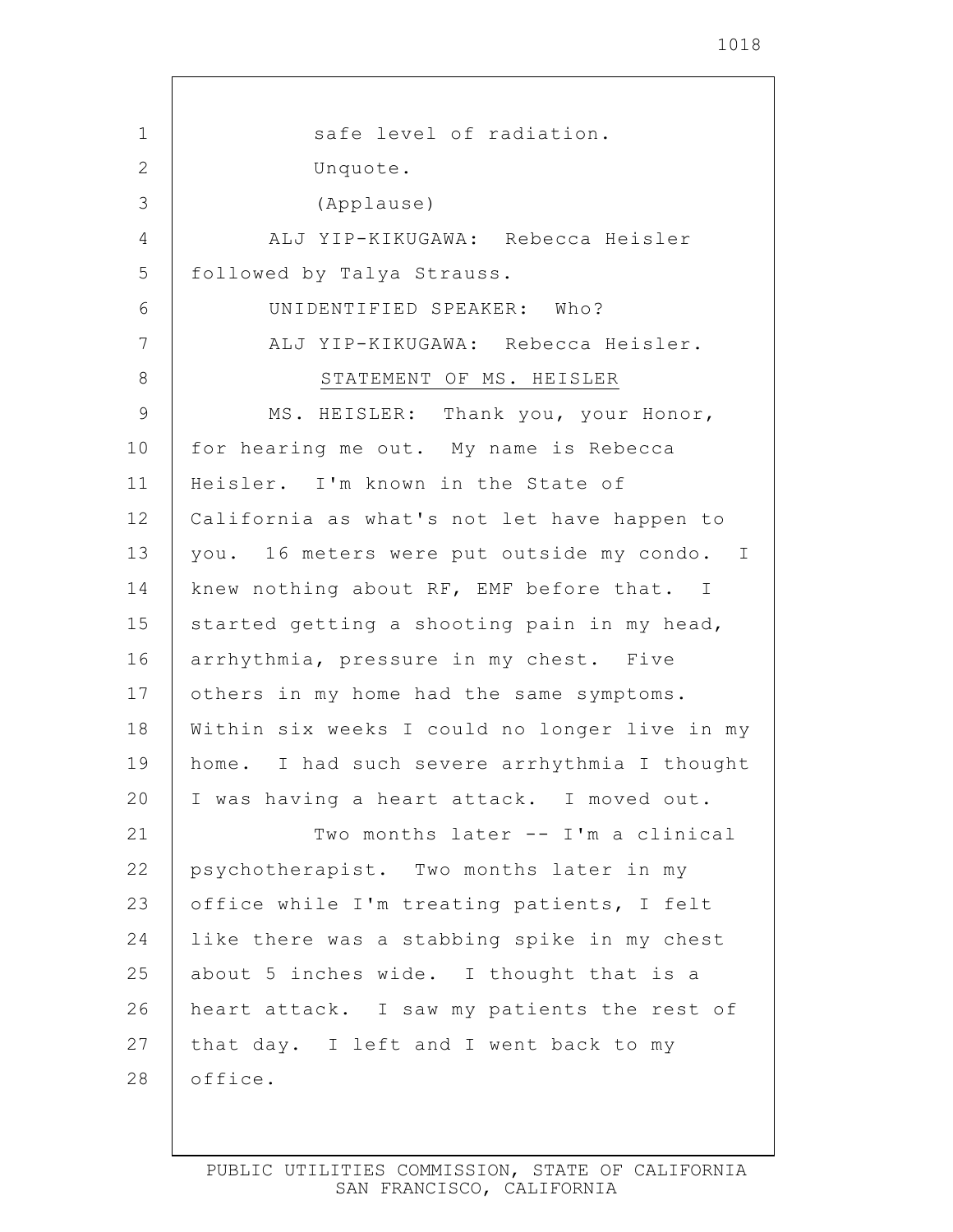1 2 3 4 5 6 7 8 9 10 11 12 13 14 15 16 17 18 19 20 21 22 23 24 25 26 27 28 For two and a half years I have been looking for a safe place to live. I get stabbing pain in my head, in my chest, in my ribs, in my breast. I get nausea. Twice I had symptoms that my cardiologist, and I never had a cardiologist before, said, you might have had a seizer after a very large smart meter exposure. This is unconscionable. The United States Government has just awarded a friend of mine Social Security Disability for having this syndrome for being injured in this way, which means that the medical establishment and the United States Government are starting to take seriously that this is very real. I am standing here not just asking to deal with the fee. I need a medically safe buffer zone where I can live. I have run around for two and a half years. I've been isolated in the mountains, an hour and a half to go to the grocery store or a doctor. I am terrified all the time. And as a clinical psychotherapist, I get calls from other people in my shoes who are terrified or suicidal because they cannot cope with static pain. These are doctors, nurses, lawyers, accountants, computer scientists. These are not the flaky. People want to marginalize

> PUBLIC UTILITIES COMMISSION, STATE OF CALIFORNIA SAN FRANCISCO, CALIFORNIA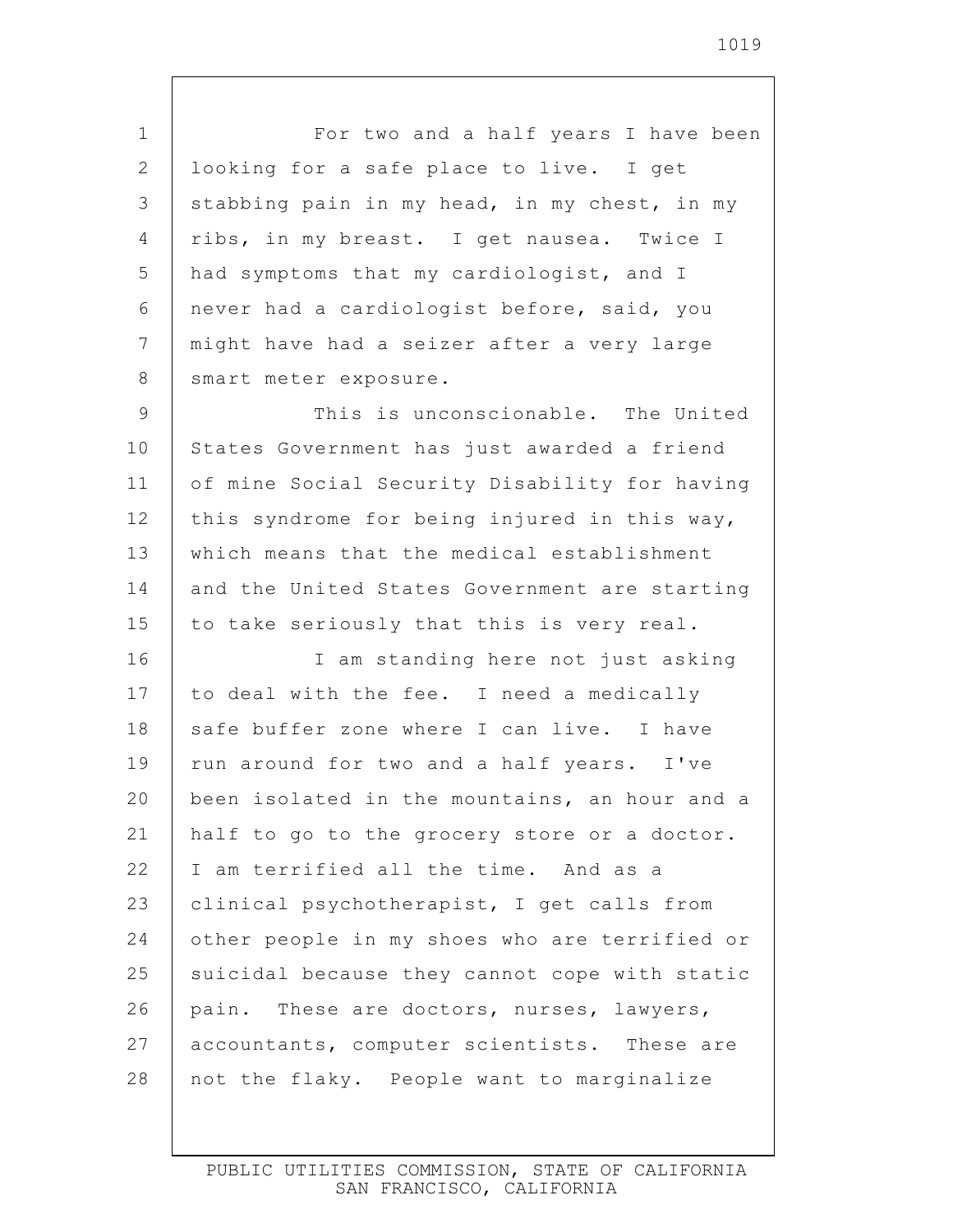| $\mathbf 1$ | this. It's unacceptable. What is happening    |
|-------------|-----------------------------------------------|
| 2           | is unconscionable. People who allow this to   |
| 3           | happen have a lot of blood on their hands.    |
| 4           | But your Honor, you have the power to turn    |
| 5           | this around. I need a safe place to live      |
| 6           | where I can go back to earning a living and   |
| 7           | helping people in the healing profession.     |
| 8           | And hundreds and thousands of people are in   |
| 9           | my shoes.                                     |
| 10          | The longer we are exposed to all              |
| 11          | this, the more people's immune systems get    |
| 12          | wiped out. I had zero symptoms and knew       |
| 13          | nothing about this before the onset. Being    |
| 14          | here alone created a lot of symptoms for me   |
| 15          | that kind of set me back.                     |
| 16          | ALJ YIP-KIKUGAWA: Thank you.                  |
| 17          | MS. HEISLER: Thank you so much for            |
| 18          | your time and attention.                      |
| 19          | (Applause)                                    |
| 20          | ALJ YIP-KIKUGAWA: Talya Strauss               |
| 21          | followed by $-$ -                             |
| 22          | MS. DELANY: Can I say something from          |
| 23          | Talya Strauss? She couldn't be here.          |
| 24          | ALJ YIP-KIKUGAWA: No. Jennifer                |
| 25          | Delaney, you may give what she has written to |
| 26          | the Public Advisor's Office. She will get     |
| 27          | that to me.                                   |
| 28          | MS. DELANY: Thank you.                        |
|             |                                               |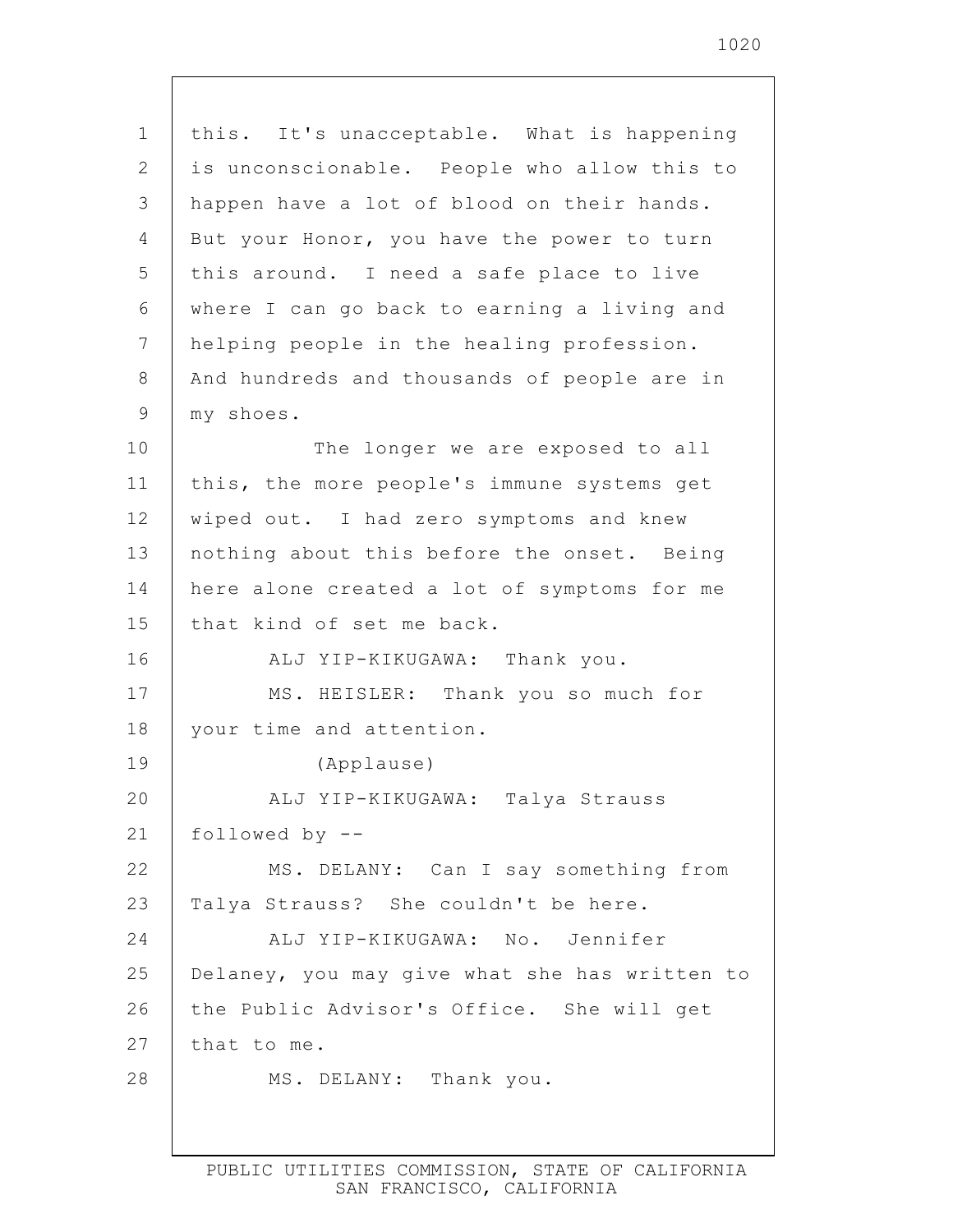| $\mathbf 1$    | ALJ YIP-KIKUGAWA: Jennifer Delaney            |
|----------------|-----------------------------------------------|
| $\mathbf{2}$   | followed by Sanford Skolnick.                 |
| 3              | STATEMENT OF MS. DELANEY                      |
| 4              | MS. DELANEY: My name is Jennifer              |
| 5              | Delaney. We cannot agree to any opt out       |
| 6              | other than a total opt out. And you must      |
| $\overline{7}$ | retain our safe analog meters. We have been   |
| $8\,$          | socially engineered to believe that           |
| $\mathsf 9$    | propaganda and the media lies. We are also    |
| 10             | facing the Delphi technique, a tool of        |
| 11             | psychological warfare by the Rand Institute   |
| 12             | which has been used to bring countries down.  |
| 13             | And we are witnessing the Delphi technique    |
| 14             | here today. It's called a predetermined       |
| 15             | outcome and deny and delay.                   |
| 16             | Look at your watch. You are                   |
| 17             | deploying smart meters right now as I speak.  |
| 18             | This smart meters, smart grid energy scheme   |
| 19             | hides the evil intentions of greed. When      |
| 20             | people learn the truth, the resistance will   |
| 21             | grow. No, this is not over. Many will not     |
| 22             | comply to obey lawless laws put in place      |
| 23             | through greed and disregard for human life.   |
| 24             | In the controller bankers documents they tell |
| 25             | us what they are doing to us. Read the        |
| 26             | silent weapons, quiet wars policy on stop the |
| 27             | crime dot net.                                |
| 28             | In the mission statement about the            |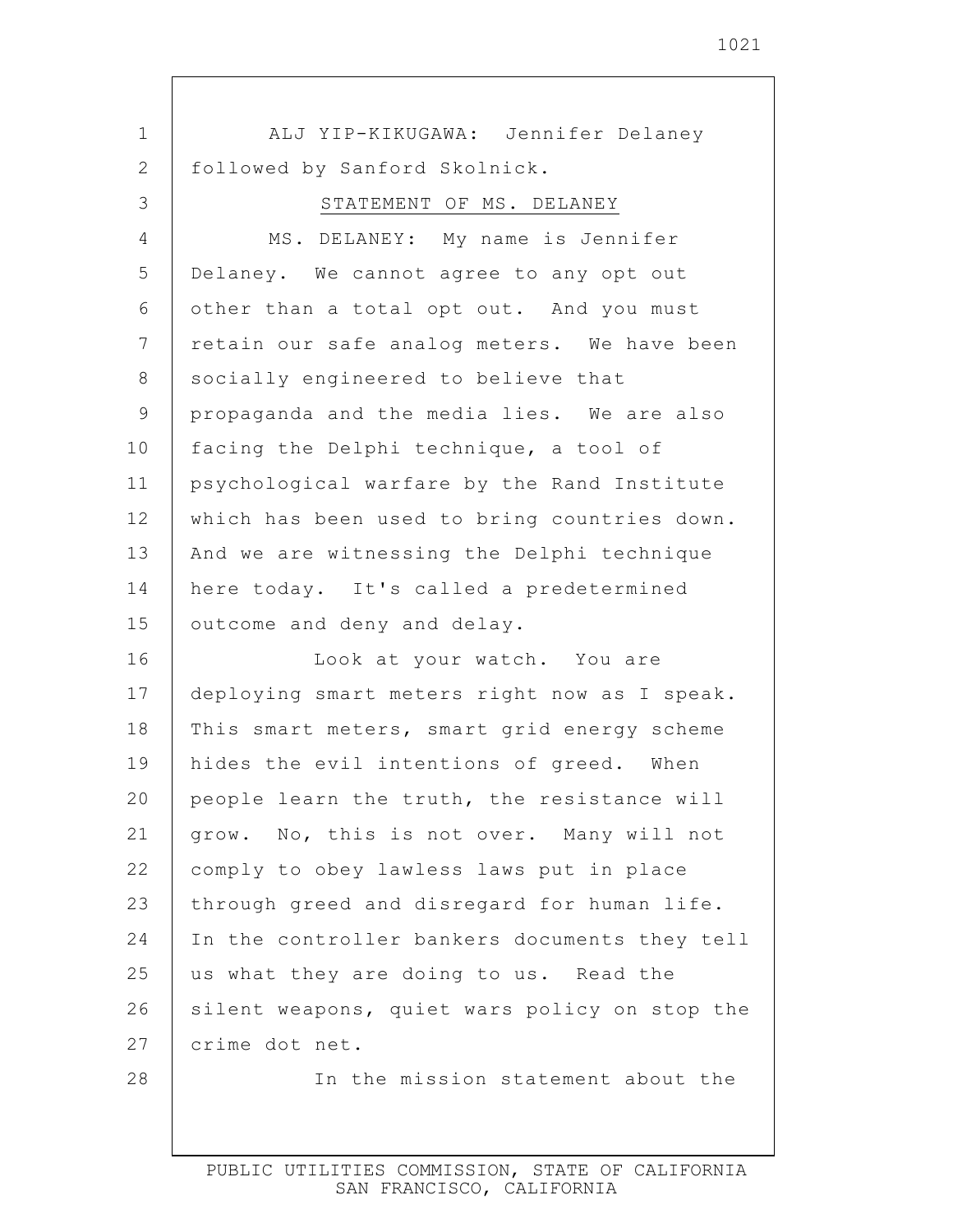| $\mathbf 1$ | revolution and the global infrastructure IBM, |
|-------------|-----------------------------------------------|
| 2           | Siemens, the Bank of London, the Rothschilds, |
| 3           | the World Bank, and the many companies and    |
| 4           | institutions and the rich men of the earth    |
| 5           | admit to the hidden secret that they will     |
| 6           | expose the world to the world. They are       |
| 7           | replacing traditional physical                |
| 8           | infrastructure, transportation, transit       |
| 9           | systems, building, pipes, power, concrete,    |
| 10          | and steel with cyber infrastructure, computer |
| 11          | networks, and sensors in ways that are just   |
| 12          | emerging. This explains why PG&E, Edison,     |
| 13          | SDG&E have partnered with ICLEI, the United   |
| 14          | Nations foreign policy usurping the           |
| 15          | Constitution of the United States.            |
| 16          | (Applause)                                    |
| 17          | ALJ YIP-KIKUGAWA: Sanford Skolnick            |
| 18          | followed by Patrick Wrigley.                  |
| 19          | STATEMENT OF MR. SKOLNICK                     |
| 20          | SKOLNICK: Good afternoon.<br>MR.<br>Thank     |
| 21          | you for being here. Your Honor, I'm here for  |
| 22          | two reasons. The most important, my wife is   |
| 23          | dealing with a severe form of breast cancer,  |
| 24          | very aggressive. Only 3 percent of the women  |
| 25          | have this, and it was only addressed after    |
| 26          | the smart meters were installed. But I think  |
| 27          | there's been enough evidence here today how   |
| 28          | it affects medical. There's a second reason   |
|             |                                               |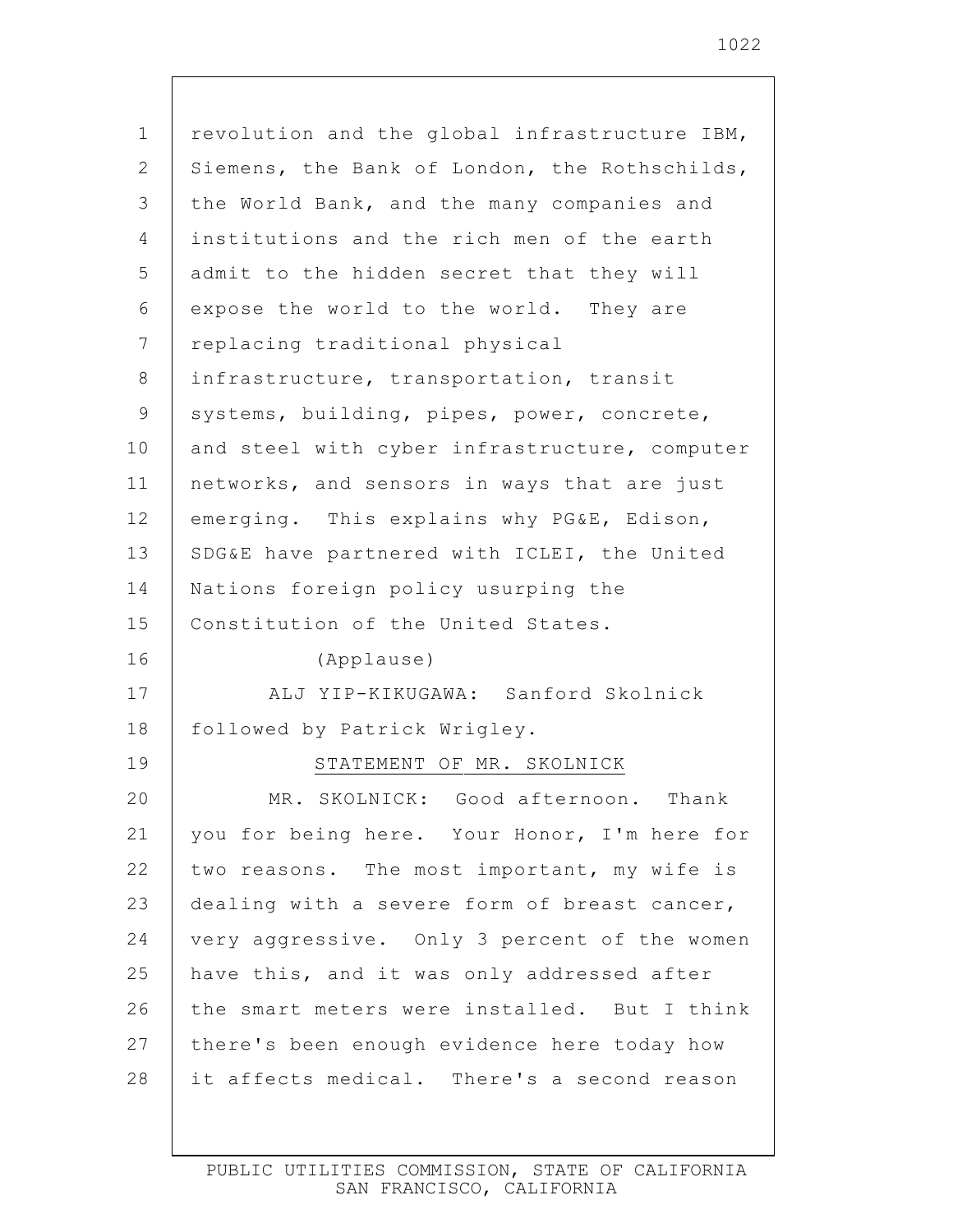1 2 3 4 5 6 7 8 9 10 11 12 13 14 15 16 17 18 19 20 21 22 23 24 25 26 27 28 to prove that the smart meters are generating a high amount of RF. I've been involved in electronics since I was eight years old. That's what I have done for a living. I have formal training in it. We have a security system in our home that is definitely affected. It causes floodlights to turn on on motion detectors. This has been documented. PG&E sent three of their engineers out. They all agreed that I have done everything possible to stop it from happening, filters, capacitors, everything imaginable in the electronics world. It's obvious that it kept turning the system on. PG&E agreed. They even gave me a one-time refund of \$107.23 to account for these lights being on all the time. Yet they go on and deny that this is not the truth, that it's not affecting electronics, and it definitely is. This has been going on for one year from 5/12/11 to 4/30/12. There's been another situation which you're probably aware of that a person sued for the same reason and won with the administrative judge from the PUC \$1400. No matter how much PG&E denies the fact that these units are affecting, they removed our meter, and it stopped.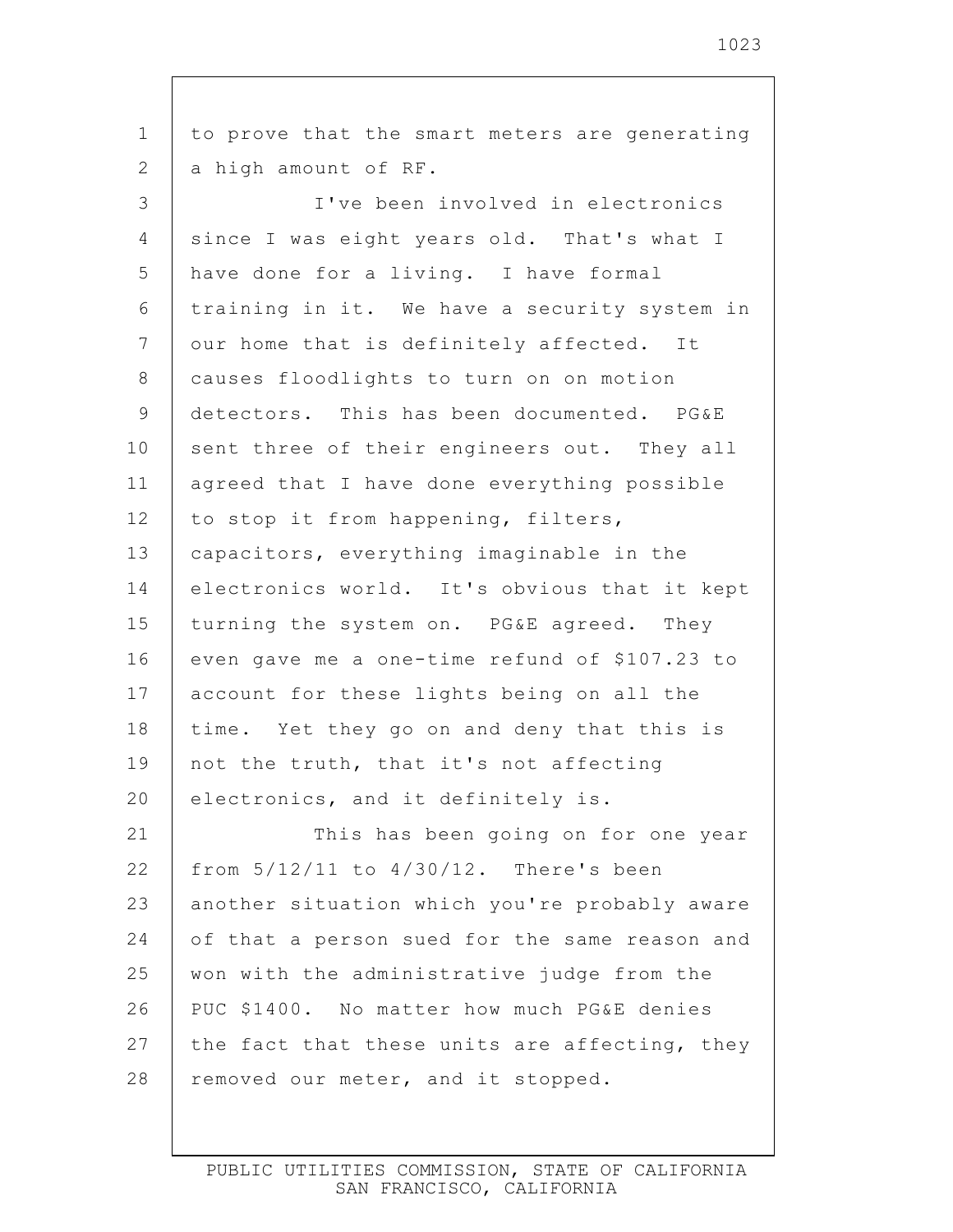| $\mathbf 1$     | And so I submit, your Honor, that,            |
|-----------------|-----------------------------------------------|
| $\overline{2}$  | number one, there should be a refund to       |
| 3               | everyone who has requested opt out for all    |
| 4               | the fees that they have paid and that there   |
| 5               | should be no charges to do this any more.     |
| 6               | Thank you.                                    |
| $7\phantom{.0}$ | (Applause)                                    |
| 8               | ALJ YIP-KIKUGAWA: Patrick Wrigley             |
| $\mathsf 9$     | followed by Angela Flynn.                     |
| 10              | STATEMENT OF MR. WRIGLEY                      |
| 11              | MR. WRIGLEY: My name is Patrick               |
| 12              | Wrigley. I was a meter reader with PG&E in    |
| 13              | the Marin office for nine and a half years    |
| 14              | before I was fired because I could not be     |
| 15              | intimidated into being quiet regarding --     |
| 16              | UNIDENTIFIED SPEAKER: Can't hear you.         |
| 17              | Speak up.                                     |
| 18              | MR. WRIGLEY: I was a meter reader for         |
| 19              | nine and a half years with PG&E in the Marin  |
| 20              | office before I was illegally fired because I |
| 21              | was not intimidated into being quiet with the |
| 22              | problems I saw firsthand regarding smart      |
| 23              | meters' inaccuracy.                           |
| 24              | (Applause)                                    |
| 25              | MR. WRIGLEY: The fact that PG&E knows         |
| 26              | that they do catch on fire when they are      |
| 27              | remotely turned back on when a customer who   |
| 28              | is delinquent in their bill finally pays      |
|                 |                                               |

 $\mathsf{I}$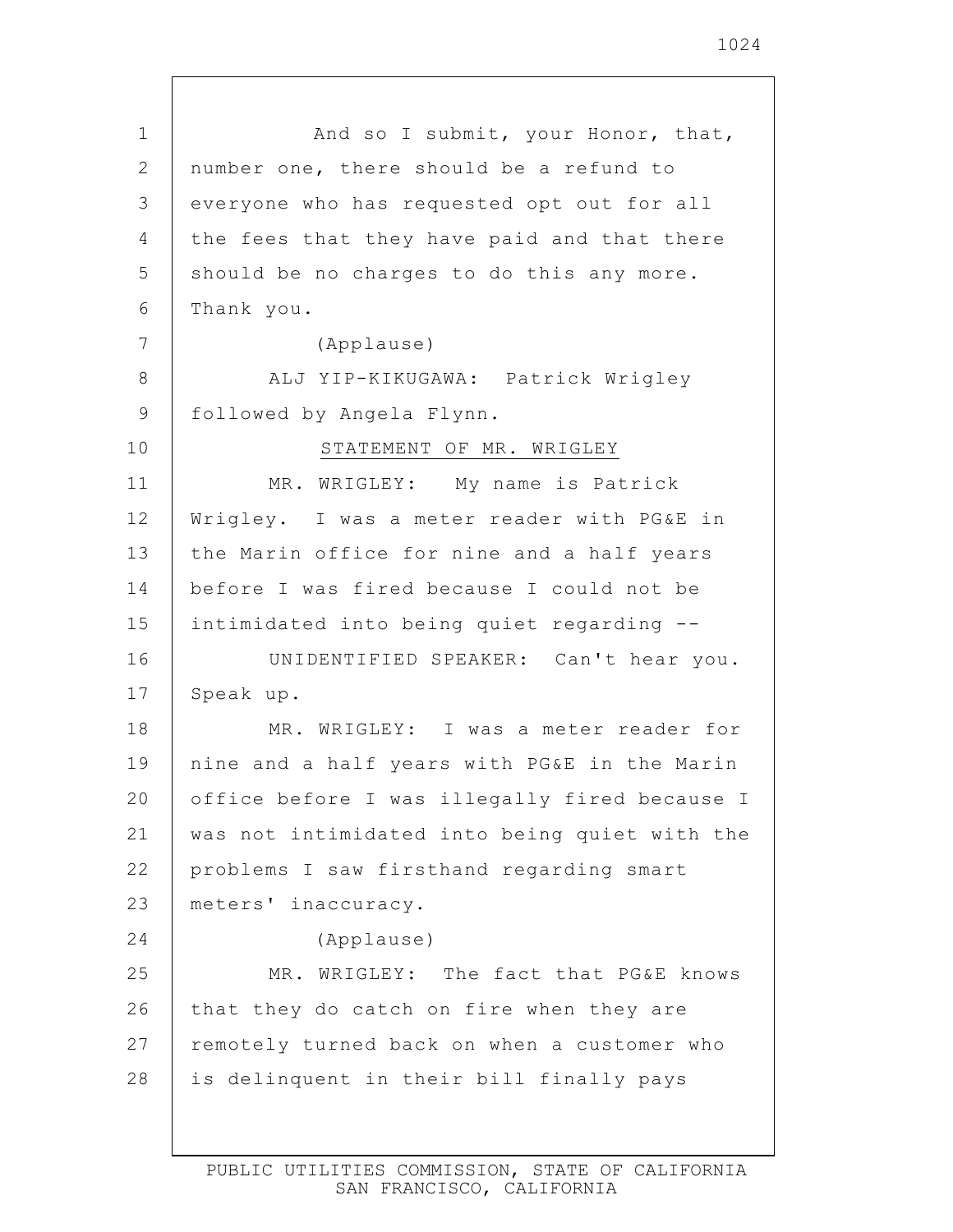| $\mathbf 1$     | their bill. These meters catch fire. They      |
|-----------------|------------------------------------------------|
| $\mathbf{2}$    | know it, and they are covering it up.          |
| 3               | When I started working at PG&E, the            |
| 4               | annual budget in meter reading was \$70        |
| 5               | million for roughly a thousand meter readers.  |
| 6               | My supervisor, who was my best friend at the   |
| $7\phantom{.0}$ | time, told me this.                            |
| 8               | The Public Utility Commission and              |
| $\mathsf 9$     | PG&Es continually lie to the customers saying  |
| 10              | it is a \$2.2 billion system when the Public   |
| 11              | Utility Commission and PG&E when questioned    |
| 12              | by a law firm suing them over smart meters     |
| 13              | admitted it's a \$10 billion system. PG&E      |
| 14              | tells their own employees it is a \$10 billion |
| 15              | system. That makes this illegal because it     |
| 16              | is a crime of fraud against the consumers of   |
| 17              | California.                                    |
| 18              | When you divide the annual cost of             |
| 19              | meter reading into the \$10 billion, this      |
| 20              | system never, ever, ever comes close to        |
| 21              | breaking even. You cannot allow PG&E to        |
| 22              | charge extra for a meter reader to come read   |
| 23              | a customer's meter when they already do it     |
| 24              | infinitely cheaper.                            |
| 25              | I'd also like to point out the fact            |
| 26              | that no one else in PG&E does surveys for the  |
| 27              | gas department but the meter readers. Thank    |
| 28              | you.                                           |
|                 |                                                |

Г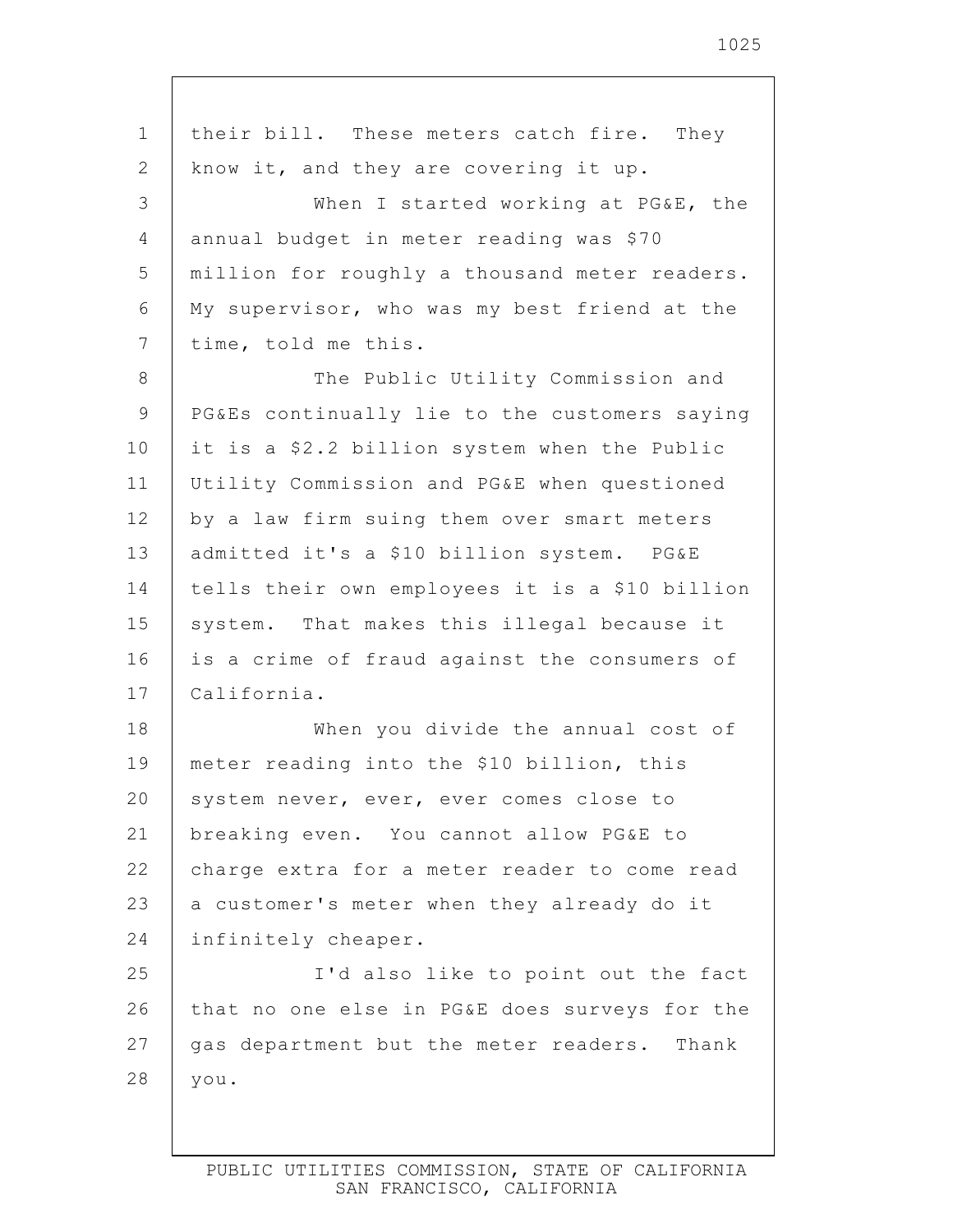| $\mathbf 1$    | (Applause)                                   |
|----------------|----------------------------------------------|
| $\mathbf{2}$   | ALJ YIP-KIKUGAWA: Angela Flynn               |
| 3              | followed by Lois Robin.                      |
| 4              | UNIDENTIFIED SPEAKER: Sorry. Couldn't        |
| 5              | hear you.                                    |
| 6              | ALJ YIP-KIKUGAWA: Angela Flynn.              |
| $\overline{7}$ | STATEMENT OF MS. FLYNN                       |
| 8              | MS. FLYNN: Good afternoon. Angela            |
| 9              | Flynn from Santa Cruz County. I first had a  |
| 10             | wi-fi router in my bedroom for two years     |
| 11             | before I realized that I was suffering       |
| 12             | symptoms from microwave exposure. I couldn't |
| 13             | sleep. I had muscle aches. I had creaky      |
| 14             | joints. I was in my mid-30s. I worked as a   |
| 15             | landscaper, a very healthy life-style. It    |
| 16             | took me moving into a house next to a cell   |
| 17             | tower and getting more severe symptoms to    |
| 18             | realize what had happened.                   |
| 19             | I've gone to a lot of work to                |
| 20             | eliminate microwave transmitters from my     |
| 21             | home. I can do that to a large degree.       |
| 22             | However, smart meters are a toxic trespass   |
| 23             | that I can't keep out of my home. Even       |
| 24             | though I don't have one in my house, my      |
| 25             | neighbors have one. It gets on to the wire   |
| 26             | and it puts transients on to the wiring that |
| 27             | gets carried all through everyone's homes. I |
| 28             | also work as a house-sitter, and this has    |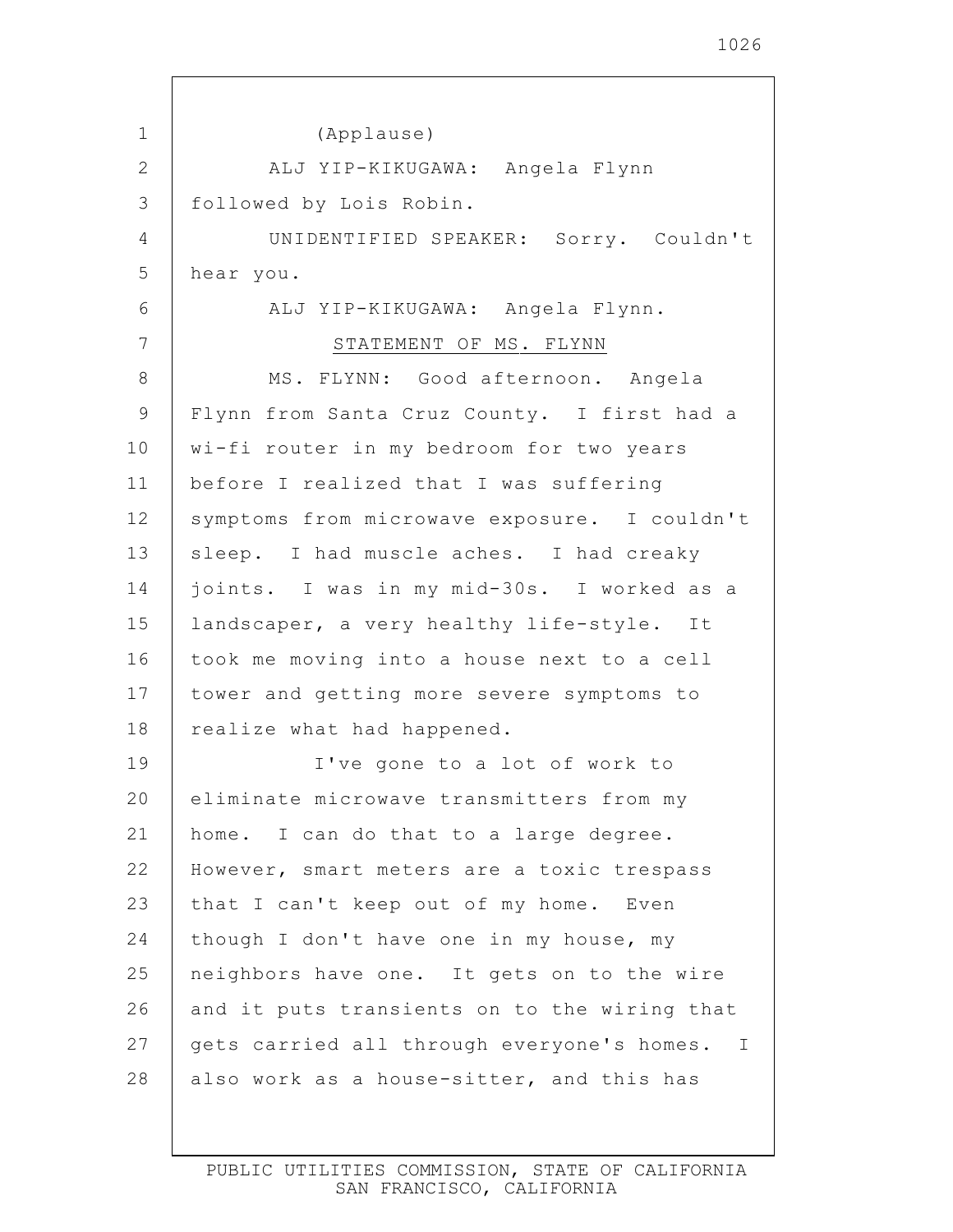1 2 3 4 5 6 7 8 9 10 11 12 13 14 15 16 17 18 19 20 21 22 23 24 25 26 27 28 greatly interfered with my ability to make an income because I can't stay in a house with a smart meter. We need to wake up and accept what's going on. These effects are cumulative. Most people aren't going to feel anything the first time they are around transmitters. It's just like with sunlight. The more exposure you get, the more harm you suffer. If we don't have time away from this exposure, we dont recover and we get worse and worse and worse. People get cancer from -- I don't know if you noticed, but if you read your manual, they tell you not to put your phone on your body or hold it to your head. There's a reason for that. It's because people are getting cancer from that type of exposure. People are getting brain tumors, breast cancer. There was a great segment on the TV, San Francisco. I mean great in the sense it was very aware raising. A woman 21 years old kept her cell phone in her bra. She lost her breast to cancer. 21 years old. Another woman, four tumors. We need to stop microwaving ourselves to death. ALJ YIP-KIKUGAWA: Thank you.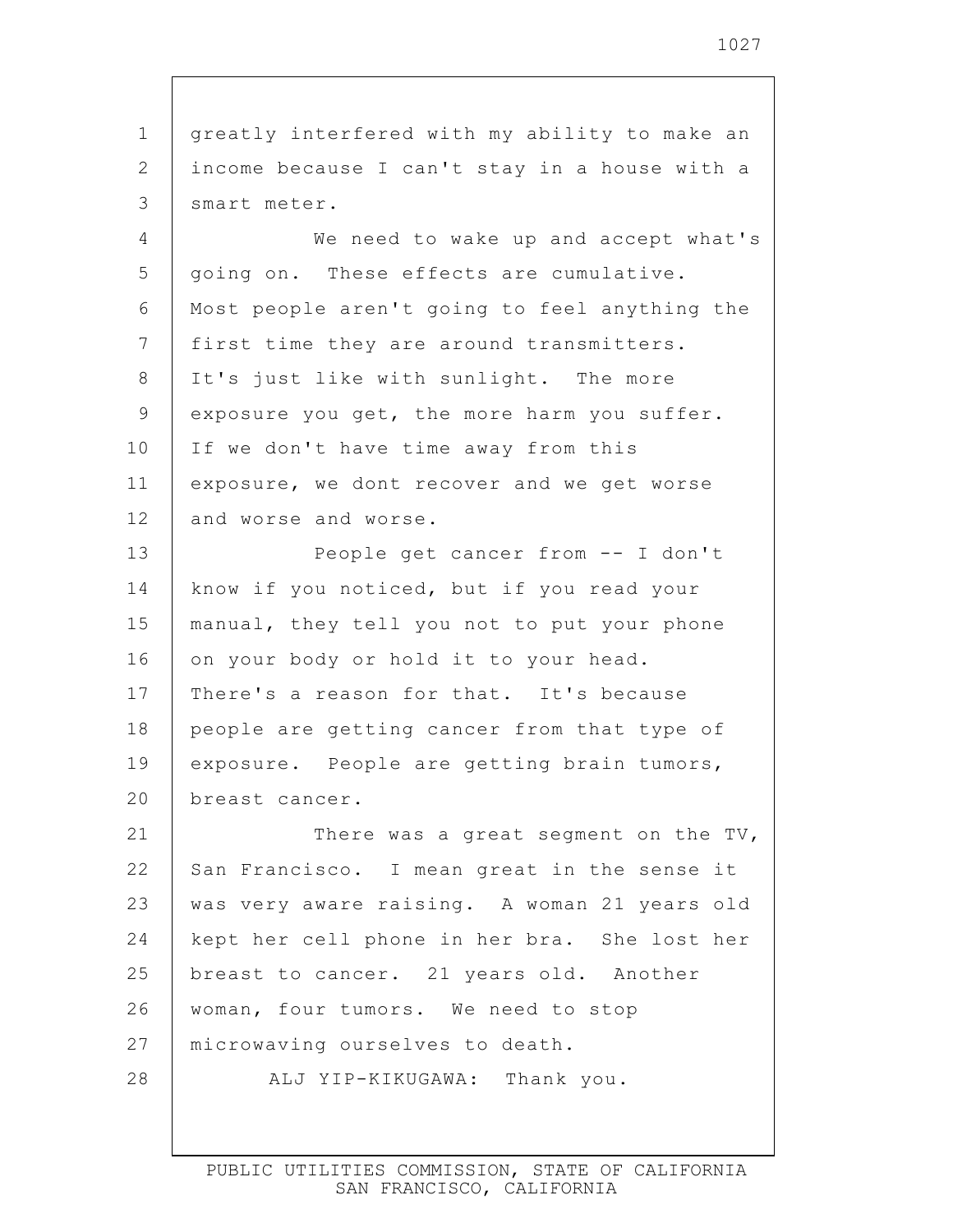1 2 3 4 5 6 7 8 9 10 11 12 13 14 15 16 17 18 19 20 21 22 23 24 25 26 27 28 (Applause) ALJ YIP-KIKUGAWA: Lois Robin followed by Lou Tavares. STATEMENT OF MS. ROBIN MS. ROBIN: Appreciate your being here to hear our tales of woe and rage. And I have one. UNIDENTIFIED SPEAKER: Louder. MS. ROBIN: Can't hear it? UNIDENTIFIED SPEAKER: Closer. MS. ROBIN: She said 6 inches. I said that I appreciate your being here to hear our tales of rage and woe, and I have one. Does that work better? UNIDENTIFIED SPEAKERS: You're fine. That's better. Perfect. MS. ROBIN: Okay. Let me know if you can't hear me. Back in the 1970s I was ill, and I went to a Ph.D. biochemist to get some help. He was treating people for allergies. And he said the first thing you must do if you want to regain your health is to get rid of your microwave oven. I complied. I got rid of my microwave. But I learned from him all kinds of things about EMR that I was to -- that was to stay with me for the rest of my life. He gave me a stack of papers about 8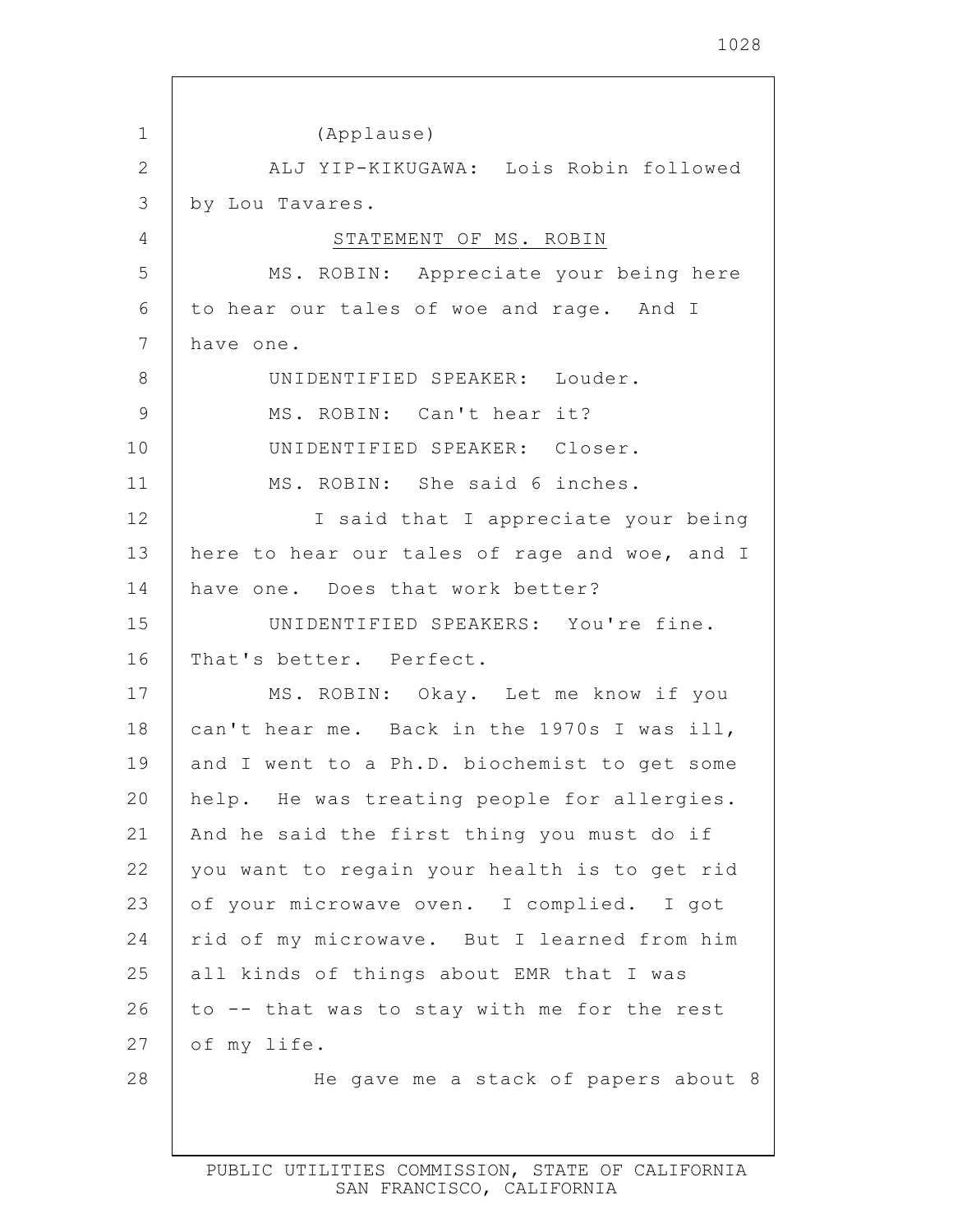1 2 3 4 5 6 7 8 9 10 11 12 13 14 15 16 17 18 19 20 21 22 23 24 25 26 27 inches high. And he said these are the scientific reports which you must read to see why I want you to stay away from that microwave oven. In the 1970s they knew things about radiation that they're not acknowledging. Somehow they don't seem to know about it any more. But it was there for people to know about in the 1970s. Well, I stuck with his philosophy with his understanding throughout the years, and I've avoided almost all kinds of EMR gadgets. And I have become maybe a little antediluvian in doing it, but I've avoided all of them. Then along comes these smart meters, and of course I said I didn't want one, and I kept my analog meter. And I've had to pay the opt-out price, only I haven't paid it. And PG&E keeps on -- they keep on billing me, and I keep on not paying it. And I'm going to -- and I'm wondering if they're going to turn off my gas and electric, if I'll be taking cold baths. That's about the worst thing I can think of. But I'm not going to be paying those opt-out fees. There is nothing that would make me pay opt-out fees on the basis of the complete unfairness

28 and stupidity of this whole project. And I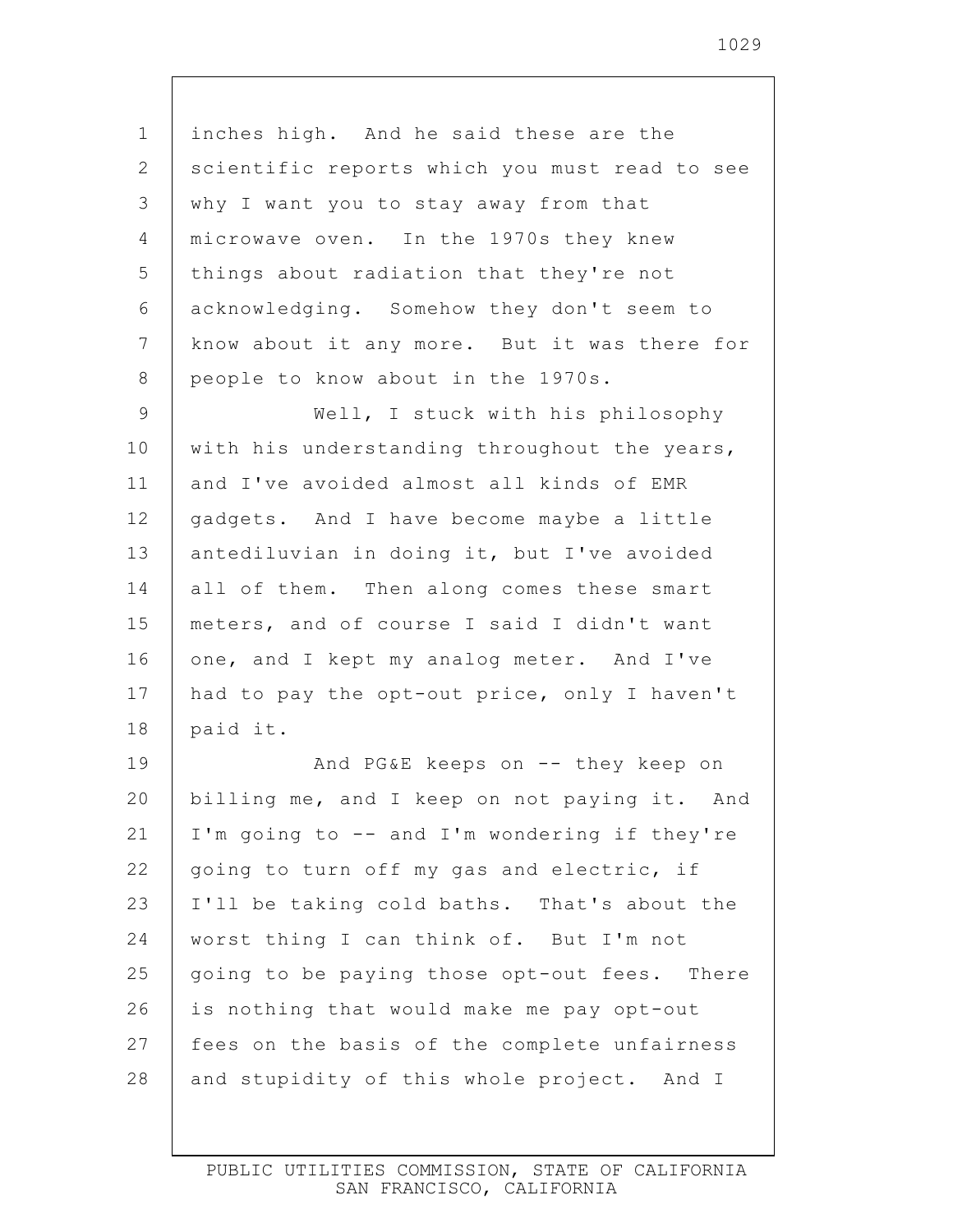1 2 3 4 5 6 7 8 9 10 11 12 13 14 15 16 17 18 19 20 21 22 23 24 25 26 27 28 feel like -- ALJ YIP-KIKUGAWA: Thank you. Lou Tavares. MS. ROBIN: Mm-mm? ALJ YIP-KIKUGAWA: Lou Tavares is next. Your two minutes are up. (Applause) ALJ YIP-KIKUGAWA: After Mr. Tavares speaks we are going to take a short fiveminute break. STATEMENT OF MR. TAVARES MR. TAVARES: Good afternoon. My name is Lou Tavares. My question is, how did the power companies and the CPUC ever come to the notion that when a radiation emitting surveillance device is unlawfully installed on someone's home without their knowledge or consent that they may be charged a fee for its removal. (Applause) MR. TAVARES: If someone is to be charged for removal, they must be informed of the intention to install and given the choice before installation takes place. To simply install without disclosure and consent causes the power company to be fully and solely liable for all costs of removal. Electronic surveillance is a crime under Federal Title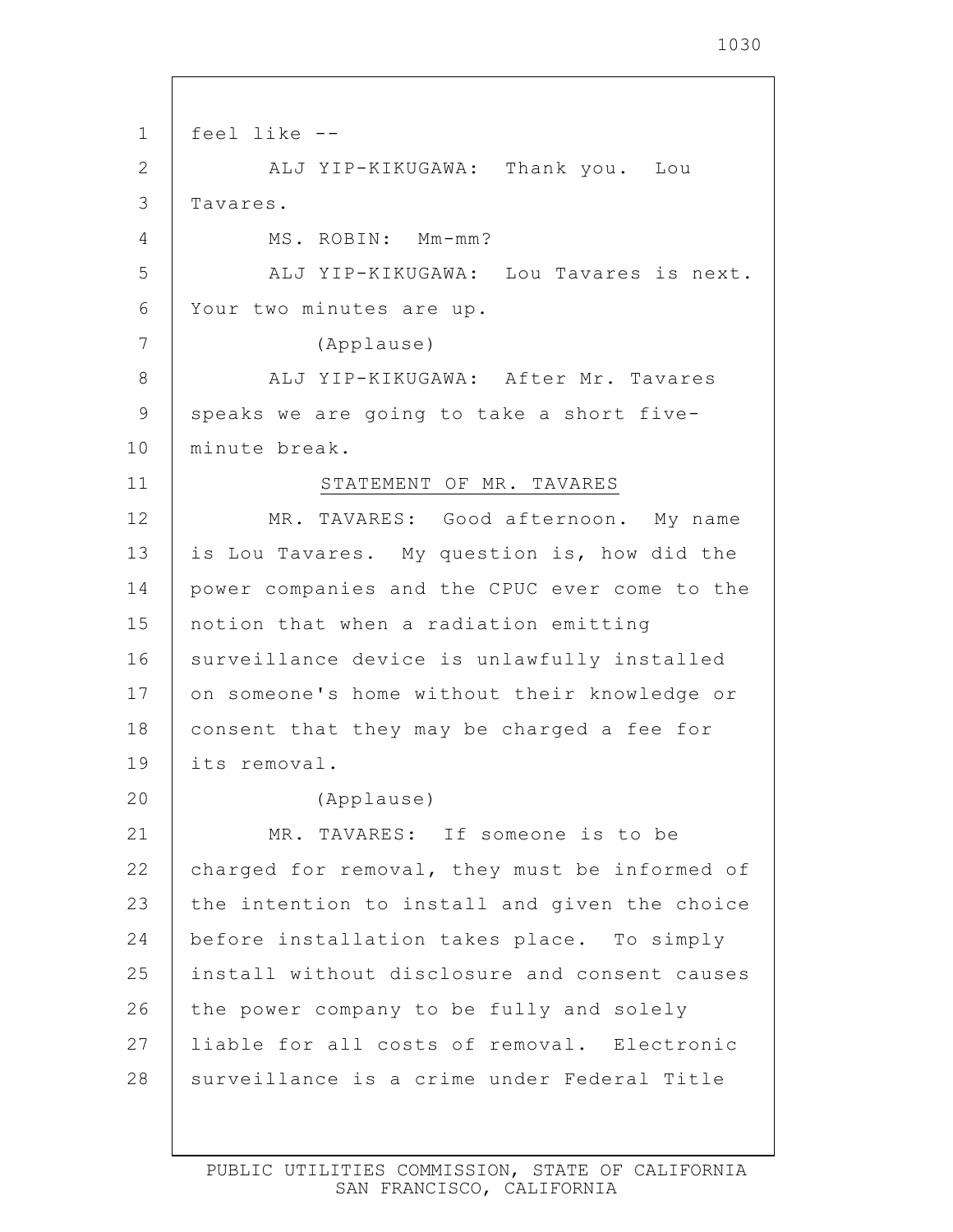1 2 3 4 5 6 7 8 9 10 11 12 13 14 15 16 17 18 19 20 21 22 23 24 25 26 27 28 18 wiretapping. (Applause) MR. TAVARES: Also exposing people on private property to cancer-causing radiation is a crime against health, safety, and property rights. This is criminal misconduct. It's absurd to contemplate a fee to be paid to the criminal by the victim for the benefit of ceasing a criminal activity. The legal and moral compass has spun completely off the standard. The easement is not consent. The easement is for an analog meter, not a radiation-emitting surveillance device. There is no adequate disclosure, and there is no informed consent, and therefore, there is no easement for the violating conduct. And how can an innocent homeowner who has done nothing more than wish to protect his family from radiation and surveillance be considered an obligated party? You know that something like 8 to 10 percent of the population is electromagnetic sensitive. You know that there will be hacking and abuse with the surveillance data. The lawsuits will come at you like locusts. The time has come to stop this program now. (Applause)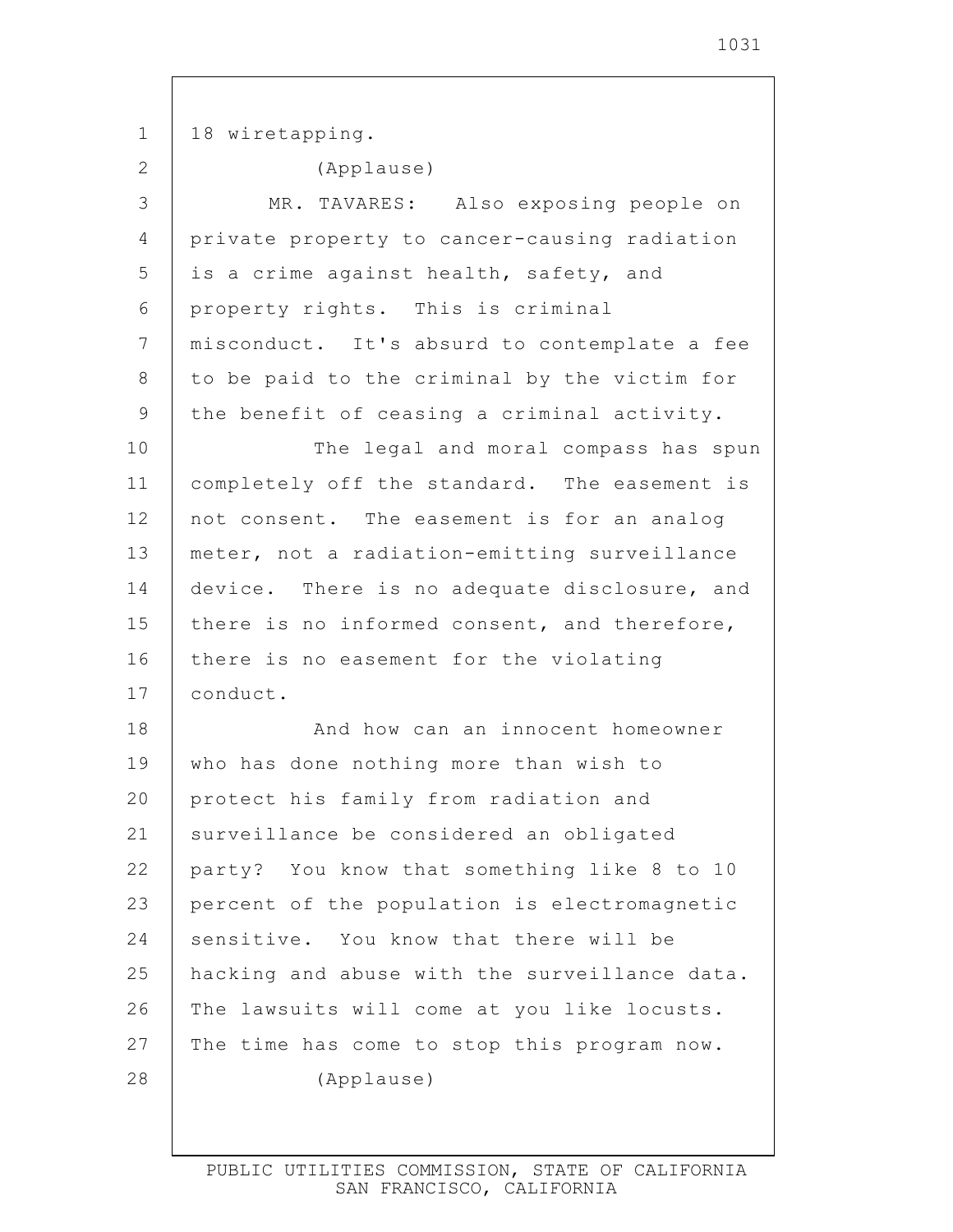1 2 3 4 5 6 7 8 9 10 11 12 13 14 15 16 17 18 19 20 21 22 23 24 25 26 27 28 ALJ YIP-KIKUGAWA: We're going to take a short five-minute break, and we're off the record. (Recess taken) ALJ YIP-KIKUGAWA: We're back on the record. Drew Luis. STATEMENT OF MR. LUIS MR. LUIS: Good afternoon, Judge. Thank you for being here. My brother was recently diagnosed with a brain tumor on the same side of his head that he uses his cell phone. And his doctor is certain that it is caused by electromagnetic radiation from the cell phone. I also traveled 130 miles today to come to this event with other people from Santa Cruz. We do not feel that this fee is fair because we have not caused this expense. This expense was caused by mismanagement if not psychopathic criminal actions by members of PG&E breaking laws. One of these laws is Code 3282 B and which states: No customer shall have to pay separate fees for utilizing services that protect public or customer safety.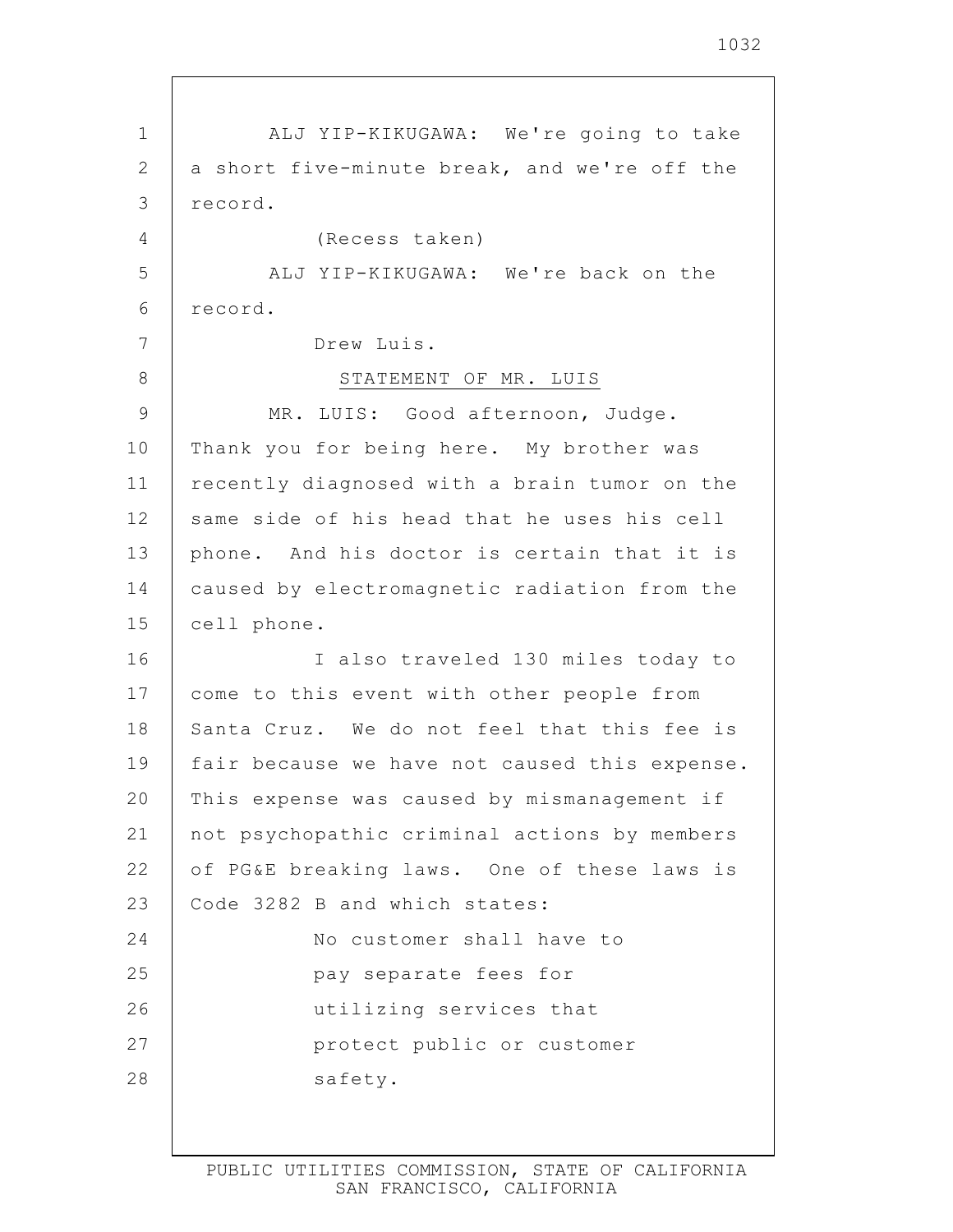1 2 3 4 5 6 7 8 9 10 11 12 13 14 15 16 17 18 19 20 21 22 23 24 25 26 27 28 So they are breaking the law in this smart meter deployment, and they're charging us these fees. I'd also like to point out that this is the same energy form, same type of technology that was used by the Soviet Union in 1960 to kill and injure US Government employees in the Moscow US Embassy. That's a documented fact. This is the same technology, same form of energy that was used to make these people sick, and many died. We should not be deploying proven weaponized technology in our communities. And we should not be charged extra unnecessary and punitive fees for protecting our health. And I'd also like to protest the fact that PG&E is allowed to have a table out back in front of this foyer and other members of our community were told they had to take their free speech literature down. And that is really a violation of our first amendment rights. So it's very obvious that PG&E is doing everything they can to shut down public dissent and have a public forum here. And the fact that this meeting was scheduled in the busiest time of the year is also really kind of obvious to the rest of us that PG&E and does not want to have a free and public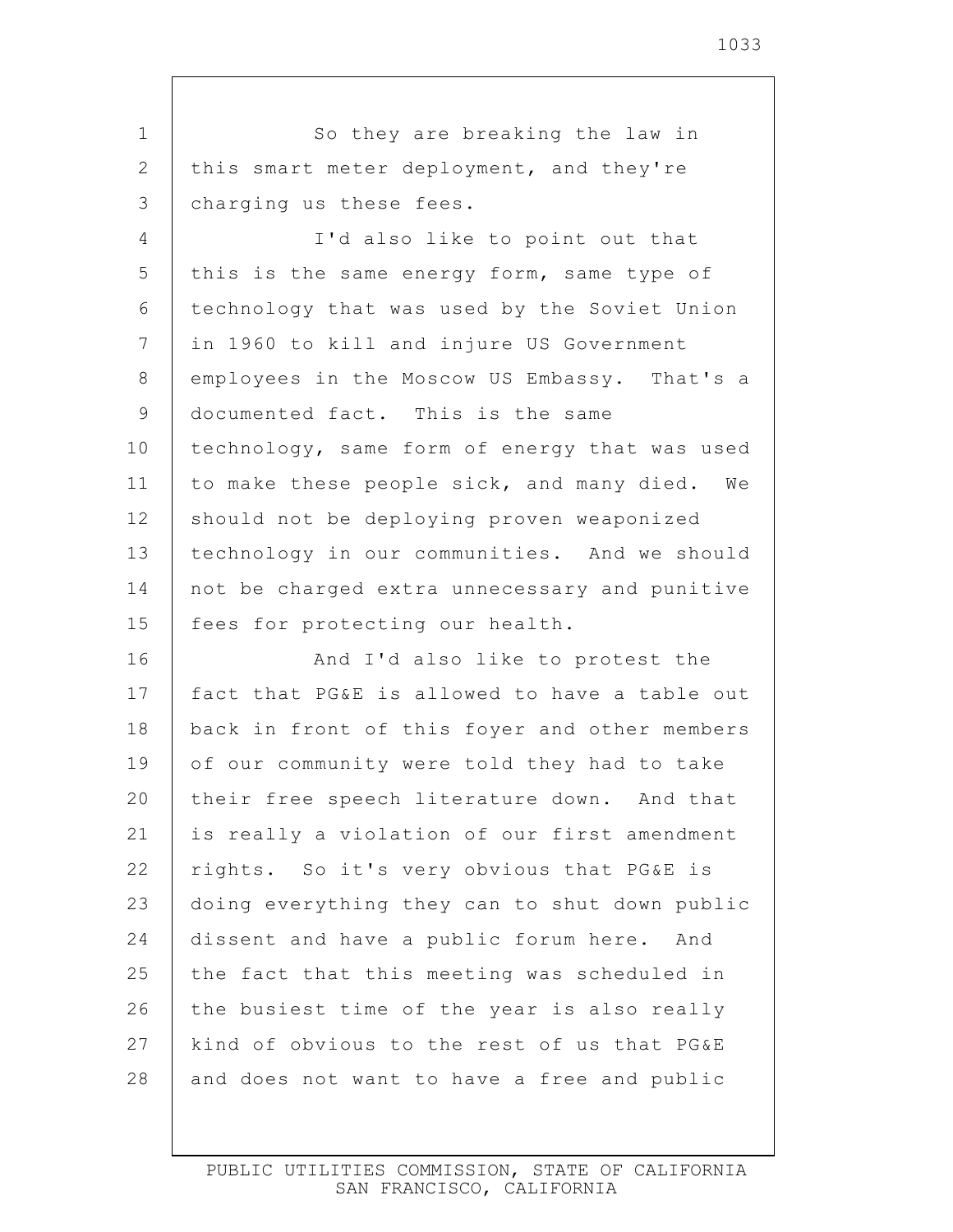1 2 3 4 5 6 7 8 9 10 11 12 13 14 15 16 17 18 19 20 21 22 23 24 25 26 27 28 discussion. Thank you. ALJ YIP-KIKUGAWA: Thank you. (Applause) ALJ YIP-KIKUGAWA: Isis Ferel followed by Dr. Sandy Ross. STATEMENT OF MS. FEREL MS. FEREL: My name is Isis Ferel. I'm from Oakland. Even after CARE discount the opt-out fees represent a hardship for many of us. Many in my community want to opt out but cannot afford to pay for PG&E's costly errors in judgment. And PG&E seems to be doing some creative accounting here over the cost of opt out and a lot of public spending. First of all, we've already paid for the utility to acquire smart meters whether we want them or not. We should be getting a refund, not charged again for analog meters we've also already paid for. We have also been paying for meter readers all along. Eliminating their jobs endangers our neighborhoods because they know how to recognize early warning signs of far too common gas leaks like the one in San Bruno. There has never been a special fee for how our energy is measured. And the utility tax that's being applied to the opt-out fees in some cities is a totally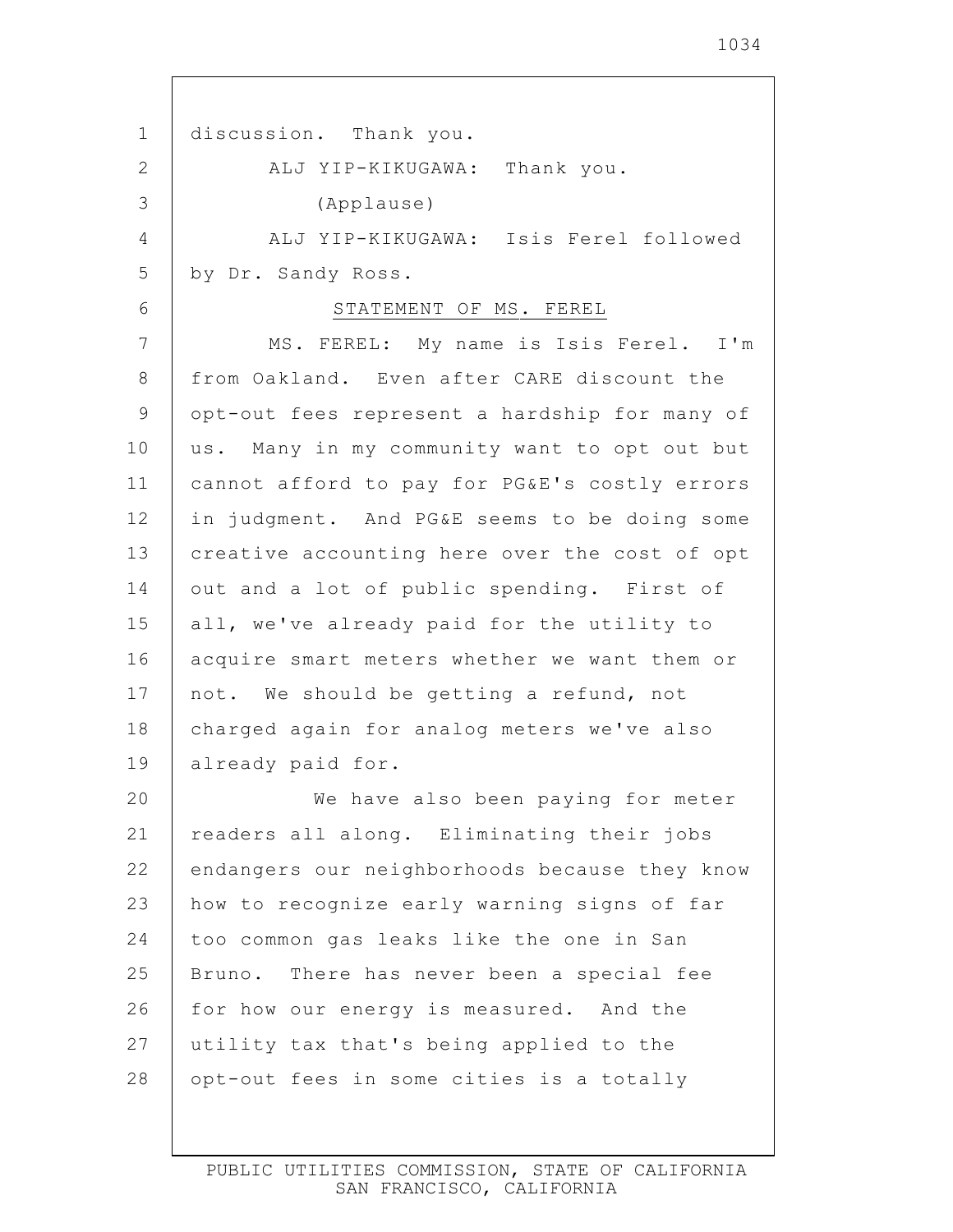| $\mathbf 1$ | unprecedented application of the tax.         |
|-------------|-----------------------------------------------|
| 2           | Digital smart meters are aggravating          |
| 3           | existing disabilities and medical conditions. |
| 4           | It's a violation of the ADA to discriminate   |
| 5           | against people with disabilities by charging  |
| 6           | them more for essential services. These       |
| 7           | meters are causing life-threatening house     |
| 8           | fires, injuries, disabilities, and toxic      |
| 9           | eviction. Charging people who protect         |
| 10          | themselves from assault and displacement is a |
| 11          | protection racket and against the law.        |
| 12          | The meters also mine personal data            |
| 13          | without permission, which constitutes illegal |
| 14          | search and seizure. It's illegal to charge a  |
| 15          | fee to protect one's constitutional rights.   |
| 16          | PG&E has a long history of injuring workers,  |
| 17          | the public, and the environment including     |
| 18          | lost plutonium, toxic waste dumping,          |
| 19          | diverting maintenance funds to profits, and   |
| 20          | on and on and on and on and on.               |
| 21          | People have been dying because of             |
| 22          | these mistakes, and now it's the smart meter  |
| 23          | fiasco. Why do you keep letting them get      |
| 24          | away with it? It's time that the CPUC does    |
| 25          | the job it's supposed to. Prove to us that    |
| 26          | you are truly a watch dog for the public, not |
| 27          | a lap dog of corporate utility CEOs. If you   |
| 28          | are serving the public, then the justice to   |

Г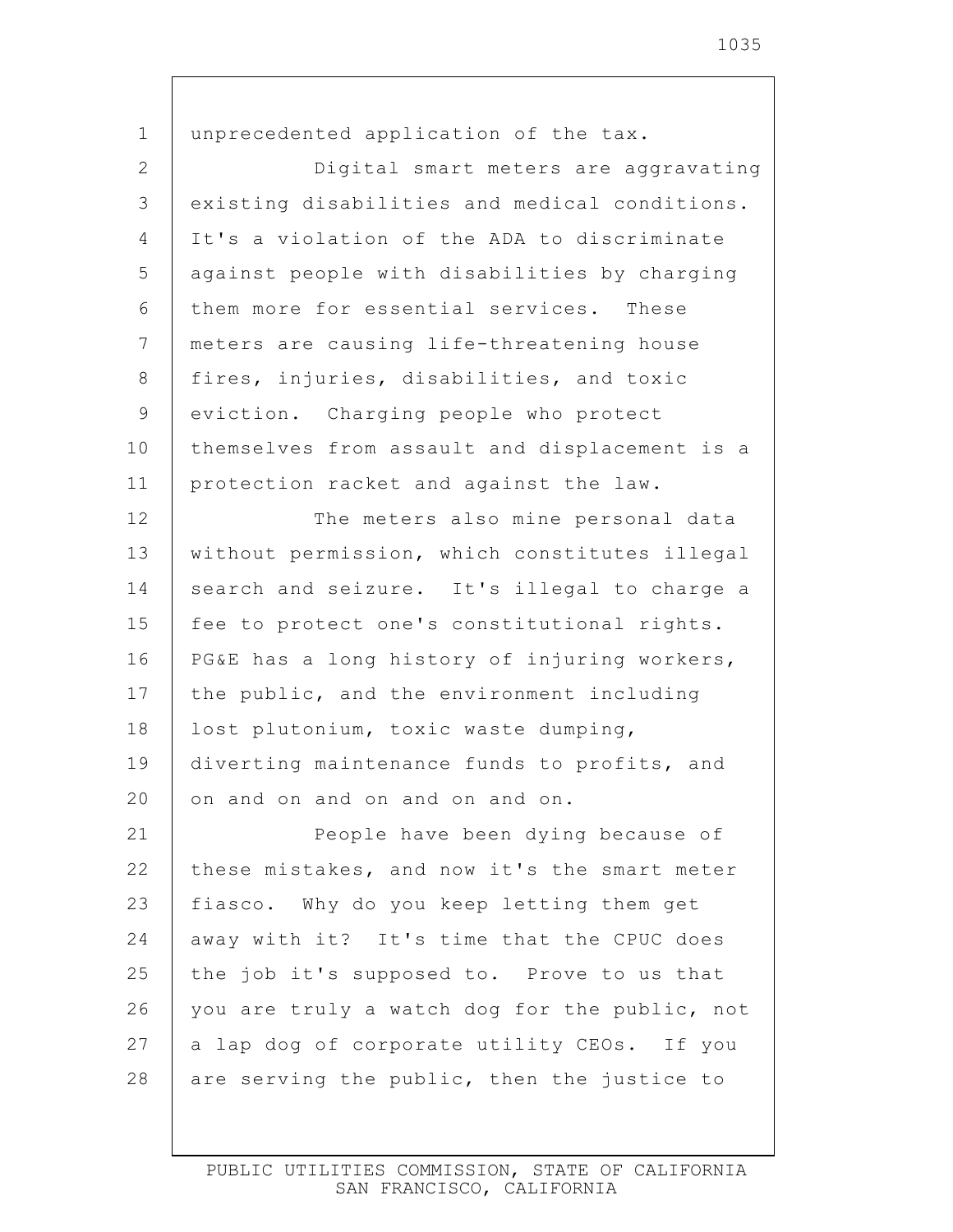| $\mathbf 1$     | be made in these proceedings is return all    |
|-----------------|-----------------------------------------------|
| 2               | analog meters free and on demand, refund all  |
| 3               | opt-out extortion fees that have been paid    |
| 4               | already, and pay reparations to all who have  |
| 5               | been injured, toxically evicted, or otherwise |
| 6               | harmed by smart meters. Thank you.            |
| $7\phantom{.0}$ | (Applause)                                    |
| 8               | ALJ YIP-KIKUGAWA: Thank you. Sandy            |
| 9               | Ross followed by Catharine Gunderson.         |
| 10              | STATEMENT OF MS. ROSS                         |
| 11              | MS. ROSS: I am placing in the public          |
| 12              | record full copies of my talk and report from |
| 13              | the National Institute for Science, Law, and  |
| 14              | Public Policy, and Assessment of              |
| 15              | Radiofrequency Microwave Radiation Emissions  |
| 16              | From Smart Meters by Sage Associates.         |
| 17              | My response to Phase 2 questions.             |
| 18              | There should be only one opt-out meter,       |
| 19              | electromechanical analog. At least two smart  |
| 20              | meter functions give people symptoms, the     |
| 21              | communicating pulses and dirty electric       |
| 22              | spikes from the digitization process.         |
| 23              | Someone wishing to avoid these EMFs must be   |
| 24              | given an analog meter. All opt-out costs      |
| 25              | should be allocated to utility stockholders,  |
| 26              | if unworkable, then to all ratepayers. Any    |
| 27              | fees should be per location, not per meter.   |
| 28              | No exit fees. Customers are already paying    |
|                 |                                               |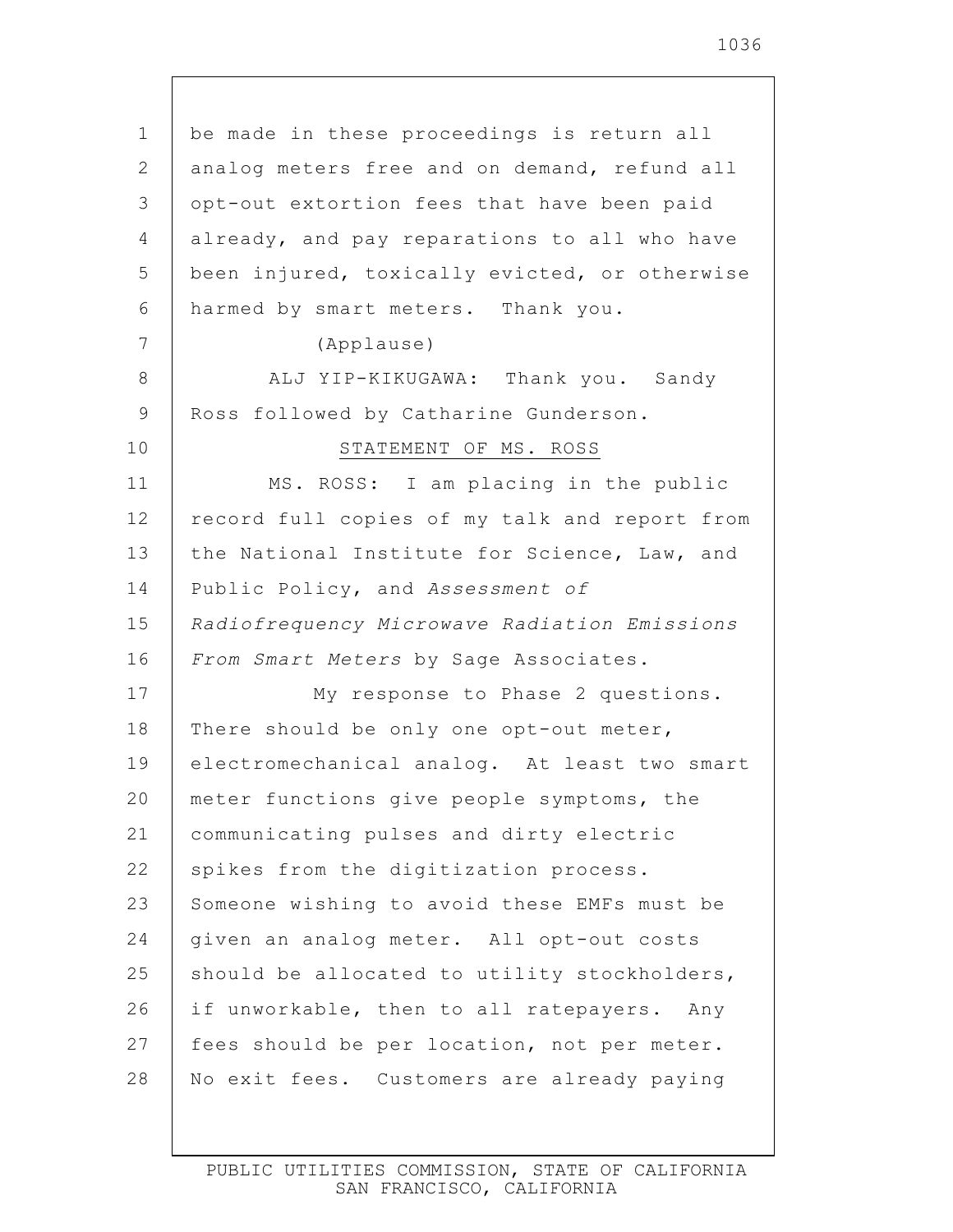1 2 3 4 5 6 7 8 9 10 11 12 13 14 15 16 17 18 19 20 21 22 23 24 25 26 27 28 for smart meters. Opt-outs should be extended to local governments, communities, businesses, apartments, and condos. All ratepayers sharing a transformer and opt-out customers need to be opt out also. Otherwise the pulses and dirty electrical spikes will come on the lines from the neighboring smart meters. Opt-outs should be mandated for schools and public buildings so people with symptoms and disabilities related to EMF can safety access them. No matter the various outcomes, no fees or charges should be assessed to any household where a resident has a medical condition or a disability caused by or exacerbated by smart meters. Any fee should be utility-specific because some utilities claim higher costs than others. Thank you. ALJ YIP-KIKUGAWA: Thank you. (Applause) ALJ YIP-KIKUGAWA: Catharine Gunderson followed by Joshua Hart. STATEMENT OF MS. GUNDERSON MS. GUNDERSON: Hello, Honorable Judge Yip-Kikugawa. My name is Cathy Gunderson, and I have come from Santa Cruz today for an all day trip to just speak for two minutes.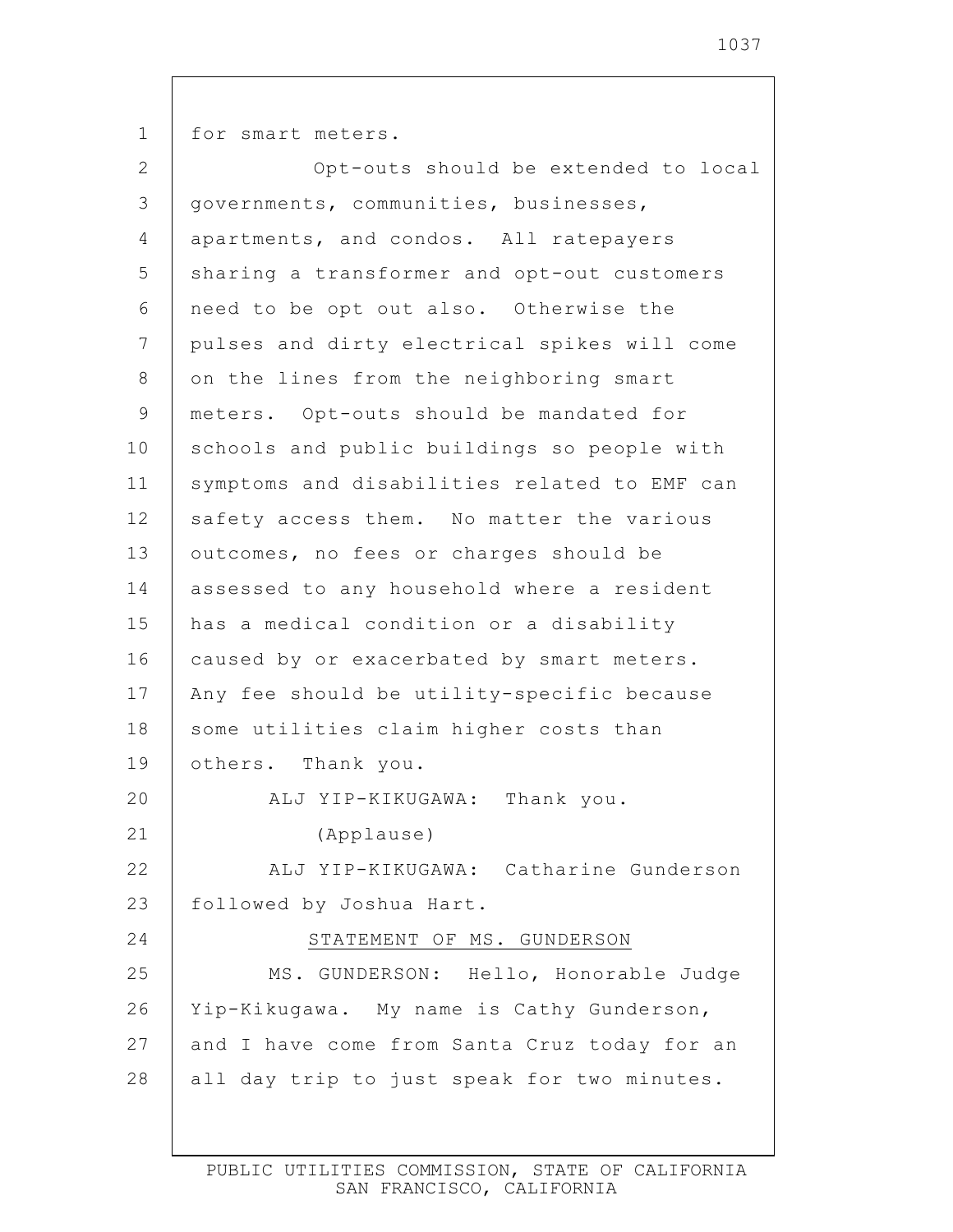| $\mathbf 1$    | I live in a dense housing situation, and I    |
|----------------|-----------------------------------------------|
| $\mathbf{2}$   | have paid. I have opted out to keep my        |
| $\mathfrak{Z}$ | meter, my analog meter, although I have been  |
| 4              | affected by the apartment building next door, |
| 5              | which they have smart meters for all of them  |
| 6              | all together 8 feet from my bedroom window.   |
| $\overline{7}$ | After that I never really thought I was going |
| $8\,$          | to have any problems with anything            |
| $\mathsf 9$    | electromagnetic or electronic or whatever,    |
| 10             | but I do now. And loss of sensitivity in my   |
| 11             | teeth from clenched jaws and going to dental  |
| 12             | specialists that are not on my insurance      |
| 13             | policy. And all this does cost a lot of       |
| 14             | money. Also plummeting, I hate to say it,     |
| 15             | focus and memory in the last couple of years  |
| 16             | just plummeting really fast.                  |
| 17             | And Dr. Poki Namkung and the public           |
| 18             | health official in Santa Cruz County was      |
| 19             | asked by the Santa Cruz Board of Supervisors  |
| 20             | to do a study of smart meters because we had  |
| 21             | a moratorium on smart meters, although they   |
| 22             | didn't enforce it, and she did, and she said  |
| 23             | that she had a theory, that she hypothesized  |
| 24             | that some people may be more sensitive to     |
| 25             | smart meters, or electromagnetic radiation    |
| 26             | actually is what she said, because of         |
| 27             | possibly having a higher iron oxide content   |
| 28             | in their brain. And all this she said was     |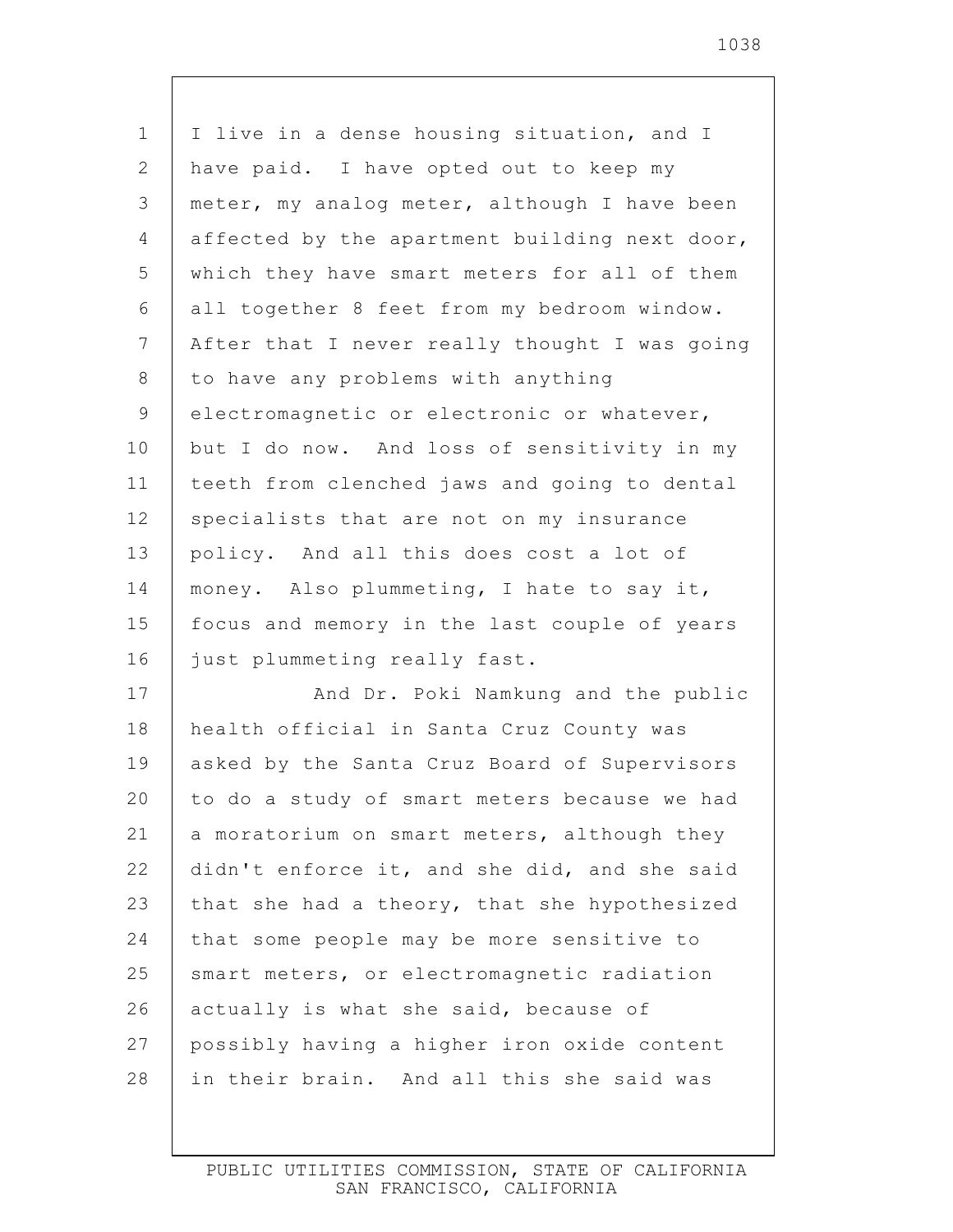| 1              | hypothetical, that she was just guessing.     |
|----------------|-----------------------------------------------|
| $\mathbf{2}$   | And then I don't think that we                |
| 3              | should have to pay opt-out fees for smart     |
| $\overline{4}$ | meters. We didn't cause it. We didn't cause   |
| 5              | the problem, but we're like the canaries in   |
| 6              | the mine where we are like the first one to   |
| 7              | notice the problem. But the more smart meter  |
| 8              | grid and applying smart meter, smart grid,    |
| $\mathcal{G}$  | smart meter ready appliances that we have, in |
| 10             | other words, the more electronic stuff going  |
| 11             | on, I think you're going to find a lot more   |
| 12             | people falling out having problems. Thank     |
| 13             | you.                                          |
| 14             | ALJ YIP-KIKUGAWA: Thank you.                  |
| 15             | (Applause)                                    |
| 16             | ALJ YIP-KIKUGAWA: Joshua Hart followed        |
| 17             | by Charles Copper.                            |
| 18             | STATEMENT OF MR. HART                         |
| 19             | MR. HART: Your Honor, members of the          |
| 20             | public, members of the media, my name is      |
| 21             | Joshua Hart. I am director of Stop Smart      |
| 22             | Meters.org. We have been fighting this for    |
| 23             | two and a half years now. And one thought     |
| 24             | occurs to me, and that is that PG&E is very   |
| 25             | smart. They're not wise, but they are smart.  |
| 26             | And one of the things they did is by offering |
| 27             |                                               |
|                | this opt-out policy, here we are discussing   |
| 28             | the opt-out policy about particular people,   |

 $\mathsf{I}$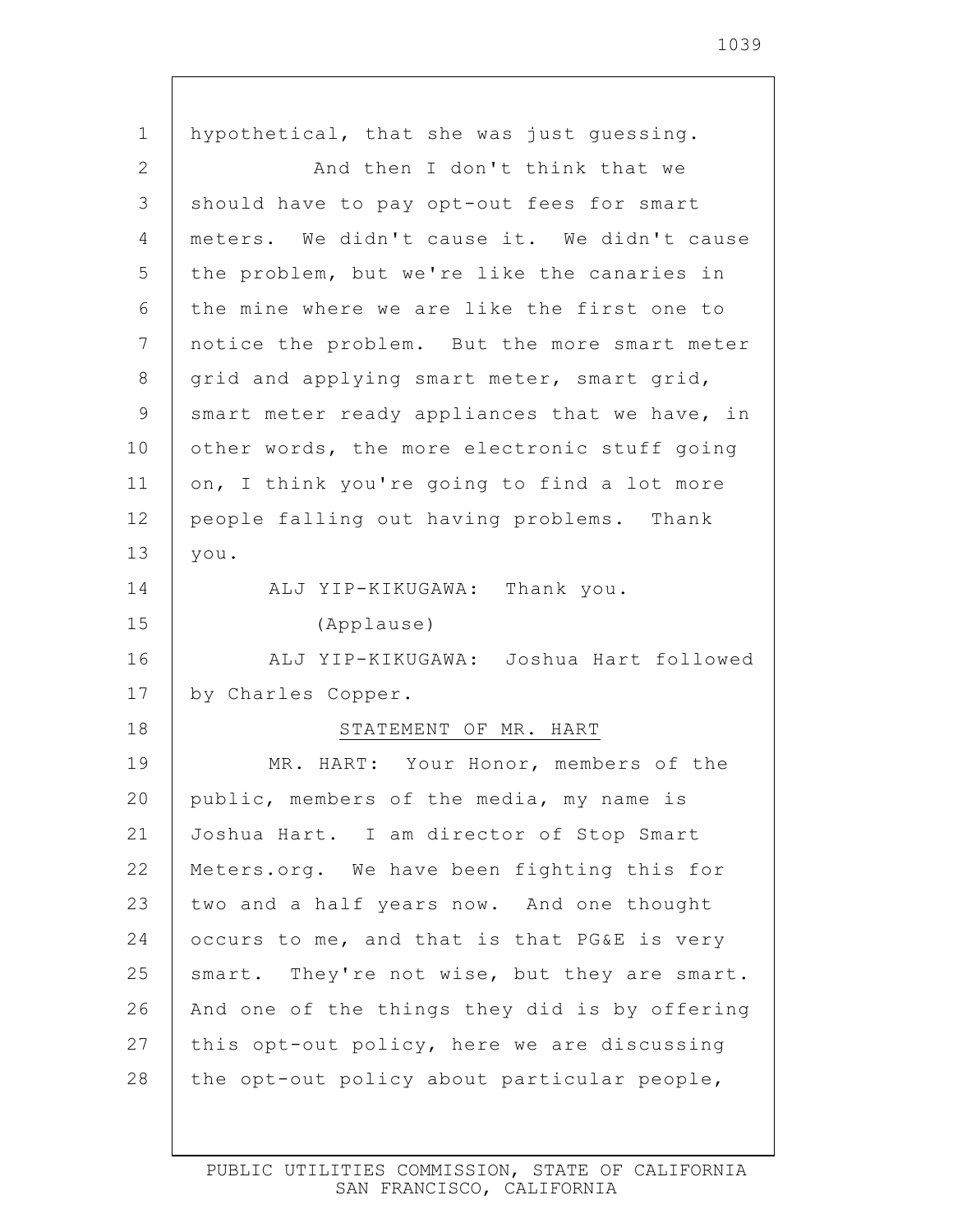individual citizens and residents in our society deciding not to have a smart meter. We're not here discussing the benefits or the drawbacks of a smart grid policy or whether it is compatible with human health, the environment, with our privacy laws, with our fire protection laws. We're here discussing who pays for the cost of the opt-out program. (Applause) MR. HART: The CPUC says that those responsible for a cost should pay for that cost. And we could not agree more. PG&E has been responsible for healthcare costs, for loss of work, loss of ability to make a living for your family, loss of sleep, pain medication. The cost is incalculable. And we receive a regular drumbeat from people from all over the state who are commenting on these costs. These people, people of California are already paying for this system, and we need those costs reimbursed. We need a community opt-out. We need communities to be able to say, no, we don't want these smart meters. We need a

1

2

3

4

5

6

7

8

9

10

11

12

13

14

15

16

17

18

19

20

21

22

23

24

25

26 27 28 We've heard so many people say, oh, my meter has exploded. My meter has caught fire. Our garage has burned down. We had to move out.

recall because of the fire safety issue.

PUBLIC UTILITIES COMMISSION, STATE OF CALIFORNIA SAN FRANCISCO, CALIFORNIA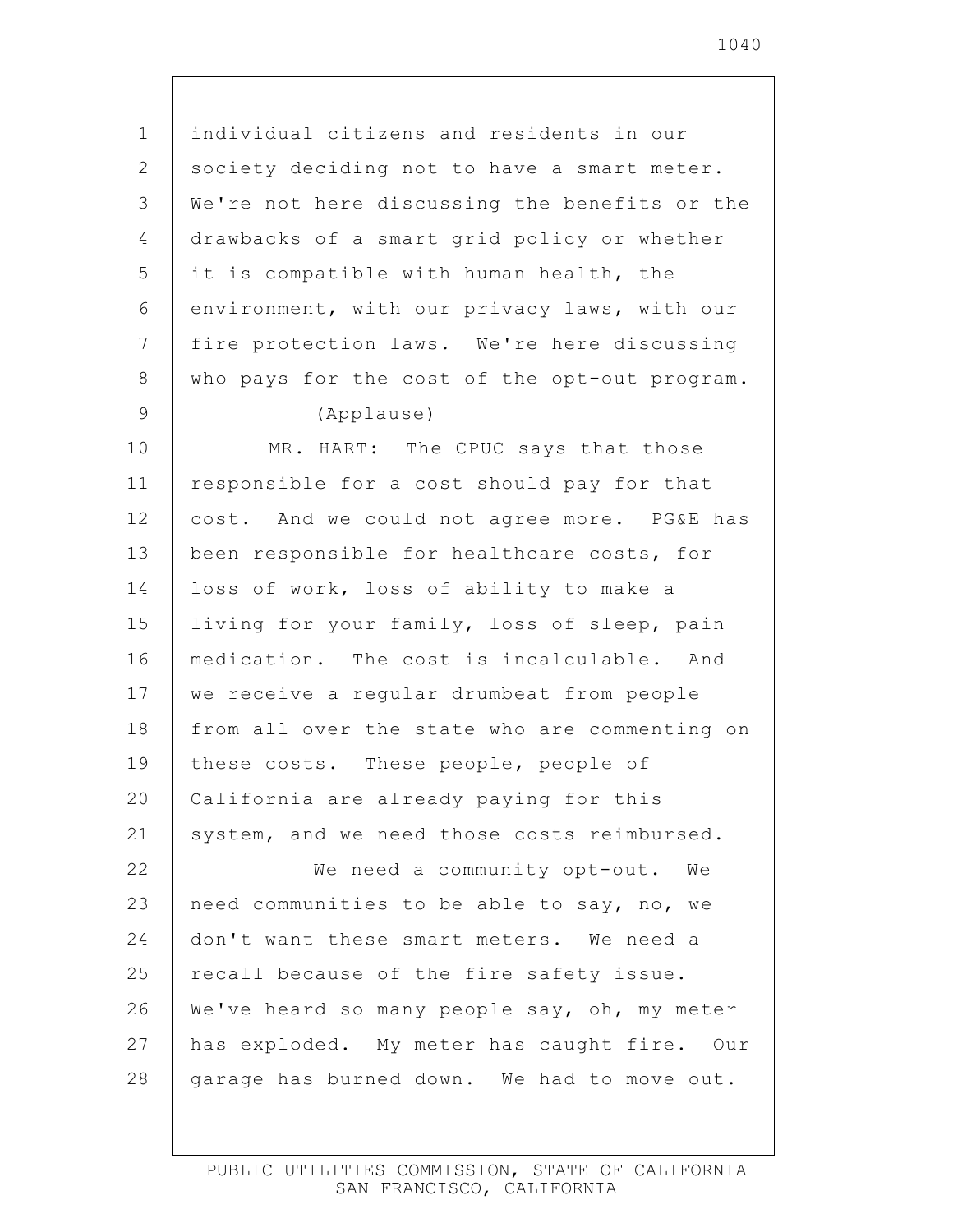1 2 3 4 5 6 7 8 9 10 11 12 13 14 15 16 17 18 19 20 21 22 23 24 25 26 27 28 Two months ago we sent a public information request to the CPUC asking how many people have commented to you with health issues. How many people have submitted comments regarding fire complaints. What were the resolution of those complaints. What investigations are going on. We received nothing even though the deadline for responding to lawyer requests is ten business days. It's been 60 days. ALJ YIP-KIKUGAWA: Mr. Hart. MR. HART: The opt-out charges clearly violate important sections of the Public Utilities Code, and this is critical. ALJ YIP-KIKUGAWA: Thank you, Mr. Hart. MR. HART: Section 328.2 B --ALJ YIP-KIKUGAWA: We're off the record. (Off the record) ALJ YIP-KIKUGAWA: Back on the record. Charles Cooper or Copper followed  $by$  --MR. COOPER: Cooper. ALJ YIP-KIKUGAWA: Cooper. STATEMENT OF MR. COOPER MR. COOPER: Cooper. Yes. My name is Charles Cooper. I'm from Sunnyvale, California. This meeting is about cost and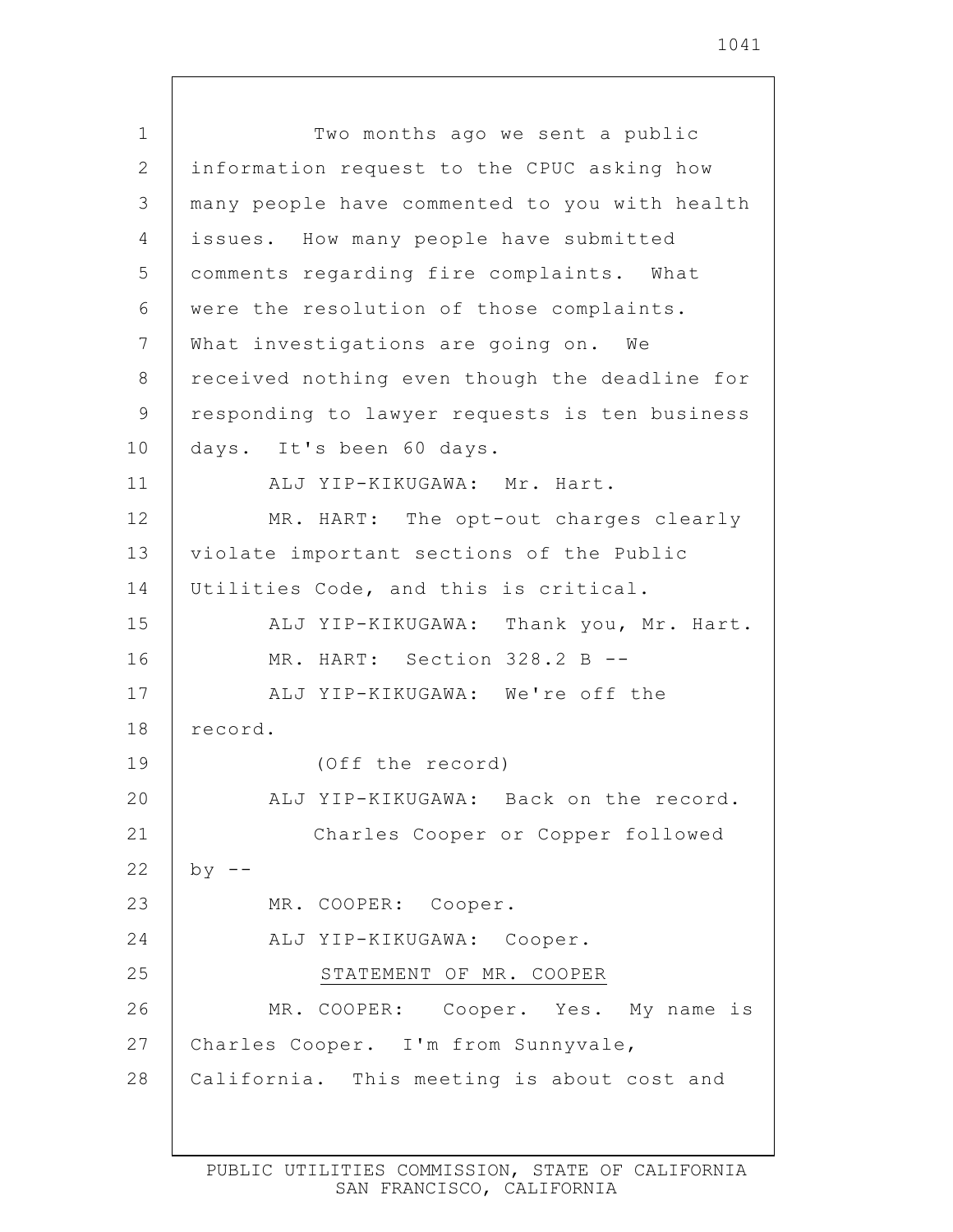1 2 3 4 5 6 7 8 9 10 11 12 13 14 15 16 17 18 19 20 21 22 23 24 25 26 27 28 who should bear the cost. I want to share with you briefly what the cost has been to me. Within one month of installing a smart meter I developed symptoms such as twitching in my muscles, loss of vision and loss of balance and tingling in my lip. And this persistently got worse to the point where I could not stand up in the morning without falling over. The cost to me has been at least \$5,000 in medical costs. That's what the cost has been to me. Now, I'm here among you among the living, but I'm not living because you have taken my quality of life. And that's the bottom line. You can't give that -- nothing can give that back to me. That is worth - you know, that's precious. So when we talk about costs, I think we need to say that we didn't ask for this. The CPUC or PG&E just installed this without our permission, without our consent. And as such regulators generally consider the responsible party for instituting such changes to be responsible for the cost. We are not responsible for the cost. In fact, we have paid for our analog meters, and we have been paying for them and the meter readers to come by and read them. That is

> PUBLIC UTILITIES COMMISSION, STATE OF CALIFORNIA SAN FRANCISCO, CALIFORNIA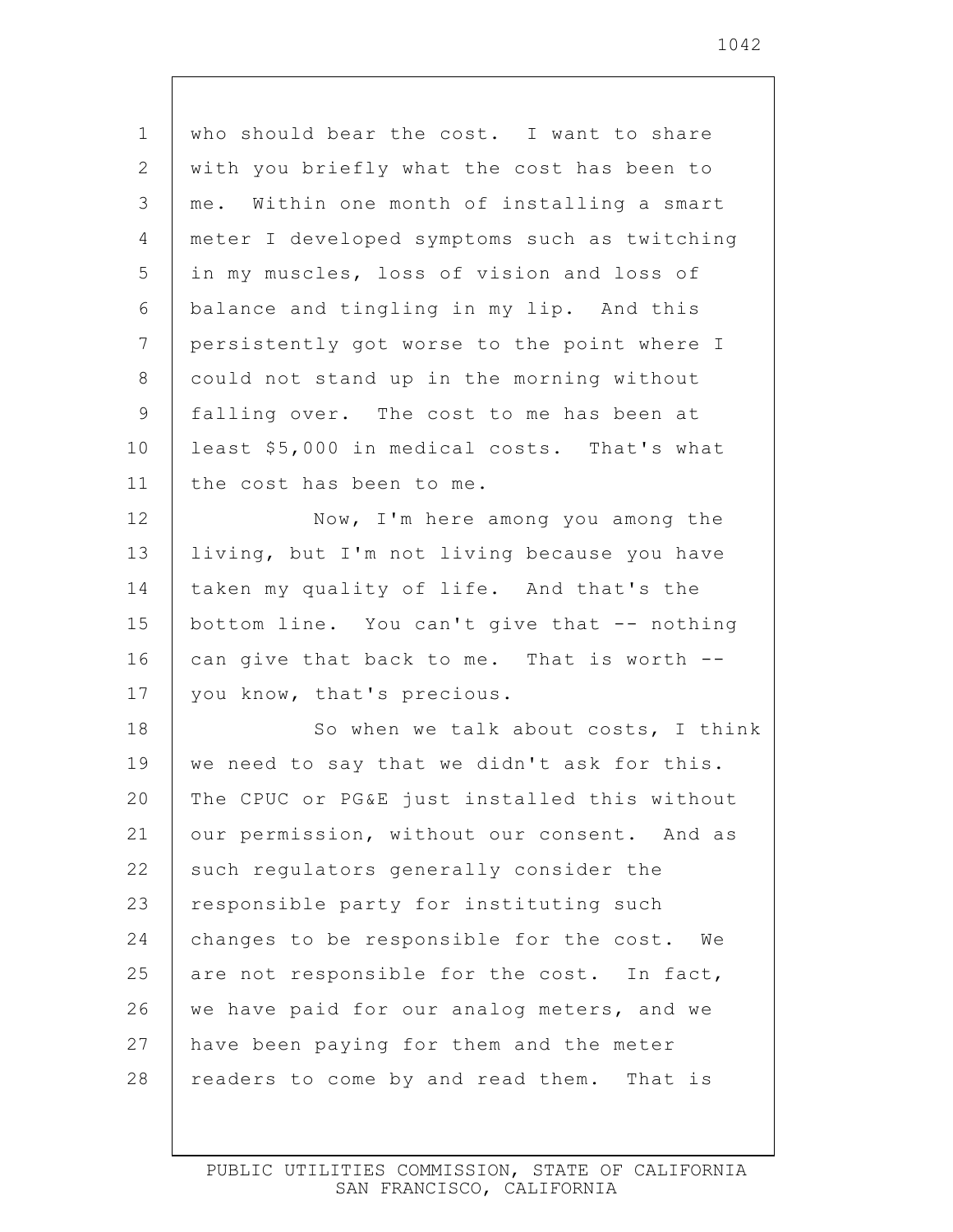| $\mathbf 1$     | currently built into cost structure. There    |
|-----------------|-----------------------------------------------|
| 2               | should be no cost to opt out. We should be    |
| 3               | allowed to use our analog meters.             |
| 4               | In addition, we should be allowed to          |
| 5               | opt out on a community basis. And the reason  |
| 6               | for that is I can opt out my house, but I     |
| $7\phantom{.0}$ | cannot get my neighbors to opt out if they    |
| 8               | have to pay over a hundred dollars per year.  |
| 9               | I can go to them with the medical evidence    |
| 10              | and convince them otherwise, but they will    |
| 11              | not budge on the cost.                        |
| 12              | So please, you know, do your duty             |
| 13              | and listen to the many people who come up     |
| 14              | here and ask for medical exemptions. Thank    |
| 15              | you.                                          |
| 16              | ALJ YIP-KIKUGAWA: Thank you.                  |
| 17              | (Applause)                                    |
| 18              | ALJ YIP-KIKUGAWA: Elizabeth Sharik            |
| 19              | followed by Leslie De Taillandier.            |
| 20              | STATEMENT OF MS. SHARIK                       |
| 21              | MS. SHARIK: Good afternoon, your              |
| 22              | Honor. I lived in Mill Valley for nine years  |
| 23              | before 22 smart meters were installed without |
| 24              | notification August of 2010. My husband and   |
| 25              | I have college decrees. We're saving 1        |
| 26              | percent on behalf of Marin County. I own a    |
| 27              | profitable business for nine years and        |
| 28              | attended advanced yoga classes three times a  |
|                 |                                               |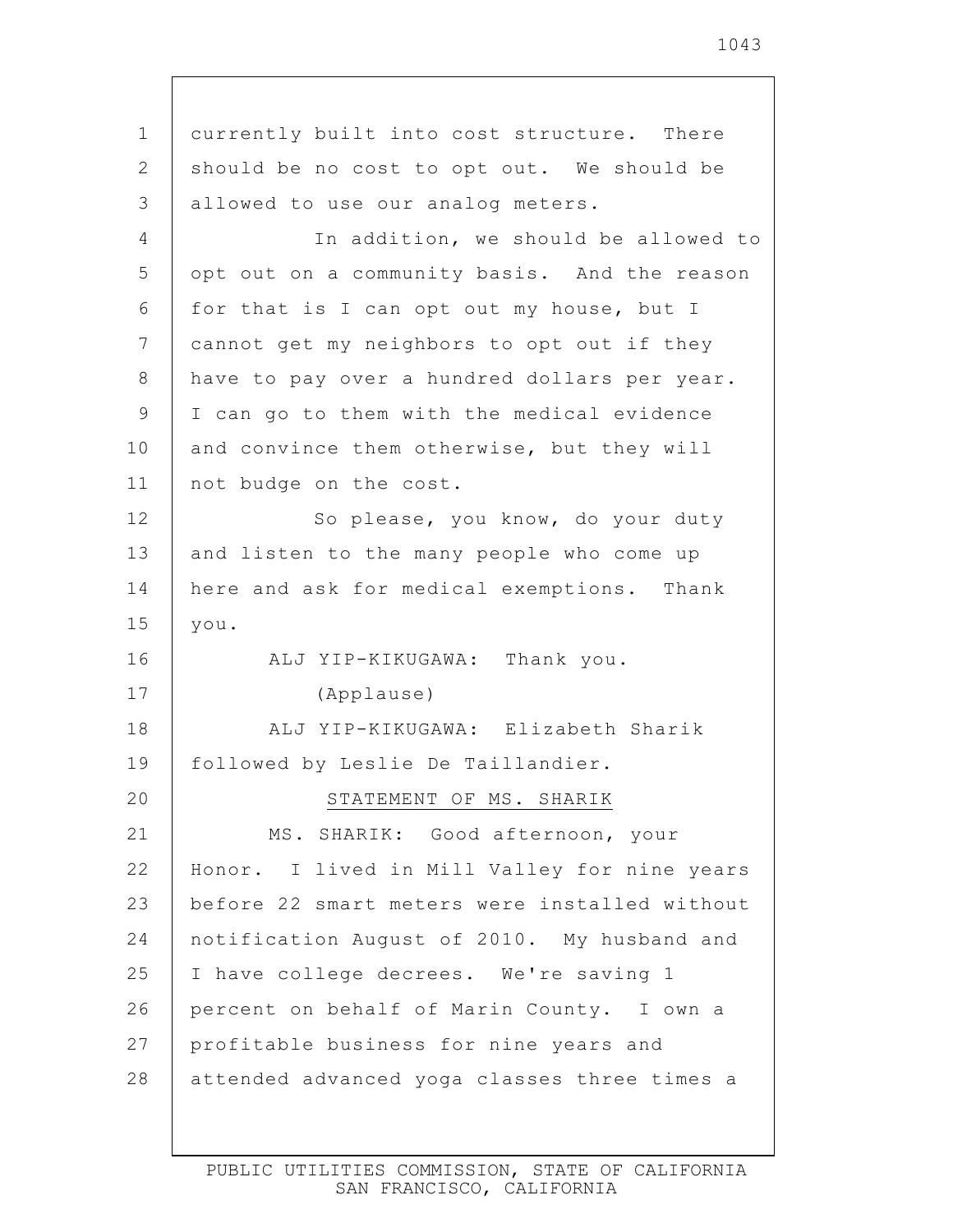| 1              | week.                                         |
|----------------|-----------------------------------------------|
| $\mathbf{2}$   | First year and a half: fatique,               |
| 3              | insomnia, pain. Blood pressure dropped to 75  |
| 4              | over 55. Doctors are baffled. Next six        |
| 5              | months: physical breakdown, electricity in    |
| 6              | my limbs from working computer, ringing in my |
| $\overline{7}$ | ears. I discovered the 22 smart meters.       |
| $8\,$          | Eventually unable to sleep at all. I moved    |
| 9              | to my house in Fairfax to escape the smart    |
| 10             | meters.                                       |
| 11             | Yet my health breaks down further.            |
| 12             | I feel as though I'm being electrocuted in my |
| 13             | bed a few times each night. I never know      |
| 14             | when it will start or stop. I am finally      |
| 15             | being tortured. I discover a cell phone       |
| 16             | tower is hidden on a hill above my house. I   |
| 17             | close my business. My marriage is worn very   |
| 18             | thin.                                         |
| 19             | Verizon will soon install an                  |
| 20             | enormous 4,000 cell foot tower on the         |
| 21             | opposite hill from my house. PG&E is still    |
| 22             | trying to install digital meters in our       |
| 23             | house. Having already undergone extensive     |
| 24             | radiation poisoning, I need to move. I am     |
| 25             | now, however, too sensitive to live near a    |
| 26             | digital meter and a cell phone tower or a     |
| 27             | satellite dish. I cannot go to any public     |
| 28             | building without increasing pain. I cannot    |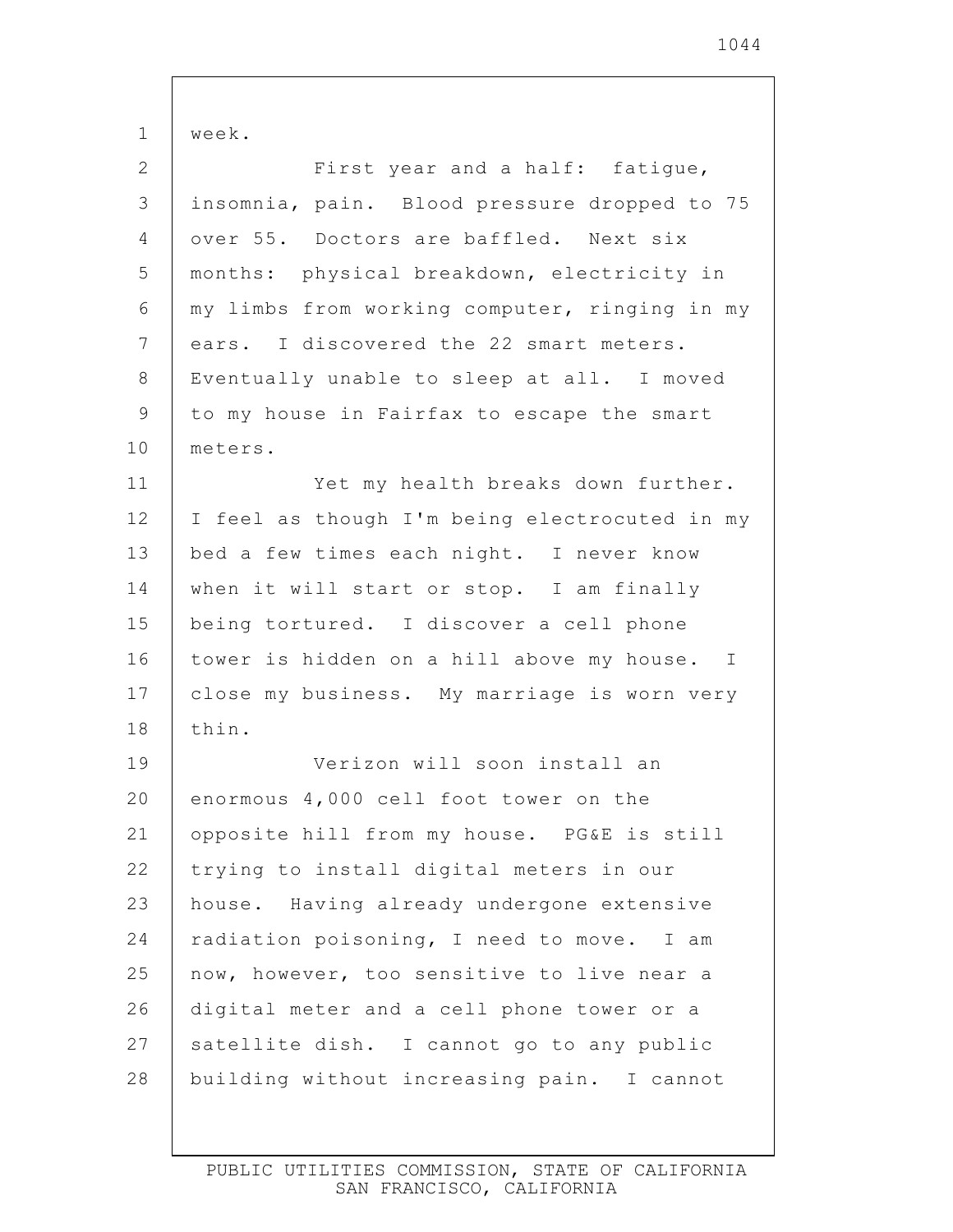| $\mathbf 1$     | go to a hospital or visit a friend. I cannot  |
|-----------------|-----------------------------------------------|
| 2               | fly or drive on an interstate highway. I may  |
| 3               | never see my mother again.                    |
| 4               | Though my rent and utilities are              |
| 5               | nearly 3,000 a month, I'm part-time homeless. |
| 6               | In my prime earning years I'm not working,    |
| $7\phantom{.0}$ | not providing for others any more, nor        |
| 8               | spending money, nor paying taxes on money I   |
| 9               | don't earn.                                   |
| 10              | Scientists have known electrical              |
| 11              | radiation can kill since Nikola Tesla wrote   |
| 12              | about it a hundred years ago, and they have   |
| 13              | known how it can kill since the U.S. Navy     |
| 14              | report in 1972. Yet utilities keep            |
| 15              | installing with little regulation, no         |
| 16              | information, no notification, no permission.  |
| 17              | I pay twice for my wall and for the use of    |
| 18              | the electric meter on my wall. The utility    |
| 19              | company does not own my wall. And they do     |
| 20              | not own a right to microwave my neighbor      |
| 21              | slowly stressing everyone's neurological      |
| 22              | immune systems whether they can feel it or    |
| 23              | not.                                          |
| 24              | Scientists from eight major                   |
| 25              | countries in Western Europe estimate          |
| 26              | electromagnetic sensitivity of both kinds     |
| 27              | will mushroom in the next five years. We are  |
| 28              | losing jobs, eroding our tax base, ruining    |
|                 |                                               |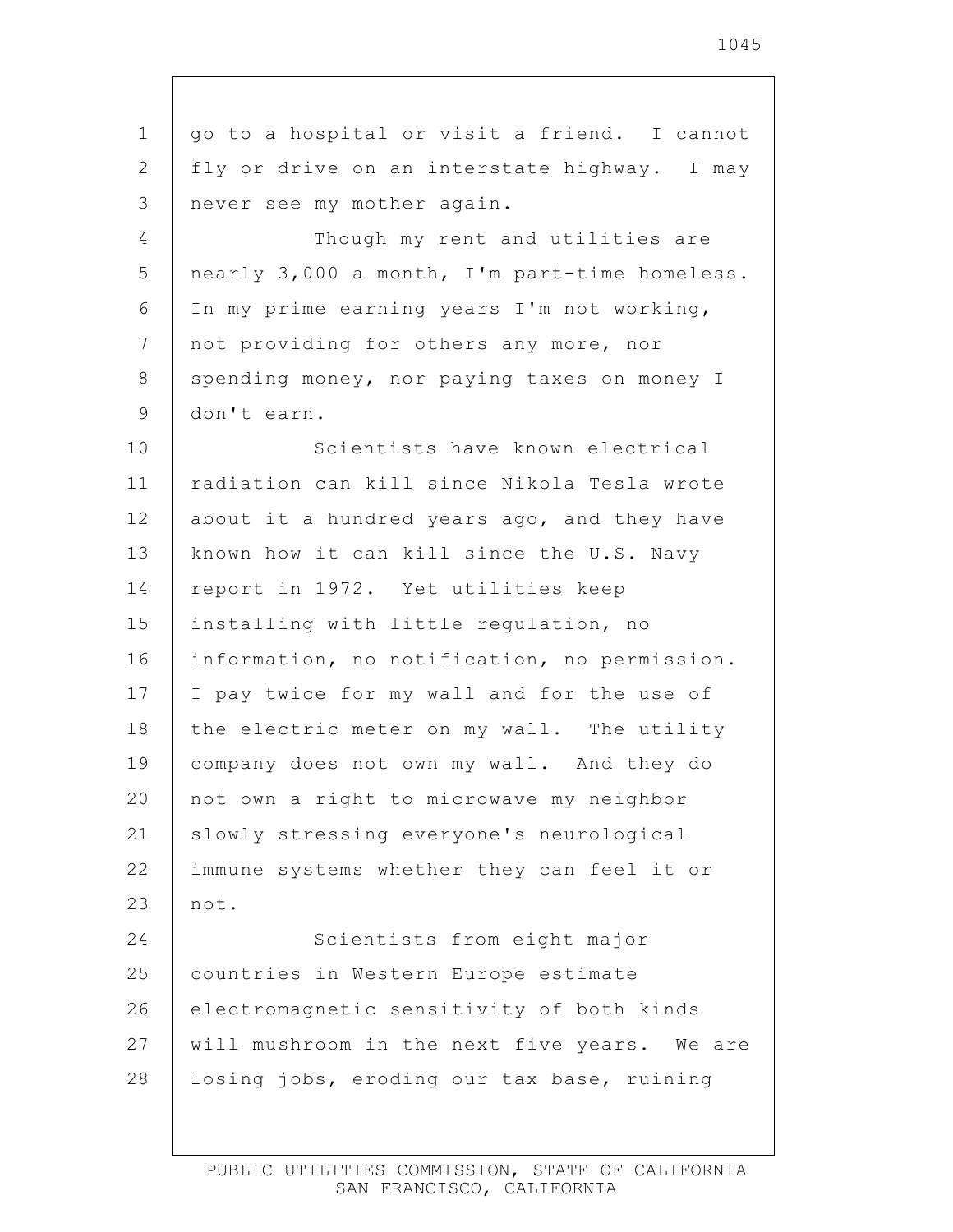1 2 3 4 5 6 7 8 9 10 11 12 13 14 15 16 17 18 19 20 21 22 23 24 25 26 27 28 the healthcare system. The people you see before you today are the tip of a very expensive iceberg. These smart meters should be recalled now. (Applause) ALJ YIP-KIKUGAWA: Leslie De Taillandier followed by Judy Grote. STATEMENT OF MS. DE TAILLANDIER MS. DE TAILLANDIER: Your Honor, I represent Professor Glen Chase, Professor of Management Systems and Economics at UC Santa Cruz. People who opt out have already paid and are currently paying their full share of the complete SmartMeter program including the smart meters, about \$300 in all. Yet they are not participating in the SmartMeter program, not even getting a smart meter. The opt-out people are subsidizing the SmartMeter program, not the other way around as PG&E incorrectly presents by not looking at the complete picture. When a person gives a beggar a hundred dollars and asks the beggar for 50 cents to make a phone call, the beggar is not subsidizing the person who made the donation. And I'd like to add that ratepayers who decided to opt out did so with the purpose of protecting themselves and their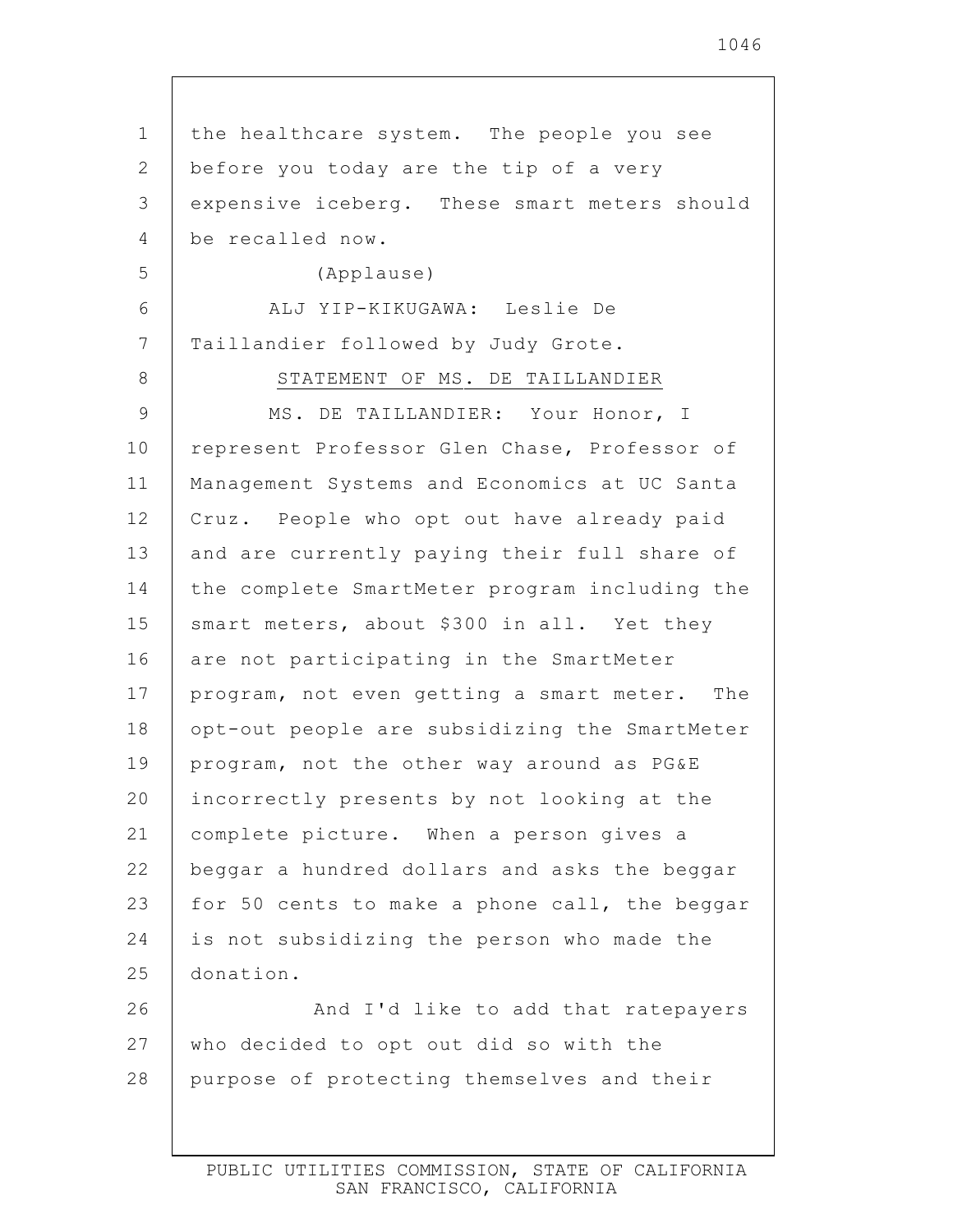| $\mathbf 1$ | families from harm to their health and        |
|-------------|-----------------------------------------------|
| 2           | safety. Why must we pay a fee to PG&E before  |
| 3           | we are allowed to protect ourselves and       |
| 4           | family? This is an injustice. It's cruel.     |
| 5           | Vermont has adopted a no-fee                  |
| 6           | opt-out. As Senator Robert Hartwell from      |
| 7           | Bennington, Vermont, stated in the Huffington |
| 8           | Post, quote:                                  |
| $\mathsf 9$ | The utilities didn't really                   |
| 10          | care what the ratepayers                      |
| 11          | thought. Since they are the                   |
| 12          | ones who are trying to                        |
| 13          | impose the new system, we                     |
| 14          | think they're the ones who                    |
| 15          | should absorb the cost.                       |
| 16          | End quote. And PG&E didn't care.              |
| 17          | The ratepayers shouldn't pay for what are     |
| 18          | PG&E's mistakes. Tell PG&E shareholders to    |
| 19          | fund the opt-out fees. Thank you.             |
| 20          | (Applause)                                    |
| 21          | ALJ YIP-KIKUGAWA: Thank you. Judy             |
| 22          | Grote followed by Gene Michalak.              |
| 23          | STATEMENT OF MS. GROTE                        |
| 24          | MS. GROTE: Your Honor, my name is Judy        |
| 25          | Grote, and I come from the rural area of      |
| 26          | South San Mateo County. About a year ago we   |
| 27          | had a smart meter put in. And after that      |
| 28          | time my husband developed ten-day migraine    |
|             |                                               |

 $\mathbf{I}$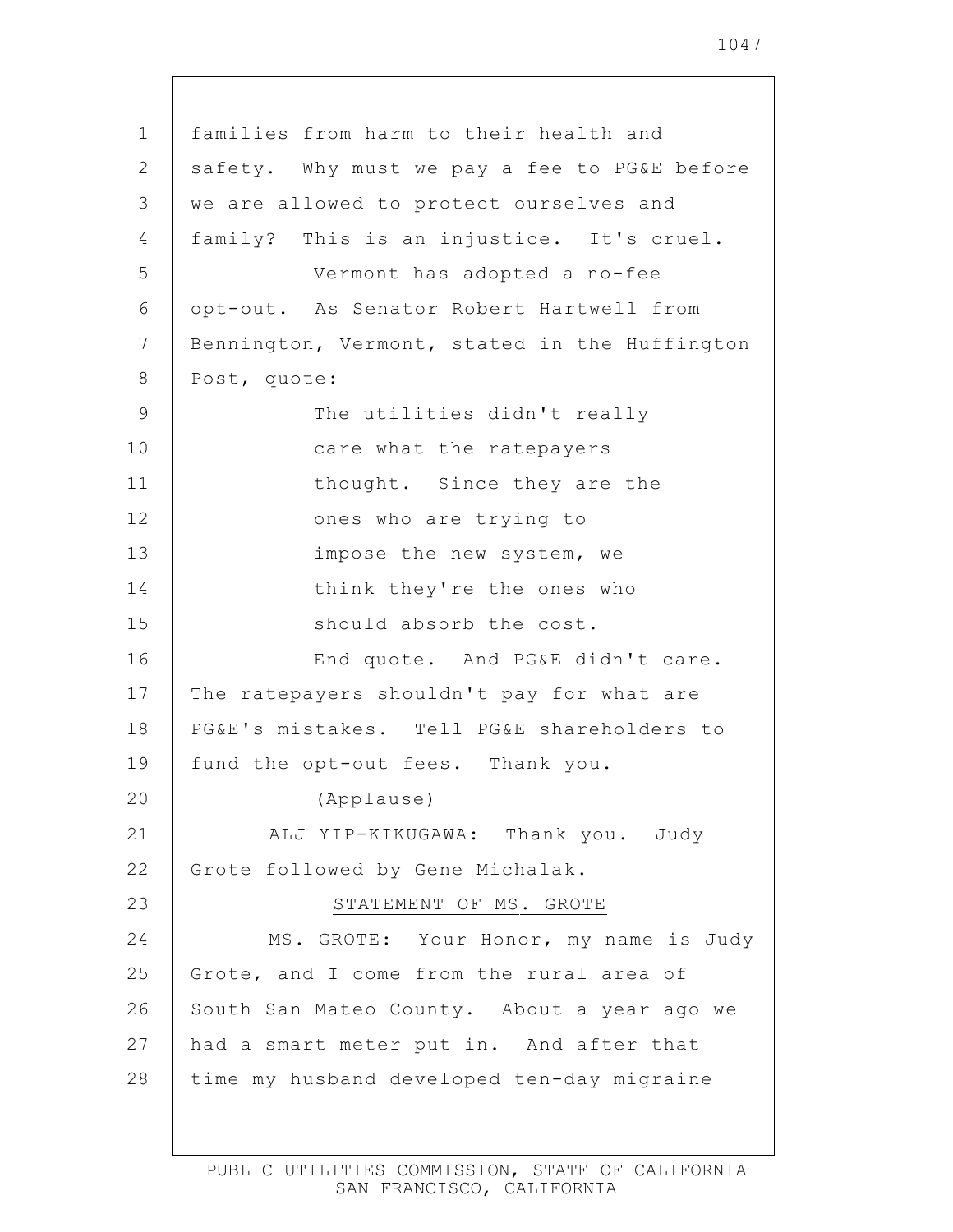| $\mathbf 1$     | headaches and for which only a shot could     |
|-----------------|-----------------------------------------------|
| 2               | cure it, and I developed tinnitus. So for     |
| 3               | health and business, meaning ROI, and privacy |
| 4               | reasons we decided to put in solar, solar     |
| 5               | system, to manage our own electricity and not |
| 6               | have a smart meter because smart meters       |
| $7\phantom{.0}$ | currently are not on the solar systems.       |
| 8               | Since we have done that, my husband has no    |
| $\mathsf 9$     | migraine headaches. And of course the         |
| 10              | tinnitus doesn't go away. But we are able to  |
| 11              | have our electricity when we want it, when we |
| 12              | need it. We have software that monitors it.   |
| 13              | So we know for our solar hot water system and |
| 14              | our PV system exactly how much we're using,   |
| 15              | and we always stay under what we have put in, |
| 16              | our capacity.                                 |
| 17              | So we see no reason for us to have            |
| 18              | smart meters which will be there for solar    |
| 19              | within the next two years, and we don't think |
| 20              | that we should have to pay to opt out because |
| 21              | we have already opted out. As for health      |
| 22              | reasons, according to PUC Code 453(b) we      |
| 23              | can't be made to pay more for a different     |
| 24              | meter. That violates that ruling. So I        |
| 25              | think we're managing ourselves responsibly,   |
| 26              | and I see no reason for us to have pay an opt |
| 27              | out for a smart meter.                        |
| 28              | ALJ YIP-KIKUGAWA: Thank you.                  |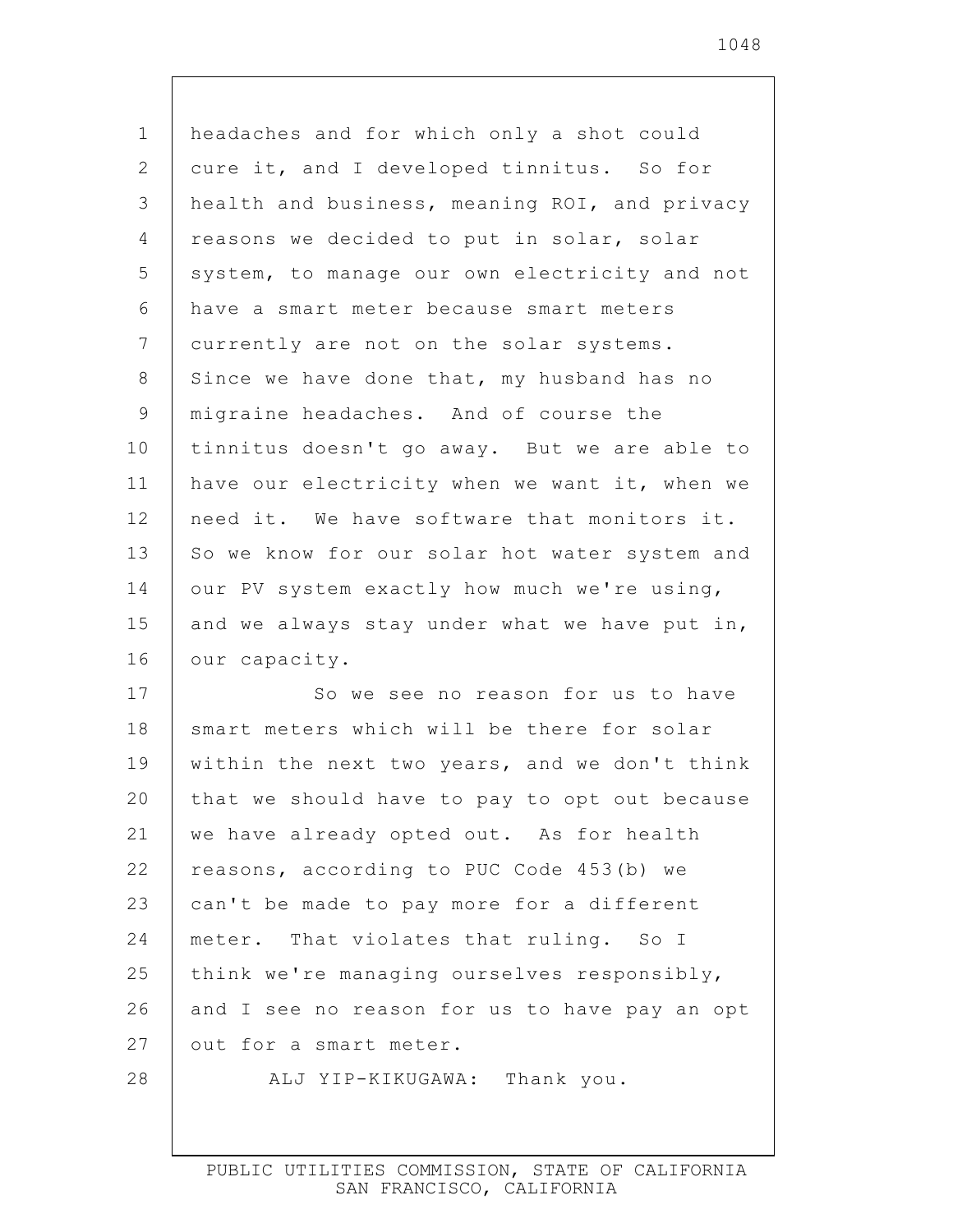| 1  | (Applause)                                    |
|----|-----------------------------------------------|
| 2  | ALJ YIP-KIKUGAWA: Gene Michalak               |
| 3  | followed by Eyzatia.                          |
| 4  | STATEMENT OF MR. MICHALAK                     |
| 5  | MR. MICHALAK: My name is Gene                 |
| 6  | Michalak. I'm from Santa Cruz, California.    |
| 7  | I would like to thank you for the opportunity |
| 8  | to voice my concern on this important issue.  |
| 9  | I would also like to thank you for holding    |
| 10 | this hearing in Santa Rosa. We had a fun bus  |
| 11 | ride up here, about 30 of us. And if the      |
| 12 | intent was to dissuade participation, well,   |
| 13 | if you look at the packed courtroom, you can  |
| 14 | see that tactic was probably not successful.  |
| 15 | (Applause)                                    |
| 16 | MR. MICHALAK: I have chosen to opt out        |
| 17 | for health, fire safety, and privacy          |
| 18 | concerns. We the public never were asked,     |
| 19 | never requested, nor had any opportunity to   |
| 20 | voice our opinion on the implementation of    |
| 21 | the smart meter. We were not the cause for    |
| 22 | the situation that PG&E finds itself in where |
| 23 | they feel they have to charge us to opt out.  |
| 24 | Number one, we have paid for the cost of the  |
| 25 | analog and the meter readers all along.       |
| 26 | Number two, we are paying the higher cost     |
| 27 | rate associated with smart meter rollout.     |
| 28 | And number three, we are now being asked to   |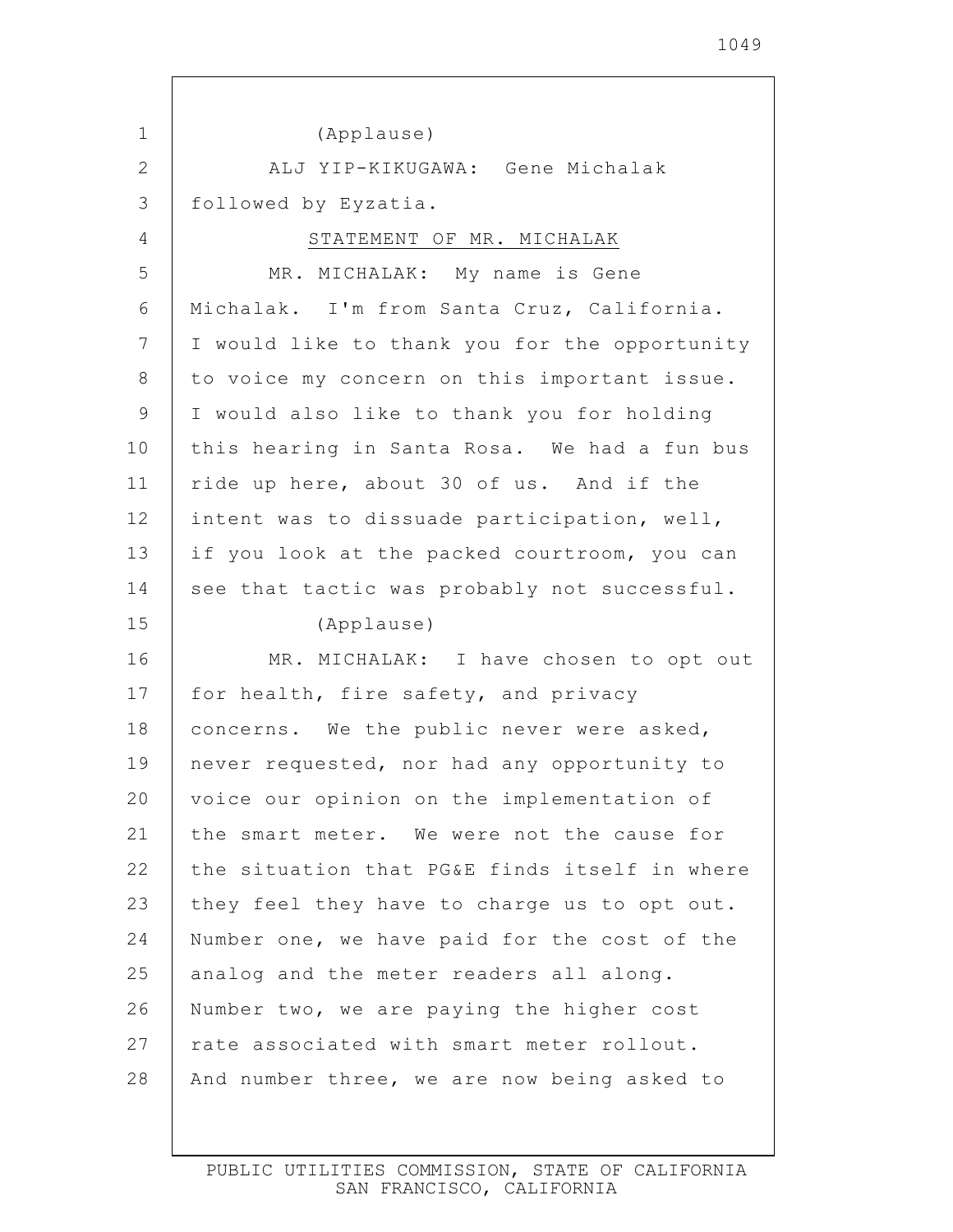1 2 3 4 5 6 7 8 9 10 11 12 13 14 15 16 17 18 19 20 21 22 23 24 25 26 27 28 pay a third time to opt out. It's unfair, unjust, and defies common logic. We ask that all opt-out fees be eliminated, and any one that wants their analog meter be given that opportunity at no cost. And finally, if smart meters are so safe, why have so many PG&E employees opted to keep their analogs? Thank you. ALJ YIP-KIKUGAWA: Thank you. (Applause) ALJ YIP-KIKUGAWA: Eyzatia followed by Daniel Bullington. STATEMENT OF EYZATIA EYZATIA: Hi. My name is Eyzatia. I'm from Mill Valley. On October 30th, 2010, PG&E trespassed on our property, then placed a smart meter on my home that I did not agree to. Two weeks later on November 16th, 2010, at 1:30 in the morning a massive explosion on the power grid and a ball of white light sailed through the air toward my bedroom. PG&E responded that a tree limb caused the massive explosion. The following are some of the things caused by the smart meters: Computer motherboard data fry, new fridge temperature reached 93 degrees Fahrenheit overnight, electric contact cleaner fry, extreme high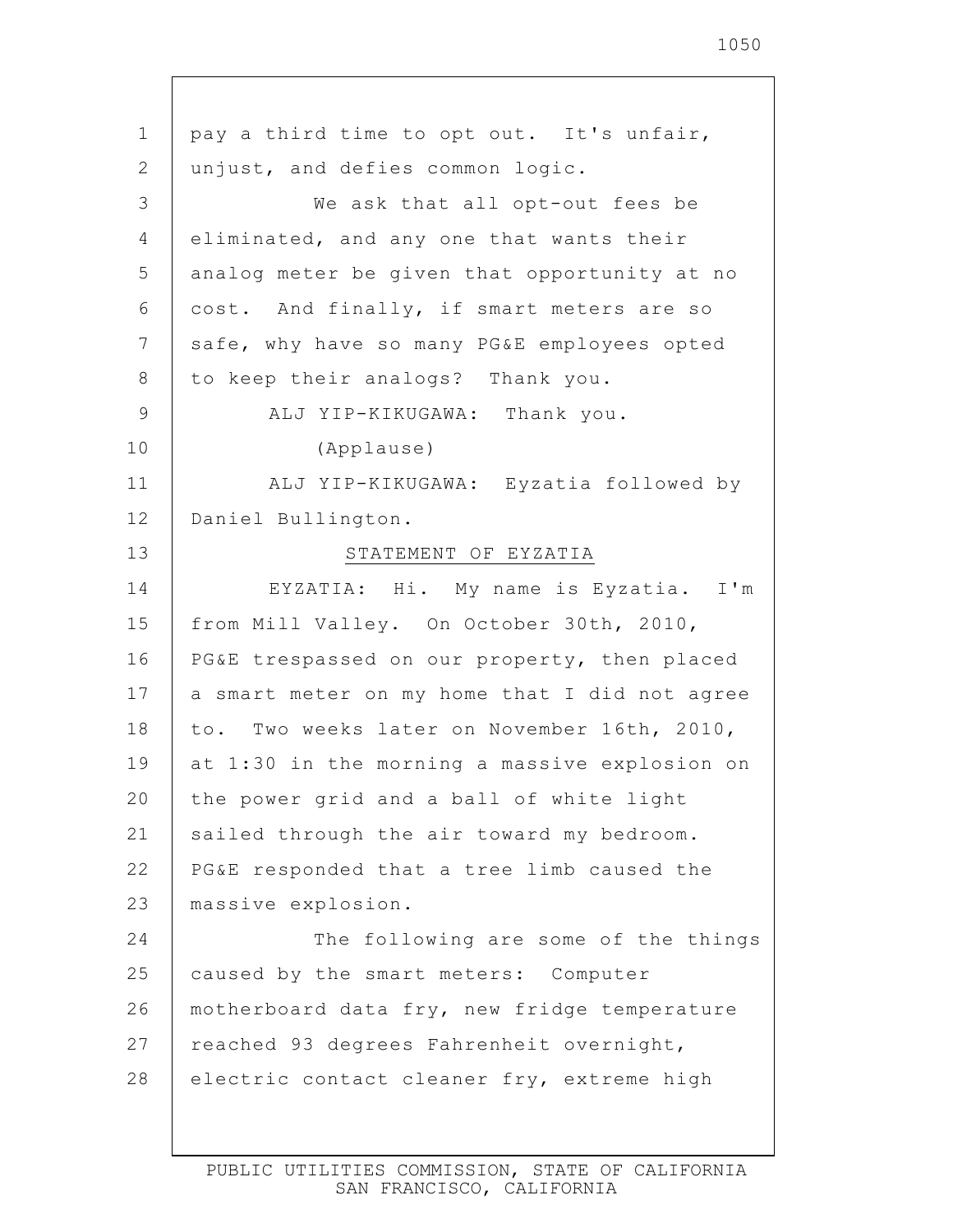1 2 3 4 5 6 7 8 9 10 11 12 13 14 15 16 17 18 19 20 21 22 23 24 25 26 27 28 unpredictable bills, my health, nose bleed, heart palpitations, leg cramps, severe noise in ears, nightmares, fear of fires and explosions. I got new analog fees of \$75 and \$10 a month for a meter reader. Present time endangerment of safety. Two smart meters located in a secluded wooded area around the corner from where I am. If one of these catches fire, it possibly will set all of Mill Valley and Marin County up in flame. Solution: Ban smart meters. PS: I notice when the meter was removed, my emotional tone went up thus enabling me to say the technology is an attack on all levels. Thank you. (Applause) ALJ YIP-KIKUGAWA: Daniel Bullington followed by Joanne Wolfeld. UNIDENTIFIED SPEAKER: Say that again. ALJ YIP-KIKUGAWA: Bullington. STATEMENT OF MR. BULLINGTON MR. BULLINGTON: Been problem hearing a little bit. So I may reiterate what somebody else said. Anyway, mine is a personal observed health issue. First of all, House 1, we lived in a two-story house in Windsor that had not been converted to the smart

> PUBLIC UTILITIES COMMISSION, STATE OF CALIFORNIA SAN FRANCISCO, CALIFORNIA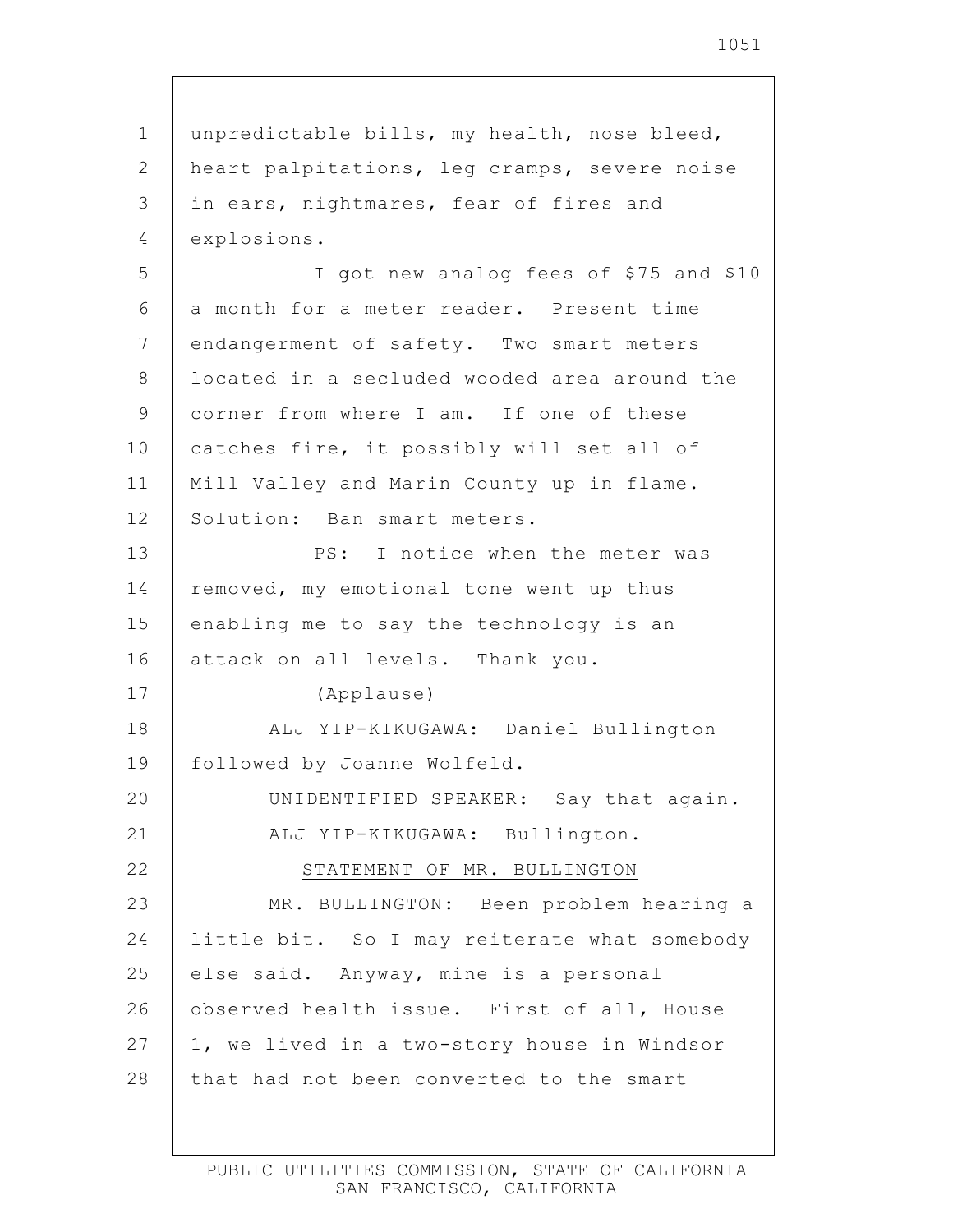| $\mathbf 1$  | meter. We moved May 11, 2011, to Cloverdale,  |
|--------------|-----------------------------------------------|
| $\mathbf{2}$ | which had a smart meter, faced another house  |
| 3            | with a smart meter, 15 feet space. Month or   |
| 4            | so we started complaining about headaches,    |
| 5            | buzzing, and thought the house must have      |
| 6            | mold. So we purchased a small mold sampler    |
| 7            | and sent it to the lab. Came back slightly    |
| 8            | positive. So told the leasing agent. They     |
| $\mathsf 9$  | sent out a mold inspector, took measurements, |
| 10           | etcetera. No mold. With that report           |
| 11           | concluded, I only figured the smart meter     |
| 12           | must be creating problems.                    |
| 13           | Complained to PG&E. They put back             |
| 14           | one of the old meters, I think analog, I'm    |
| 15           | not too sure of the terminology. Things       |
| 16           | improved some. Then we moved May 2012 to      |
| 17           | House 3. This has the old style meter. The    |
| 18           | next door has a smart meter outside the       |
| 19           | bedroom windows. Things are much better in    |
| 20           | House 3. We paid to opt out with the          |
| 21           | original fee and monthly fee. We are on       |
| 22           | CARE, but that's a separate state. Thank      |
| 23           | you.                                          |
| 24           | ALJ YIP-KIKUGAWA: Okay. Thank you.            |
| 25           | (Applause)                                    |
| 26           | ALJ YIP-KIKUGAWA: Joanne Wolfeld              |
| 27           | followed by Dondi Gaskill.                    |
| 28           | STATEMENT OF MS. WOLFELD                      |
|              |                                               |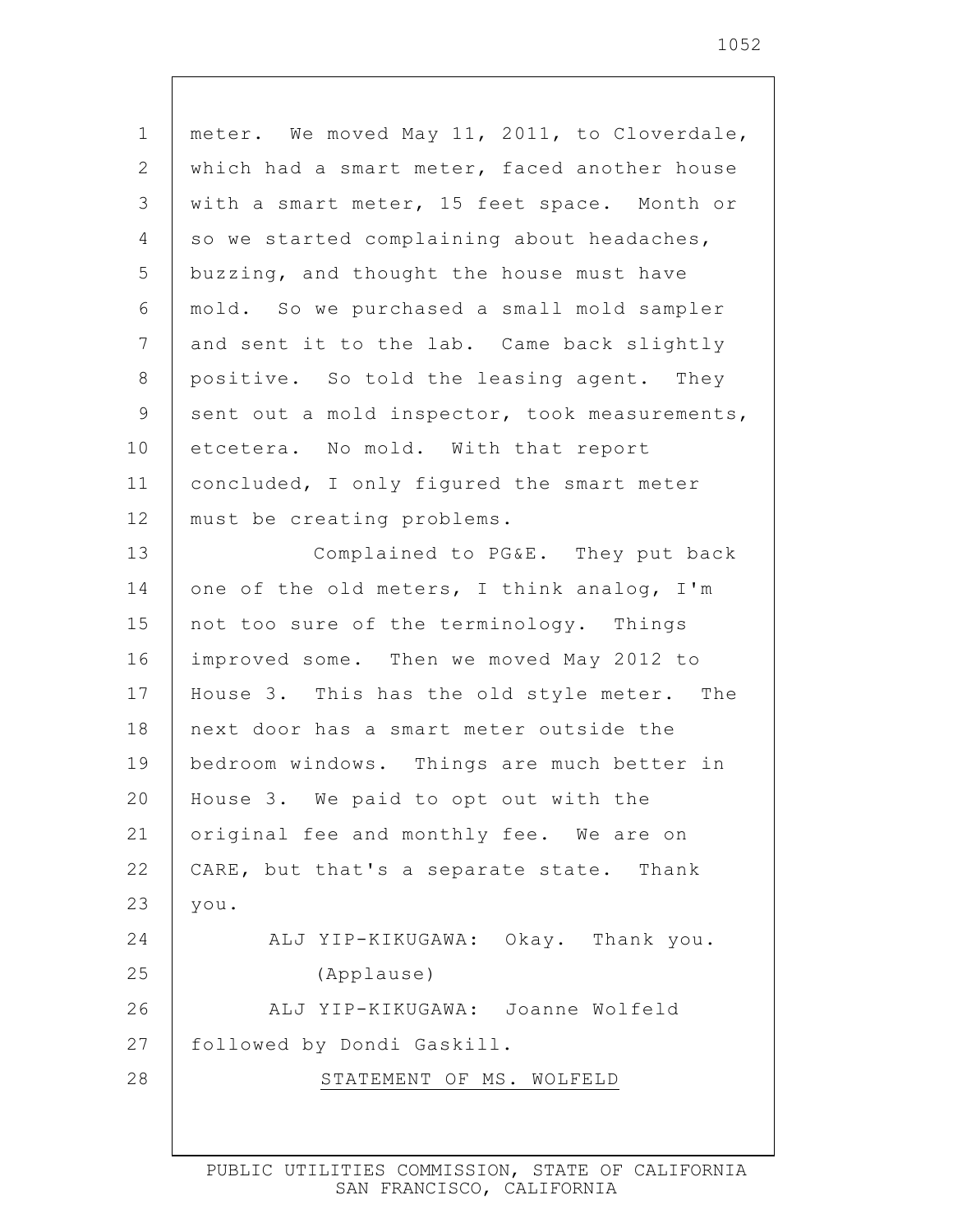| $\mathbf 1$    | MS. WOLFELD: Thank you. I want to             |
|----------------|-----------------------------------------------|
| $\mathbf{2}$   | discuss a new report that was published       |
| 3              | November 26th by the National Institute for   |
| $\overline{4}$ | Science, Law, and Public Policy and authored  |
| 5              | by Dr. Timothy Schoechle, an engineering and  |
| 6              | policy consultant with expertise in smart     |
| 7              | grid technology. And first of all I wanted    |
| 8              | to summarize and say it talks about the smart |
| $\mathsf 9$    | grid funding being misspent on obsolete       |
| 10             | technologies and not on sustainable energy    |
| 11             | sources.                                      |
| 12             | Number one, key point: Data to be             |
| 13             | collected by the smart meters including       |
| 14             | intermittent personal details of citizens     |
| 15             | lives is not necessary to the basic purpose   |
| 16             | of the smart grid. Number two: Federal,       |
| 17             | state, and local governments have mistakenly  |
| 18             | believed that the installation of smart       |
| 19             | meters will somehow lead to reduction in use  |
| 20             | of fossil fuels, greater electricity          |
| 21             | efficiency and long-term energy economy       |
| 22             | benefits for the U.S., and this could not be  |
| 23             | further from the truth.                       |
| 24             | Three: Much of the multibillion               |
| 25             | dollar federal subsidy for smart meters does  |
| 26             | not benefit ratepayers nor does it support    |
| 27             | economic growth but primarily benefits meter  |
| 28             | and meter networking manufacturers while      |
|                |                                               |

 $\mathsf{l}$ 

1053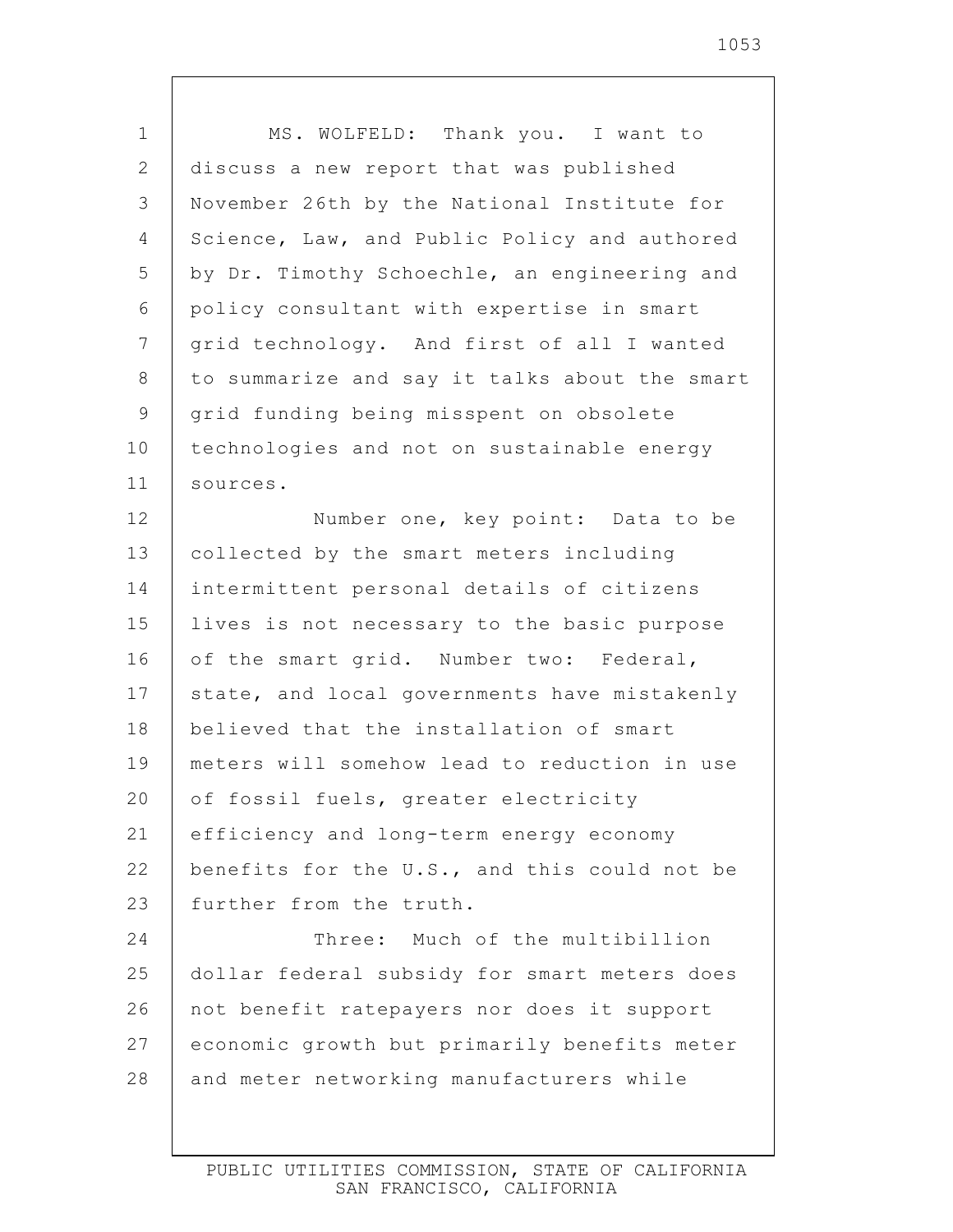1 2 3 4 5 6 7 8 9 10 11 12 13 14 15 16 17 18 19 20 21 22 23 24 25 26 27 28 financially propping up unsustainable investor-owned utilities called IOUs. (Applause) MS. WOLFELD: Utilities can charge back their capital investments to ratepayers with a guaranteed 10 to 13 percent rate of return, ROR, on assets by law. Thus investors in utilities gain from the smart meter deployment as they would from any other capital expenditure while there is no clear gain and significant new risk, privacy, security, health, and safety costs to the ratepayer. ALJ YIP-KIKUGAWA: Thank you. MS. WOLFELD: Can I have a little bit more, please? ALJ YIP-KIKUGAWA: Your time is up. Off the record. (Off the record) ALJ YIP-KIKUGAWA: Back on the record. Dondi Gaskill followed by Michael Jennings. STATEMENT OF MS. GASKILL MS. GASKILL: My name is Dondi Gaskill. And I want to tell you, I have been a software engineer in Silicon Valley for 13 years. I have a master's in computer science. I'm only saying this because I want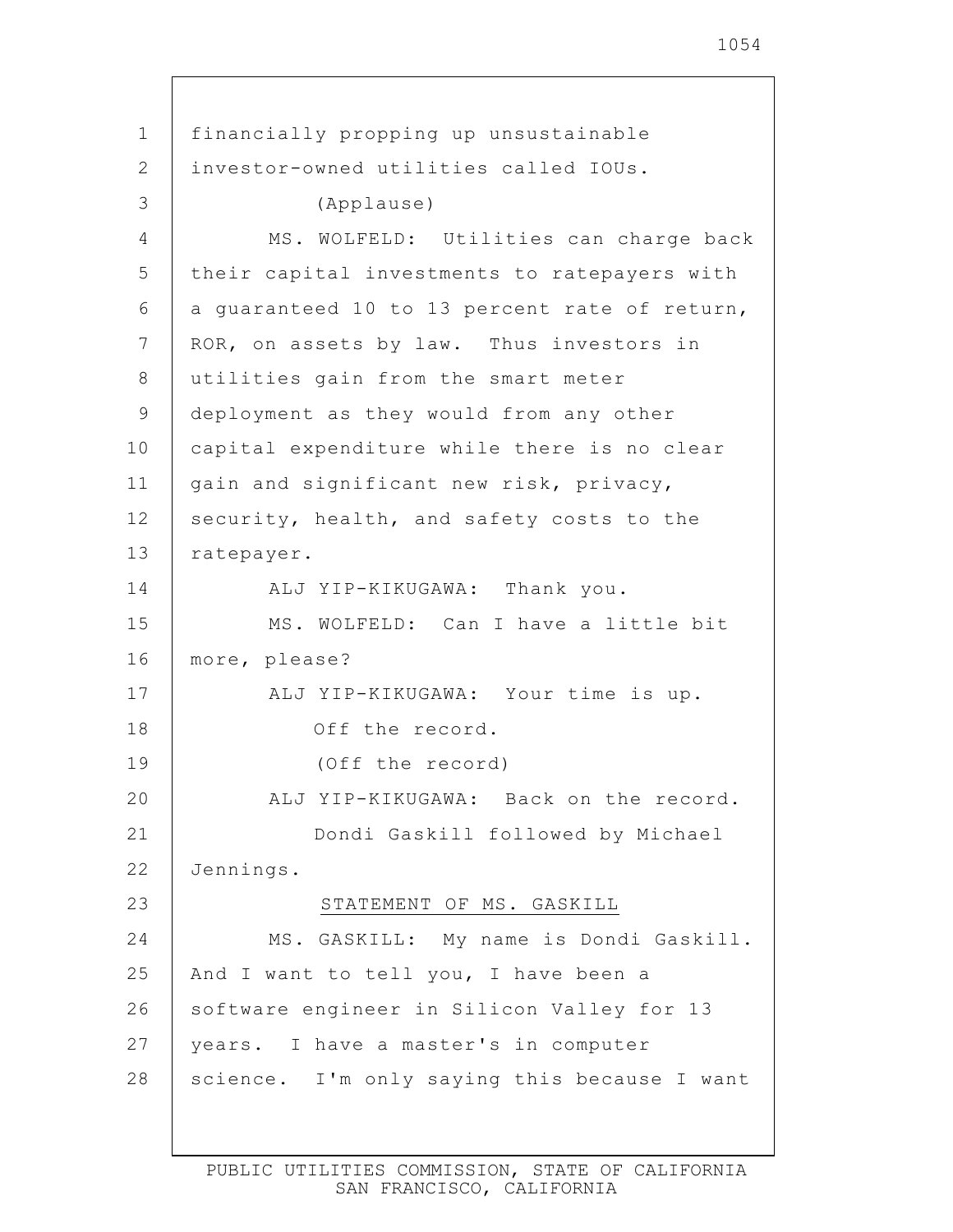| you to understand I'm not afraid of           |
|-----------------------------------------------|
| technology. I'm been around EMFs for years.   |
| It's never been a problem. But now with the   |
| smart meters it's a problem for me.           |
| To quickly answer your questions              |
| that you're taxed to answer today. I only     |
| will trust an analog opt-out meter. Who       |
| should pay for it? Well, I've been forced to  |
| pay for the smart meters even though I cannot |
| use them. So I figure the people who are on   |
| the smart meters should pay for the opt-out   |
| program.                                      |
| So what fees should be charged? I             |
| believe none. The exit fee, you did not       |
| charge people to install the smart meters,    |
| which would have made sense maybe in the      |
| first place if they wanted them. So I do not  |
| believe in an exit fee.                       |
| Should we have community opt out?             |
| Yes. And in reality, if you peel back the     |
| green mask that is hiding all of this, the    |
| truth is there should be no smart meter       |
| program. It is not smart. I'm doing           |
| everything I can do to fight it. And in the   |
| end this is what will count. And I hope       |
| you'll look into your soul and keep the       |
| integrity of your position and help us to     |
| fight this. Thank you.                        |
|                                               |

 $\mathbf{I}$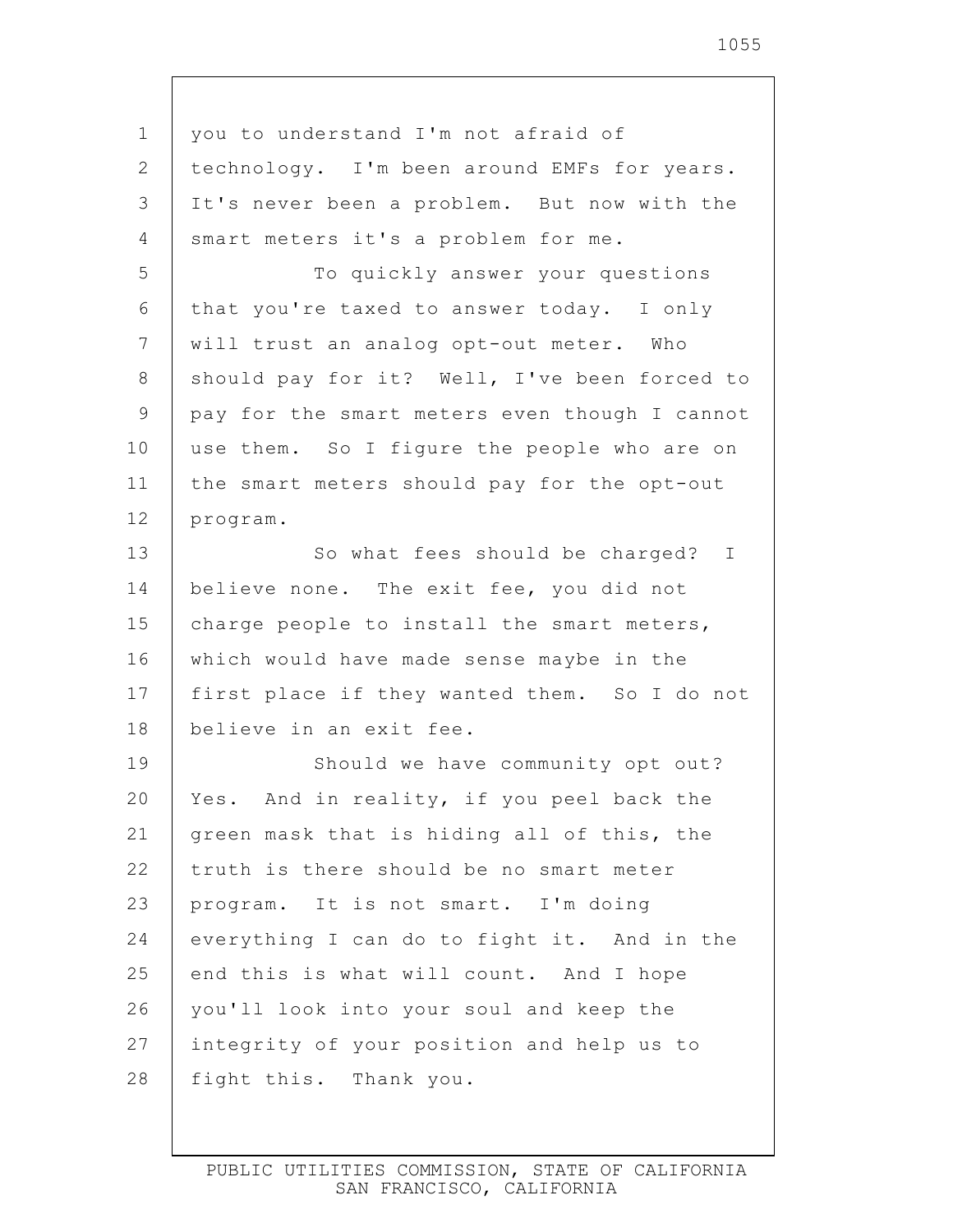13 20 26 27 (Applause) ALJ YIP-KIKUGAWA: Thank you. Michael Jennings followed by Toni Stein. STATEMENT OF MR. JENNINGS MR. JENNINGS: Hello. My name is Michael Jennings, and I am a resident of the Sebastopol area of Sonoma County. PG&E's first month's bill toward the charges for me opting out more than doubled my average bill. That is extremely excessive. PG&E's monthly opt-out charges are 25 percent of my average total monthly bill. That is also extremely excessive. These are not what I call reasonable rates. I have a medical condition where certain environmental conditions can send me to the hospital. These conditions are becoming harder to resolve. Because of this medical condition, I have chosen not to find out how I will react adversely to the emissions of a smart meter. PG&E's attempt to require me to pay higher rates because of my medical condition violate Section 453(b) of the Public Utility Code. PG&E is also violating my rights under the Americans with Disabilities Act. I should not have to pay to protect myself from smart meter radiation.

1

2

3

4

5

6

7

8

9

10

11

12

14

15

16

17

18

19

21

22

23

24

25

28

(Applause)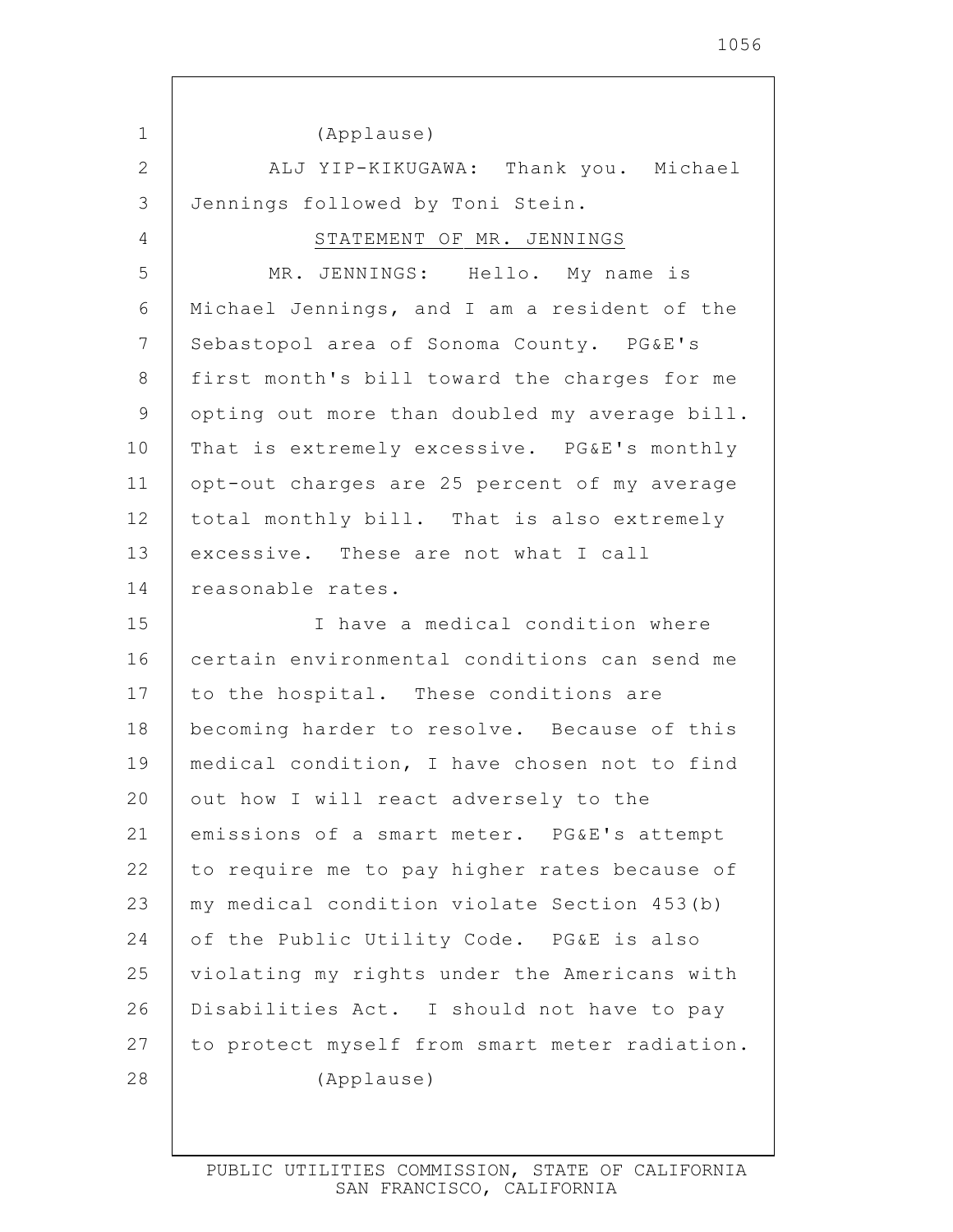| 1  | ALJ YIP-KIKUGAWA: Toni Stein followed         |
|----|-----------------------------------------------|
| 2  | by Kim Hahn.                                  |
| 3  | UNIDENTIFIED SPEAKER: What was the            |
| 4  | name?                                         |
| 5  | ALJ YIP-KIKUGAWA: Antoinette Toni             |
| 6  | Stein.                                        |
| 7  | STATEMENT OF MS. STEIN                        |
| 8  | MS. STEIN: Hi, your Honor. Thank you          |
| 9  | very much. I'm Tony Stein, and I have a       |
| 10 | Ph.D. in environmental engineering, and I     |
| 11 | have worked for the state for over 8 years    |
| 12 | and public health for three years and in      |
| 13 | environmentally preferable purchasing. I'm    |
| 14 | here as an individual and speaking on my own  |
| 15 | behalf.                                       |
| 16 | I'd like to ask you to make sure              |
| 17 | that you do something for our community and   |
| 18 | our society and bravely stand up for all of   |
| 19 | us to include the weak, the disabled, and our |
| 20 | communities to the best of your abilities.    |
| 21 | We need to hold responsibility to consciously |
| 22 | look out for one another and to use our human |
| 23 | decisionmaking abilities to protect us all    |
| 24 | including children, the elderly who you heard |
| 25 | today, the disabled, with utmost respect,     |
| 26 | dignity, and care.                            |
| 27 | I myself am disabled. I have MS, a            |
| 28 | neurological disease, and I am affected by    |
|    |                                               |

 $\lceil$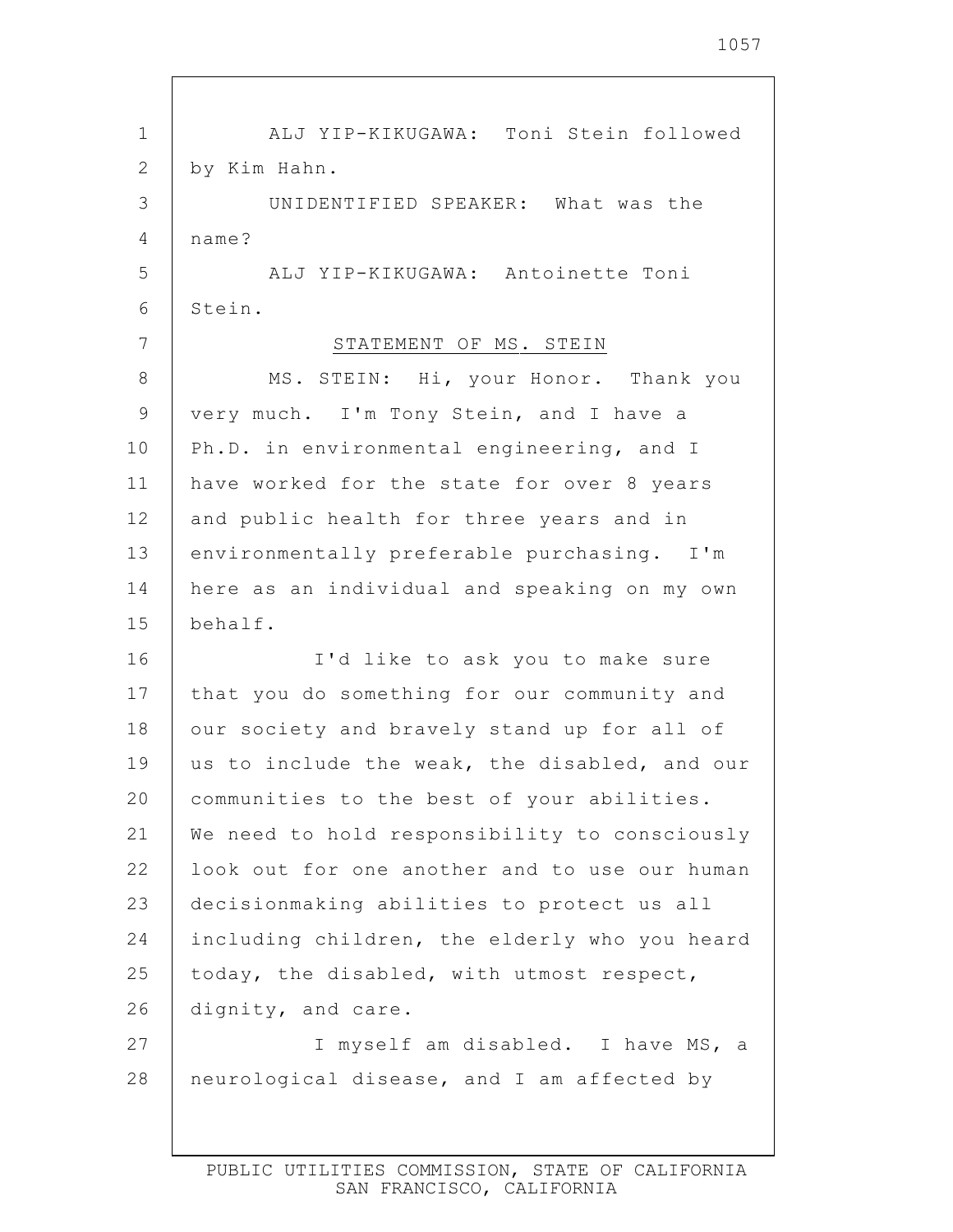1 2 3 4 5 6 7 8 9 10 11 12 13 14 15 16 17 18 19 20 21 22 23 24 25 26 27 28 the smart meter that was installed on my house, and then I was charged to have it removed even though I didn't cause that to occur. And I feel that it's unfair that I should be charged that fee. The state code that we live in, this wonderful state of choice in California provides us with that saying no customer should have to pay separate fees for utilizing services that protect public or customer safety. And Code 453(b) states that no public utility shall prejudice, disadvantage, or require different rates or deposit amounts from a person because of medical condition. I and others have medical conditions, and we shouldn't be instilled with those -- we should be protected by those laws that we so magnificently approved. The important thing is that -- ALJ YIP-KIKUGAWA: Thank you, Ms. Stein. MS. STEIN: Has established that it's a carcinogen. ALJ YIP-KIKUGAWA: Off the record. (Off the record) ALJ YIP-KIKUGAWA: On the record. Kim Hahn followed by Robert Ernst.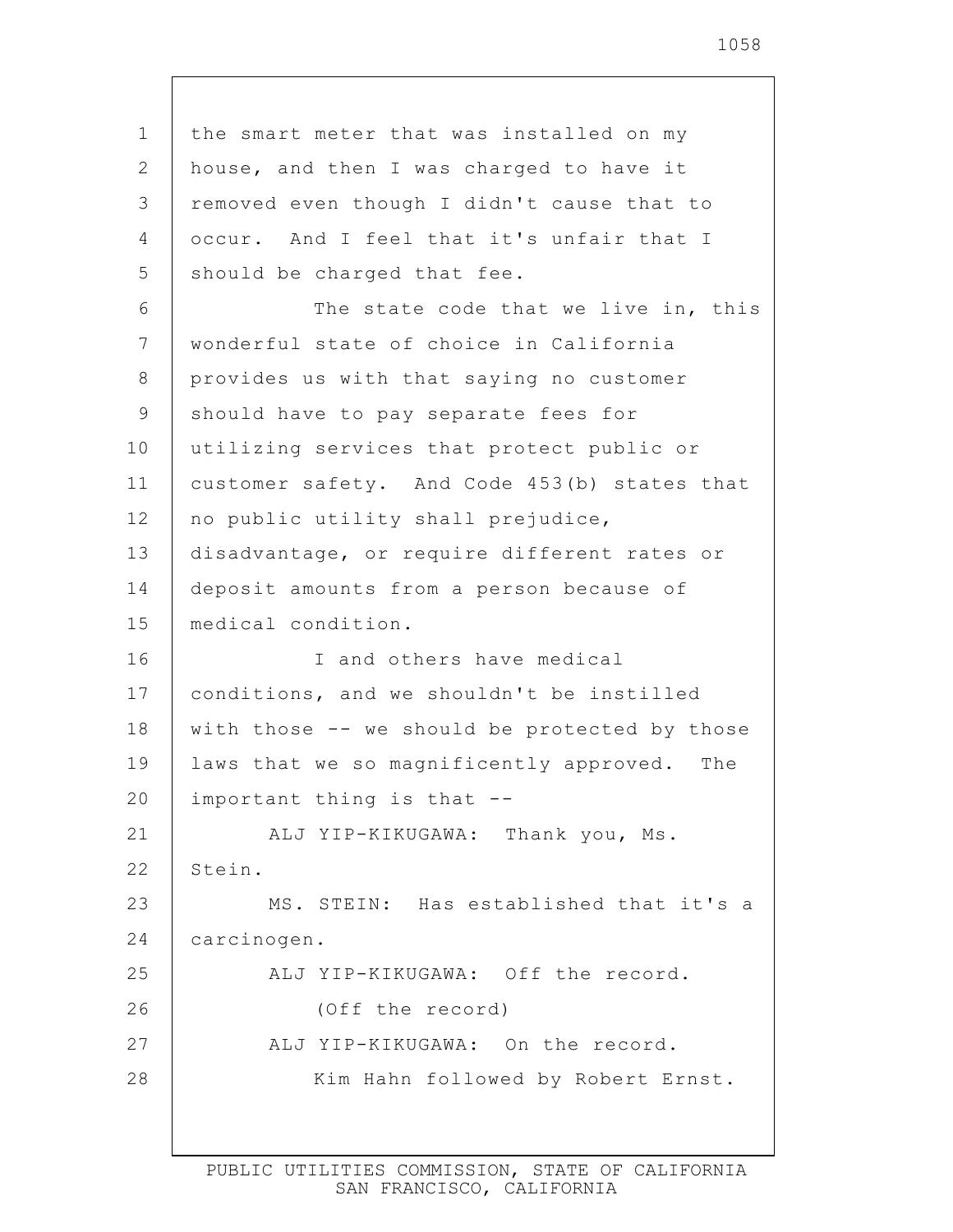| $\mathbf 1$    | STATEMENT OF MS. HAHN                         |
|----------------|-----------------------------------------------|
| $\mathbf{2}$   | MS. HAHN: Hello, your Honor. Thank            |
| $\mathfrak{Z}$ | you for the opportunity to speak today. My    |
| 4              | name is Kim Hahn. I'm a private citizen from  |
| 5              | San Raphael. My life changed completely on    |
| $6\,$          | September 9th, 2010. Within 24 hours of the   |
| $\overline{7}$ | installation of a gas and an electric smart   |
| $\,8\,$        | meter on my home my physical health began a   |
| $\mathcal{G}$  | rapid downward descent. Within days I was     |
| 10             | unable to sleep, to concentrate, or to eat.   |
| 11             | Within weeks I had developed a sensitivity to |
| 12             | all things wireless. I could not tolerate     |
| 13             | proximity to cell phones, computer routers,   |
| 14             | cordless phones, digital TV or DVD players.   |
| 15             | I was not able to stay in my home when the    |
| 16             | electricity was on nor walk through the       |
| 17             | streets of my town. A private tutor for the   |
| 18             | previous 15 years, I now could no longer      |
| 19             | visit my clients in their own homes or work   |
| 20             | with them in the libraries. My ability to     |
| 21             | earn a reasonable income became severely      |
| 22             | jeopardized.                                  |
| 23             | In the early months since I began to          |
| 24             | lose town after town, I remained convinced    |
| 25             | that there were places where I could go to    |
| 26             | clear my body of radiation. My partner Bob    |
| 27             | and I drove to more sparsely populated        |
| 28             | locales hoping to find sanctuary. Smart       |
|                |                                               |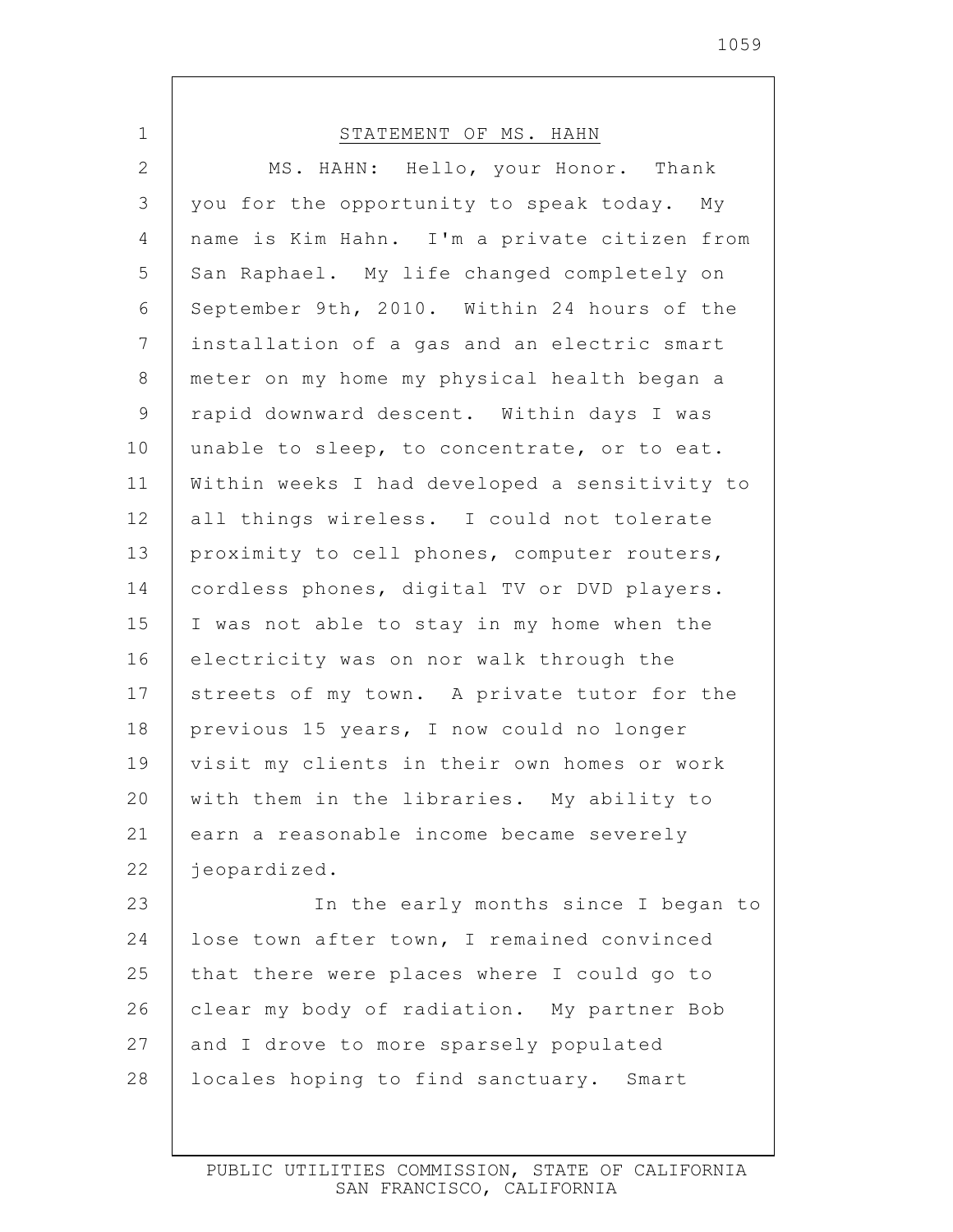1 2 3 4 5 6 7 8 9 10 11 12 13 14 15 16 17 18 19 20 21 22 23 24 25 26 27 28 meters had not been deployed so much in Sonoma and Mendocino Counties, but that ended as PG&E overtook those places. It soon became apparent that there was indeed no place to run to nor to hide from the devastation of smart meters. So we hired a number of electrical professionals to help up us determine to what extent our problem is responsible for my illness and whether we could remedy the problems and stay in our home. We even had lots of help from PG&E, who removed the smart meters, replaced our transformer and rebundled our cables to lessen the EMFs running on our lines. All six professionals detected a transient running on our house wires, and all six of them were certain that it was not being generated inside my house. In short, the problem was equally present with the electricity disconnected from the power lines as it was when it was connected. The smart meters were sending pulses that travel through the air and catch a ride on whatever conducts frequency, be it cables, power lines, internal house wiring, water, sewers, or gas pipes or houses themselves that act like antennas. ALJ YIP-KIKUGAWA: Thank you.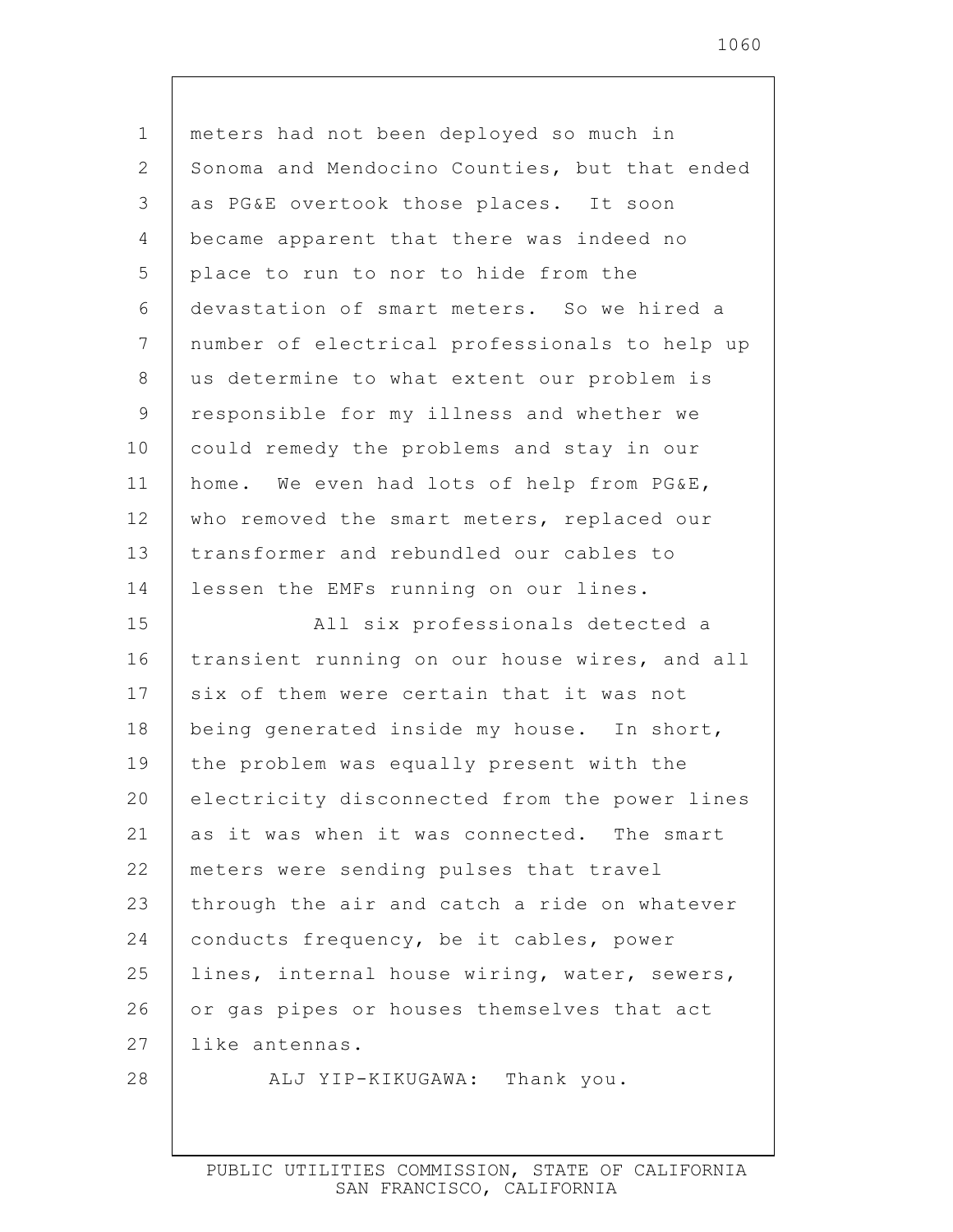1 2 3 4 5 6 7 8 9 10 11 12 13 14 15 16 17 18 19 20 21 22 23 24 25 26 27 28 MS. HAHN: The mesh network has a life of its own. ALJ YIP-KIKUGAWA: Off the record. (Off the record) ALJ YIP-KIKUGAWA: On the record. Robert Ernst followed by Phaedra Lenin. STATEMENT OF MR. ERNST MR. ERNST: The following is a list of expenditures that my partner Kim and I incurred since smart meters were installed on our house in September of 2010. Please keep in mind that prior to the installation Kim was in perfect health. October [inaudible] prescription \$20. Dr. Hull 40. Blood test 141.25. Dr. Hathaway 234. Supplements 376. Blood draw 70. Lab work 400. Mr. Sparrow 50. February. Dr. Hathaway 90. Supplements 112. [Inaudible] 133. Dr. Hathaway 75. Sanctuary \$1432. Mr. Roller, electrical consultant, March, 350. Dr. Hathaway \$56. Supplements 205. Sanctuary \$411. Supplements \$80. April. Dr. Dang 45. Dr. Medina 271. MRI 550. Dr. [inaudible] 200. Lab work 268. Microbiology 182. Supplements 107. Dr. Kong 60. [Inaudible] 159.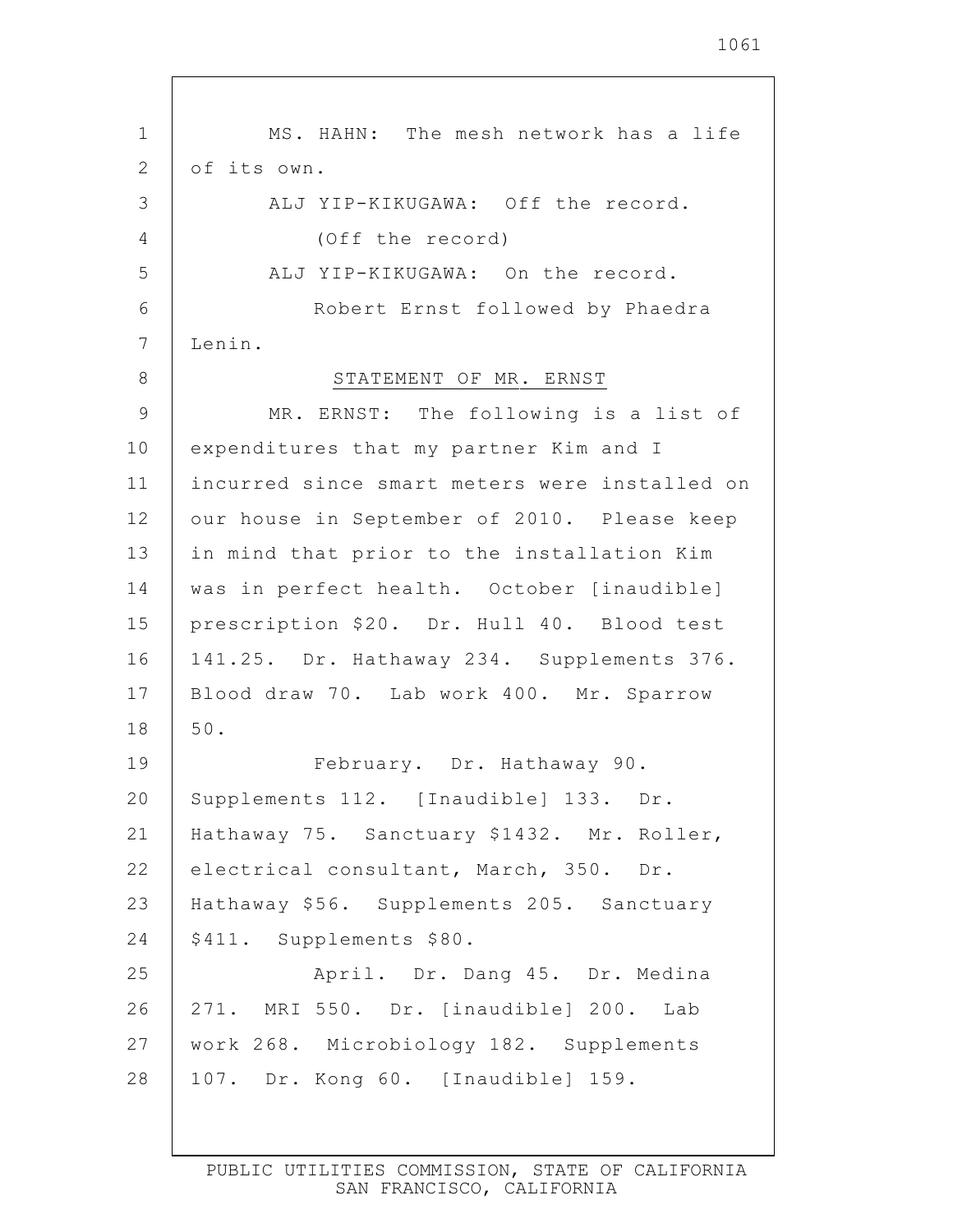1 2 3 4 5 6 7 8 9 10 11 12 13 14 15 16 17 18 19 20 21 22 23 24 25 26 27 28 Supplements 157. Dr. Kong 60. Dr. Kong 60. Dr. Buchanan 535. Dr. Hathaway 190. [Inaudible] 163. Dr. Canon 175. [Inaudible] 35. [Inaudible] 488. Supplements 107. August. [Inaudible] 329. Sanctuary \$1672. [Inaudible] 225. Dr. Hathaway 55. Mr. Harris, electrician, 400. Dr. Hathaway 45. September. Sanctuary Garberville 365. Dr. Cole 120. Dr. [inaudible] 166. Lateral 43. Dr. Daniels 135. Dr. Daniels 78. October. Supplements 89. Aluminum screening 137. [Inaudible] 60. Dr. Daniels 40. Dr. Cole 120. Supplements 240. November. Dr. [Inaudible] 750. Dr. Smith 110. Supplements 481. Dr. Medina 785. December. Lab work 368. Dr. Daniels 180. Dr. Nathan 240. Supplements 262. [Inaudible] 280. Aluminum screening 137. [Inaudible] 60. Dr. Daniels 40. Dr. Cole [inaudible]. Supplements 240. November. Dr. Nathan 750. Dr. Smith 110. Dr. [inaudible] 481. Dr. Medina 785. December. Lab work 368. Dr. Danielson 80. Dr. Daniel 240. Supplements 262. Mr. Willis technician 280.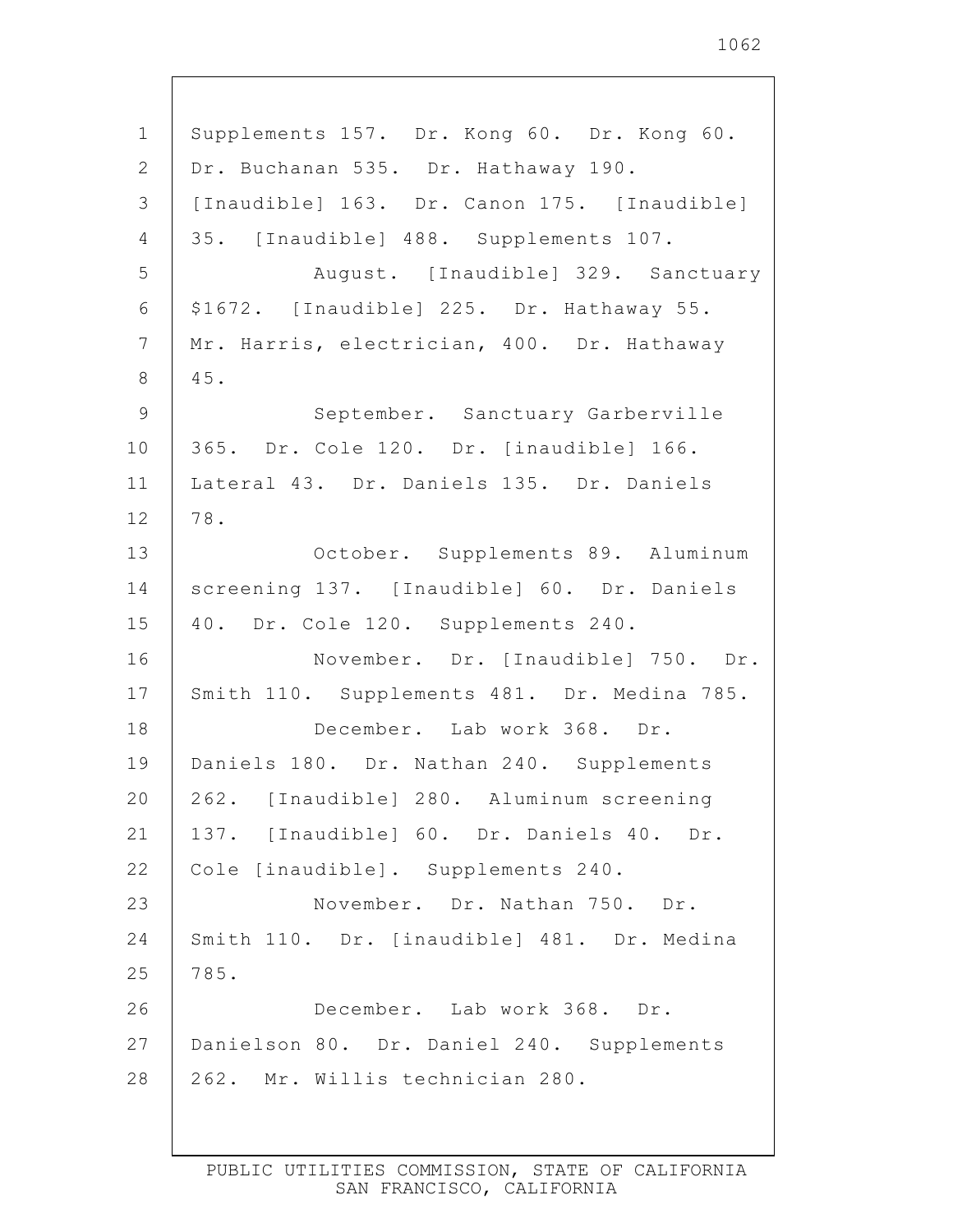1063

| $\mathbf 1$ | January. Mr. Harris electrician.              |
|-------------|-----------------------------------------------|
| 2           | Supplements 390.                              |
| 3           | February. Mr. Madison electric                |
| 4           | technician 700. Mr. Madison 370. Dr.          |
| 5           | Daniels 40. Mr. Madison 40. Supplements       |
| 6           | 223. Mr. Madison 450. 300. Madison 300.       |
| 7           | Supplements 171. X-ray report 68. Sanctuary   |
| 8           | 175. Dr. Will 450. Mr. Madison 200.           |
| $\mathsf 9$ | I know you're going to stop me. So            |
| 10          | I'm going to tell you this. I wish you would  |
| 11          | stop because this list is only halfway        |
| 12          | through, and it goes on and on.               |
| 13          | (Applause)                                    |
| 14          | ALJ YIP-KIKUGAWA: Phaedra Lenin,              |
| 15          | L-e-n-i-n, first name P-h-e-a-d-r-a, then     |
| 16          | Chandu Vyas, V-y-a-s, followed by Patrick     |
| 17          | Roddie.                                       |
| 18          | UNIDENTIFIED SPEAKER: Whose costs?            |
| 19          | Our costs.                                    |
| 20          | STATEMENT OF MR. VYAS                         |
| 21          | MR. VYAS: Good afternoon. I am Chandu         |
| 22          | Vyas from San Raphael. I did not have any     |
| 23          | information regarding health issues with the  |
| 24          | smart meters in allowing PG&E to install      |
| 25          | smart meters in our home outside the bedroom. |
| 26          | Soon after installing the smart meter, I      |
| 27          | began getting terrible headaches daily. I     |
| 28          | went to Kaiser and had a CT scan and an MRI,  |
|             |                                               |

 $\overline{\phantom{a}}$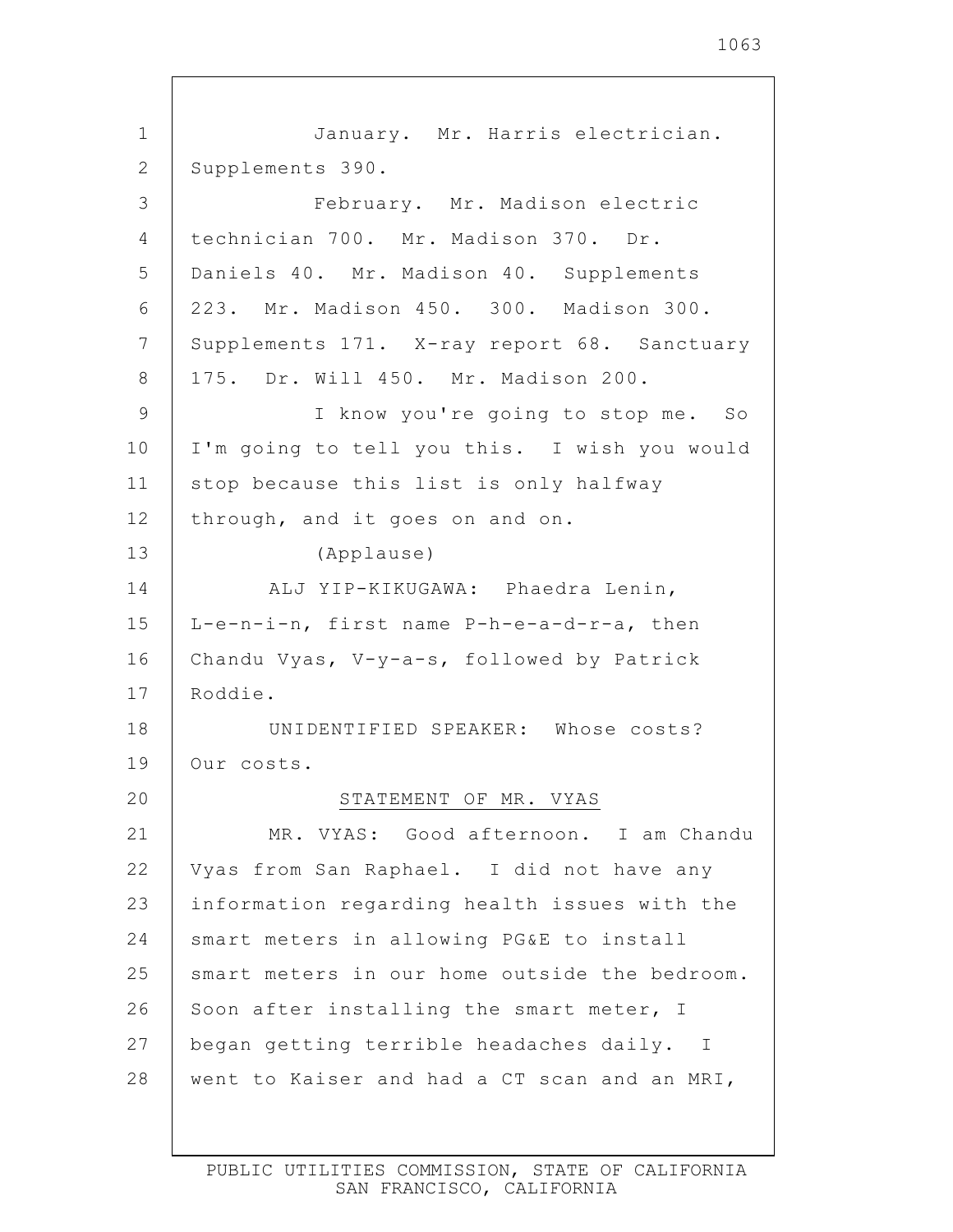1 2 3 4 5 6 7 8 9 10 11 12 13 14 15 16 17 18 19 20 21 22 23 24 25 26 27 28 but the results were negative. Then I heard about the smart meter problem and spoke to CPUC meeting. The Commissioner asked PG&E to install an analog meter instead. I received a letter from the PG&E mentioning that the smart meters are harmless to human health. I went to CPS meeting again, and at this time PG&E installed a different type of electric meter instead of an analog meter, and the headaches continued. Finally, when the smart meter opt-out program was approved they installed an analog meter, and my headaches got much better. I am still living in an environment full of smart meters all around, and it's causing somewhat of a health issue. I have traveled out of country a few times and had no problems with the health or headaches when I was away. I have spent a lot of time and money trying to figure out my health issue in which I can live in an environment without the smart meters. Thank you for giving me the opportunity to speak. ALJ YIP-KIKUGAWA: Thank you very much. (Applause) ALJ YIP-KIKUGAWA: Patrick Roddie followed by Luvi Lui. STATEMENT OF MR. RODDIE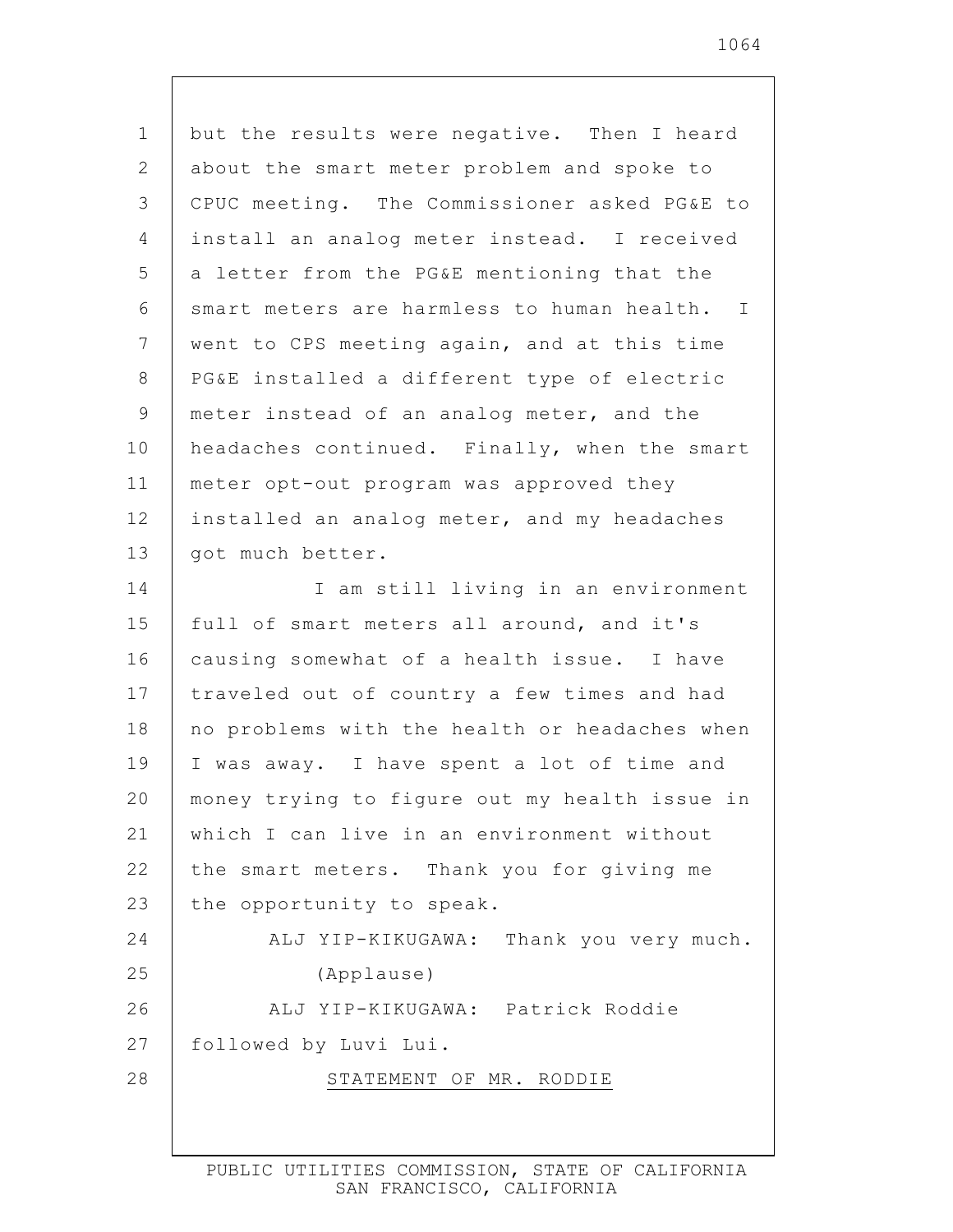| $\mathbf 1$     | MR. RODDIE: My name is Patrick Roddie.        |
|-----------------|-----------------------------------------------|
| 2               | I'm a resident in San Francisco. I think      |
| 3               | we're asking the wrong question here.         |
| 4               | UNIDENTIFIED SPEAKERS: Can't hear you.        |
| 5               | Speak up.                                     |
| 6               | MR. RODDIE: Sorry. I'm just saying            |
| $7\phantom{.0}$ | that I think we're asking the wrong question  |
| 8               | here. We're talking about opting out when no  |
| 9               | one ever opted in. I mean silence is not      |
| 10              | consent. If it was, there would be a lot of   |
| 11              | people in prison right now, like murderers    |
| 12              | and rapists and muggers and stuff, they could |
| 13              | not use, you know, silence as consent.        |
| 14              | They're victims. Any way.                     |
| 15              | We didn't ask to be part of this              |
|                 |                                               |
| 16              | global monitoring grid. This has been pushed  |
| 17              | out all over the world. And it's been -- you  |
| 18              | know, IBM. It's popping up in Australia, all  |
| 19              | over Europe, and we just don't want it. I     |
| 20              | think all costs are something that should be  |
| 21              | born by the people who foisted it on us in    |
| 22              | the first place, you know, which would be the |
| 23              | shareholders of PG&E and other utilities.     |
| 24              | And they should also be liable for all mental |
| 25              | health and the costs of property evaluation.  |
| 26              | And I expect there will be plenty of          |
| 27              | [inaudible].                                  |
| 28              | One of the goals stated in the                |

 $\Gamma$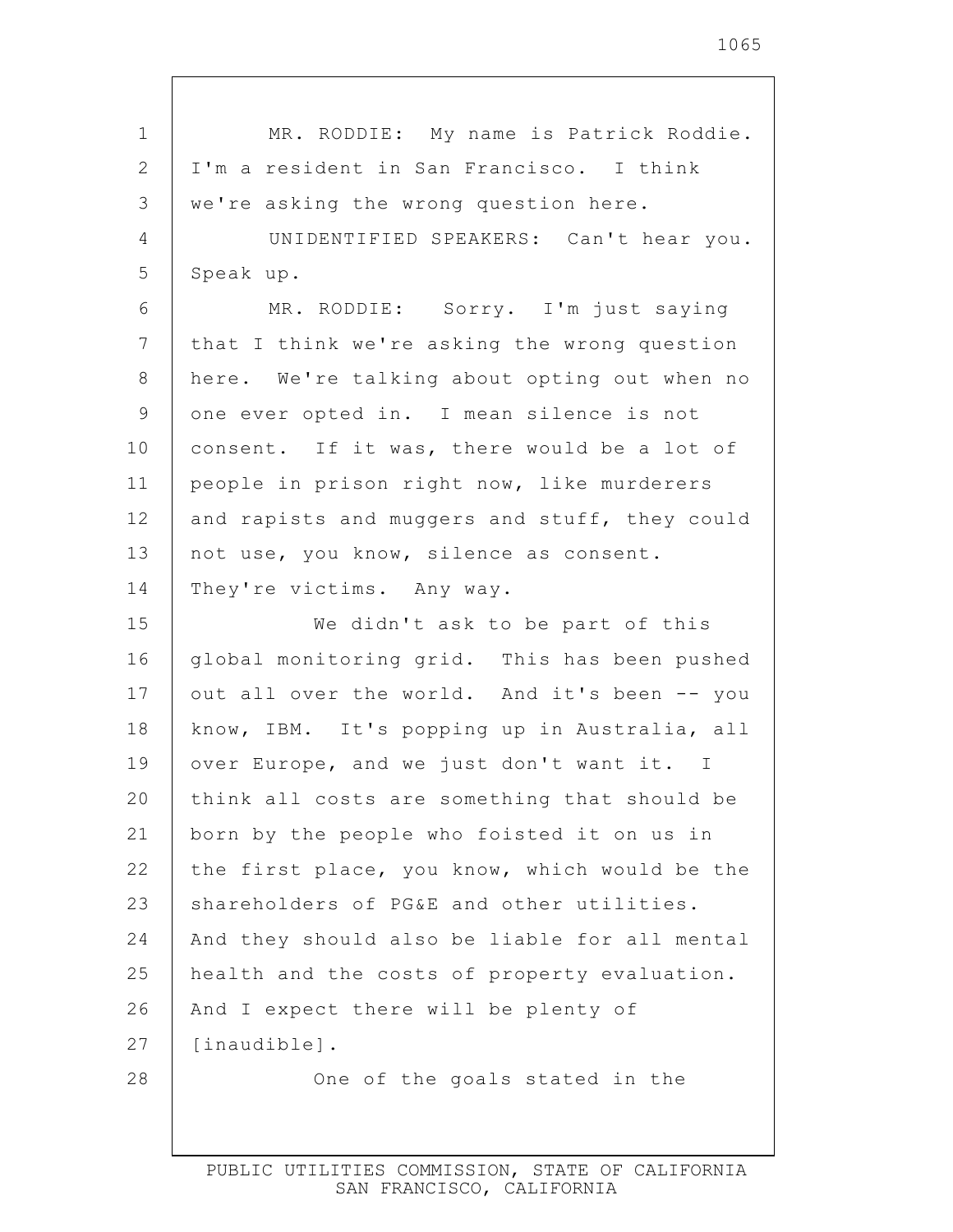| $\mathbf 1$     | literature here is tier pricing. And this is  |
|-----------------|-----------------------------------------------|
| 2               | actually achieved -- I'm from Northern        |
| 3               | Ireland. In the 1970s we had this thing       |
| $\overline{4}$  | called Economy 7. You should Google it. And   |
| 5               | it was a mechanical meter which was switched  |
| 6               | over at 7:00 o'clock so you can do the tiered |
| $7\phantom{.0}$ | pricing. And this is all -- so I recommend    |
| 8               | you look it up. So I think, you know, analog  |
| 9               | meters for all.                               |
| 10              | ALJ YIP-KIKUGAWA: Thank you.                  |
| 11              | (Applause)                                    |
| 12              | ALJ YIP-KIKUGAWA: Luvi Lui followed by        |
| 13              | Marilyn Garrett.                              |
| 14              | STATEMENT OF MS. LUI                          |
| 15              | MS. LUI: Your Honor, I have been              |
| 16              | paying the opt-out fee so far, although I     |
| 17              | don't want to and I'm paying under duress.    |
| 18              | And I have [inaudible] that they do not want  |
| 19              | to pay for a smart meter, but however they    |
| 20              | cannot afford to do so. The way the PG&E      |
| 21              | charges the opt-out fee also is not uniform   |
| 22              | and not -- is not uniform. Some got charged   |
| 23              | earlier, some later. And I also got some San  |
| 24              | Francisco residents that do not have a smart  |
| 25              | meter and are not being charged yet. So in a  |
| 26              | way, I do think PG&E should refund all the    |
| 27              | opt-out fees collected.                       |
| 28              | I work for the government and I               |
|                 |                                               |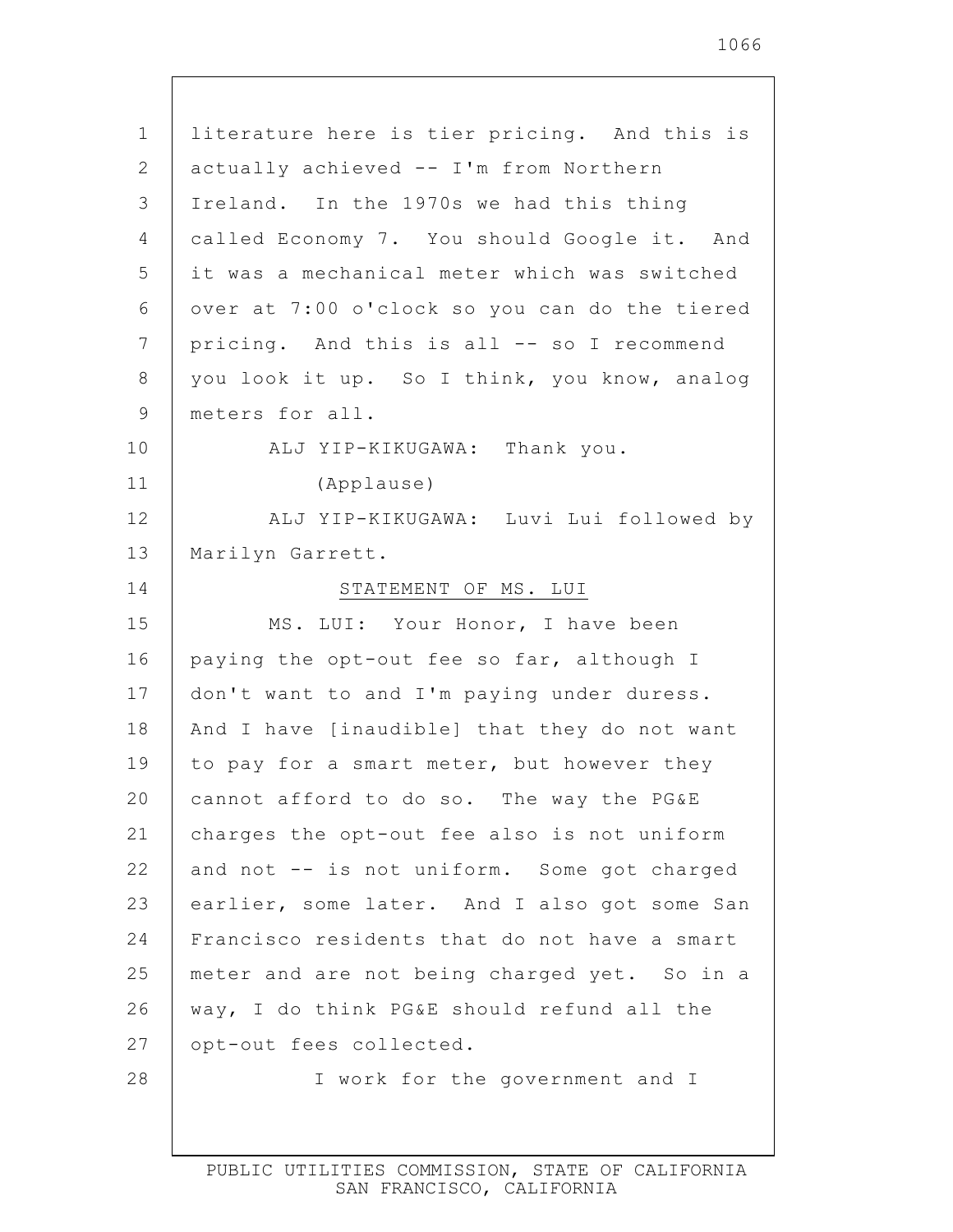| $\mathbf 1$ | consider myself a public employee, and I     |
|-------------|----------------------------------------------|
| 2           | hope, your Honor, PG&E is funded by          |
| 3           | taxpayers' money. And I hope you look into   |
| 4           | the eyes of all of us who are here, and this |
| 5           | is all about their life experiences. And I   |
| 6           | really hope you make a fair and              |
| 7           | constitutional decision.                     |
| 8           | ALJ YIP-KIKUGAWA: Thank you.                 |
| 9           | (Applause)                                   |
| 10          | ALJ YIP-KIKUGAWA: Marilyn Garrett            |
| 11          | followed by Marilla Arguelles.               |
| 12          | UNIDENTIFIED SPEAKER: She has ceded me       |
| 13          | her time.                                    |
| 14          | ALJ YIP-KIKUGAWA: No. There is no            |
| 15          | ceding time.                                 |
| 16          | UNIDENTIFIED SPEAKER: Let her speak.         |
| 17          | ALJ YIP-KIKUGAWA: No. I'm sorry. You         |
| 18          | have had your two minutes.                   |
| 19          | Marilla Arguelles.                           |
| 20          | UNIDENTIFIED SPEAKER: This is our            |
| 21          | meeting.                                     |
| 22          | UNIDENTIFIED SPEAKER: Come on. This          |
| 23          | is a public --                               |
| 24          | UNIDENTIFIED SPEAKER: I think we are         |
| 25          | doing due diligence which PG&E didn't do. I  |
| 26          | think they should be paying us for our       |
| 27          | testimony today. Thank you.                  |
| 28          | (Applause)                                   |
|             |                                              |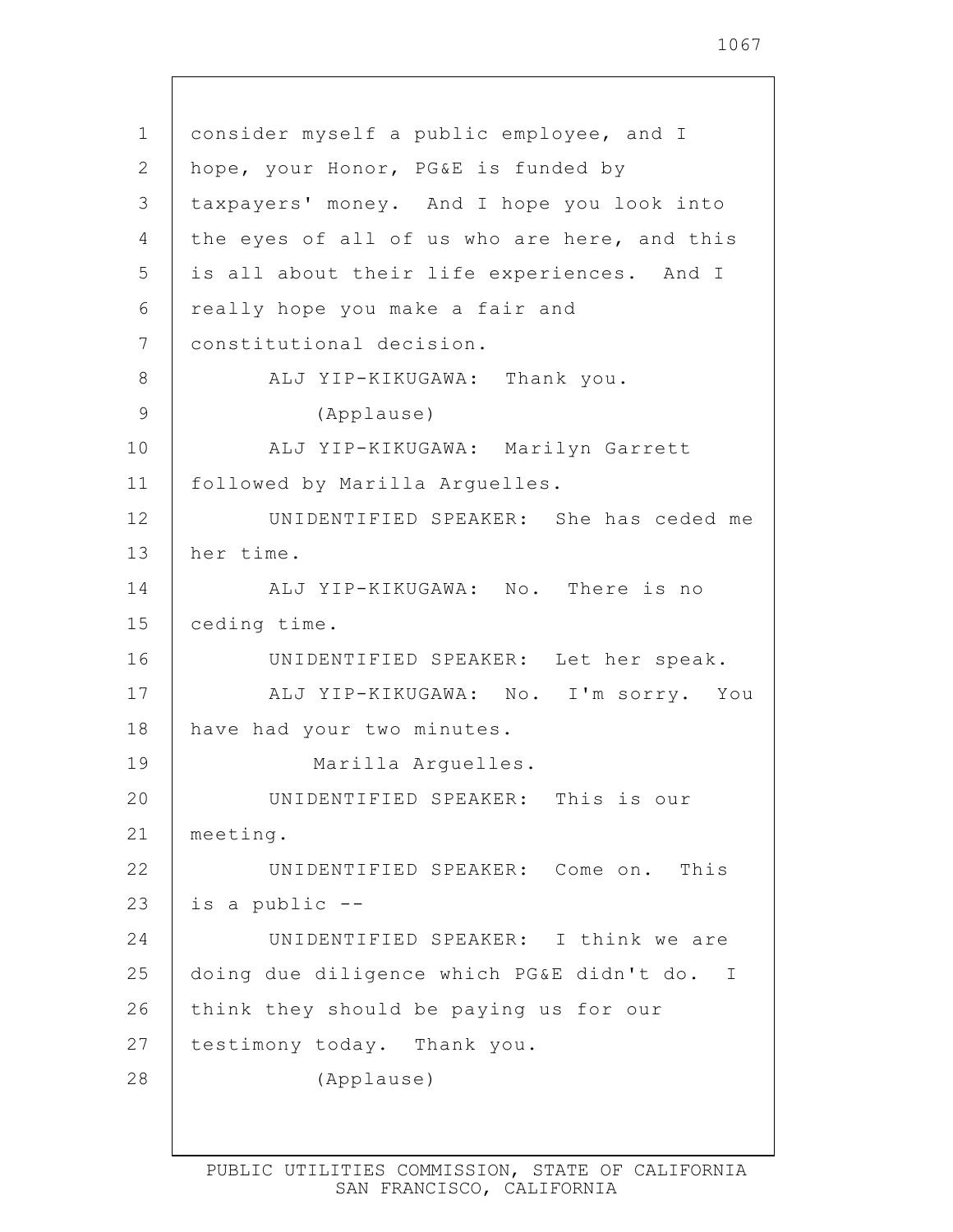| 1              | ALJ YIP-KIKUGAWA: Thank you. Marilla          |
|----------------|-----------------------------------------------|
| $\overline{2}$ | Arguelles followed by Bernadette Johnston.    |
| 3              | STATEMENT OF MS. ARGUELLES                    |
| 4              | MS. ARGUELLES: Good afternoon. I've           |
| 5              | been caring 24/7 for our adult son for 25     |
| 6              | years, 35 years since he was disabled by      |
| 7              | fires that crossed the blood/brain barrier.   |
| 8              | This is something that happened also with     |
| 9              | radiation. His progress has been slow but he  |
| 10             | has far outreached his prognosis.             |
| 11             | I have testified at numerous CPU              |
| 12             | hearings because I was alarmed to hear that   |
| 13             | 20 smart meters were installed on the other   |
| 14             | side of the bedroom wall in the housing coop  |
| 15             | where we have lived for 30 years. Max is      |
| 16             | much more vulnerable than most people because |
| 17             | due to the severity of his condition, he      |
| 18             | never received a skull plate on the right     |
| 19             | hemisphere of his brain, which has already    |
| 20             | been compromised. His care is expensive, and  |
| 21             | we spend 200 to \$300 a month on supplements  |
| 22             | alone.                                        |
| 23             | The opt-out employee from PG&E who            |
| 24             | was assigned to call us originally assured me |
| 25             | by phone our co-op, 20 smart meters would be  |
| 26             | replaced free of charge if they received      |
| 27             | confirmation from the members individually by |
| 28             | phone. It was my task to contact all the      |
|                |                                               |

 $\Gamma$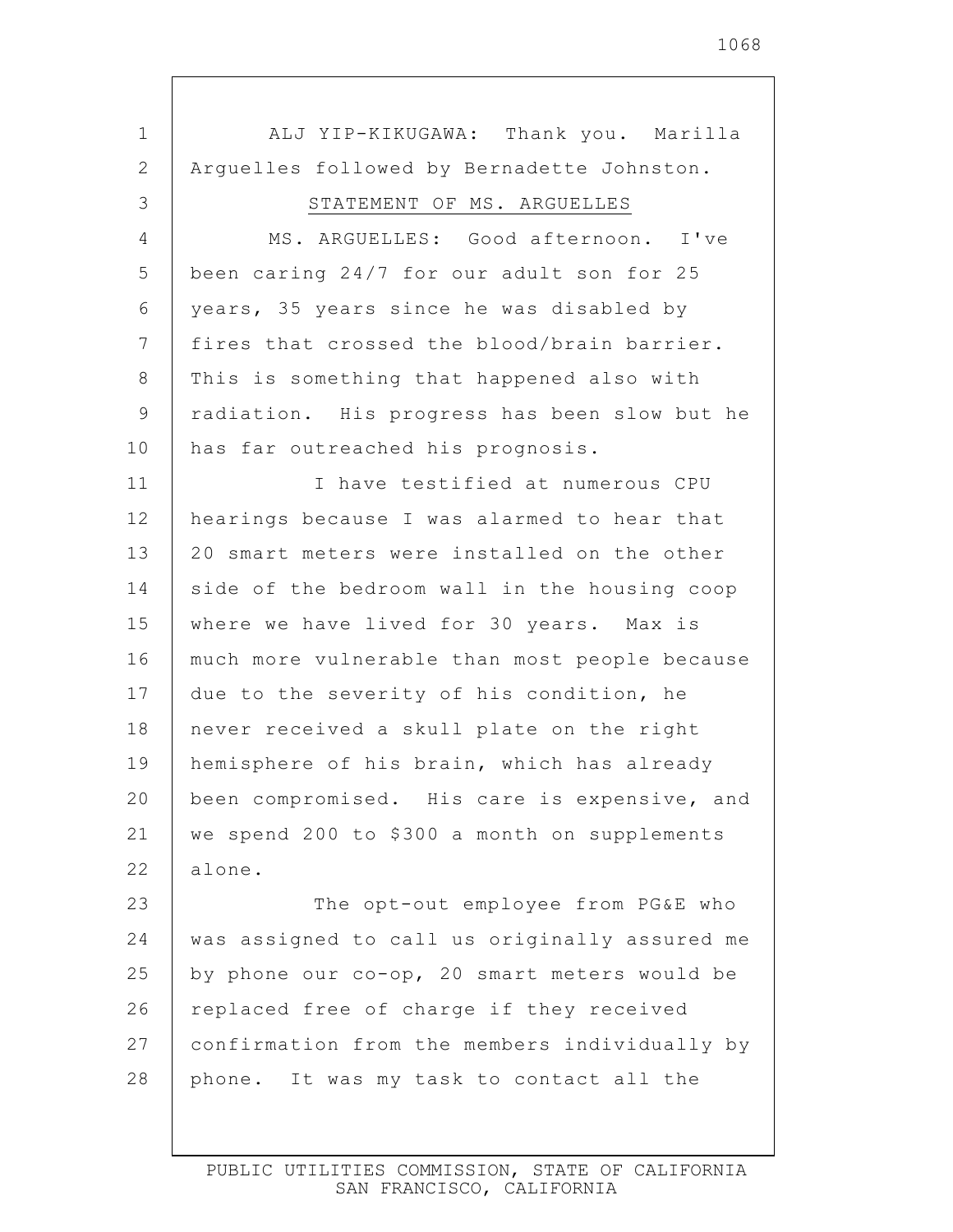1 2 3 4 5 6 7 8 9 10 11 12 13 14 15 16 17 18 19 20 21 22 23 24 25 26 27 28 members. Most of them were sympathetic. All but one co-op member agreed to have their meters removed provided there was no fee. Unfortunately, there is a fee. So Max still lives next to 18 smart meters. ALJ YIP-KIKUGAWA: Thank you. (Applause) ALJ YIP-KIKUGAWA: Bernadette Johnston followed by Julie Ostoich. MS. GARRETT: I'm Marilyn Garrett. I thought you called my name. ALJ YIP-KIKUGAWA: I'm sorry. Yes, Ms. Garrett. MS. GARRETT: Is it my turn? ALJ YIP-KIKUGAWA: There was someone else who came up before you. Go ahead. STATEMENT OF MS. GARRETT MS. GARRETT: Thank you. *Why Our World is Electropolluted* is an article by Helke Ferrie. And he states, if something is invented by the military and used by the military, you know it's effective and lethal. And industrial capitalists have a way of repackaging these gismos as beneficial, but their lethal properties remain. Hence, out of World War II radar came the telecommunications industry. And what you are hearing today are symptoms of radiation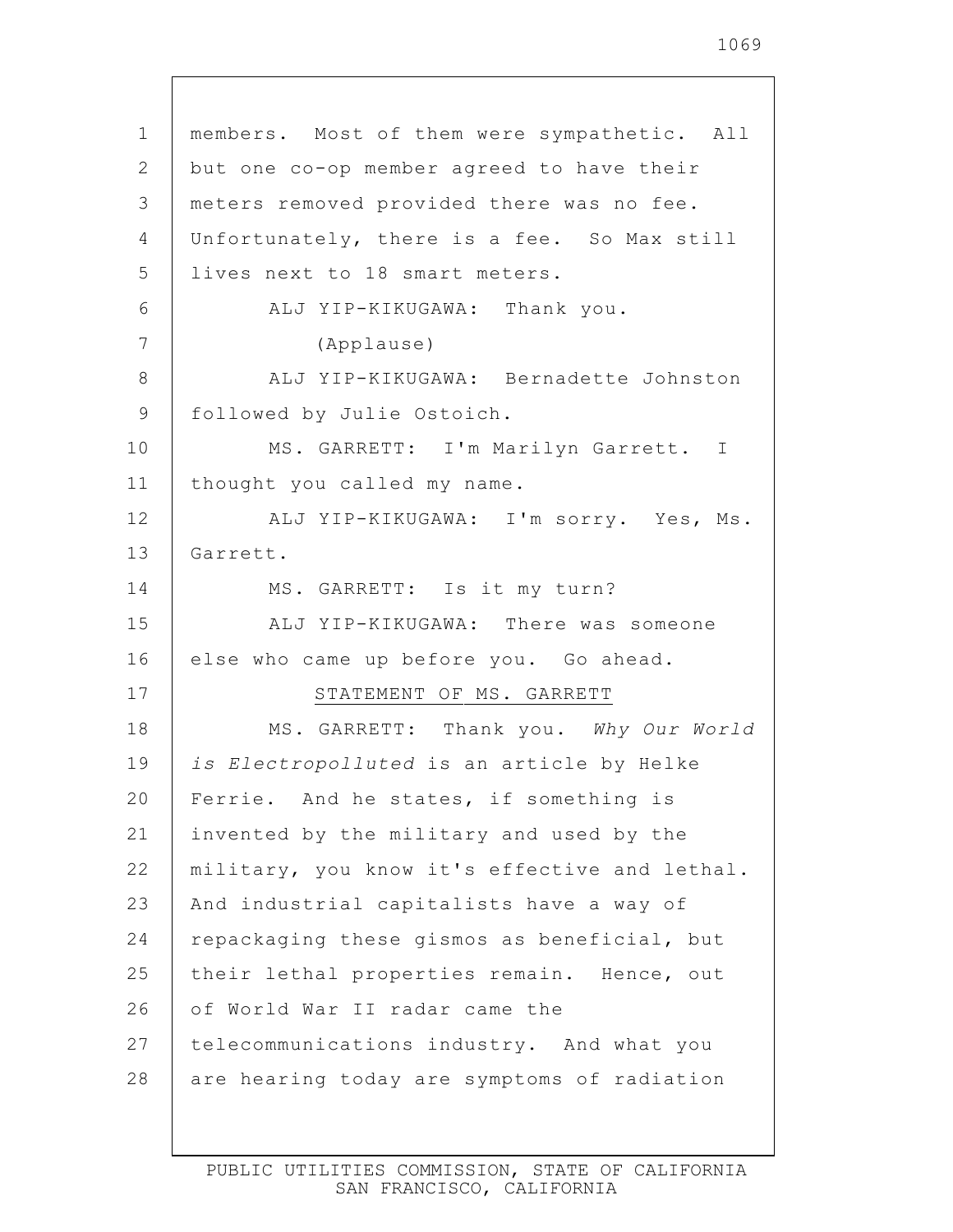1 2 3 4 5 6 7 8 9 10 11 12 13 14 15 16 17 18 19 20 21 22 23 24 25 26 27 28 poisoning that are well documented. This proceeding does not address, unfortunately, fundamental issues of multiple health, surveillance, fire, human, and democratic rights violations, the fact that wireless is microwave radiation weaponry. I refer you to Barry Trower, retired British military microwave warfare expert. When he realized that power densities and frequencies similar to those used as weapons during the Cold War are used for wireless technologies, he decided to come out of retirement to explain the problems. He states that microwave or radiowave sickness was first reported in 1932 when the symptoms of extreme tiredness, fatigue, fitful sleep, headaches, basically what you're hearing today. These are symptoms of radiation poisoning. They're well documented. He said the reasons why during the Cold War extended his military education into the full diversity of stealth microwave warfare and communication systems. In so doing he learned a list of approximately -- I get tremors from all the microwaves in here too. ALJ YIP-KIKUGAWA: Your time is up, Ms. Garrett. MS. GARRETT: 30 post frequencies.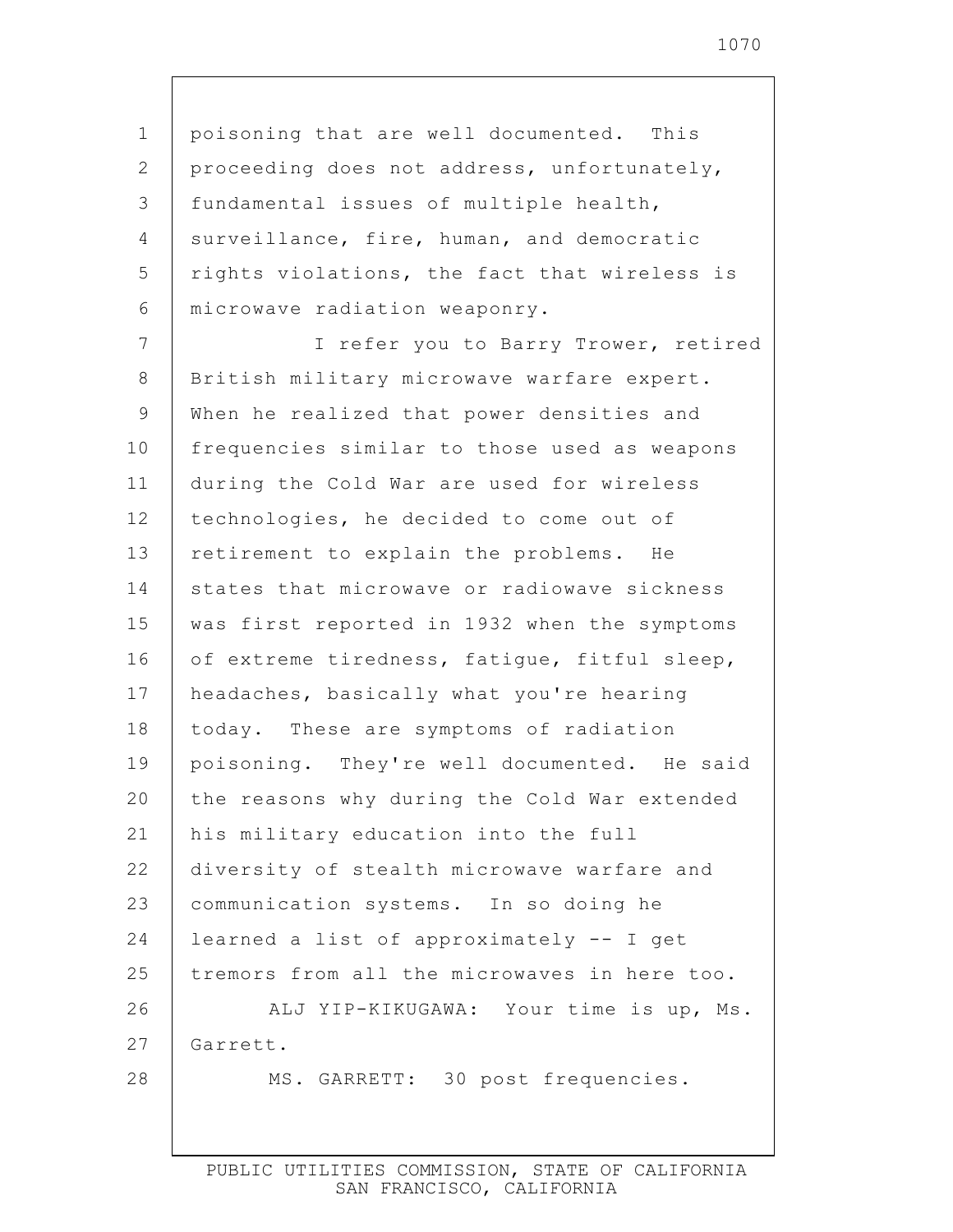| 1            | ALJ YIP-KIKUGAWA: Thank you very much.        |
|--------------|-----------------------------------------------|
| $\mathbf{2}$ | Off the record.                               |
| 3            | (Off the record)                              |
| 4            | ALJ YIP-KIKUGAWA: On the record.              |
| 5            | Bernadette Johnston followed by               |
| 6            | Julie Ostoich.                                |
| 7            | STATEMENT OF MS. JOHNSTON                     |
| 8            | MS. JOHNSTON: Good afternoon. I               |
| 9            | traveled here from Sacramento because this    |
| 10           | was the closest meeting that I could attend.  |
| 11           | UNIDENTIFIED SPEAKER: Speak a little          |
| 12           | louder.                                       |
| 13           | MS. JOHNSTON: Five questions were             |
| 14           | posed that are being considered in this       |
| 15           | opt-out proceeding. And for the sake of       |
| 16           | expediency I basically want to echo that most |
| 17           | of my beliefs are in position statements that |
| 18           | have already been entered into the record.    |
| 19           | So I'd like to move on to something else.     |
| 20           | PG&E has recklessly approved,                 |
| 21           | facilitated or allowed and contrived to       |
| 22           | approve, mandate, facilitate or allow smart   |
| 23           | meter rollouts after being presented with     |
| 24           | reliable research and endurable evidence      |
| 25           | proving the detrimental health effects of     |
| 26           | smart meters. EMR exposure should be reduced  |
| 27           | now rather than waiting for proof of harm.    |
| 28           | PG&E is violating bounds on human             |
|              |                                               |

Г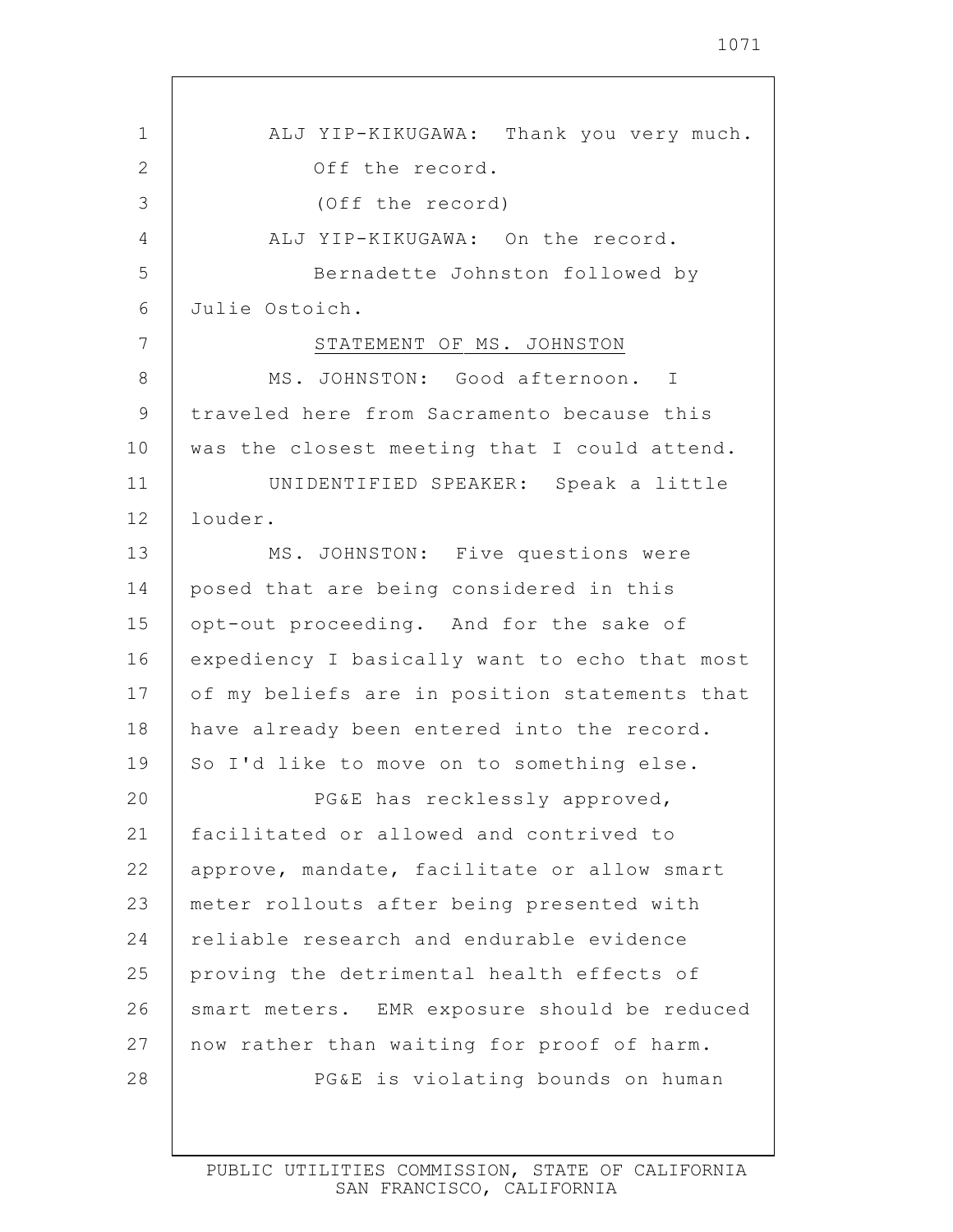1 2 3 4 5 6 7 8 9 10 11 12 13 14 15 16 17 18 19 20 21 22 23 24 25 26 27 28 experimentation. PG&E did not properly inform me or any other California residents that we would be subjects of a statewide experiment on the health effects of smart meters. PG&E did not properly obtain mine or others' consent to this experiment. PG&E has failed to implement proper controls over the experiment. They have failed to follow scientific methods or reports. PG&E has never followed up or kept records of the adverse health effects that have been reported. When presented with evidence of harm, PG&E ignored, dismissed, discredited, or denied it. PG&E is liable for their defective product, and I am an unwilling user and purchaser of this product. PG&E is acting with malice, fraud and oppression. Thank you. ALJ YIP-KIKUGAWA: Thank you. (Applause) ALJ YIP-KIKUGAWA: Julie Ostoich, and then after Ms. Ostoich we are going to take a five-minute break. STATEMENT OF MS. OSTOICH MS. OSTOICH: Hello. Thank you for this opportunity. My name is Julie Ostoich, and I have been speaking at Sacramento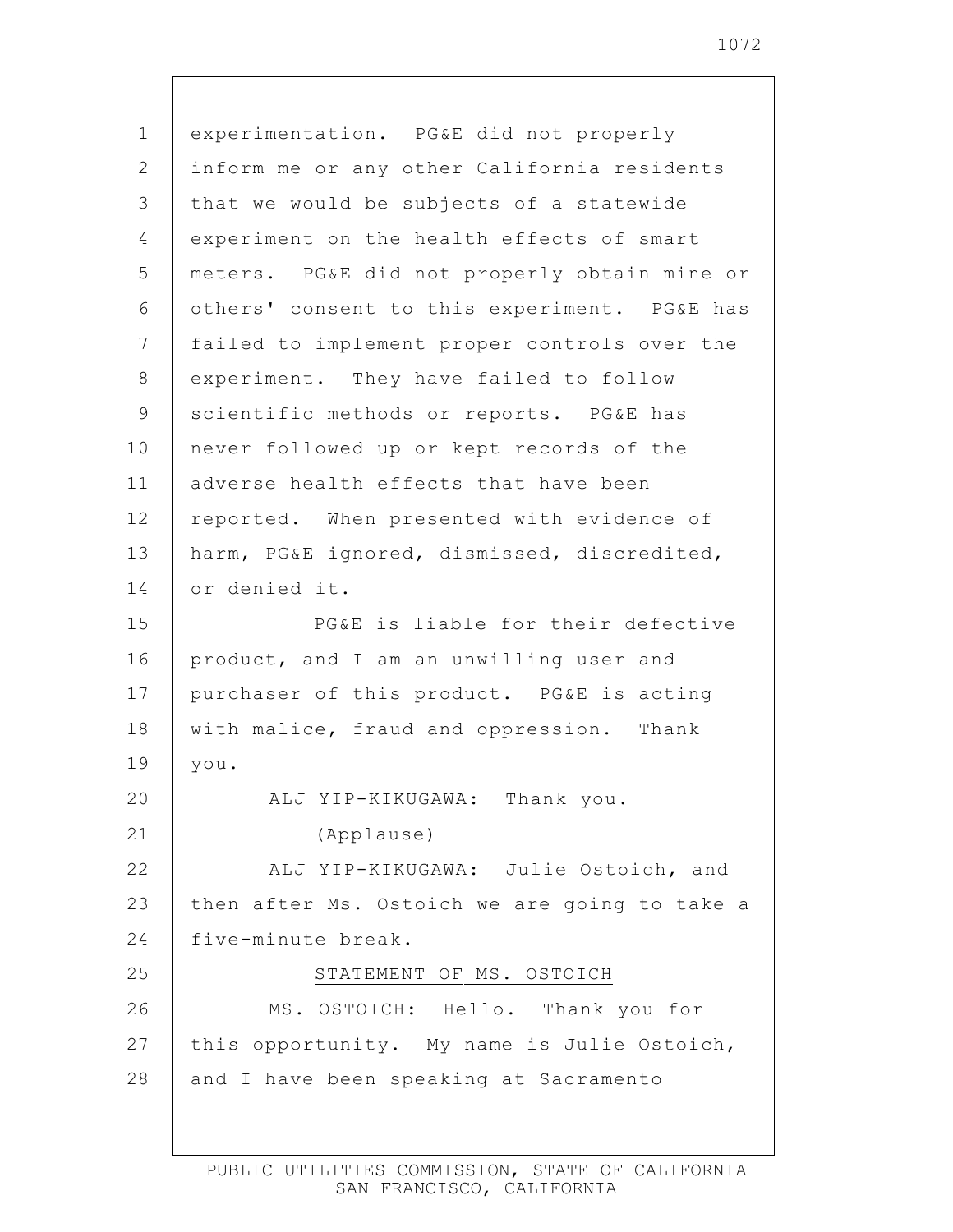| $\mathbf 1$    | Municipal Utility District board meetings for |
|----------------|-----------------------------------------------|
| 2              | the past six months about smart meters. I     |
| 3              | live in Sacramento, and I'm faced with both   |
| 4              | the PG&E and SMUD meters. So the opt-out fee  |
| 5              | is doubled for me. In addition, the SMUD      |
| 6              | board's opt-out fees are much more extreme    |
| $7\phantom{.}$ | than PG&E's. So it's a dual battle.           |
| 8              | My major concern is the pulse                 |
| 9              | radiofrequency microwave bursts that are      |
| 10             | numbering 13,000 plus a day. The FCC          |
| 11             | approval, largely based on industry taxpayer  |
| 12             | funded study, and the effects of thermal      |
| 13             | radiation, don't look at the real issue,      |
| 14             | which is the RF.                              |
| 15             | I've been suffering ill effects from          |
| 16             | these meters. I have the headaches, ringing   |
| 17             | in the ears, tinnitus, extreme sleep          |
| 18             | deprivation, bruxism, muscle cramps, heart    |
| 19             | arrhythmias, and more since the rollout of    |
| 20             | these smart meters in my neighborhood by SMUD |
| 21             | and PG&E. My experience is not unique as      |
| 22             | you're hearing today. Thousands of people     |
| 23             | report the same symptoms and worse.           |
| 24             | Still the financially focused                 |
| 25             | utilities continue to ignore these studies    |
| 26             | and these symptoms. And also there have been  |
| 27             | studies that, as mentioned also already, back |
| 28             | this up. So I'm here saying that I want an    |
|                |                                               |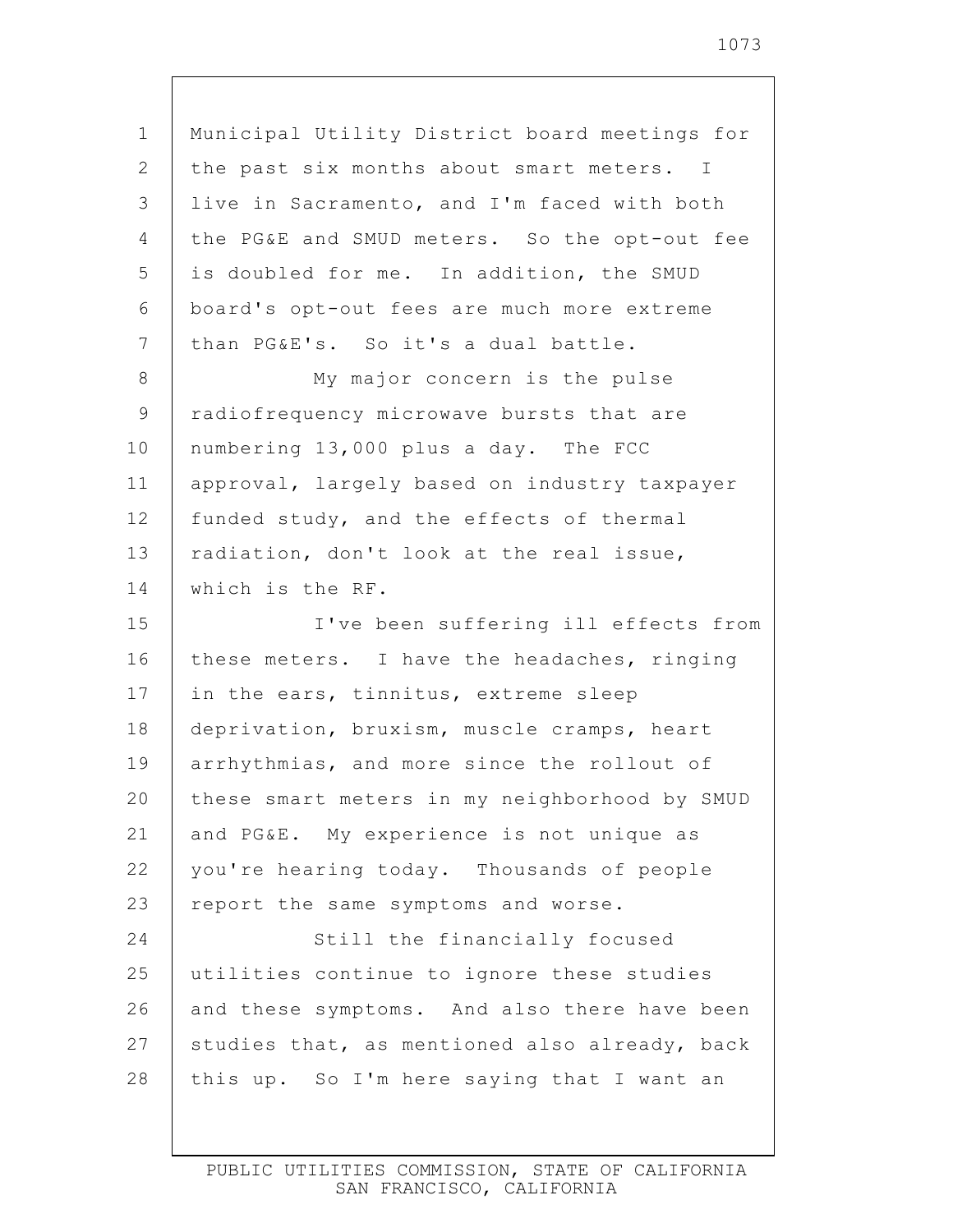| $\mathbf 1$ | analog meter returned so my health can        |
|-------------|-----------------------------------------------|
| 2           | improve and that it's wrong to charge people  |
| 3           | for trying to protect themselves from harm    |
| 4           | and ill effects. Thank you.                   |
| 5           | ALJ YIP-KIKUGAWA: Okay. Thank you.            |
| 6           | (Applause)                                    |
| 7           | ALJ YIP-KIKUGAWA: Off the record.             |
| 8           | (Recess taken)                                |
| 9           | ALJ YIP-KIKUGAWA: We're on the record.        |
| 10          | Eric Windheim.                                |
| 11          | STATEMENT OF MR. WINDHEIM                     |
| 12          | MR. WINDHEIM: Okay. Thank you. My             |
| 13          | name is Eric Windheim, and I'm from           |
| 14          | Sacramento. So I've got both SMUD and PG&E.   |
| 15          | But Judge, I want to ask you a specific       |
| 16          | question. I know you're a human being. I      |
| 17          | know you have utilities. But when PG&E told   |
| 18          | me two years ago that the smart meter only    |
| 19          | transmitted three times per day, did you      |
| 20          | believe that? Yeah, I know you can't          |
| 21          | respond. But I knew something was wrong       |
| 22          | because I already did all the research, and I |
| 23          | found out it goes off three times a minute at |
| 24          | least.                                        |
| 25          | And up in SMUD territory I pounded            |
| 26          | on them for two months on the table, and I    |
| 27          | said, you're wrong, you're wrong, you're      |
| 28          | wrong, because last November PG&E had to      |
|             |                                               |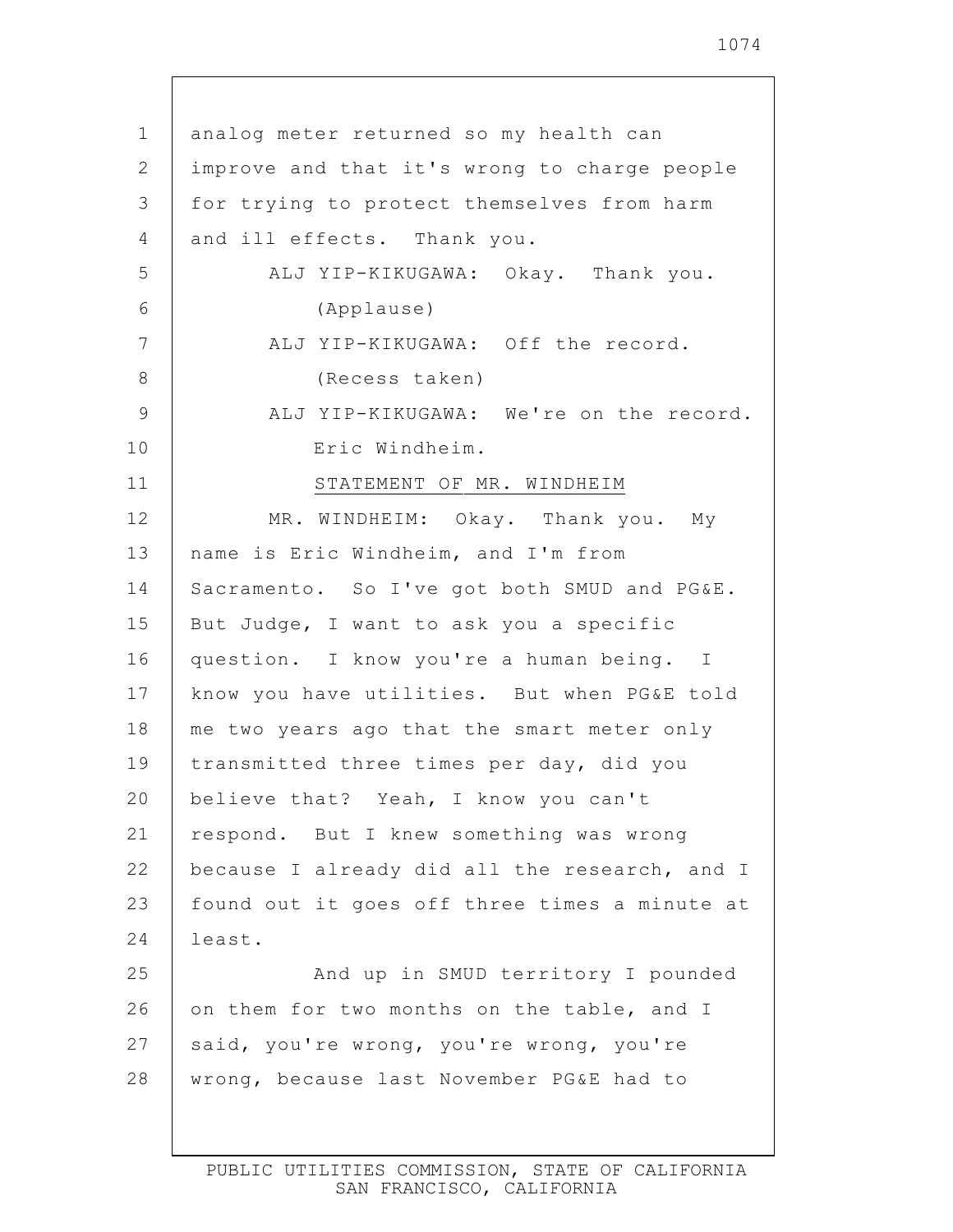| $\mathbf 1$    | confess it was over 9,000. How did you feel   |
|----------------|-----------------------------------------------|
| 2              | when you found out it was over 9,000, you as  |
| 3              | a person? You don't have to answer. I want    |
| $\overline{4}$ | you to just think about that as you go home.  |
| 5              | All of us have the same God-given guts, and   |
| 6              | we know we've been lied to and deceived. And  |
| 7              | it's only our own self-control that keeps us  |
| 8              | from rewarding PG&E as they deserve.          |
| 9              | Now, I want to talk about this meter          |
| 10             | that's in search of a name. You have the      |
| 11             | smart meters, and you have the so-called      |
| 12             | smart meter digital radio off                 |
| 13             | nontransmitting, and now the name has morphed |
| 14             | to noncommunicating. My goodness, this is a   |
| 15             | meter with an identity crisis. Okay.          |
| 16             | But I think what they want to do is           |
| 17             | they want to get away from the word           |
| 18             | "transmitting" because there's another big    |
| 19             | ugly secret that kills people and stops       |
| 20             | people's hearts, and that's because all       |
| 21             | these, quote, nontransmitting video meters    |
| 22             | have switching mode power supplies. They      |
| 23             | produce fast electrical transients and high   |
| 24             | frequency voltage transients. They stop       |
| 25             | hearts. They start fires. They overheat       |
| 26             | wires. And they send arcs and showering arcs  |
| 27             | through the air. And this is what I'm         |
| 28             | working on at SMUD right now. You know this.  |
|                |                                               |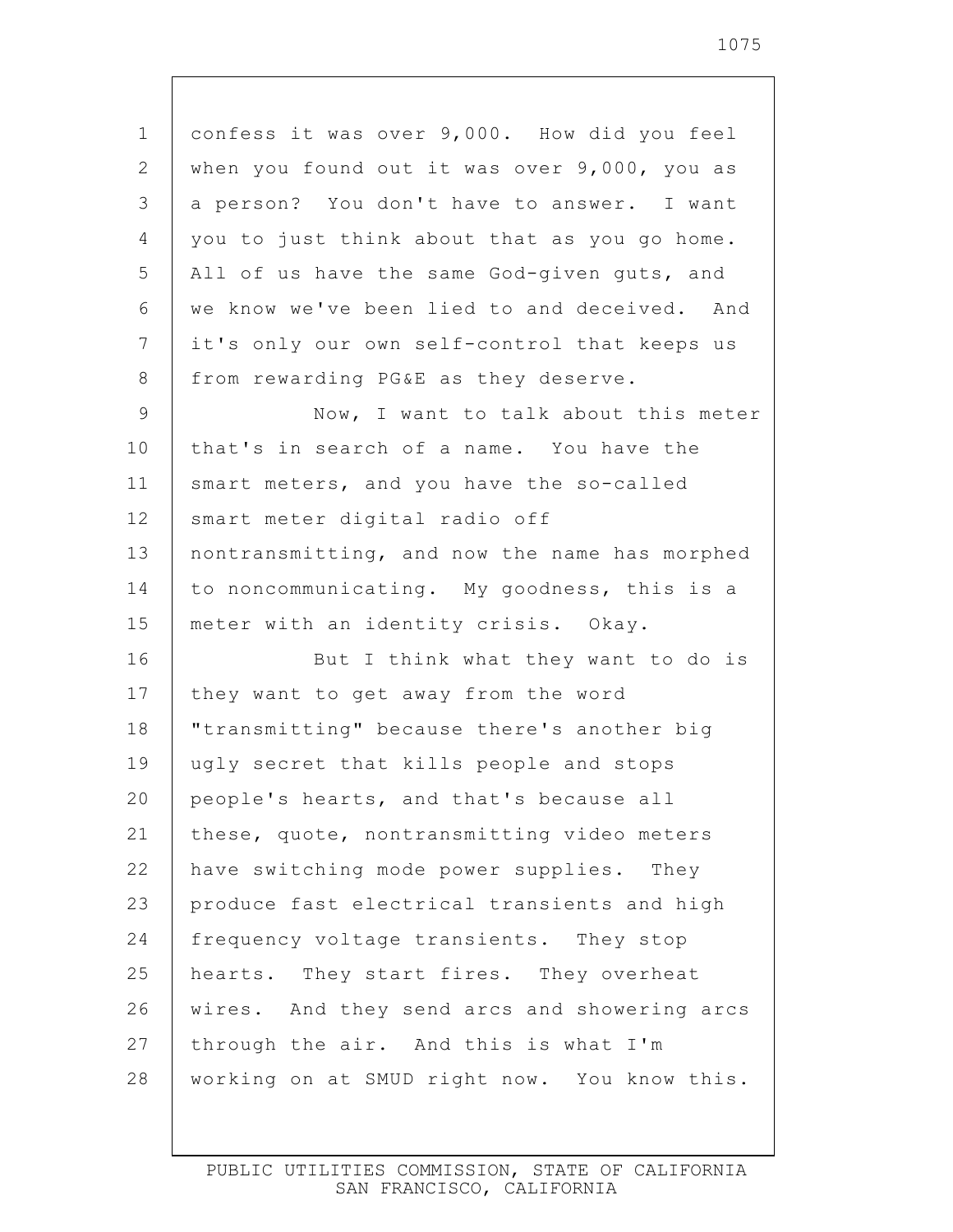1 2 3 4 5 6 7 8 9 10 11 12 13 14 15 16 17 18 19 20 21 22 23 24 25 26 27 28 The engineers know this. And the people of California need to be protected from this wicked device. Thank you. ALJ YIP-KIKUGAWA: Thank you. (Applause) ALJ YIP-KIKUGAWA: Nancy Benet followed by Jolie Andritzakis. STATEMENT OF MS. BENET MS. BENET: Your Honor, the PUC has not listened to us. UNIDENTIFIED SPEAKER: Louder. MS. BENET: The PUC has not listened to us. The PUC has not listened to us. And we're hoping that you will and report what's more reasonable. I mean to say, we won't destroy your brain if you pay us extra. They're already destroying brain parts. Now, I'm a concert pianist. I need that brain. Do you know that about a year ago there were 26 cities and counties that passed moratoriums to not have these things, but they've ignored us. This is really frightening. And I think the cities and the counties should be paid attention to. This is an enormous error against mankind, these machines, these instruments. So we shouldn't have to pay. We should not have to pay to not have these harmful things. Thank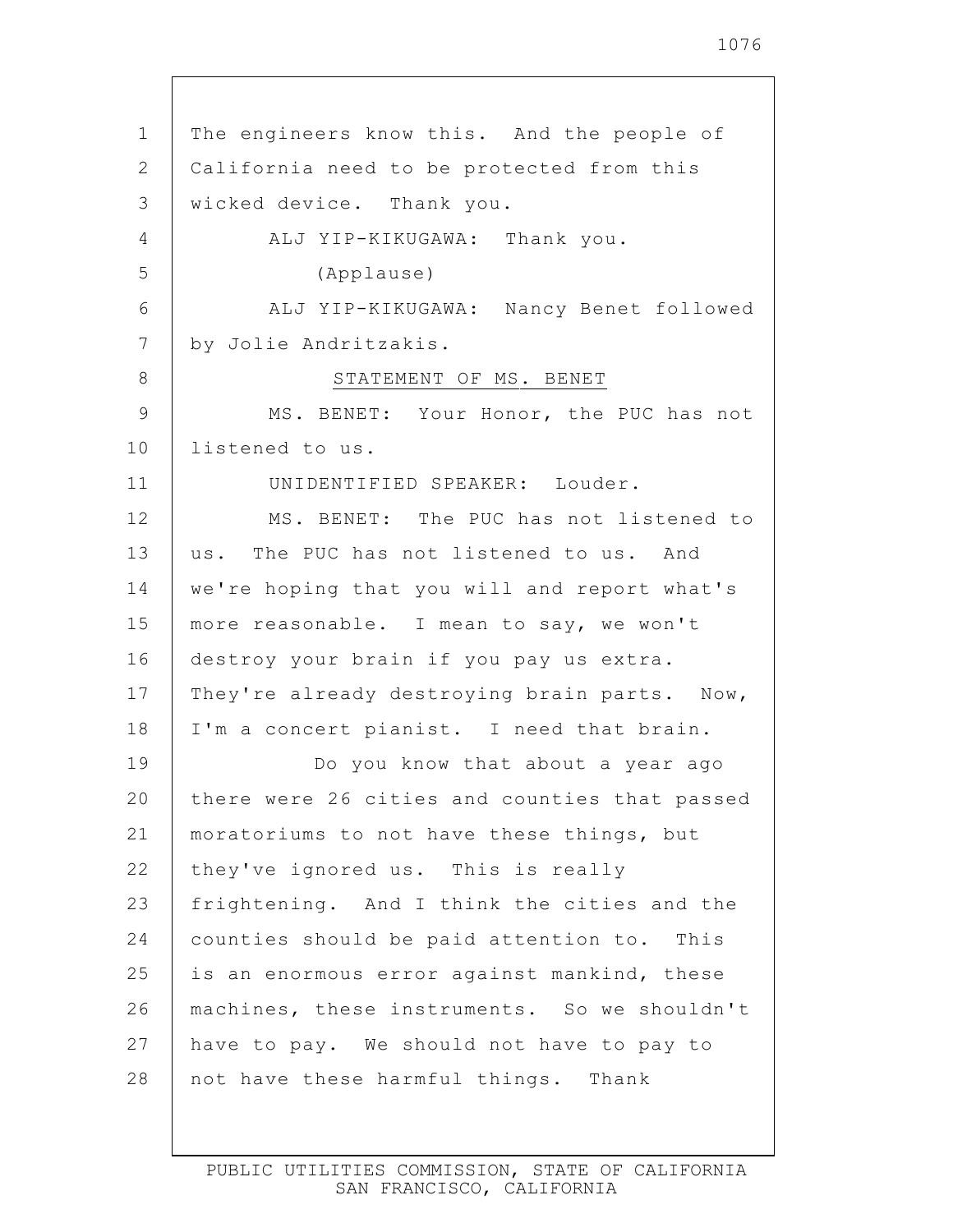1 2 3 4 5 6 7 8 9 10 11 12 13 14 15 16 17 18 19 20 21 22 23 24 25 26 27 28 goodness I was at home when they came to install one. So I stopped it. But across the street they went. Please, Judge, I want to say the name, Yip-Kikugawa because I love it, tell them not to charge us and to get rid of those things. They've made a terrible error. Thank you. ALJ YIP-KIKUGAWA: Thank you. (Applause) ALJ YIP-KIKUGAWA: Julie Andritzakis followed by Sudi Skull. STATEMENT OF MS. ANDRITZAKIS MS. ANDRITZAKIS: Thank you, your Honor. I first found out that I was electrically sensitive when I was diagnosed by a neurologist in 2002. My diagnosis was toxic encephalopathy. That's heating of the brain. I lost my job in my new incorporated business. Now, to the protect myself from smart meters I had to beg my neighbors and landlord to opt out for my survival. It was very degrading. If they had not helped, I would now be homeless like many I know. The CPUC should not charge those who do not want a smart meter. The opt out should be only for noncommunicating mechanical analog meters, no digital meters.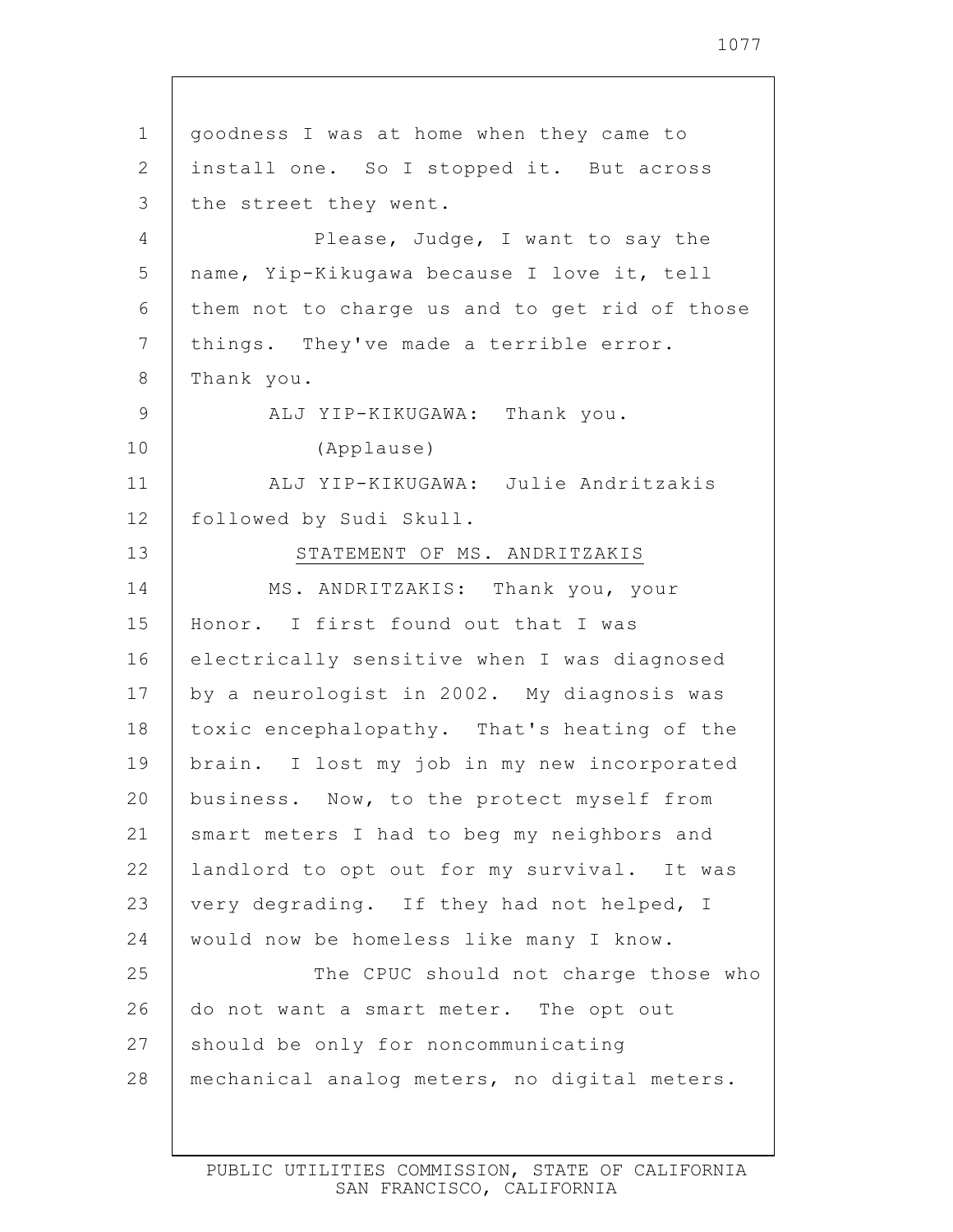1 2 3 4 5 6 7 8 9 10 11 12 13 14 15 16 17 18 19 20 21 22 23 24 25 26 27 28 Neighborhoods, communities and cities should be allowed to opt out. There should be optout zones around sick people. There should be no exit fees for people opting out. A recent PG&E insert states EMR could be dangerous according to the World Health Organization in 2007 and ways to mitigate it, but they did not mention that the World Health Organization in 2012 declared that smart meters are a 2B carcinogen like lead and asbestos. Electromagnetic radiation over a long time leads to migraines in 3 percent of the population 15 years ago, according to the CPUC, before cell tower, cell phones, and wireless. Why would we want to endanger our entire population? All of my tests showed a drop in function except my willingness to take chances like when I'm drunk. Could heated brains and a higher willingness to take chances be one of the causes for the upswing in youth violence? Thank you. ALJ YIP-KIKUGAWA: Thank you. (Applause) ALJ YIP-KIKUGAWA: Sudi Skull followed by Luise Stanphill. STATEMENT OF MS. SKULL MS. SKULL: Your Honor, much is at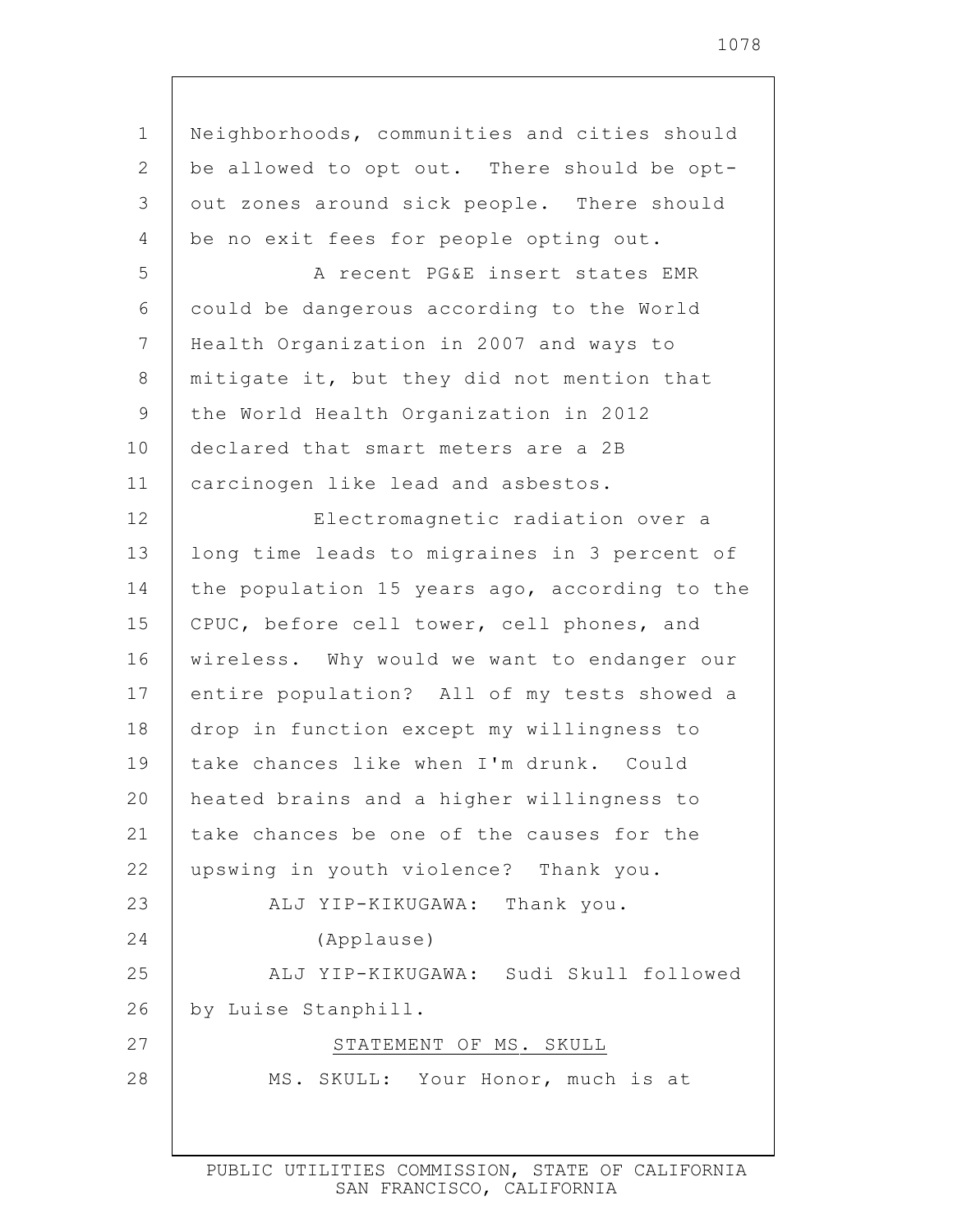| $\mathbf 1$ | stake here. Recently I saw the film Lincoln.   |
|-------------|------------------------------------------------|
| 2           | Lincoln was for the people whether their skin  |
| 3           | was a different color or they were sick and    |
| 4           | destitute. This country was founded on the     |
| 5           | principle of freedom and all people are        |
| 6           | created equal. Our government is here to       |
| 7           | ensure that our constitutional laws are        |
| 8           | upheld and that all the people of the United   |
| 9           | States are protected. We the people matter,    |
| 10          | even those of us who are sick and disabled     |
| 11          | from smart meters.                             |
| 12          | PG&E's third quarter earnings showed           |
| 13          | its net income almost doubled to \$384         |
| 14          | million. The San Francisco Chronicle states    |
| 15          | PG&E may have benefitted from a rate increase  |
| 16          | on customer bills. Since smart meters I am     |
| 17          | now a sick, disabled person with hardly any    |
| 18          | ability to work, and yet I've had to pay \$975 |
| 19          | for opt-out fees for myself and my neighbors   |
| 20          | in order to live marginally in my house. I     |
| 21          | turn the electric circuit-breakers off at      |
| 22          | night, use minimal lights, and my              |
| 23          | refrigerator is turned off much of the time.   |
| 24          | And still I suffer from debilitating           |
| 25          | insomnia, tinnitus, migraines, nausea, and     |
| 26          | muscle cramps. I need a medical smart          |
| 27          | meter-free zone, a buffer zone around my       |
| 28          | house so that I can comfortably live just      |
|             |                                                |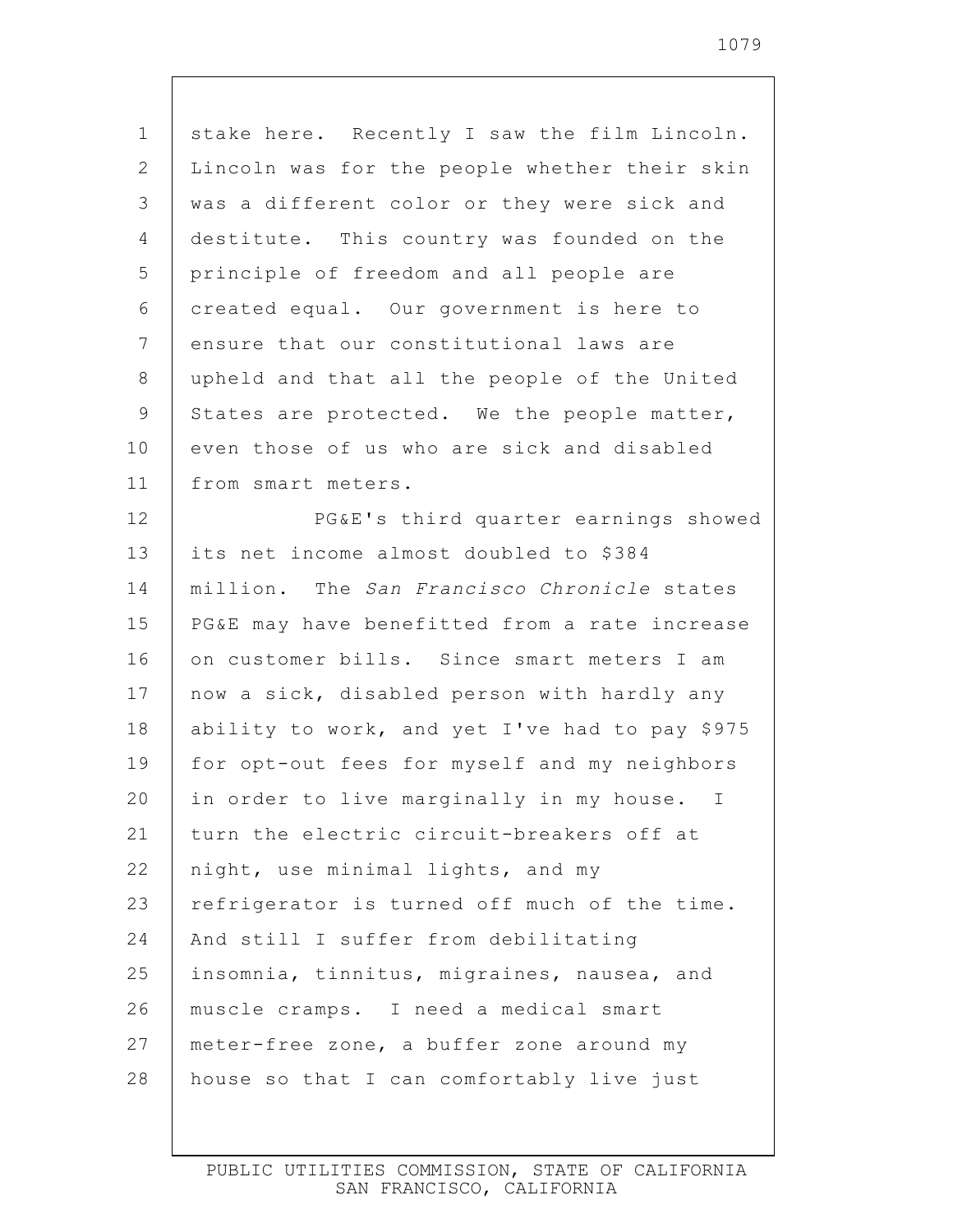| $\mathbf 1$     | like I did before smart meters were deployed.  |
|-----------------|------------------------------------------------|
| $\mathbf{2}$    | It's no secret that microwave                  |
| 3               | radiation is harmful to life. Here is a        |
| $\overline{4}$  | health report from the U.S. Navy in 1970       |
| 5               | documenting the effects from nonionizing       |
| 6               | radiation. There are six pages of symptoms.    |
| $7\phantom{.0}$ | I have radiation symptoms, sickness.           |
| $\,8\,$         | Winifred Thomas does too. She has now had to   |
| $\mathsf 9$     | buy an RV and is living isolated on a          |
| 10              | nondisclosed piece of land with no             |
| 11              | electricity, no telephone, and not much heat.  |
| 12              | She has had to spend \$10,000 in the last year |
| 13              | just trying to stay alive.                     |
| 14              | I trust in your judicial integrity,            |
| 15              | please, to give us a no-fee opt-out. Vermont   |
| 16              | has already set the precedent in a medical     |
| 17              | smart meter free-zone and community-wide       |
| 18              | opt-out. Thank you.                            |
| 19              | ALJ YIP-KIKUGAWA: Thank you. Louise            |
| 20              | Stanphill followed by Jenny Miller.            |
| 21              | STATEMENT OF MS. STANPHILL                     |
| 22              | MS. STANPHILL: Thank you. I'm Louise           |
| 23              | Stanphill from Santa Rosa. For three years I   |
| 24              | have been hypersensitive to EMFs. I spend my   |
| 25              | days trying to avoid pain. I have to try to    |
| 26              | stay away from cell phones, cell towers, all   |
| 27              | things wireless, and smart meters.             |
| 28              | Impossible. My small business is in ruins.     |
|                 |                                                |

 $\mathsf{l}$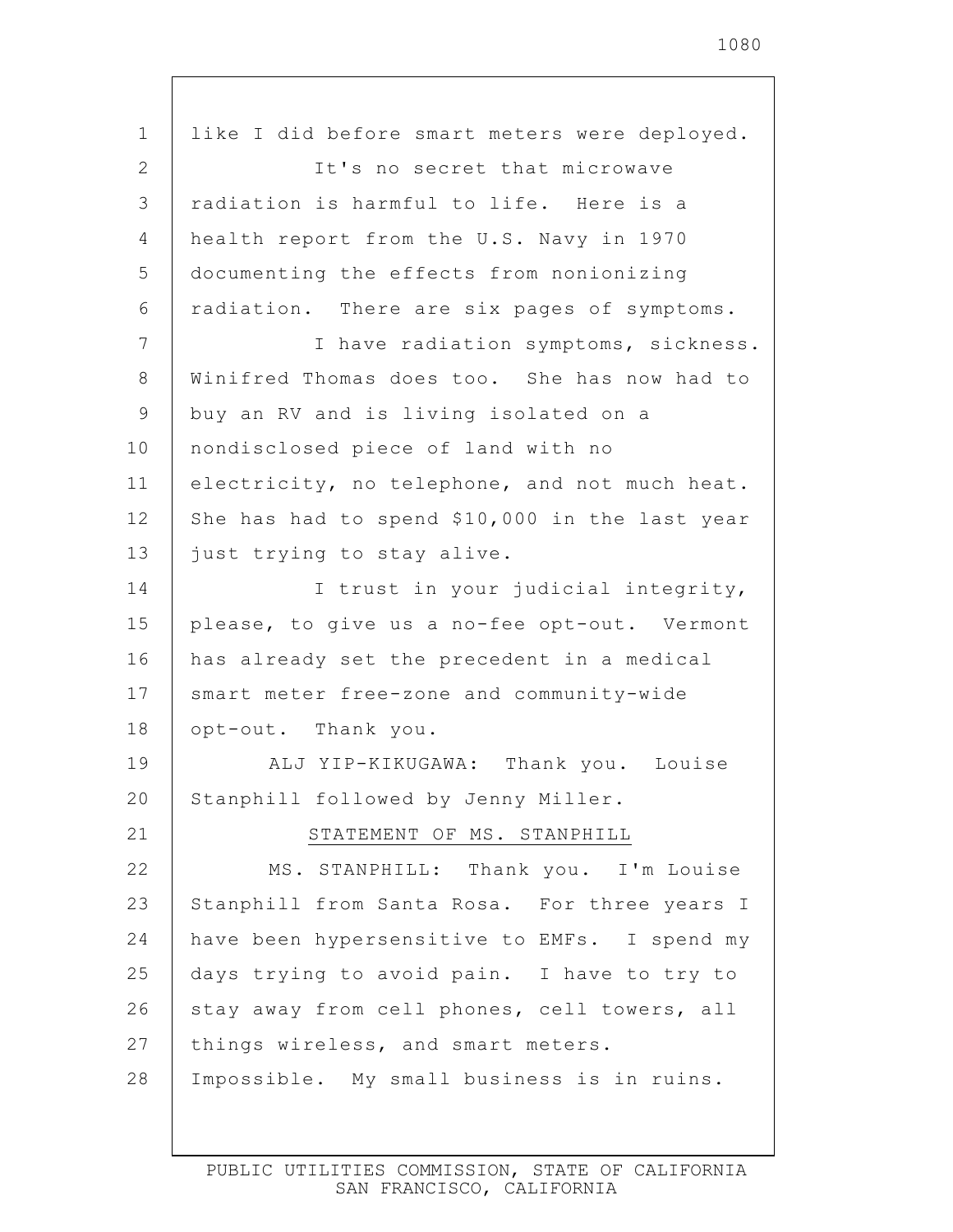1 2 3 4 5 6 7 8 9 10 11 12 13 14 15 16 17 18 19 20 21 22 23 24 25 26 27 28 I cannot travel, and I cannot participate in many normal activities of daily life. I cannot even sit in my own kitchen without experiencing searing ear pain, nausea, and headaches that I know is caused by the constant smart meter emissions coming through the walls of our home. I know this is fact because of my RF meter readings. And when I turn off all electricity at the box, I still cannot sit in my kitchen without painful symptoms. PG&E continues to deceive and manipulate the public by diverting attention away from the biologically dangerous 24/7 pulsed RF emissions from smart meters to debating opt-out fees when ratepayers were never given the option to opt in in the first place. Opt-out fees are punitive, illegal, and in clear violation of California Public Utilities Code Section 453. And now we are being taxed on opt-out fees in Santa Rosa 5 percent when opt-out proceedings never disclosed these would be taxed. These taxes have nothing to do with usage and are illegal under Utility Code Section 453. PG&E continues to change the rules and twist the knife on innocent people suffering from health impacts from smart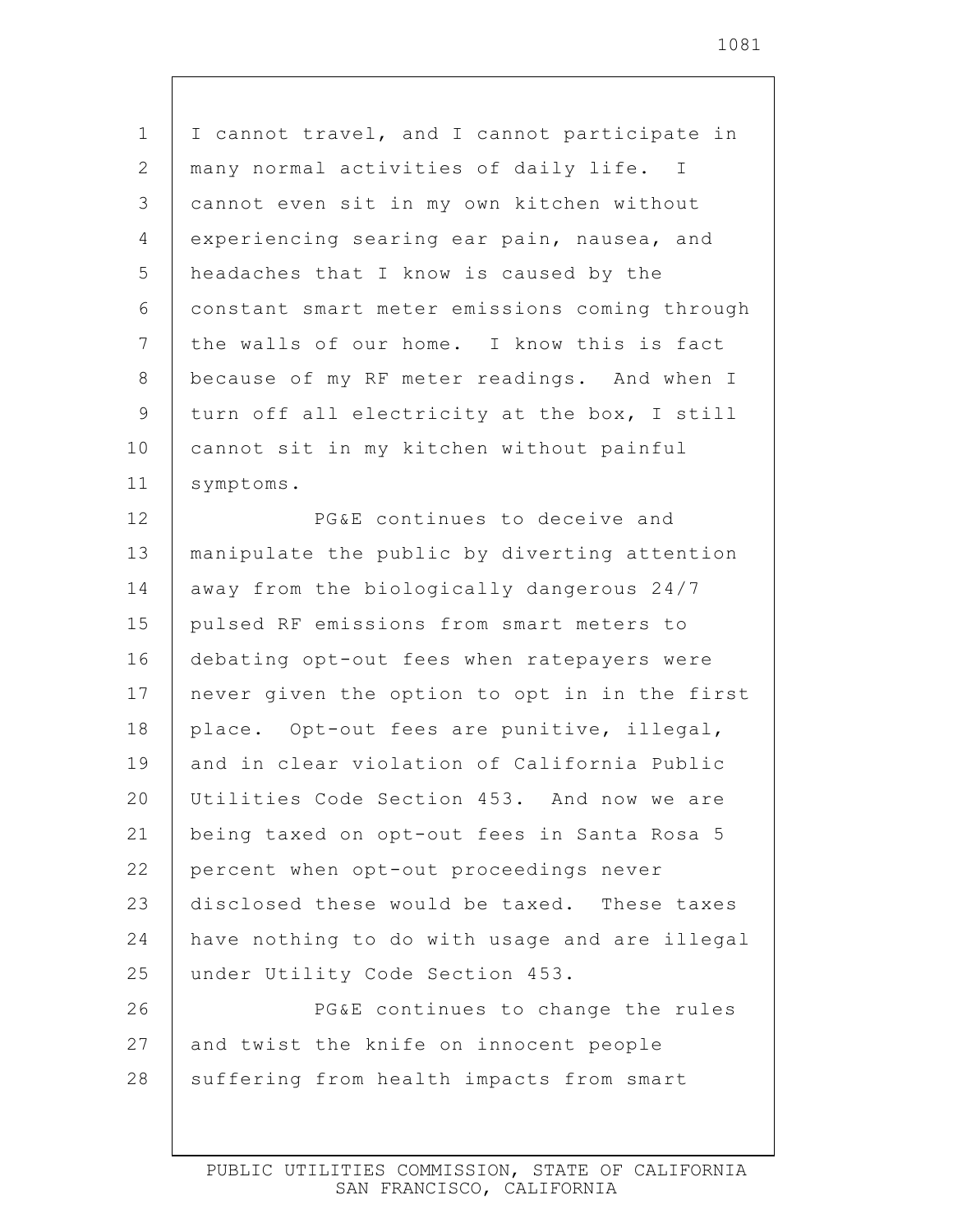| $\mathbf 1$    | meters, smart meter emissions. Individual     |
|----------------|-----------------------------------------------|
| 2              | opt-out is an almost useless bone thrown to   |
| 3              | us by PG&E while we are choked with mesh      |
| 4              | network chatter and no business opt-out. For  |
| 5              | health and public safety community opt out is |
| 6              | imperative, and opt-out fees and taxes must   |
| $\overline{7}$ | be reimbursed.                                |
| 8              | ALJ YIP-KIKUGAWA: Thank you.                  |
| 9              | (Applause)                                    |
| 10             | ALJ YIP-KIKUGAWA: Jenny Miller                |
| 11             | followed by Garril Page.                      |
| 12             | STATEMENT OF MS. MILLER                       |
| 13             | MS. MILLER: Hello, your Honor. I'm            |
| 14             | here to speak on behalf of democracy. And     |
| 15             | there are actually, the number of cities and  |
| 16             | counties in California has gone up. It's not  |
| 17             | 26 now. It's actually 57 have either -- some  |
| 18             | of them have completely banned smart meters,  |
| 19             | and a lot of them have expressed some form of |
| 20             | opposition to smart meters. This has not      |
| 21             | stopped PG&E from going right ahead and       |
| 22             | installing them everywhere. And as I          |
| 23             | understand it, it's considered that the CPUC  |
| 24             | supersedes the rule of local governments.     |
| 25             | And when I was in school I was taught that we |
| 26             | have a system of democracy where we elect     |
| 27             | officials to make decisions about our         |
| 28             | government. I don't recall voting for the     |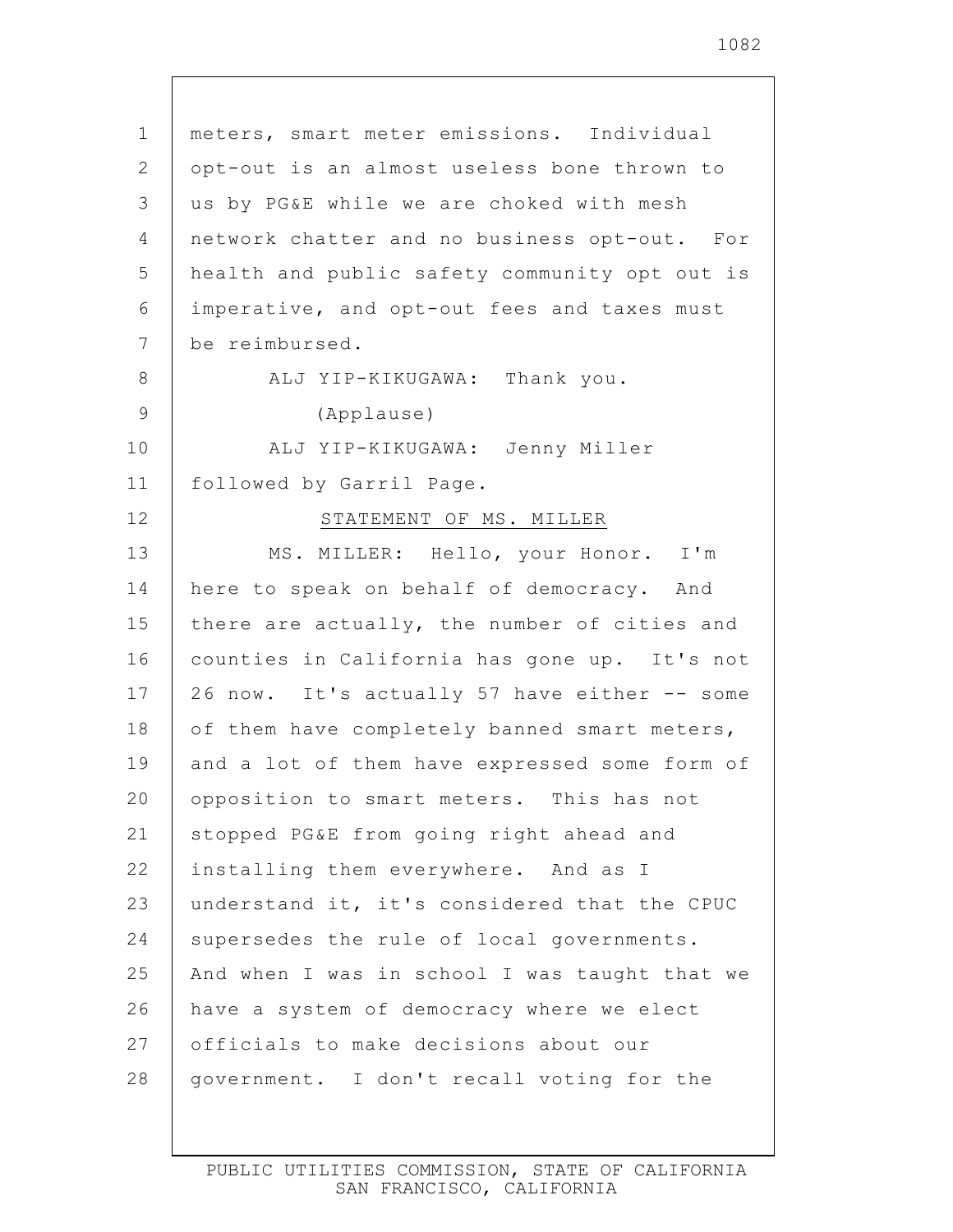| $\mathbf 1$    | CPUC.                                         |
|----------------|-----------------------------------------------|
| $\mathbf{2}$   | And another way that smart meters             |
| $\mathfrak{Z}$ | are violating the law is that they are not    |
| $\overline{4}$ | approved by Underwriters Laboratories, which  |
| 5              | these devices are required to be approved by. |
| 6              | And the reason obviously that they're not     |
| $\overline{7}$ | approved is that they cause fires and         |
| $8\,$          | explosions, and right here in Santa Rosa      |
| 9              | where there was an explosion and fire in the  |
| 10             | mall here.                                    |
| 11             | The smart meter program actually has          |
| 12             | a precedent in my opinion. And that is in     |
| 13             | Germany about 80 years ago they had a program |
| 14             | to get rid of people who were considered      |
| 15             | unworthy of life. It was called life          |
| 16             | unworthy of life. And the disabled, people    |
| 17             | who are unable to work, were sent to          |
| 18             | extermination camps. That was the prior to    |
| 19             | the extermination program for the Jews. They  |
| 20             | practiced first on the disabled people. I     |
| 21             | feel like the way people now in this society  |
| 22             | are being treated who have an impairment and  |
| 23             | disability, they are just being told, you     |
| 24             | have life unworthy of life. And I --          |
| 25             | ALJ YIP-KIKUGAWA: Okay.                       |
| 26             | MS. MILLER: I just want to say that I         |
| 27             | don't think the world is going to end         |
| 28             | tomorrow, but I think technology has --       |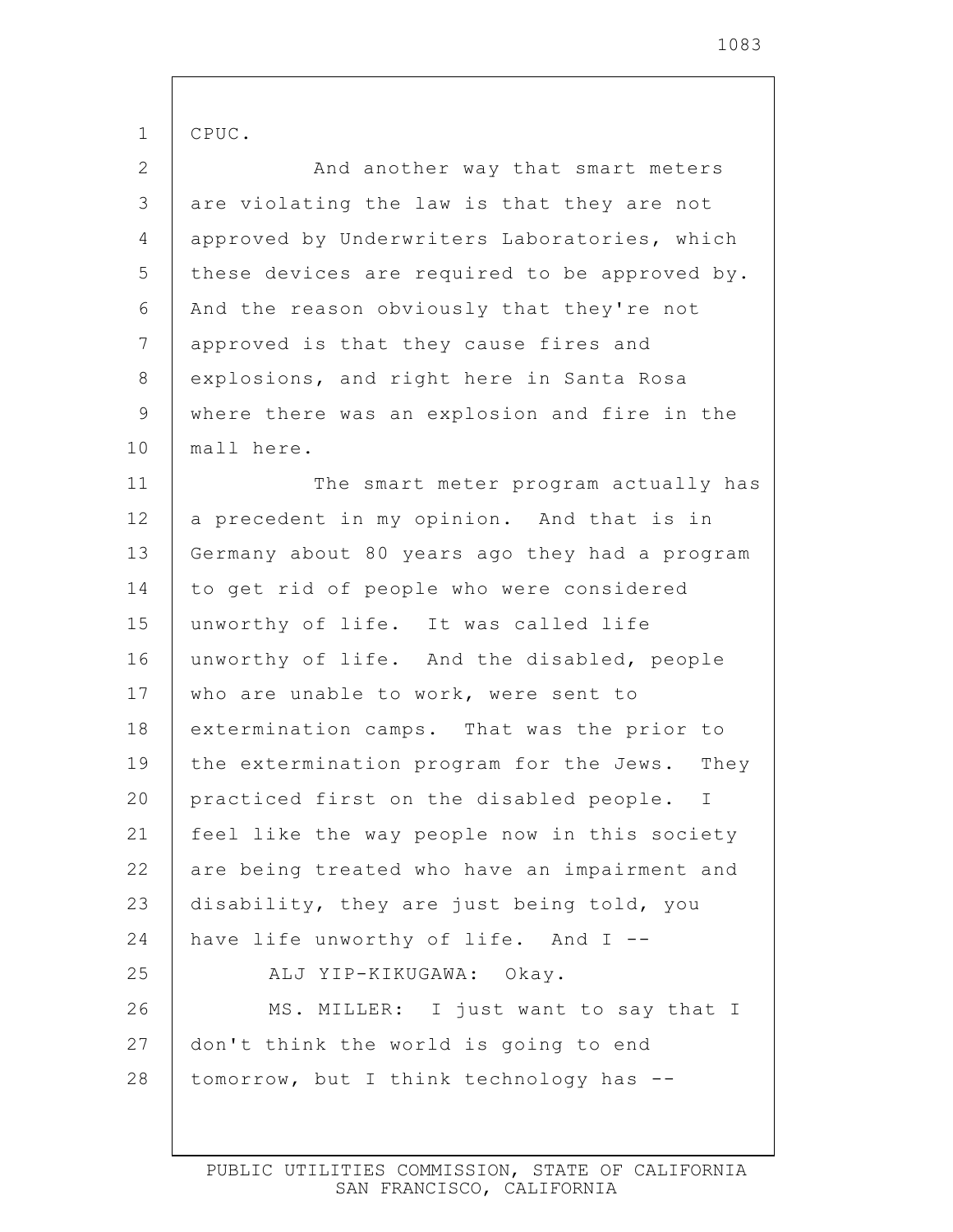1 2 3 4 5 6 7 8 9 10 11 12 13 14 15 16 17 18 19 20 21 22 23 24 25 26 27 ALJ YIP-KIKUGAWA: Off the record. (Off the record) ALJ YIP-KIKUGAWA: On the record. Garril Page followed by Amy O'Hair. STATEMENT OF MS. PAGE MS. PAGE: It is factually correct to say that a smart meter can kill me and many others in this room. Yet until opt-outs the utility claimed the right to enter our properties to install these devices. So yes, I support opt-outs for multiunit businesses, commercial areas, communities, and other entities to choose the freedom for nontransmitting analog meters. Should there be an added fee to allow me quiet enjoyment of my property, a fee to enable me to freely and safely access areas I wish to visit or patronize? No, there should not. Once smart meters were recognized as a new revenue source, the utilities and associates rushed to them without doing adequate research and development. In order to expand utility infrastructure and reap profits guaranteed by the CPUC, the laser focus was on rapid deployment of these data spewing energy hogs that adversely affect

PUBLIC UTILITIES COMMISSION, STATE OF CALIFORNIA SAN FRANCISCO, CALIFORNIA

public health and safety.

28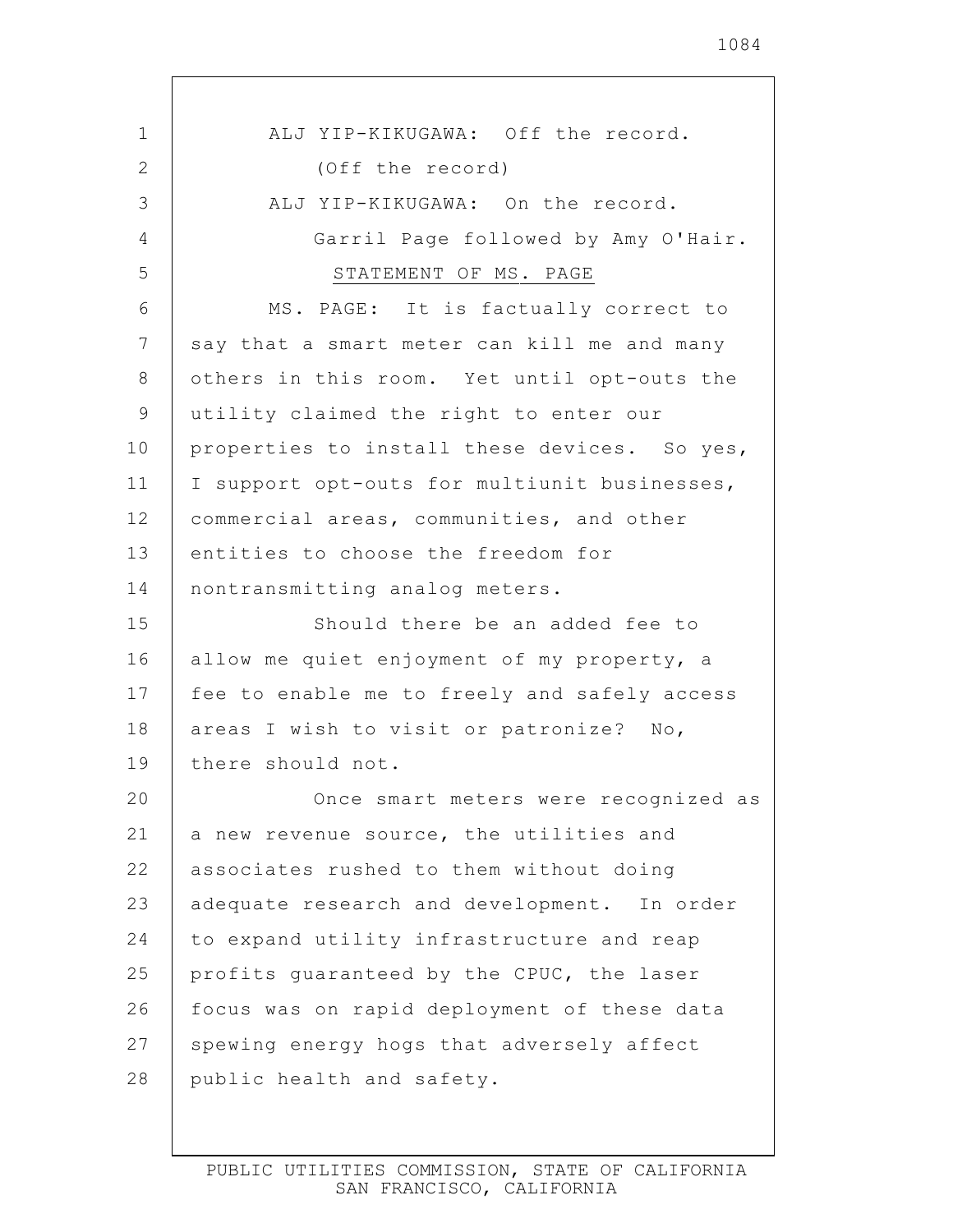| 1              | Corporate stockholders -- oh, sorry.          |
|----------------|-----------------------------------------------|
| $\overline{2}$ | Sorry. Where was I? Corporate stockholders    |
| 3              | own the fiscal burden of this flawed program, |
| 4              | not ratepayers. After being sworn at,         |
| 5              | repeatedly overbilled, and suffering from     |
| 6              | property damage from PG&E, my experience is   |
| 7              | that the CPUC staff is overworked and under-  |
| 8              | compensated. Staff turnover interferes with   |
| $\mathcal{G}$  | complaint resolution. The CPUC leadership is  |
| 10             | utility compliant and propped up by political |
| 11             | connections. We must look elsewhere for       |
| 12             | help.                                         |
| 13             | Judge Yip-Kikugawa, we pray that              |
| 14             | your proposed decision will protect our       |
| 15             | consumer and civil rights, will rule with     |
| 16             | clarity that there is not and never has been  |
| 17             | a legal mandate to force smart meters or      |
| 18             | their costs on an unwilling public. Thank     |
| 19             | you.                                          |
| 20             | ALJ YIP-KIKUGAWA: Thank you.                  |
| 21             | (Applause)                                    |
| 22             | ALJ YIP-KIKUGAWA: Amy O'Hair followed         |
| 23             | by Colleen Fernald.                           |
| 24             | STATEMENT OF MS. O'HAIR                       |
| 25             | MS. O'HAIR: Good afternoon, your              |
| 26             | Honor. My name is Amy O'Hair. I live in San   |
| 27             | Francisco. I'm a housewife and a mother. I    |
| 28             | would like to urge you to consider the hurdle |
|                |                                               |

 $\Gamma$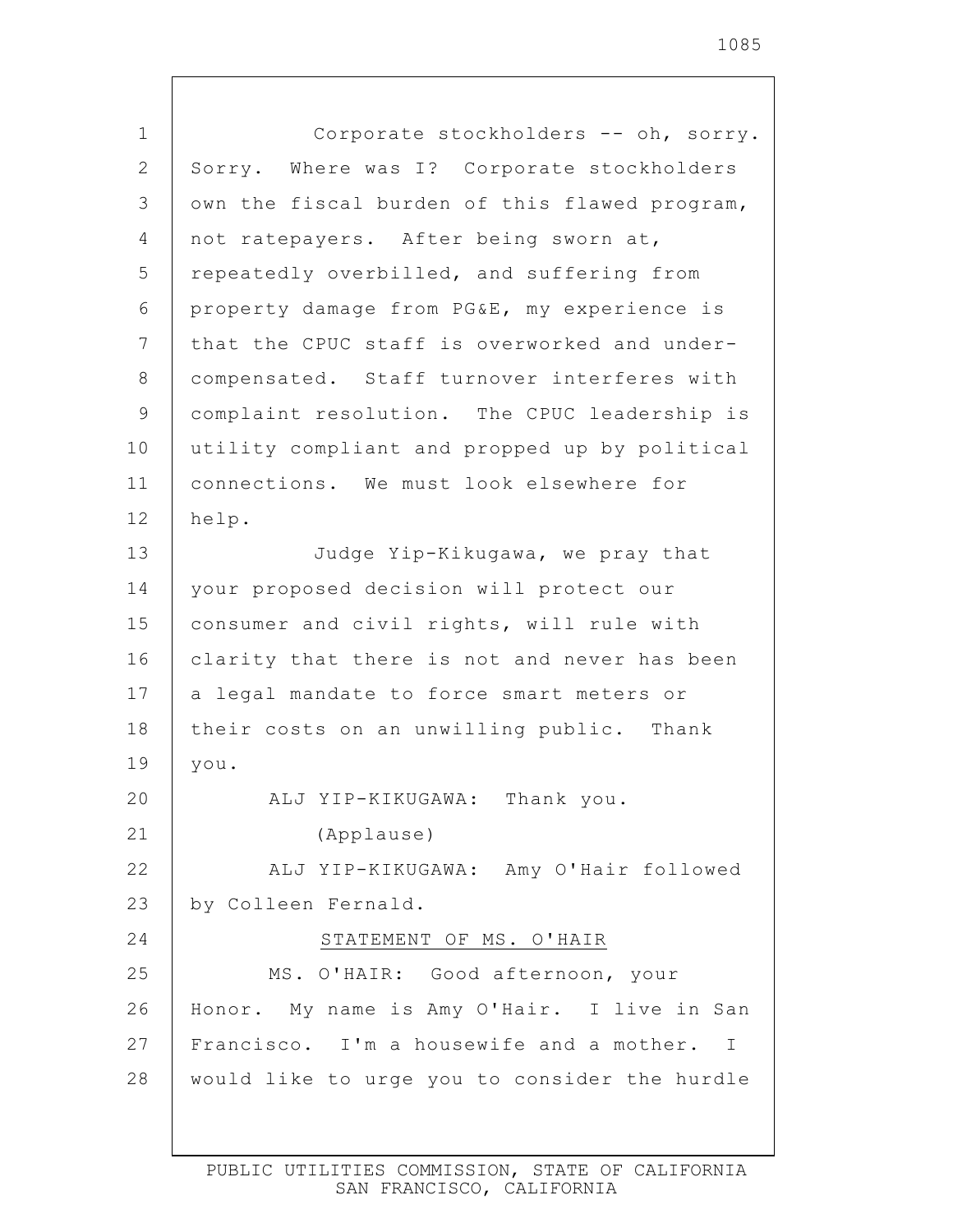| $\mathbf 1$    | that the opt-out fees may pose to parents who |
|----------------|-----------------------------------------------|
| 2              | would otherwise wish to protect their         |
| 3              | children from the radiating pulses from the   |
| 4              | smart meter on their home. The American       |
| 5              | Academy of Pediatrics is not really a fringe  |
| 6              | radical activist organization, but recently   |
| $\overline{7}$ | they endorsed Representative Kucinich's cell  |
| 8              | phone radiation legislation in the House,     |
| 9              | currently pending in the House of             |
| 10             | Representatives. In their letter of           |
| 11             | endorsement they state, and I quote:          |
| 12             | Children are                                  |
| 13             | disproportionately affected                   |
| 14             | by environmental exposures                    |
| 15             | including cell phone RF                       |
| 16             | radiation. The differences                    |
| 17             | in bone density and the                       |
| 18             | amount of fluid in the                        |
| 19             | child's brain compared to                     |
| 20             | the adult's brain could                       |
| 21             | allow children to absorb                      |
| 22             | greater quantities of RF                      |
| 23             | energy. It is essential                       |
| 24             | that any new standards for                    |
| 25             | cell phones or other                          |
| 26             | wireless devices be based on                  |
| 27             | protecting the youngest and                   |
| 28             | most vulnerable populations                   |
|                |                                               |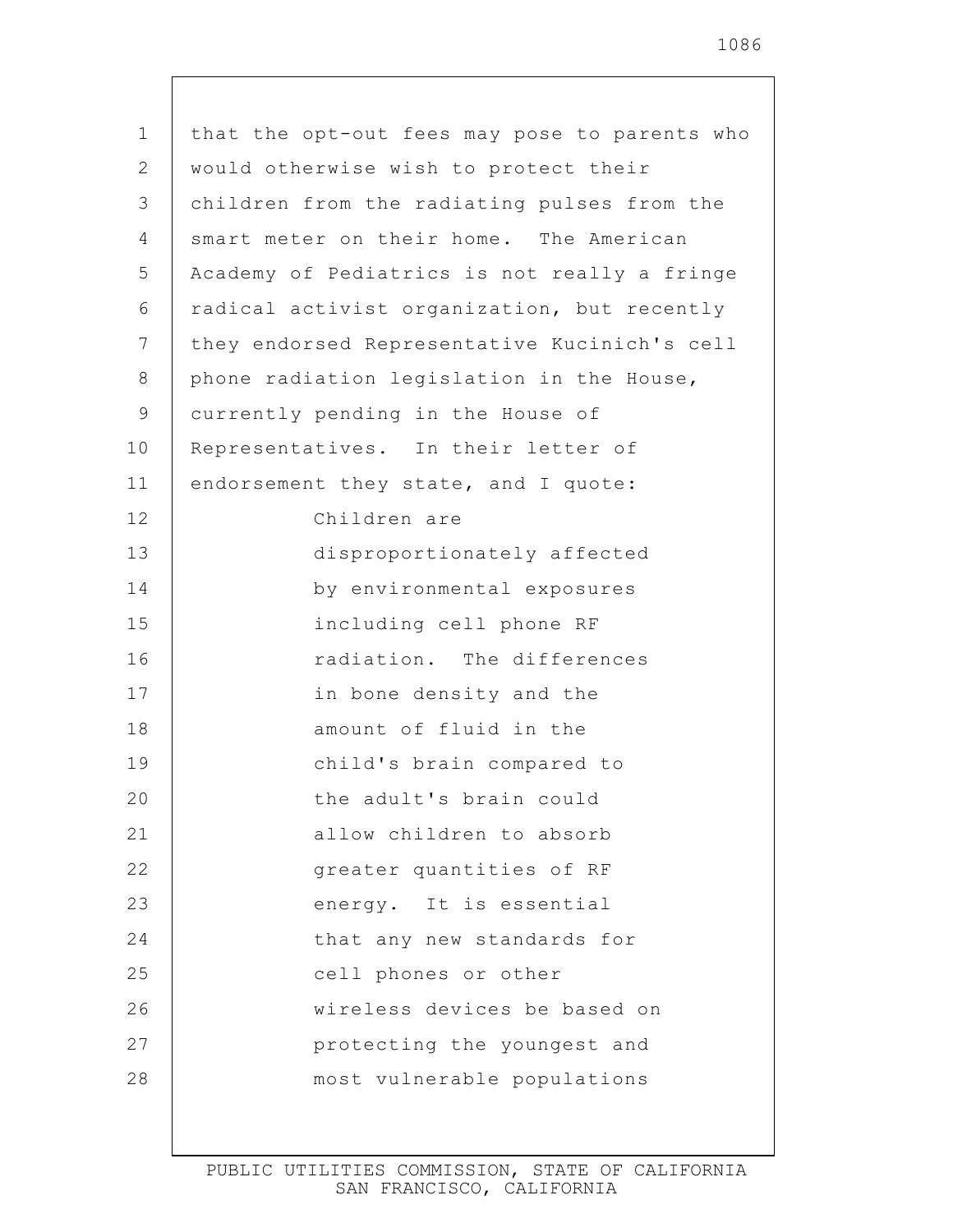1 2 3 4 5 6 7 8 9 10 11 12 13 14 15 16 17 18 19 20 21 22 23 24 25 26 27 28 to ensure that they are safeguarded through their lifetimes. I have been inside many homes where the electricity meter is located on the other side of the bedroom wall, the child's bedroom wall. With expensive equipment I have measured the pulse of the smart meter transmitter through the wall. These peak exposures are not trivial. The industry method of assessing it erases the truth in the measurements. Any parent wishing to protect his or her child from such exposures, daily and chronic in the case of bedroom walls, should not have to face opt-out fees that could prohibit them from doing so. I speak as a parent, but I could easily speak as the adult child of aging parents with reduced incomes who are not qualifying for care who might be unable to surmount those opt-out fees. I urge you to suspend the opt-out fees. Thank you. ALJ YIP-KIKUGAWA: Thank you. (Applause) ALJ YIP-KIKUGAWA: Colleen Fernald followed by Maria Cain. STATEMENT OF MS. FERNALD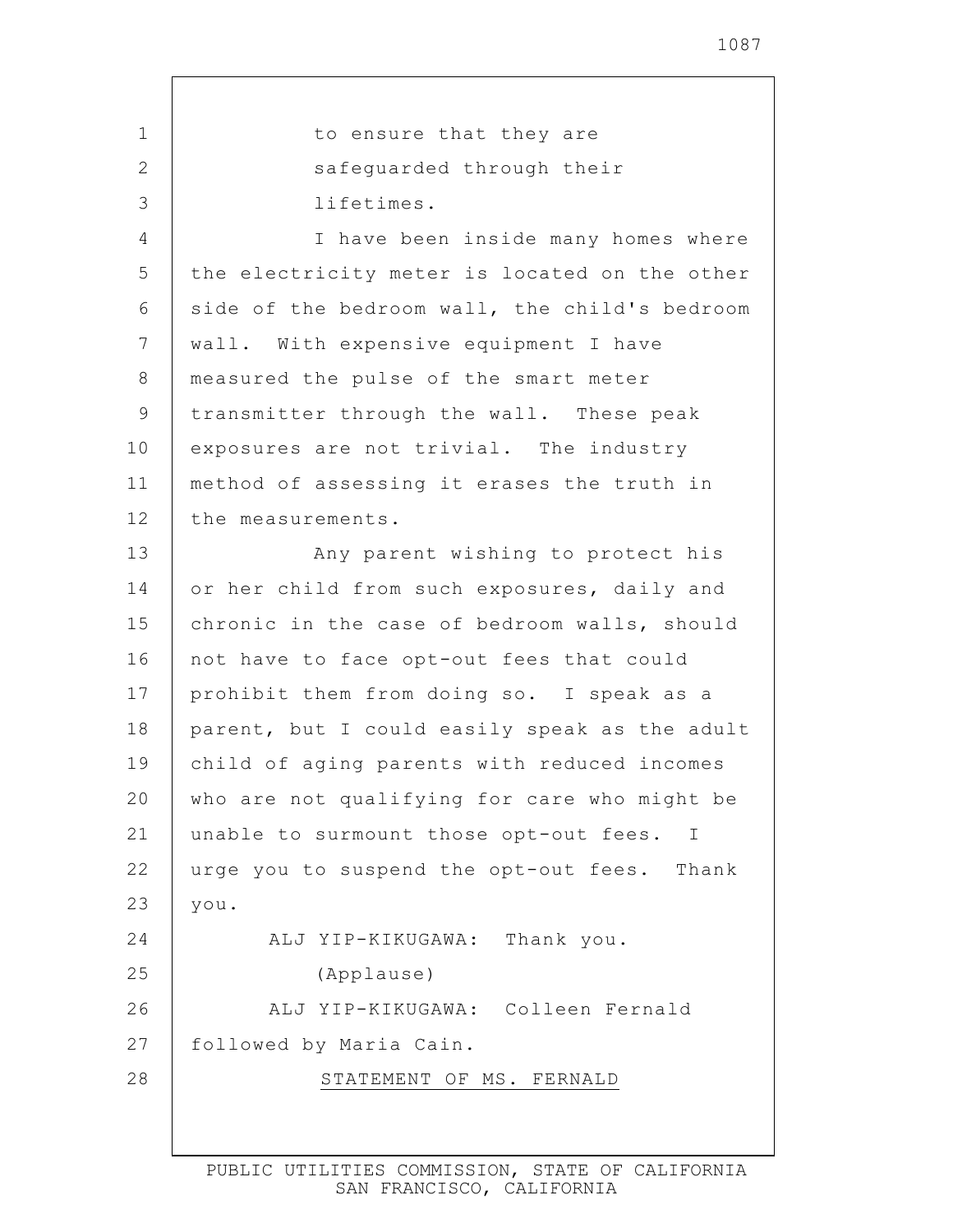| $\mathbf 1$  | MS. FERNALD: Good afternoon, your             |
|--------------|-----------------------------------------------|
| $\mathbf{2}$ | Honor. My name is Colleen Fernald. I live     |
| 3            | in Sebastopol. And I'm very lucky that my     |
| 4            | elected officials have taken positive action  |
| 5            | to keep us safe there asking for a moratorium |
| 6            | for the smart meters. And also we're very     |
| 7            | lucky to have really engaged community        |
| $8\,$        | members like Eddie Maurer the EMF Safety      |
| $\mathsf 9$  | Network. You know that the head of the PG&E   |
| 10           | SmartMeter program was caught spying on our   |
| 11           | community group.                              |
| 12           | So I'd like to see -- first of all,           |
| 13           | I want to say that I concur with every piece  |
| 14           | of testimony that this well educated,         |
| 15           | articulate, thoughtful public has brought     |
| 16           | before you. And I want to remind you that     |
| 17           | you work for me and all of Californians, and  |
| 18           | your integrity is on the line with this       |
| 19           | decision. And the California Public           |
| 20           | Utilities Commission works for Californians,  |
| 21           | not for PG&E.                                 |
| 22           | By a show of hands, how many of you           |
| 23           | trust the California Public Utilities         |
| 24           | Commission to make an honest and honorable,   |
| 25           | accurate assessment of the PG&E smart meter   |
| 26           | fiasco?                                       |
| 27           | UNIDENTIFIED SPEAKER: Nobody.                 |
| 28           | MS. FERNALD: Show your hands. Who             |
|              |                                               |

 $\mathsf{I}$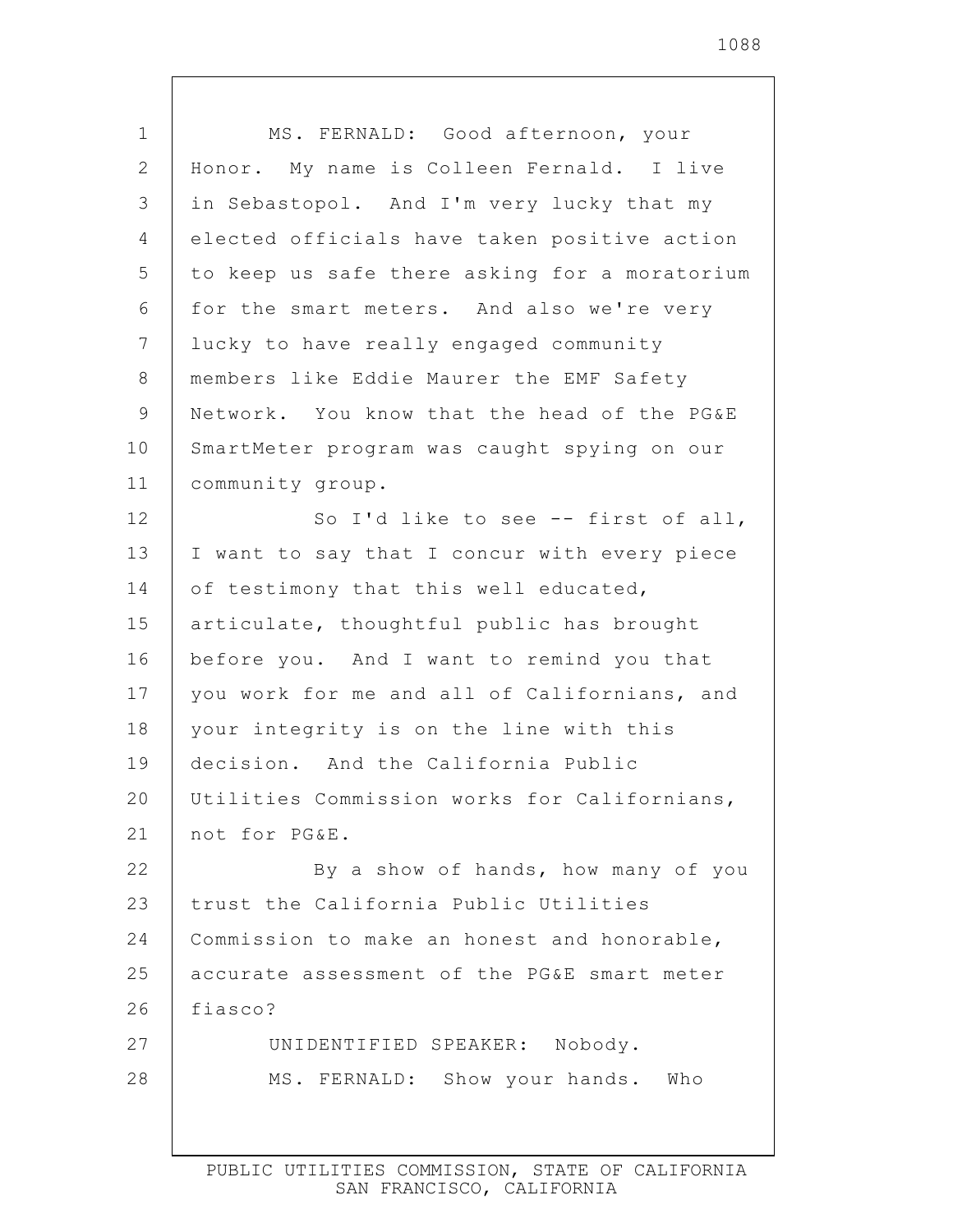1 2 3 4 5 6 7 8 9 10 11 12 13 14 15 16 17 18 19 20 21 22 23 24 25 26 27 28 thinks that they can be trusted? All right. We have the power. So we can work with Jerry Brown to have the members of the PUC who are acting in complicit illegal activities of PG&E. Why can't we trust PG&E? Well, we could start with the movie *Erin Brockovich*. And if they want to have corporate personhood, Citizens United, they need to have the responsibility. So the fines for San Bruno were not adequate. It's involuntary manslaughter. And it's not thousands of people's health that is harmed. It's hundreds of millions. California could set the precedent to end that risk, not only the risk to human health and our pets but the wildlife. Who has been speaking for the wildlife here, the bees? So it's time we take back our power and we have smart, sensible power that is not a risk to our health, human health, our security, our privacy. Thank you. (Applause) ALJ YIP-KIKUGAWA: Maya Cain followed by Shelly Masters. STATEMENT OF MS. CAIN MS. CAIN: Hello. Maya Cain from San Francisco. UNIDENTIFIED SPEAKER: Speak louder.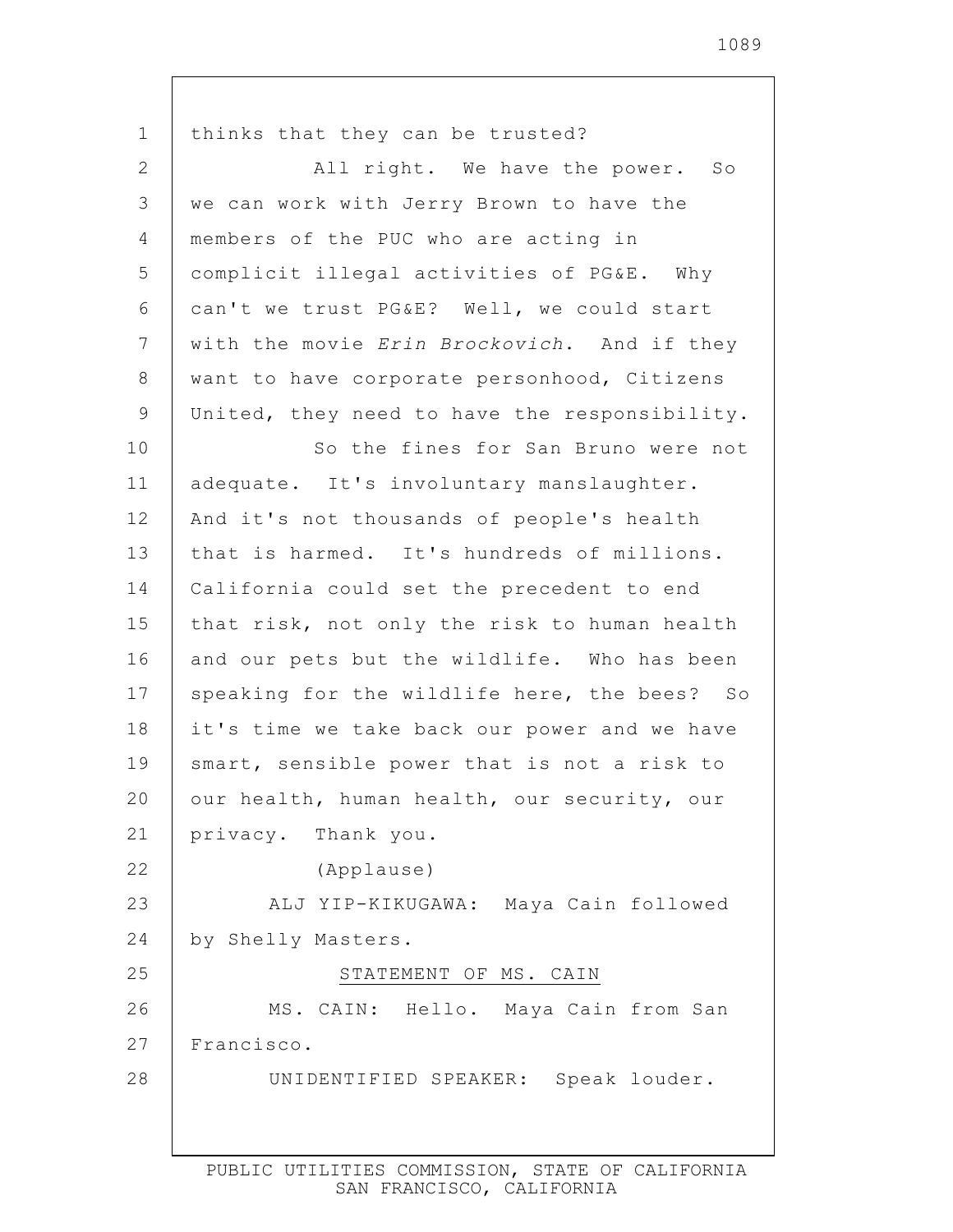1 2 3 4 5 6 7 8 9 10 11 12 13 14 15 16 17 18 19 20 21 22 23 24 25 26 27 28 MS. CAIN: Maya Cain from San Francisco. I am not at all prepared. I haven't had anyplace to sit down and concentrate on writing such a wonderful speech as this incredible group of people. I agree with all of them. Mainly I want to say that PG&E will tell you that the frequencies from the smart meters are far too low to cause any health problems, but in fact the truth is, if you look at Cindy Sagea's paper, it's called *Public Implications of Wireless Technologies*, on page 5, paragraph 2, it says, the lower the frequency, the more health effects. It's a semantic game. There's so much of PG&E's hype, and none of the truth. I have been to the CPUC meetings many times in San Francisco. They actually told me not to come back. They've heard from me. They know my story. In fact, I'm here to tell you the latest thing is that they took the smart meter out, but it left me electrically sensitive. And now two months ago I woke up with half of my face was numb, and I had to get a new car. And it took like 20 minutes. I'm waiting for five days. I now have to do that very often because this is a cumulative condition. Okay. It's a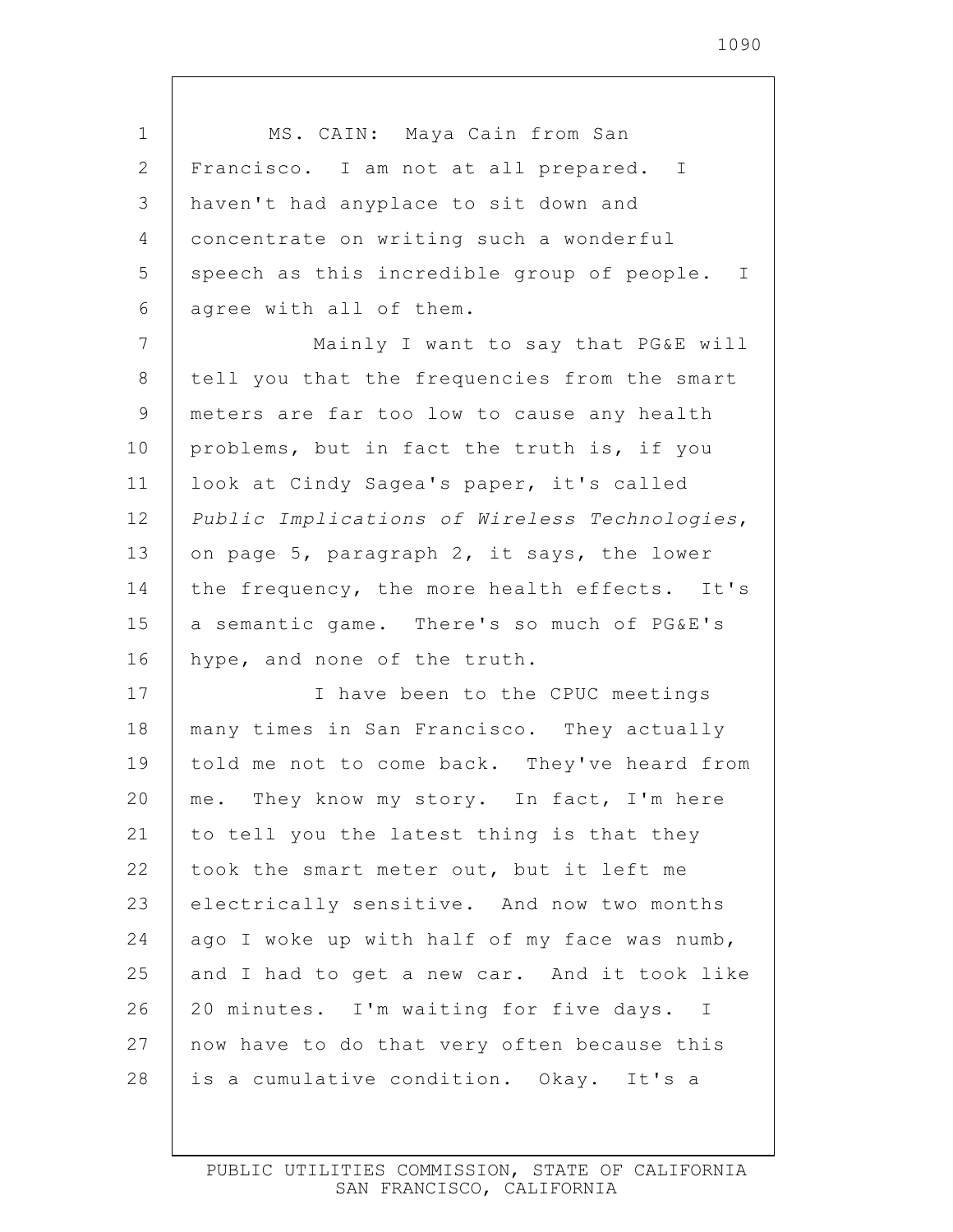1 2 3 4 5 6 7 8 9 10 11 12 13 14 15 16 17 18 19 20 21 22 23 24 25 26 27 28 slowly cumulative thing. Originally I was a little bit dizzy. In three months I was staggering. And I had a little bit of memory problems. And then I couldn't speak because I couldn't remember common words. We are begging you. The federal government never mandated these things. And the CPUC's job description is to protect the people from this so-called public utility. ALJ YIP-KIKUGAWA: Thank you. (Applause) ALJ YIP-KIKUGAWA: Shelly Masters followed by Margie Sorbi. STATEMENT OF MS. MASTERS MS. MASTERS: Thank you, your Honor. I appreciate being able to go on the record. For the past two years I have been having fatigue and depression. I felt like I had a broken heart and I couldn't get enough oxygen. I am a painting contractor and an artist, and I always had a very physical strong body and a strong job. I sought medical help. I spent thousands of dollars trying to figure out what was wrong with me. I developed a raised red area on the side of my head and my shoulder. My left eye started to droop, and I started to lose my hearing in my left ear. The welt burned and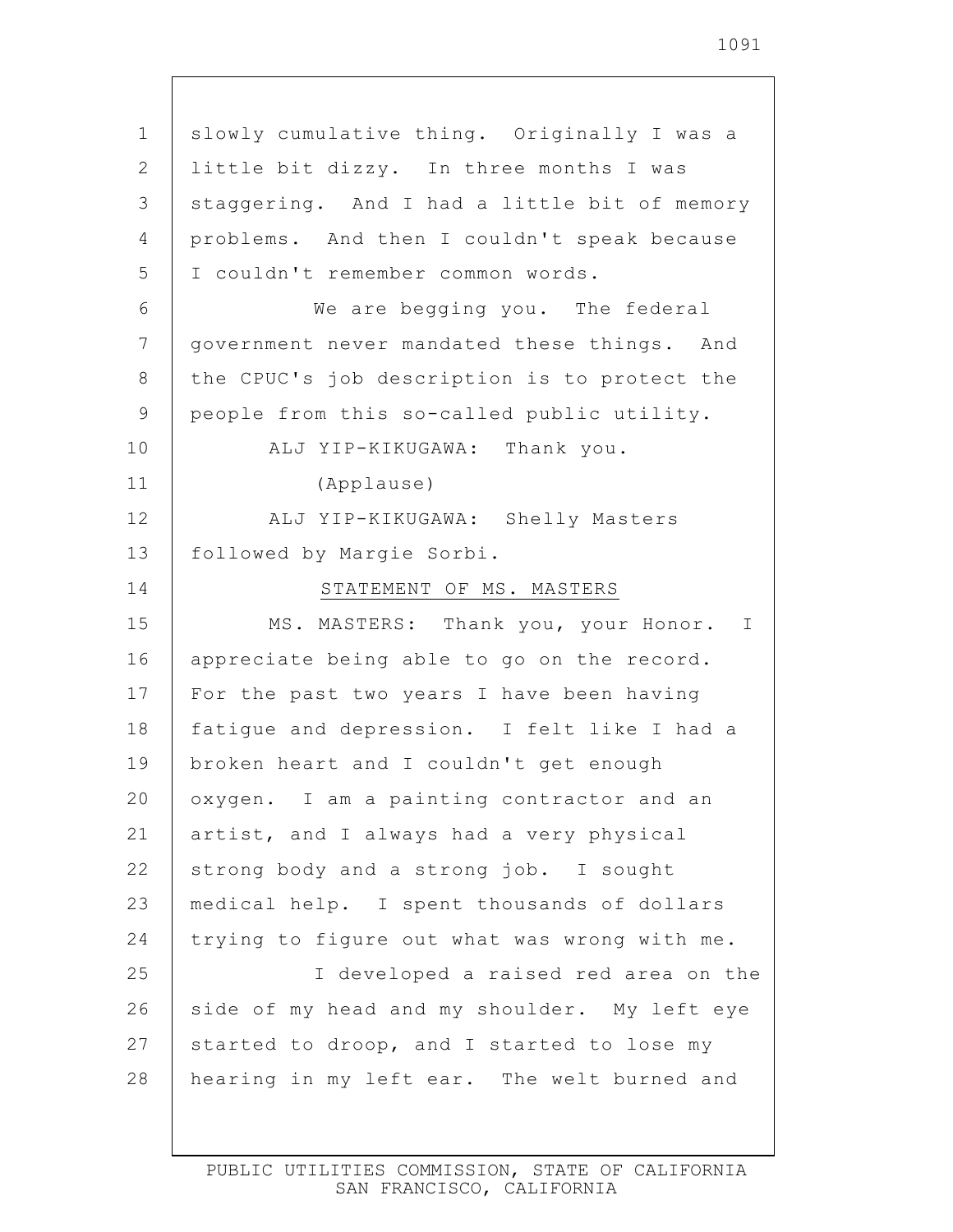| $\mathbf 1$    | felt like I had been -- acid had been poured  |
|----------------|-----------------------------------------------|
| 2              | on me. And my heart started racing when I     |
| 3              | would go to bed at night. And I started to    |
| 4              | get bloody noses in March.                    |
| 5              | The way I found out it was the smart          |
| 6              | meter was there was a late night program on,  |
| $\overline{7}$ | and this woman called from Arizona to talk to |
| 8              | the man who was interviewing. And she gave    |
| 9              | the list of microwave sickness. They were     |
| 10             | all of my symptoms. I had no idea. I was      |
| 11             | happy to have the meter. I'm not a person     |
| 12             | who is afraid of technology. But I moved to   |
| 13             | sleeping in my living room on the floor, and  |
| 14             | within about a week my depression lifted and  |
| 15             | my fatigue came -- my fatigue went away.      |
| 16             | And PG&E, I called them and kindly            |
| 17             | they came and removed it. But my ears now     |
| 18             | ring all the time. And when I'm around        |
| 19             | certain kinds of electrical fields I have a   |
| 20             | heart racing, my skin itches, and I feel sick |
| 21             | to my stomach. I have a very hard time doing  |
| 22             | my job, and my quality of life has            |
| 23             | disappeared. I am afraid, and I don't know    |
| 24             | what to do. We're all electromagnetically     |
| 25             | sensitive. And the truth will eventually      |
| 26             | come out about how dangerous this technology  |
| 27             | is. Thank you.                                |
| 28             | ALJ YIP-KIKUGAWA: Thank you.                  |
|                |                                               |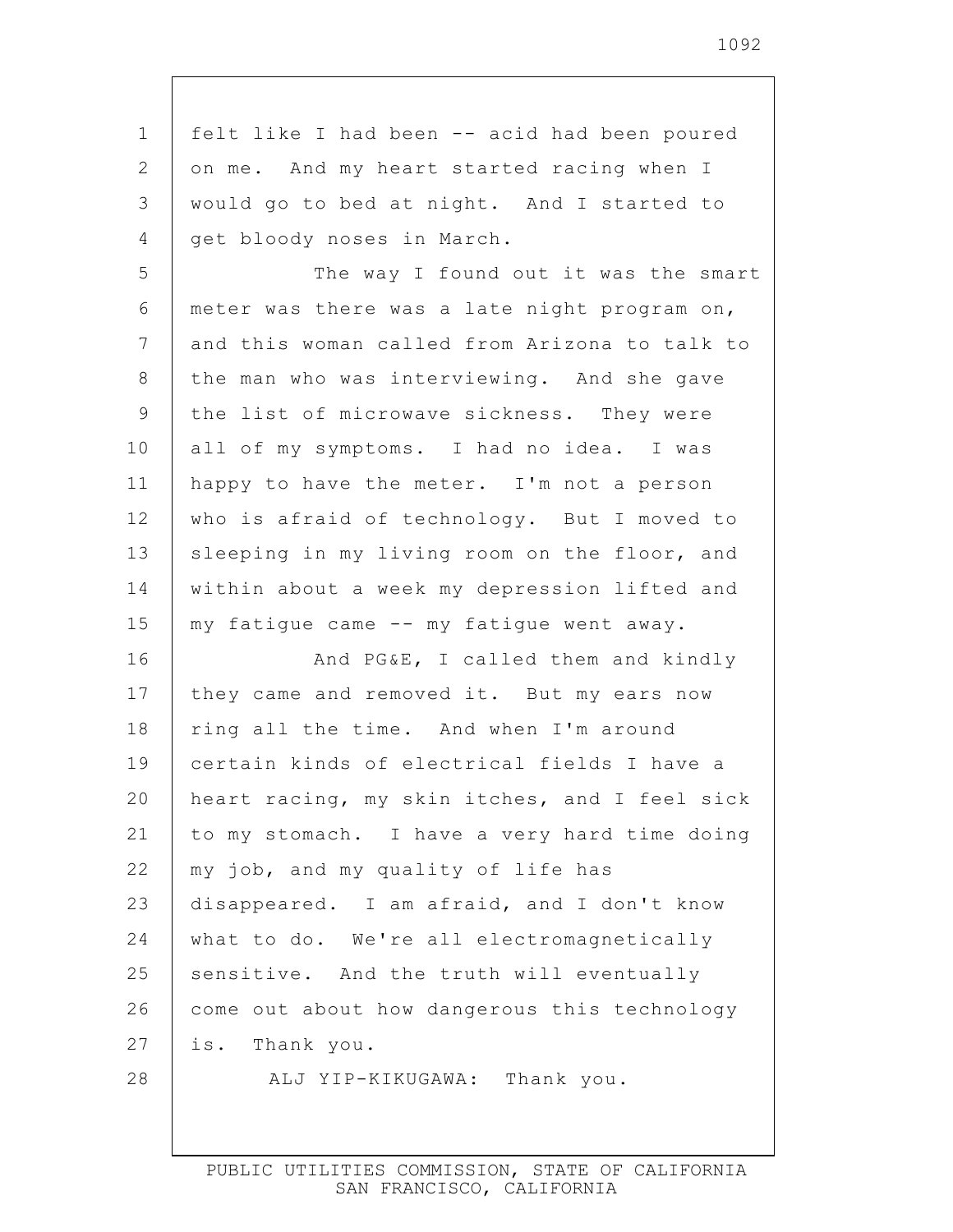1 2 3 4 5 6 7 8 9 10 11 12 13 14 15 16 17 18 19 20 21 22 23 24 25 26 27 28 (Applause) ALJ YIP-KIKUGAWA: Margie Sorbi followed by Peter Alexander. STATEMENT OF MS. SORBI MS. SORBI: Thank you, Judge. How can any one not notice the thousands of new regulations that have been forced upon us, I say forced upon us, in just the past two years, and thousands more are in the works. Smart meters are only a part of many such moves for gaining control of us under the UN Agenda 21 plan, all under guise of global warming or now called climate change. The name was changed because the globe wasn't warming fast enough to justify that lie. Yes. Manmade climate change is a lie. We received threats of losing our electrical power if we refused smart meters. There was a time when our more principled leaders in government protected us from such threats, as is their job. Now they are backing the wrong side even though each and every public official has sworn an oath to uphold our Constitution. I have a new amendment here that I wanted to read regarding that. It is violating the 10th Amendment, which leaves to the state whatever is not mentioned in the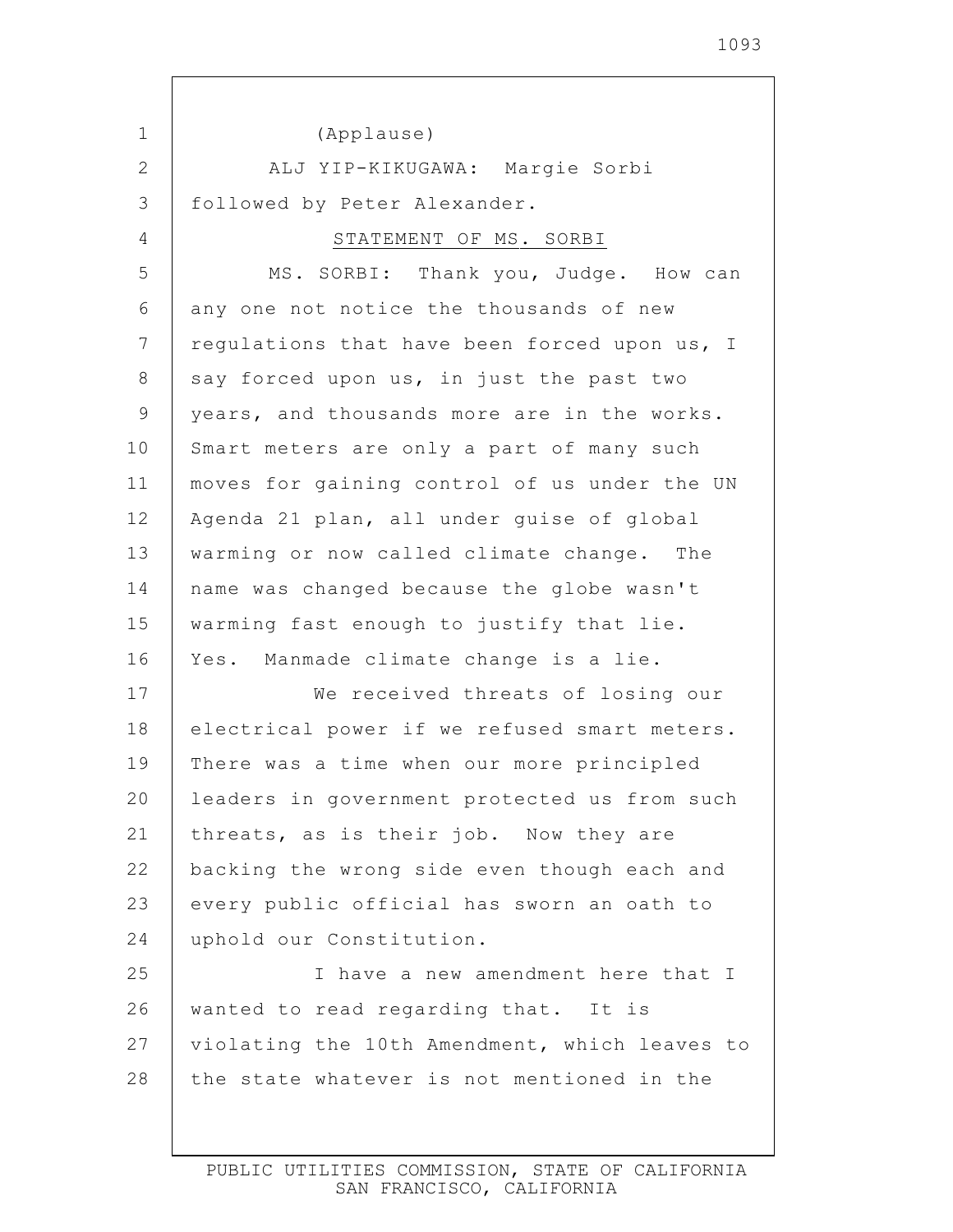| $\mathbf 1$ | Constitution. I'm having trouble seeing         |
|-------------|-------------------------------------------------|
| 2           | this. Let me get my glasses out. Hope it        |
| 3           | doesn't waste up all my time. Okay. The         |
| 4           | 10th Amendment leaves to the states whatever    |
| 5           | is not mentioned in the Constitution. They      |
| 6           | are not mandatory. The Energy Police Act of     |
| 7           | 2005 does not mandate smart meters.             |
| 8           | ALJ YIP-KIKUGAWA: Thank you.                    |
| 9           | MS. SORBI: It does not mandate smart            |
| 10          | meters. It only mandates utilities to           |
| 11          | offshore them.                                  |
| 12          | ALJ YIP-KIKUGAWA: Ms. Sorbi, your time          |
| 13          | is up.                                          |
| 14          | Off the record.                                 |
| 15          | (Off the record)                                |
| 16          | ALJ YIP-KIKUGAWA: Back on the record.           |
| 17          | Peter Alexander.                                |
| 18          | STATEMENT OF MR. ALEXANDER                      |
| 19          | MR. ALEXANDER: Good afternoon. What a           |
| 20          | crowd. Reminds me of the town folk in Clint     |
| 21          | Eastwood's High Plains Drifter. If the          |
| 22          | people here knew, yes, if they comprehended     |
| 23          | the definite purpose of this agenda, all        |
| 24          | payments immediately would be suspended.<br>For |
| 25          | who in their right mind would voluntarily pay   |
| 26          | for their own abuse.                            |
| 27          | Observing a populace apathetic to               |
| 28          | their own self-preservation, hardly obtuse.     |
|             |                                                 |

Г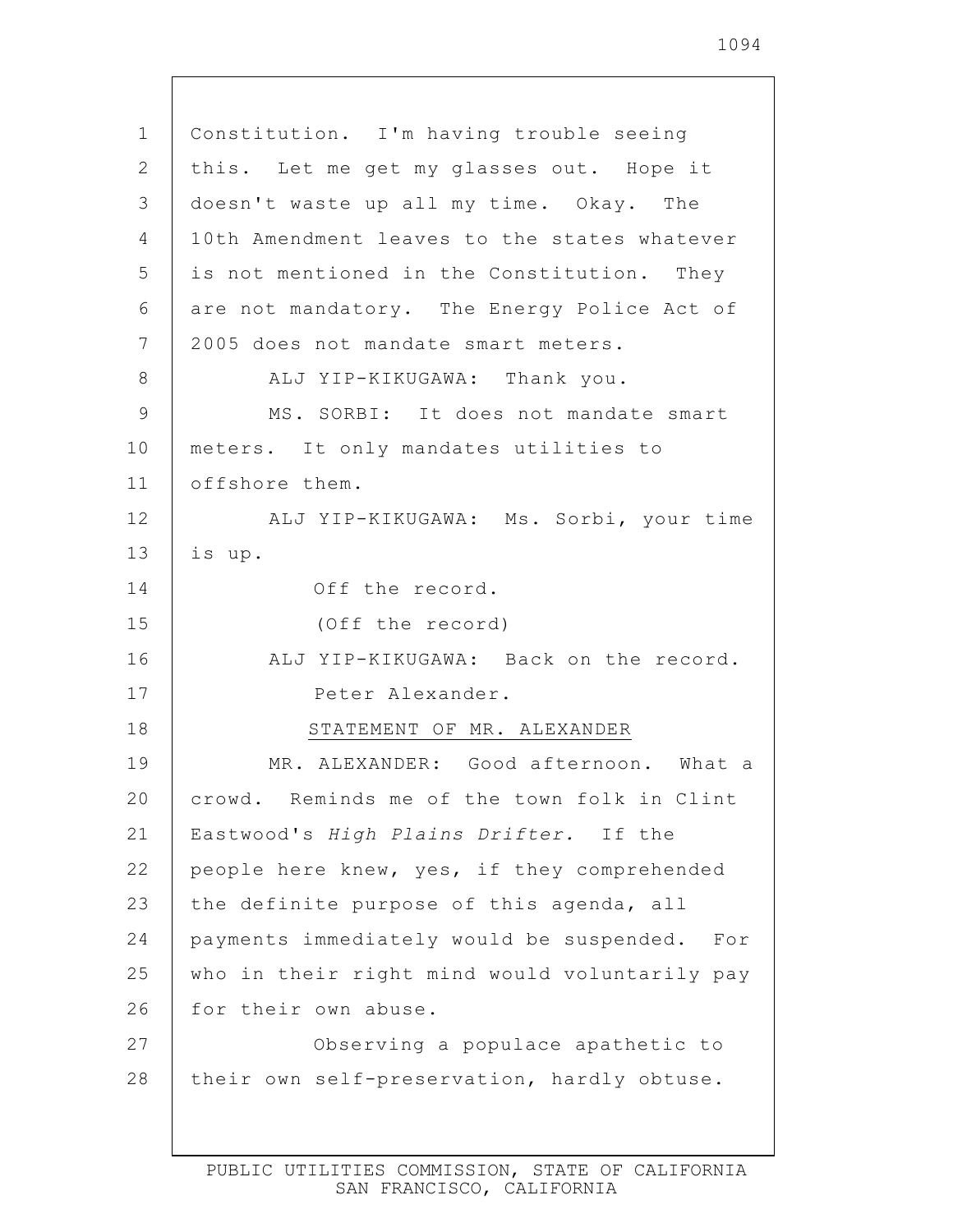1 2 3 4 5 6 7 8 9 10 11 12 13 14 15 16 17 18 19 20 21 22 23 24 25 26 27 28 We have been conditioned to pay for our own demise as the system and agenda provides false forums, propaganda, and alibis. And the concerned people behind me hold the cards, all the power, but seem not to know it as they clap, as they cower. To know their power, they would not be here asking. They would have had thousands ceasing paying their bills, thereby we be tasking, till every poison meter be removed, don't you know, and PG&E fired their lawyers and CEO. National Security General Michael Keno and George Bush, Senior, the FAL for masters of hell. 40 years of satellite subliminal, subsonic, subservient messaging done their job well. What's worse than smart meters or shootings in school be the complete manipulation of citizens as fools. They've refused to free almighty Daniels, Manny Jamal or Leonard Palfear [phonetic] but here to grovel amidst this charade rather selfish with fear. We've all earned our own desserts. This much be true. No one escapes speaking to all of you. Soon enough the Golden Gate ablaze, yes, glowing afire. The Bay Bridge into the bay resulting from greed's desire. I am that I am and I am here, truthfully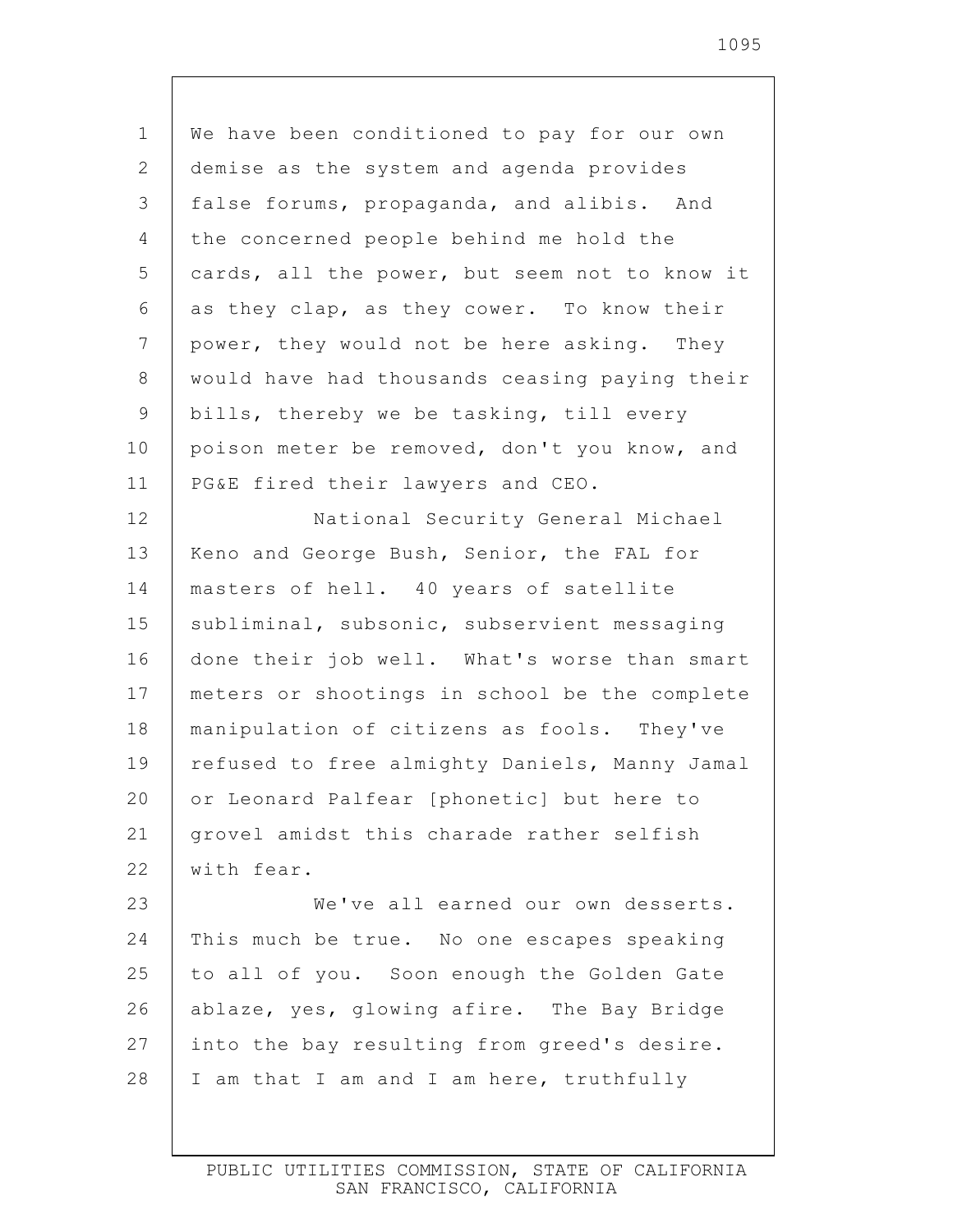| $\mathbf 1$     | speaking free of all fear. For under Peter   |
|-----------------|----------------------------------------------|
| 2               | we're given the key. [Inaudible] took the    |
| 3               | world to its knees. And it speaks to the     |
| 4               | 40-day general strike to freedom in the      |
| 5               | promised land. The authority must be         |
| 6               | claimed, and the time be at hand. Let us     |
| $7\phantom{.0}$ | employ, yes, let us embrace the power of ten |
| 8               | with a smile on our face.                    |
| 9               | ALJ YIP-KIKUGAWA: Thank you.                 |
| 10              | MR. ALEXANDER: Contact ten friends and       |
| 11              | contact ten --                               |
| 12              | ALJ YIP-KIKUGAWA: Off the record.            |
| 13              | (Off the record)                             |
| 14              | ALJ YIP-KIKUGAWA: Back on the record.        |
| 15              | Karen Obal followed by Toril Jelter.         |
| 16              | MS. OBAL: Thank you for being here.          |
| 17              | MR. ALEXANDER: Smart meters going            |
| 18              | $24/7$ .                                     |
| 19              | MS. OBAL: Listening to our anxiety.          |
| 20              | ALJ YIP-KIKUGAWA: I'm sorry. Let's go        |
| 21              | off the record for a minute.                 |
| 22              | (Off the record)                             |
| 23              | ALJ YIP-KIKUGAWA: Back on the record.        |
| 24              | STATEMENT OF MS. OBAL                        |
| 25              | MS. OBAL: My name is Karin Obal.             |
| 26              | Thank you for giving us this opportunity.    |
| 27              | You heard the angst and the pain in people's |
| 28              | lives because of the smart meter issue and   |
|                 |                                              |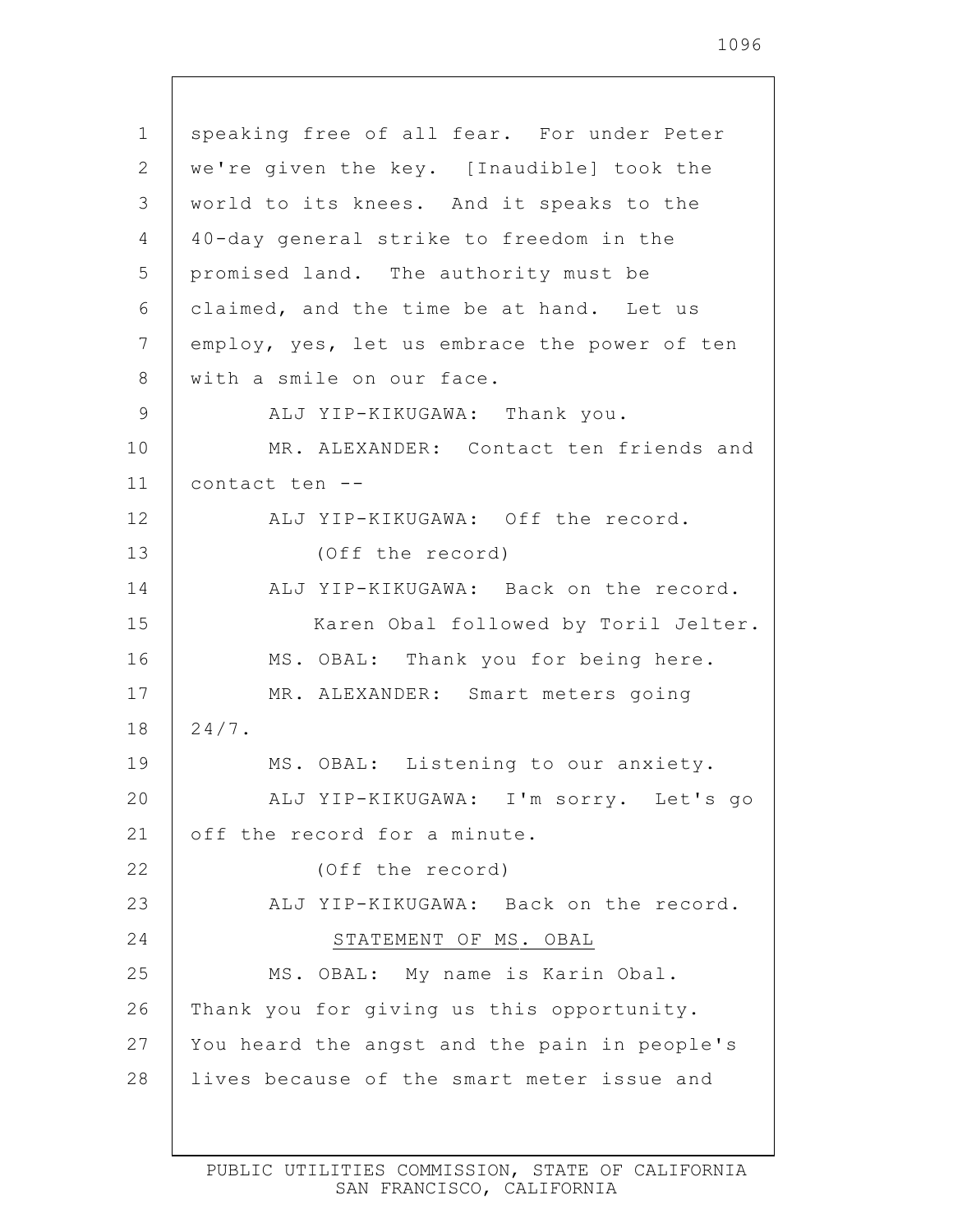1 2 3 4 5 6 7 8 9 10 11 12 13 14 15 16 17 18 19 20 21 22 23 24 25 26 27 28 how difficult it is to pay for that kind of problem. On 11:55 June 3rd of this year there was a double explosion at my mother's house. It gutted the garage. Four generations of photography in our family and our family archives have perished. It's a great loss to me. But I'm concerned in this neighborhood. We were given a letter that they were going to put smart meters in, and we all ran out to look at our meters, and they had already been installed. There was no opportunity to opt out. I'm requesting the PG&E to replace their meters which failed, their smart meters which failed fairly catastrophically with the more robust analog meters that were on this house from 1952 on. No problems with them ever. I'm really glad that Ms. O'Hair brought up the youth because the cost of the youth in having these kind of problems and our national product going forward, it's very upsetting what the projection can be. In this neighborhood 40 percent of the people with the smart meters have them on the master bedrooms on the wall where the head is. If another one blew, there could be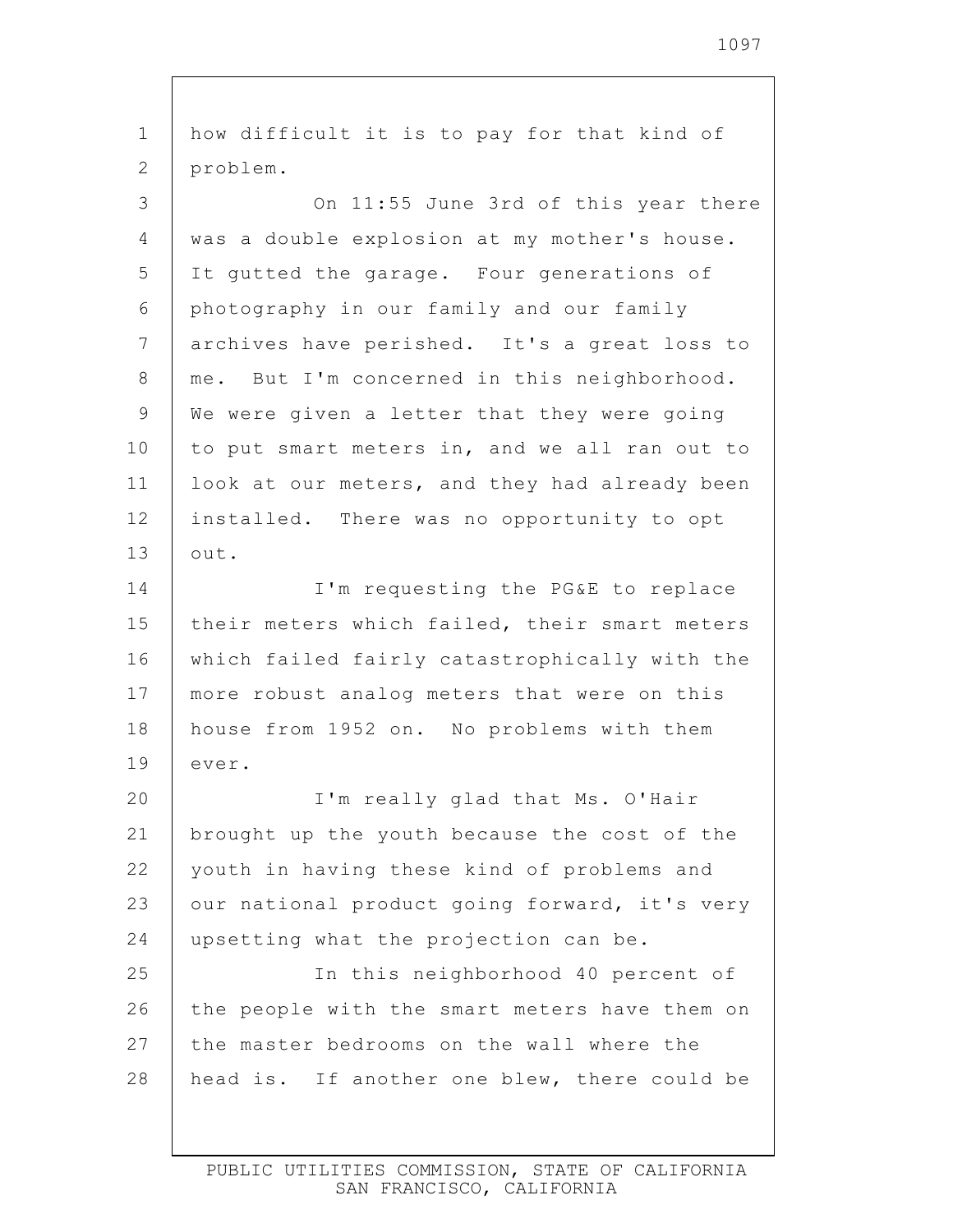| $\mathbf 1$    | a fatality. It could be very, very painful.   |
|----------------|-----------------------------------------------|
| 2              | And I don't think we should have to pay for   |
| 3              | that. I think if their machines fail, we      |
| 4              | should be able to have analog without extra   |
| 5              | cost. And that hasn't been presented as an    |
| 6              | option. And please listen to me on this and   |
| $\overline{7}$ | support California.                           |
| 8              | ALJ YIP-KIKUGAWA: Thank you.                  |
| 9              | (Applause)                                    |
| 10             | ALJ YIP-KIKUGAWA: Toril Jelter                |
| 11             | followed by Kim Gelzzard.                     |
| 12             | STATEMENT OF MS. JELTER                       |
| 13             | MS. JELTER: Good afternoon, your              |
| 14             | Honor. Thank you for giving me the            |
| 15             | opportunity to speak with you today. My name  |
| 16             | is Toril Jelter. I'm a board certified        |
| 17             | pediatrician and general practitioner with    |
| 18             | over 30 years of experience. I practice in    |
| 19             | Walnut Creek, California. For the past ten    |
| 20             | years I have had a special interest in        |
| 21             | environmental factors contributing to the     |
| 22             | autism epidemic in this country.              |
| 23             | I'm here today because I have                 |
| 24             | personally and professionally been profoundly |
| 25             | affected by smart meters and because I wish   |
| 26             | to advocate for America's children. I have    |
| 27             | never had a smart meter on my home because I  |
| 28             | sent certified letters to PUC and PG&E        |
|                |                                               |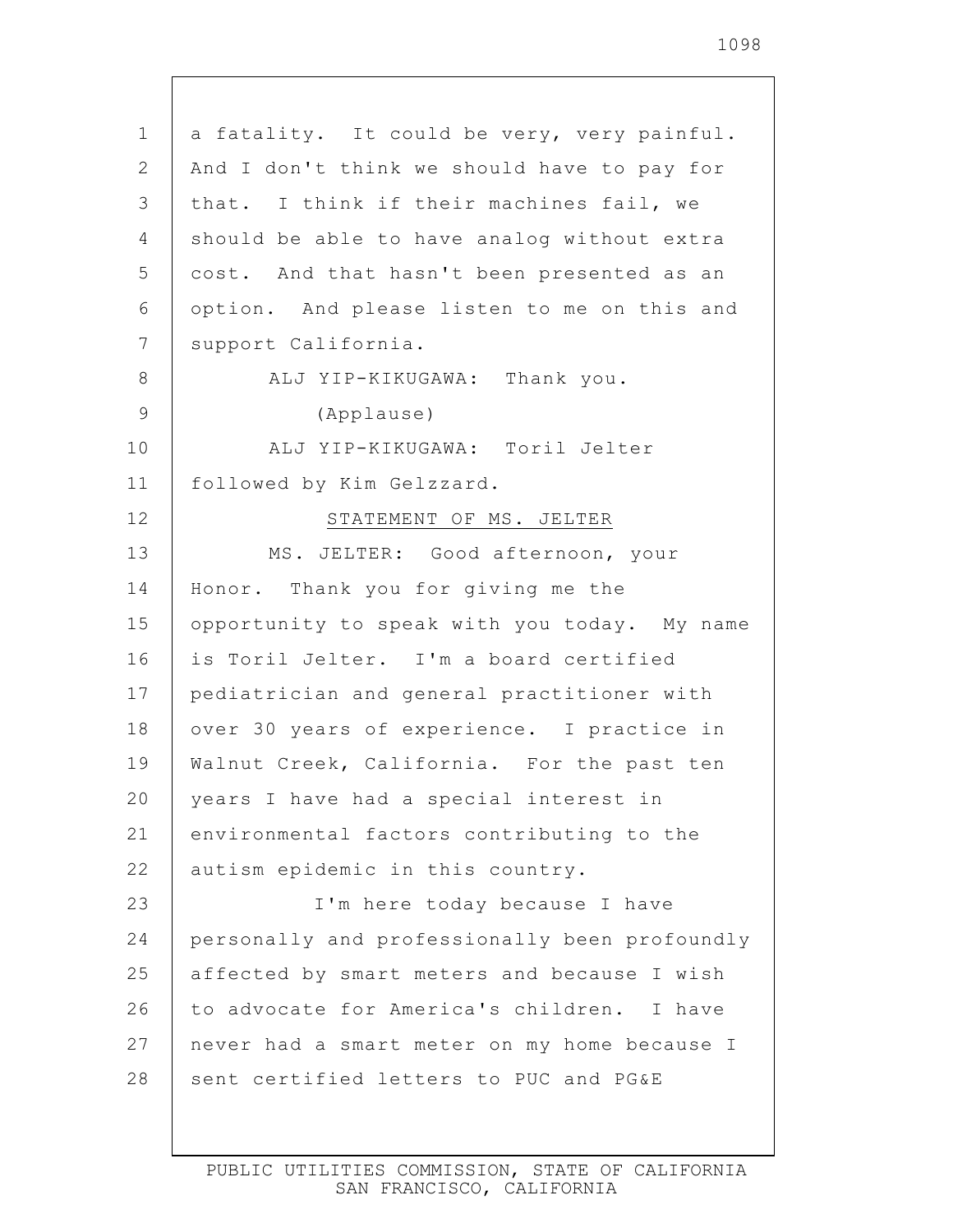1 2 3 4 5 6 7 8 9 10 11 12 13 14 15 16 17 18 19 20 21 22 23 24 25 26 27 28 requesting a deferral. Still when my neighbors got smart meters I developed severe tinnitus, fatigue, and neuropathy at home and at work. Eventually I had to leave my home and close my private practice and move to a low EMR rural area. After six months away and thousands of dollars spent on EMR remediation of our home, I was able return, but I'm still unable to sleep in our home, nor am I able to be in a medical clinic long enough to have a sustainable practice. I have lost my home and livelihood to smart meters. More important than what has happened to me is what has happened to countless children across America. I have reviewed the EMF literature, and I have reviewed the autism literature. There's a huge overlap. I have found 50 problems that children with autism encounter and the problems that EMR has caused. Let me give you an example. This five year old boy with autism came to me for sleep problems. He hadn't slept for a whole year. We decreased his EMR exposure. Within a week he could sleep fine without any melatonin supplementation. We know that EMR decreases melatonin in the body. That's the

1099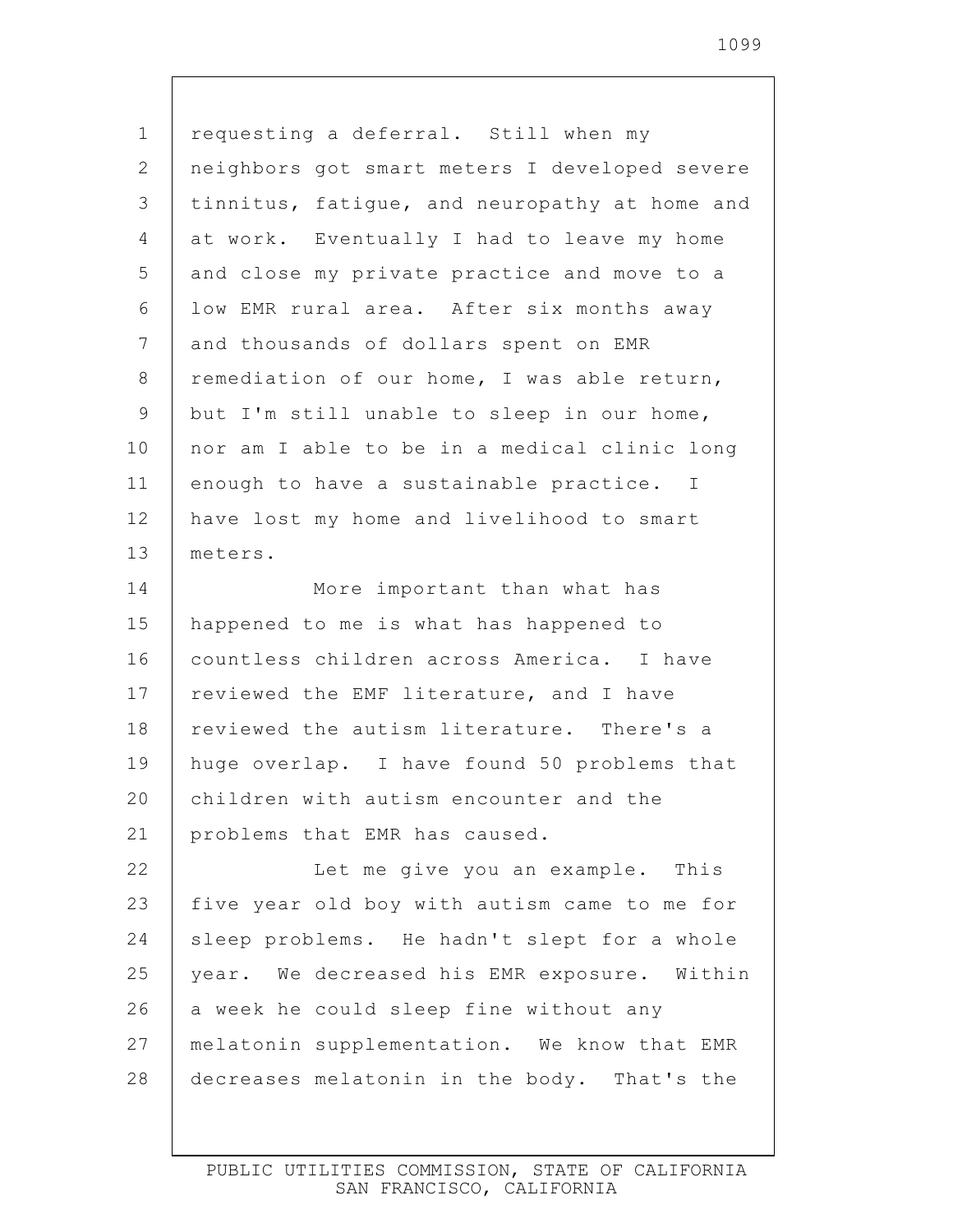1 2 3 4 5 6 7 8 9 10 11 12 13 14 15 16 17 18 19 20 21 22 23 24 25 26 27 28 hormone that allows us to sleep. Another thing that happened was that his cognitive ability increased by two years in two months after decreasing his radiation exposure. A ten-year-old boy with nonverbal autism and aggressive behaviors came to me, and within -- we did a two-week EMF remediation trial. Within three days he was able to have a full sentence. A country that doesn't protect their children has no future. Please partner with us to give our children a future and thereby give all America and its people a future. Thank you for your time. ALJ YIP-KIKUGAWA: Thank you. (Applause) ALJ YIP-KIKUGAWA: Kim Gelzzard followed by Orlean Koehle. STATEMENT OF MS. GELZZARD MS. GELZZARD: Good evening. Good evening. My name is Kim Gelzzard, and I appreciate being here. To begin with, I concur with everything that's been said today. I appreciate that PG&E has offered the option to allow its customers to keep their analog or return to analog meters. PG&E needs to go further by continuing this policy indefinitely and eliminating any fees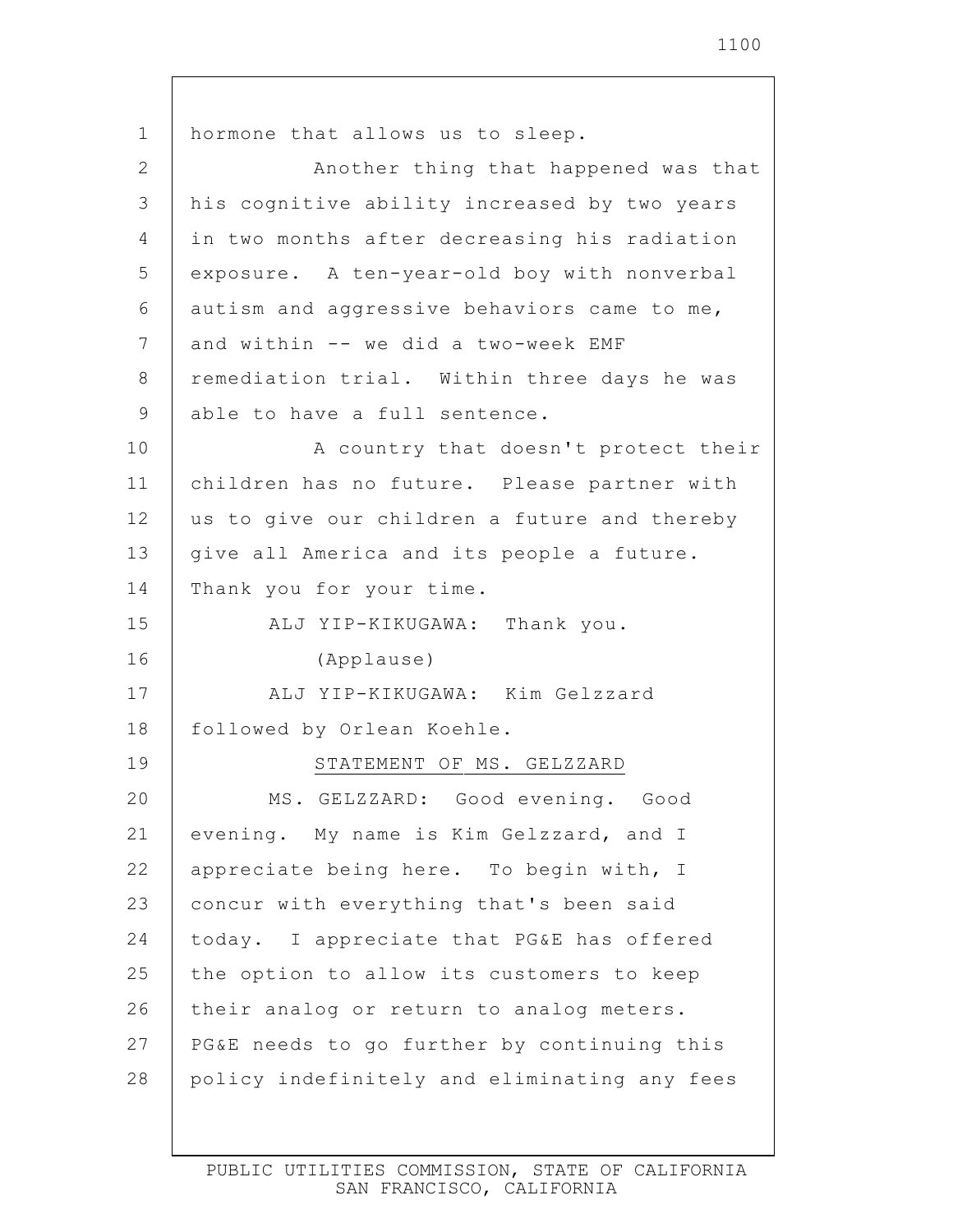1 2 3 4 5 6 7 8 9 10 11 12 13 14 15 16 17 18 19 20 21 22 23 24 25 26 27 28 associated with this choice. Since the public did not even request or have a choice about opting into the installation of smart meters and are the victims of the smart meters associated risk it is unacceptable that the ratepayers should be expected to pay for retention of analog meters. And as there has not been adequate vetting of the health and safety effects of smart meters, there needs to be a moratorium on further use of or recall of smart meters and their installation and ongoing fee options of return to a continued use of analog meters until there has been the conduction of adequate long-term double-blind health studies. Ideally PG&E should unilaterally reinstall analog meters on all California residents until smart meters have been proven safe. Thank you. ALJ YIP-KIKUGAWA: Thank you. (Applause) ALJ YIP-KIKUGAWA: Orlean Koehle followed by Marybeth Brangan. STATEMENT OF MS. KOEHLE MS. KOEHLE: Hello. My name is Orlean Koehle, and I want to thank you for coming to Santa Rosa. Always we've had to go to San Francisco. So we really appreciate your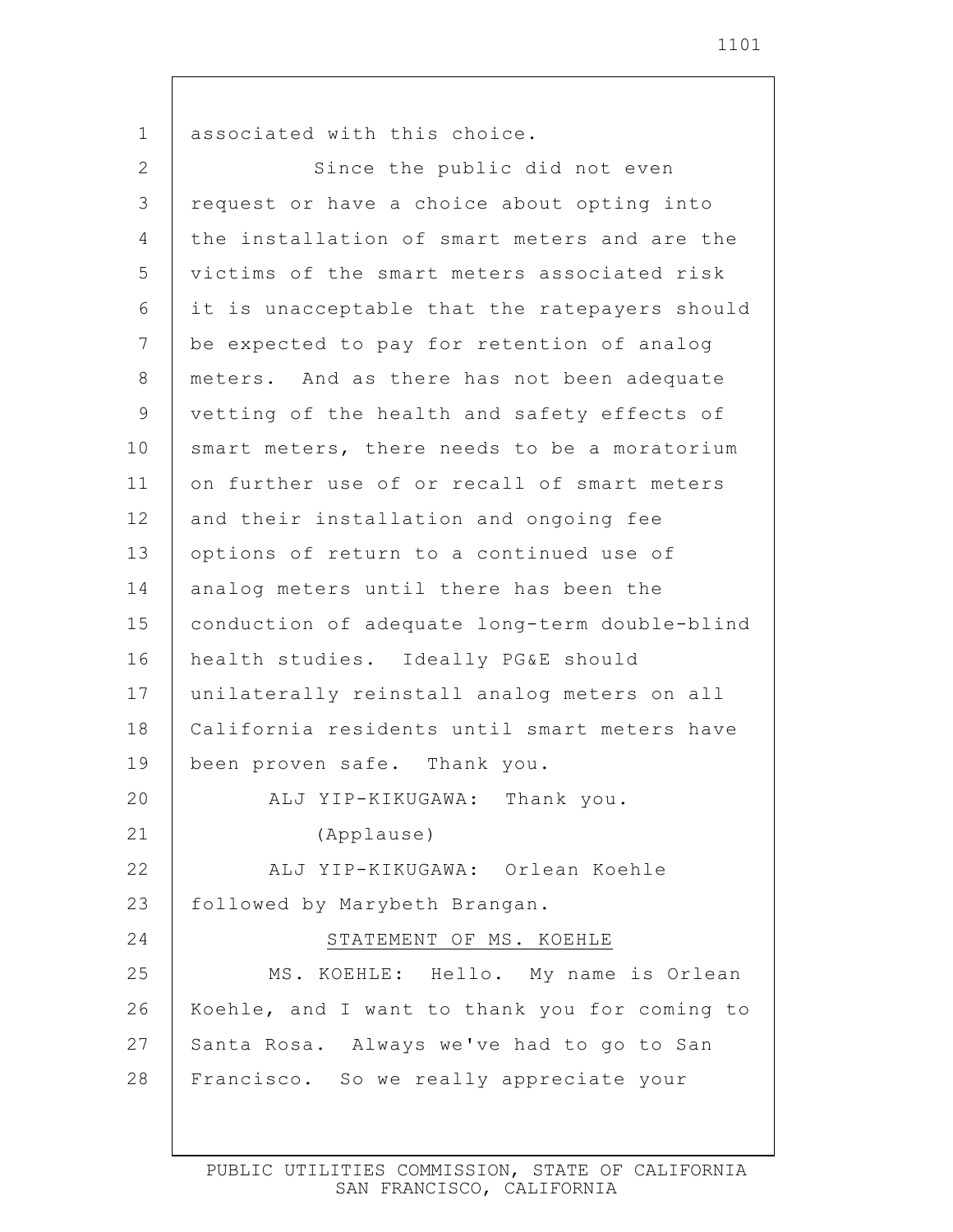1 2 3 4 5 6 7 8 9 10 11 12 13 14 15 16 17 18 19 20 21 22 23 24 25 26 27 28 being here. I am the state president for Eagle Forum of California and also the Sonoma County president. Eagle Forum is one of the groups that first was -- we were protesting against all of this two years ago. We're still protesting. And in the official document I guess we were known as a protestant because of this protesting. And because of what I have been finding out I have written a book called *Just Say No to Big Brother's Smart Meters*. It includes all of the information I have discovered for the past two years sticking out before the CPUC and hearing all of the amazing testimony of others. Fortunately, I am not EMF sensitive, but I am big brother sensitive. And that's why I became interested in this. I think this is an absolute amazing affront on all of us by government, by big brother. And this is not what we ever expected in a free country. I'd just like to let you know. Some of the things that I've written about, the numerous health issues, no scientific testing, smart meters are not UL certified, risk of testing, risk of fires, make the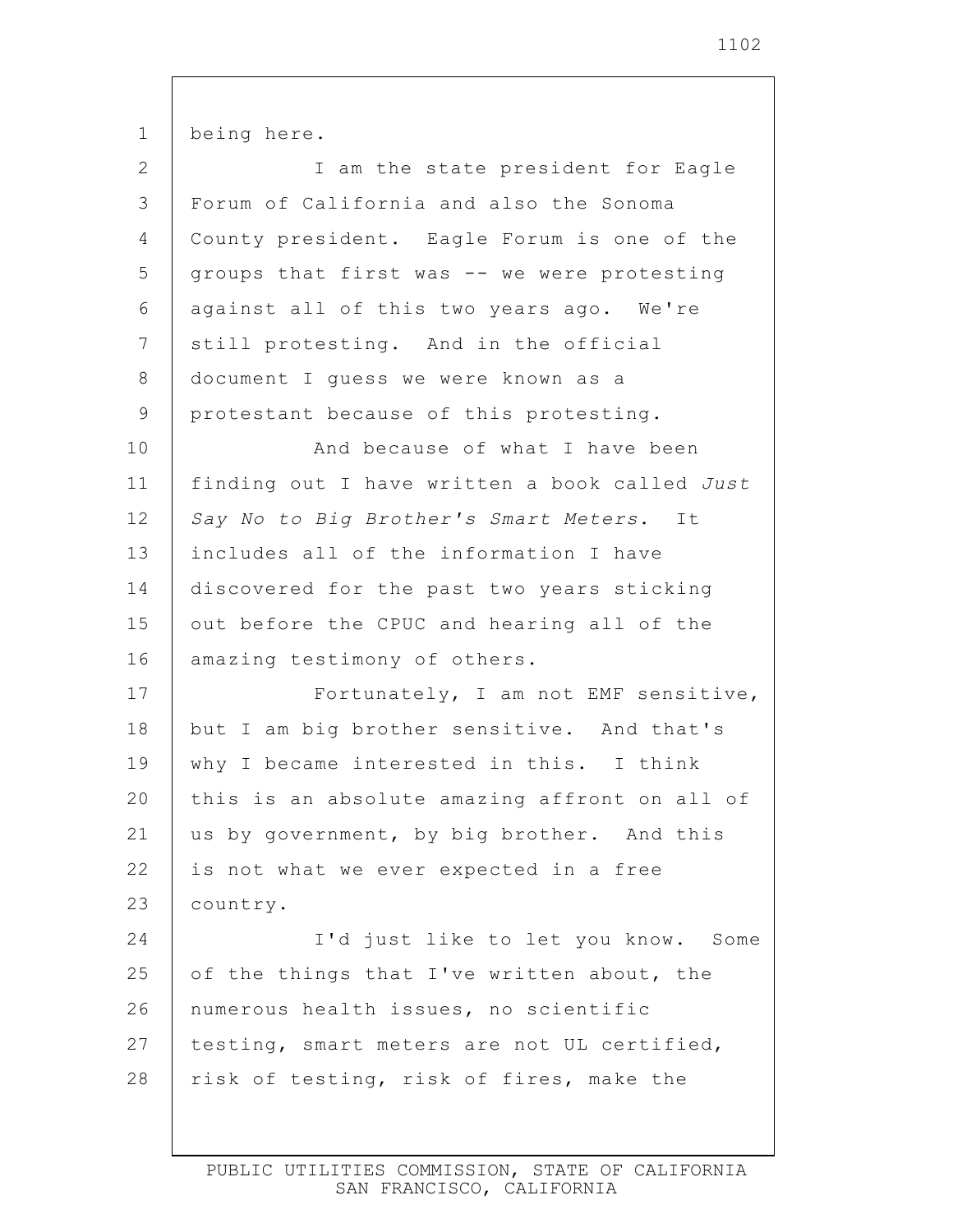1 2 3 4 5 6 7 8 9 10 11 12 13 14 15 16 17 18 19 20 21 22 23 24 25 26 27 28 meters located on the required homes, collecting information and data from all those other homes. Smart meters also have higher rates. There's problems in accuracy. 43,000 cases in Northern California was revealed when a lady from PG&E had to speak before the Senate. Smart meters are heating up and charging higher costs. The Department of Energy stated purpose of the smart grid, as we heard from Margie, was to reduce carbon emissions and greenhouse gases, but really it's about changing our behavior and rationing energy. Smart meters are surveillance devices that are violating federal and state wiretapping laws, and smart meters are unconstitutional. Thank you. And I'd like to submit this to you, and I discuss it on here. ALJ YIP-KIKUGAWA: You may give it to the Public Advisors in back. MS. KOEHLE: Thank you. (Applause) ALJ YIP-KIKUGAWA: Marybeth Brangan followed by Heidi Rose. MS. BRANGAN: Your Honor, I'm not going to speak. ALJ YIP-KIKUGAWA: All right. Heidi Rose and then followed by Siri Scull.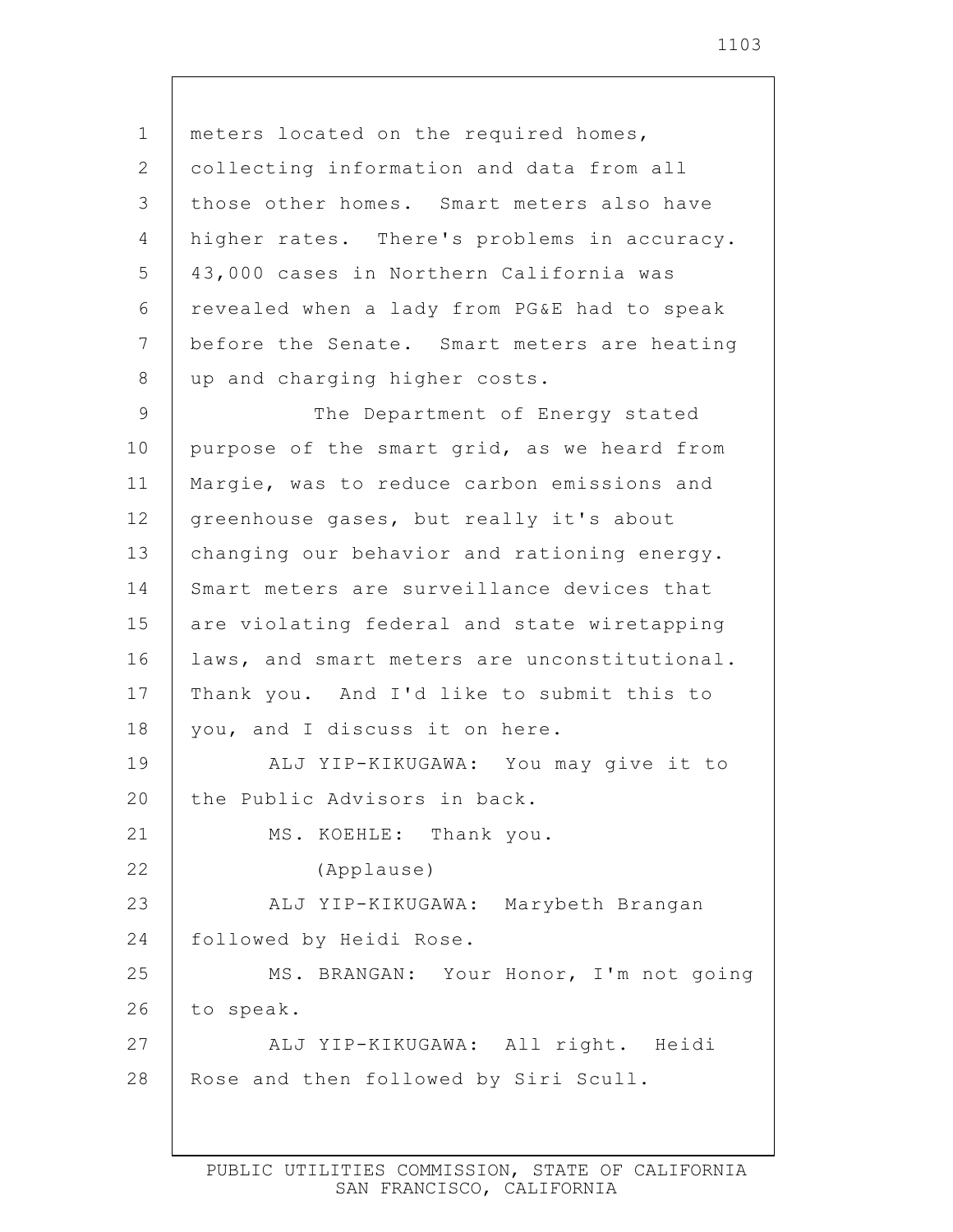| 1  | STATEMENT OF MS. ROSE                         |
|----|-----------------------------------------------|
| 2  | MS. ROSE: Good evening, your Honor.           |
| 3  | The smart meter program is nothing short of a |
| 4  | debacle and a crime against humanity          |
| 5  | attacking our health, democracy, and our most |
| 6  | basic civil rights. In the more than two and  |
| 7  | a half years that I have been working on this |
| 8  | issue I have met countless individuals whose  |
| 9  | lives have been uprooted, destroyed, and in   |
| 10 | some instances ended as a result of this      |
| 11 | criminal infrastructure. I have encountered   |
| 12 | people whose homes have burned. I have met    |
| 13 | people living like refugees forced to live    |
| 14 | out of their cars or in tents, unable to live |
| 15 | in the homes that they own. They have been    |
| 16 | gravely injured by smart meters.              |
| 17 | To charge people a fee so that their          |
| 18 | homes don't burn down is extortion. To        |
| 19 | charge people a fee so that their children    |
| 20 | don't get headaches and nose bleeds is        |
| 21 | extortion. To charge people a fee so that     |
| 22 | they might somehow lessen their exposure to a |
| 23 | well known Class 2B carcinogen is extortion.  |
| 24 | And I say lessen exposure because in the mesh |
| 25 | network no one is spared exposure to this     |
| 26 | deadly microwave radiation.                   |
| 27 | Even if we opt out, smart meters are          |
| 28 | ubiquitous. 190,000 pulses -- sorry --        |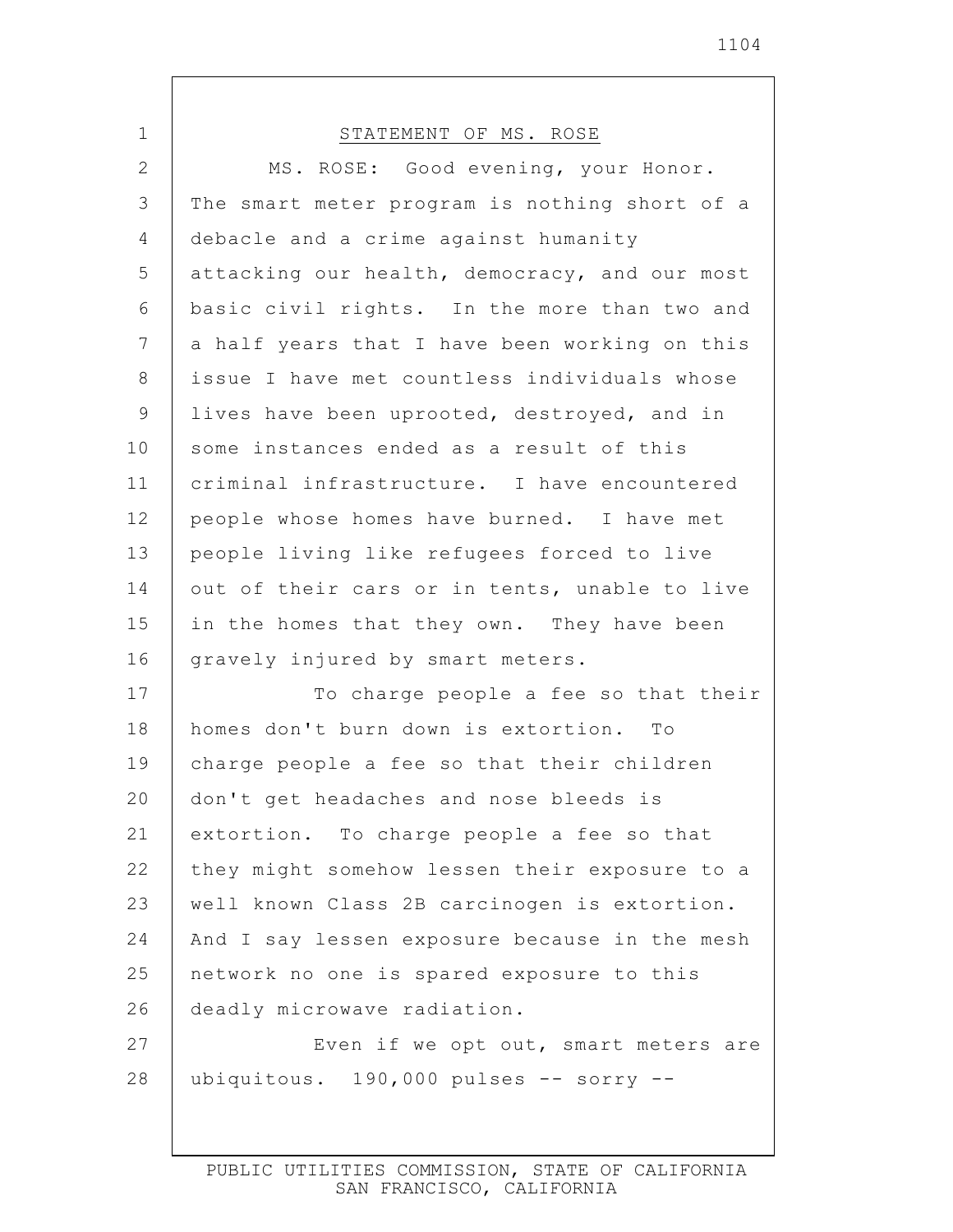1 2 3 4 5 6 7 8 9 10 11 12 13 14 15 16 17 18 19 20 21 22 23 24 25 26 27 28 190,000 pulses per meter per day on our neighbors' homes, on our schools, our churches, everywhere we live, work and play. Furthermore, in violation of FCC rulings the meters are collocated in banks of a hundred or more. Smart meters are a dangerous, untested technology that violates FCC guidelines and are not even UL certified. To say the product is defective and should be recalled is an understatement. The only opt-out to consider is a statewide opt-out, a return to safe, reliable analogs at no cost to the consumer. As we have already been charged for a program we didn't want, any costs must come from shareholders or better yet deducted from salaries. Any fees charged to the ratepayers are extortionate, discriminatory, and therefore illegal. Banning a total recall, individuals and communities must have a no-fee opt out. Thank you very much. ALJ YIP-KIKUGAWA: Thank you. (Applause) ALJ YIP-KIKUGAWA: Siri Scull followed by Matt Magurie. STATEMENT OF MS. SCULL MS. SCULL: Hello. I have taken the day off today with loss of pay and driven up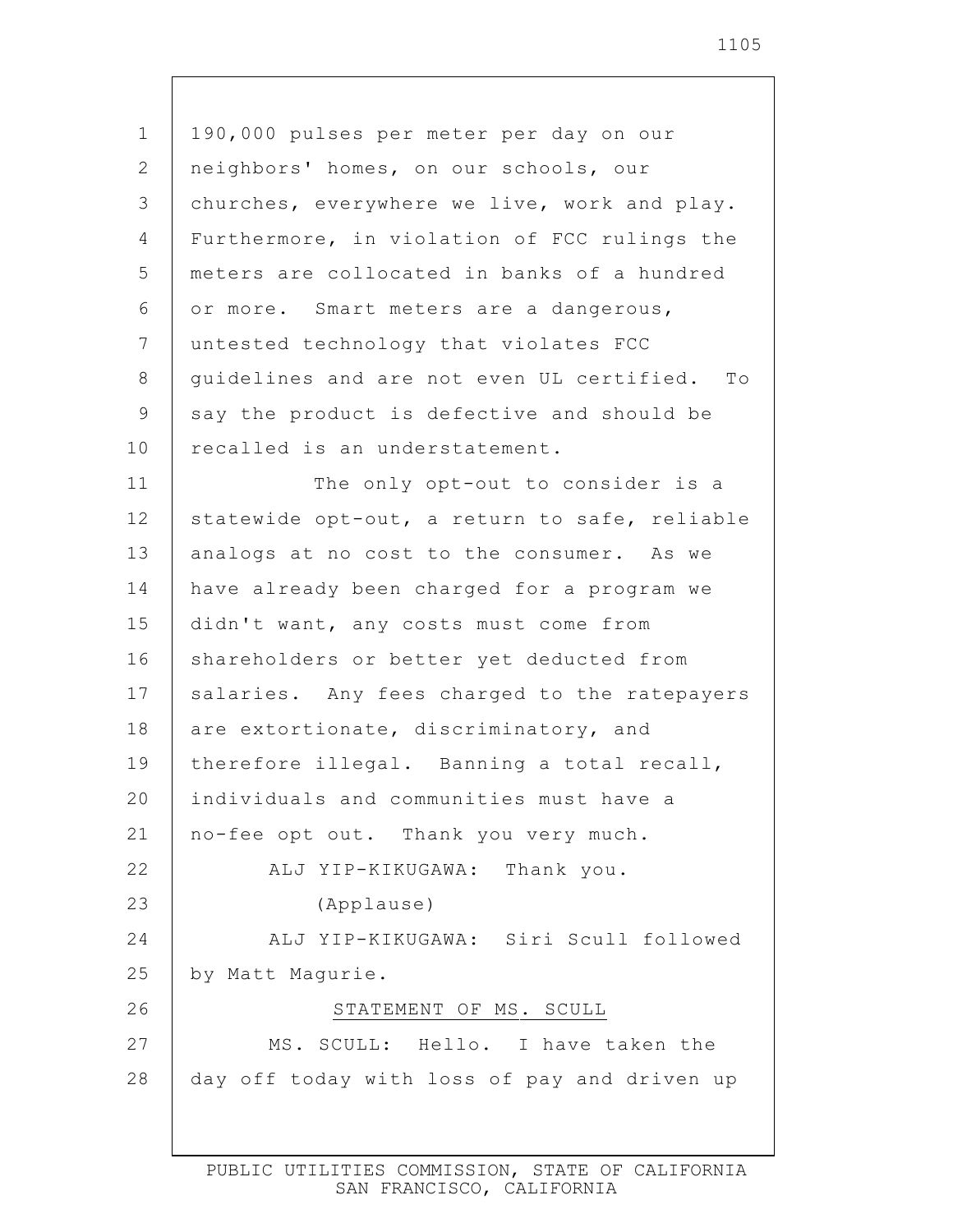1 2 3 4 5 6 7 8 9 from San Francisco because I believe this issue to be of grave importance. I am fortunate to have been able to opt out of the smart meter on my home, but many people can't afford the fees and are still affected by surrounding smart meters. Is it democratic to put a price tag on something that is showing to have serious health implications? I don't think so.

10 11 12 13 14 15 16 17 18 19 20 21 22 23 24 25 26 27 28 In physics we know that everything is made up of energy waves. Even our bodies appearing solid are built out of millions and billions of molecules which are composed of energy waves at their core. Now, what happens when we drastically alter the energy waves that surround us with smart meters that produce EMF waves ten to a hundred times stronger than cell phones? Think about it. It doesn't take a physician to realize that those invisible waves of such high frequency are undeniably powerful. The fact is that there has been no long-term study conducted. What we do know is that sensitive people have already been experiencing insomnia, headaches, heart disturbances, and on and on and on. There are too many people with these symptoms to be a coincidence. The State of Maine has already ruled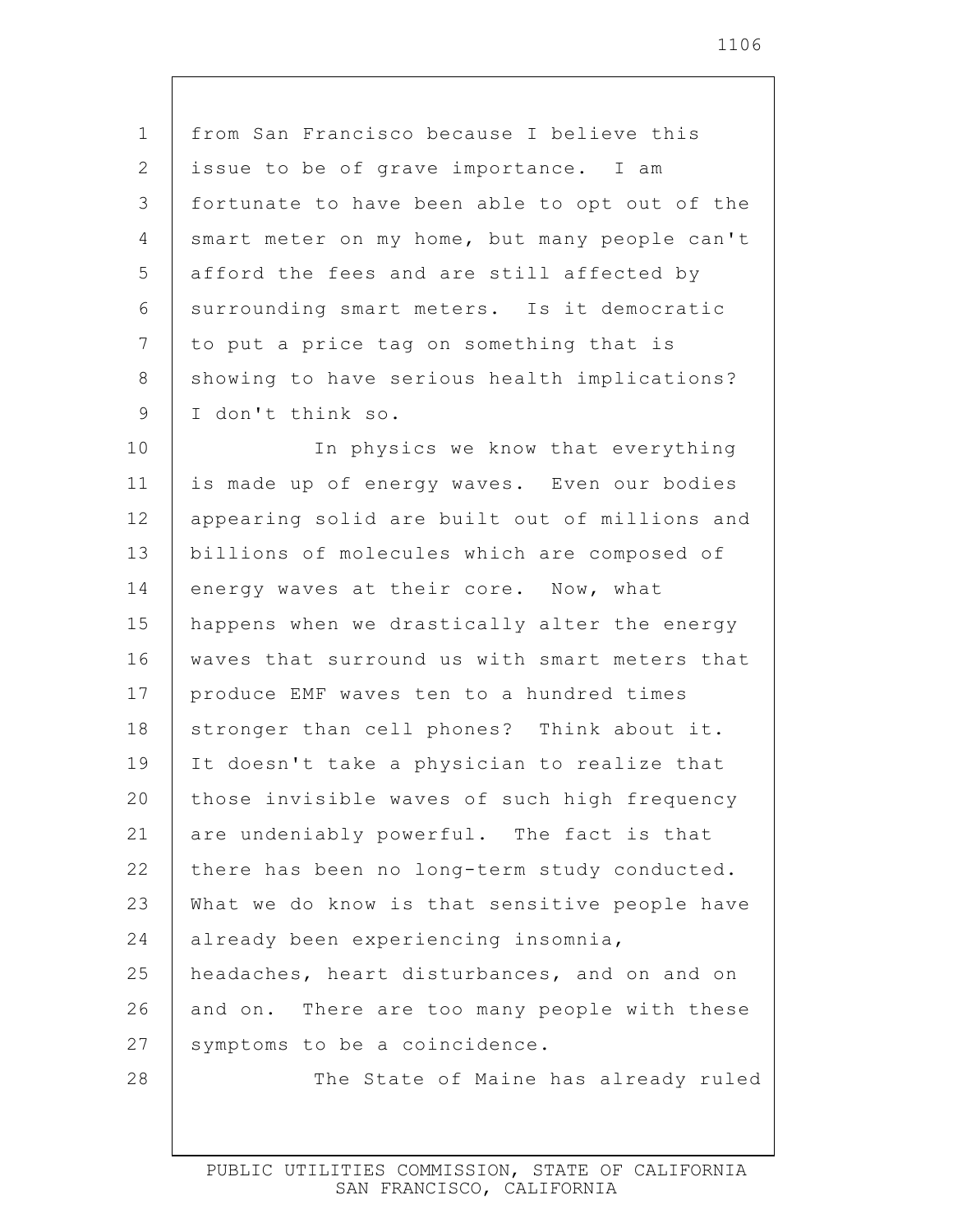| $\mathbf 1$    | that they need a long-term health study       |
|----------------|-----------------------------------------------|
| 2              | before they allow them, and Vermont is        |
| $\mathcal{S}$  | offering a no-fee opt-out. Let's join Maine   |
| 4              | and Vermont and be on the forefront of this   |
| 5              | issue rather than looking back and knowing    |
| 6              | that we could have done something after it's  |
| $7\phantom{.}$ | too late.                                     |
| 8              | I ask you to seriously consider and           |
| 9              | absorb all that you have been presented with  |
| 10             | today from everybody who has been sick and    |
| 11             | harmed by the smart meters and for those who  |
| 12             | are concerned with other issues as well.      |
| 13             | Please do the right thing. At the very least  |
| 14             | rule for a no-fee opt-out and a smart         |
| 15             | meter-free zone for those who are especially  |
| 16             | sensitive. Thank you.                         |
| 17             | ALJ YIP-KIKUGAWA: Thank you.                  |
| 18             | (Applause)                                    |
| 19             | ALJ YIP-KIKUGAWA: Matt Magurie                |
| 20             | followed by Susan Garert.                     |
| 21             | STATEMENT OF MR. MAGURIE                      |
| 22             | MR. MAGURIE: Thank you, your Honor.           |
| 23             | My name is Matt Magurie. And I spent eight    |
| 24             | years on the Petaluma City Council. So I      |
| 25             | know something about outreach to the          |
| 26             | community over controversial issues. And      |
| 27             | frankly, I have to say, nothing personal, but |
| 28             | the CPUC should be very ashamed of itself.    |
|                |                                               |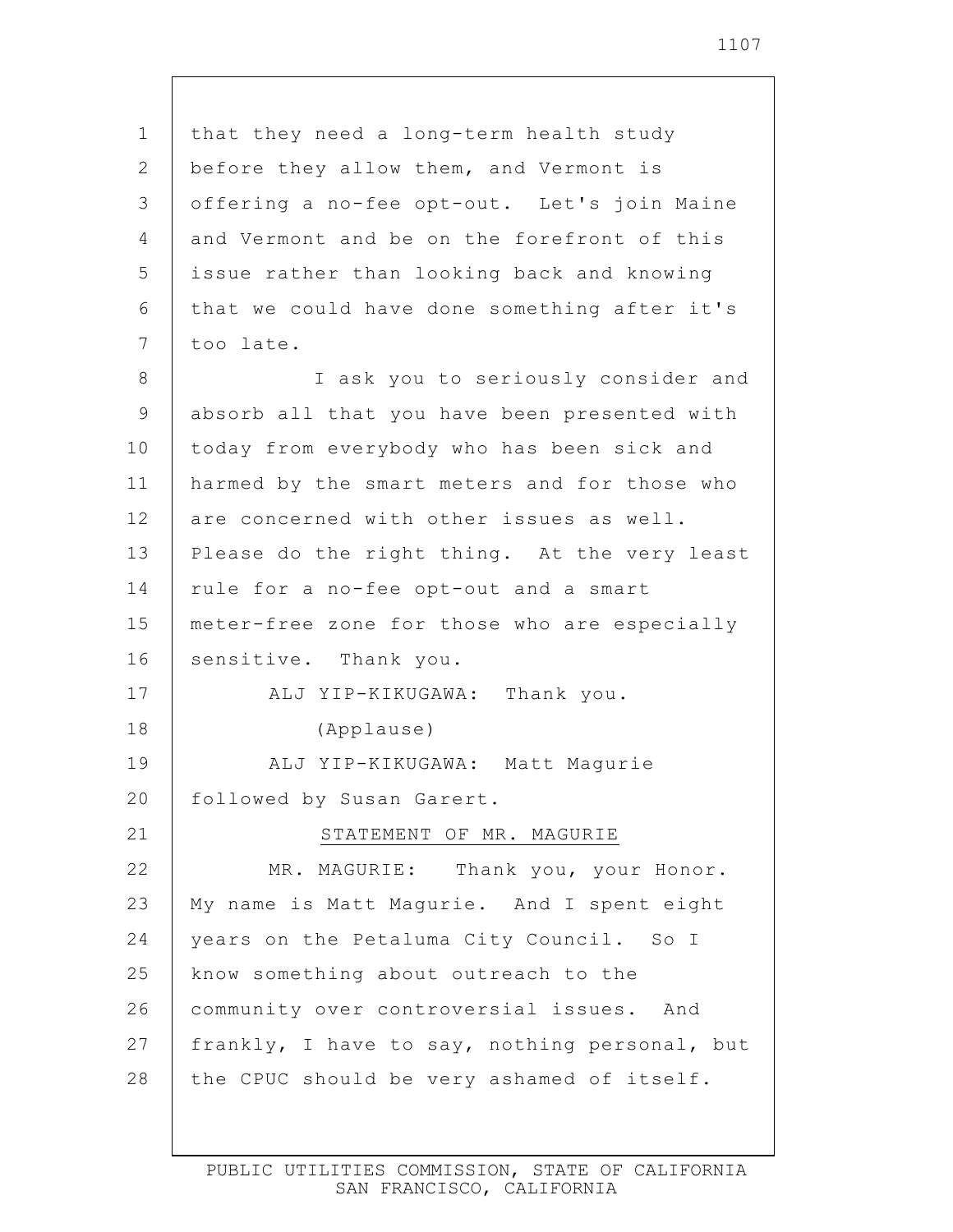1 2 3 4 5 6 7 8 9 10 11 12 13 14 15 16 17 18 19 20 21 22 23 24 25 26 27 28 For people to have to drive from Santa Cruz and San Mateo for a two-minute speaking slot is just wrong. The CPUC needs to have more hearings and needs to allow at least three minutes. Now, I am just outraged that the CPUC originally allowed PG&E to eliminate all those meter reader jobs which were paid for under the regulated rate structure and worked so well under this current economy. That is an outrage. Those were covered under the rates. And if regulation of rates is not a sham, then that should have just stayed there working fine. I agree with all the comments that have been made. We never were really given a chance to, you know, participate in the decisionmaking on this project. You can't opt out if you didn't opt in. And you can't opt in if you're forced into a program. Now, one of the issues I have is that we may opt out. I still have the old analog. I'm not going to let them take that away from me. I've got solar on the house. The fact that the \$10 a month fee on electricity would more than double my annual electrical cost. But one of the issues is that even if I never get a meter, my wife has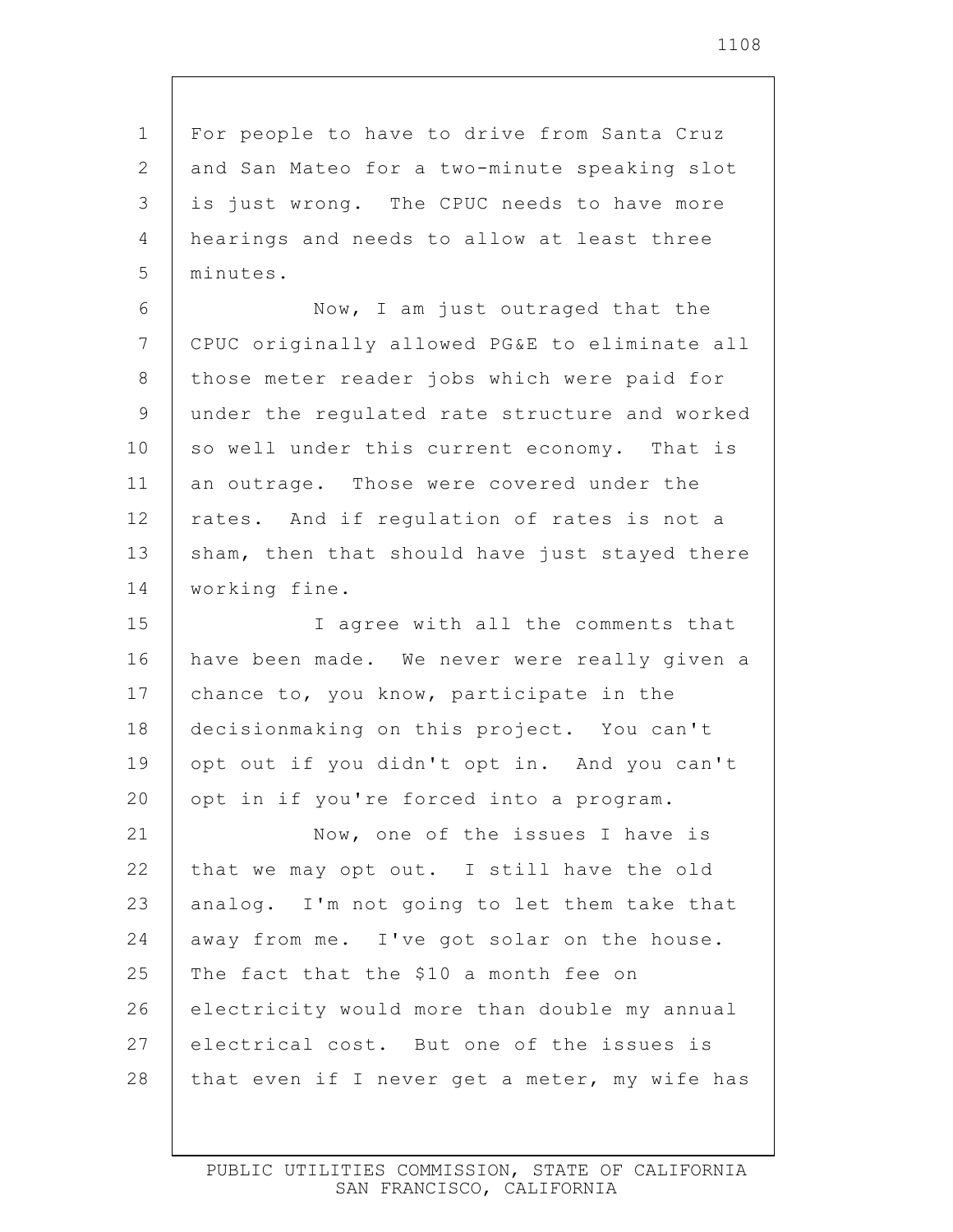1 2 3 4 5 6 7 8 9 10 11 12 13 14 15 16 17 18 19 20 21 22 23 24 25 26 27 28 some precarious health issues, and my next door neighbor's meter is 25 feet from our bed. Is it just coincidence that we have seen a downturn in her well-being since it has been deployed? I don't think so, frankly. Furthermore, PG&E is tasked with maintaining these systems to proper optimum usage so that they don't create worse problems than the ones we have seen and heard and we know are amply documented today and in other documentation. No, we don't trust them. We don't trust them. What about -- we paid them to maintain the high power lines in the mountains that caused those huge fires in the Sierra like eight or ten years ago. We paid them -- ALJ YIP-KIKUGAWA: Thank you. MR. MAGURIE: -- to maintain the pipes in San Bruno. ALJ YIP-KIKUGAWA: Off the record. (Off the record) ALJ YIP-KIKUGAWA: On the record. Susan Garert followed by Karen Hudson. STATEMENT OF MS. GARERT MS. GARERT: Your Honor. Can you hear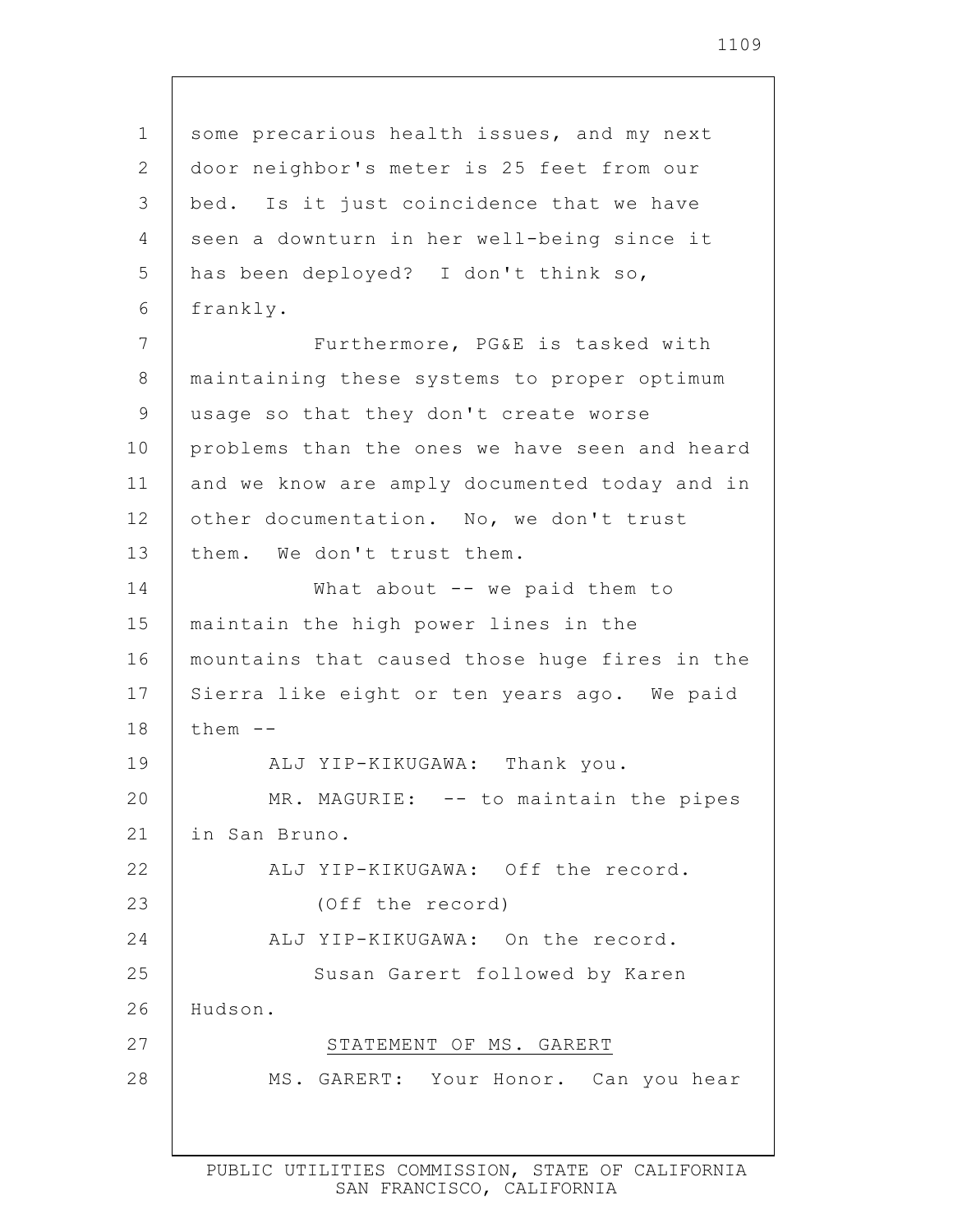1 2 3 4 5 6 7 8 9 10 11 12 13 14 15 16 17 18 19 20 21 22 23 24 25 26 27 28 me? Your Honor. ALJ YIP-KIKUGAWA: Off the record. (Off the record) ALJ YIP-KIKUGAWA: On the record. MS. GARERT: Susan Garert, Santa Rosa. I am outraged. I am protesting the smart meter installation rollout program entirely and the so-called opt-out fees. PG&E states that they believe in choice when it comes to the meter at your home after the fact after they deployed millions of smart meters without offering customers options, let alone knowledge of the installation. I have addressed these concerns in a letter to the CPUC, a letter of complaint to the CPUC. In response I got a form letter that did not answer any of my complaints, any of my questions. Among them if they have the right to charge for smart meters based on Public Utility Code 328(b). No customer should pay for separate fees for utilizing services that protect public or customer safety. I'm questioning why federal laws are not being adhered to as the federal government never made these meters mandatory. I could rattle off energy, but you know what they are. Energy Policy Act of 2005, Title 7, Subtitle E, Section 252 A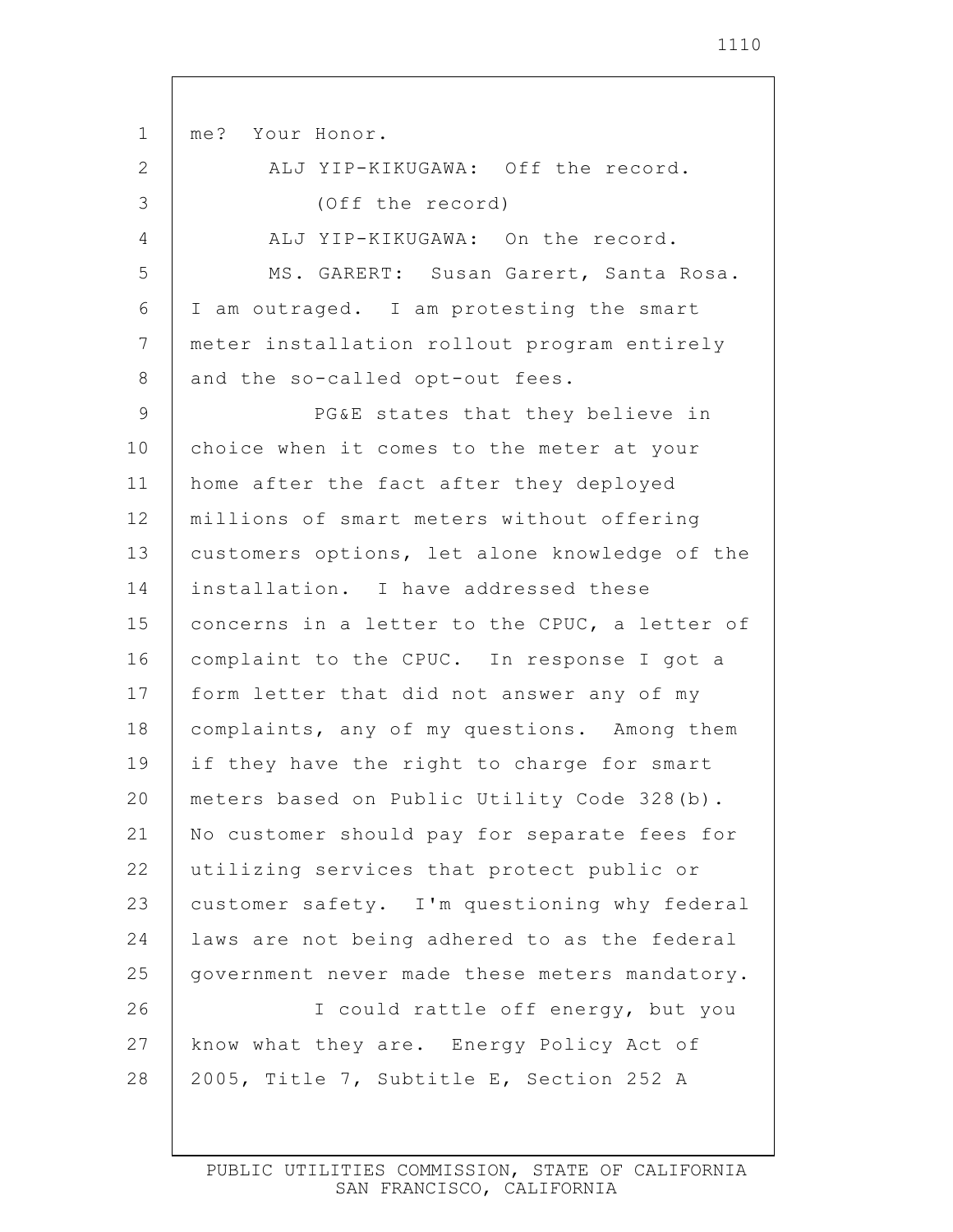1 2 3 4 5 6 7 8 9 10 11 12 13 14 15 16 17 18 19 20 21 22 23 24 25 26 27 28 regarding customers requesting time-based rate with a time-based meter capable of enabling the utility and customer to offer and receive such rate as well as CPUC Code 745(d). Residential customers have the option to not receive service pursuant to time variant pricing in Section 4. I'm questioning the safety of these meters. PG&E erroneously equates the EMF of smart meters to that of microwaves and cell phones. Those aren't mandatory. People don't have to have microwaves and cell phones. And they're not on 24 hours seven days a week. How can they even -- I mean. They write that, and they sent that to every one? God. We're really not that stupid. But it's all happening any way. I'm questioning the security of these -- ALJ YIP-KIKUGAWA: Thank you. MS. GARERT: -- meters in terms of the fire hazard potential. And thank you for listening to our comments today. ALJ YIP-KIKUGAWA: Thank you. (Applause) ALJ YIP-KIKUGAWA: Karen Hudson followed by Steve Hogle. STATEMENT OF MS. HUDSON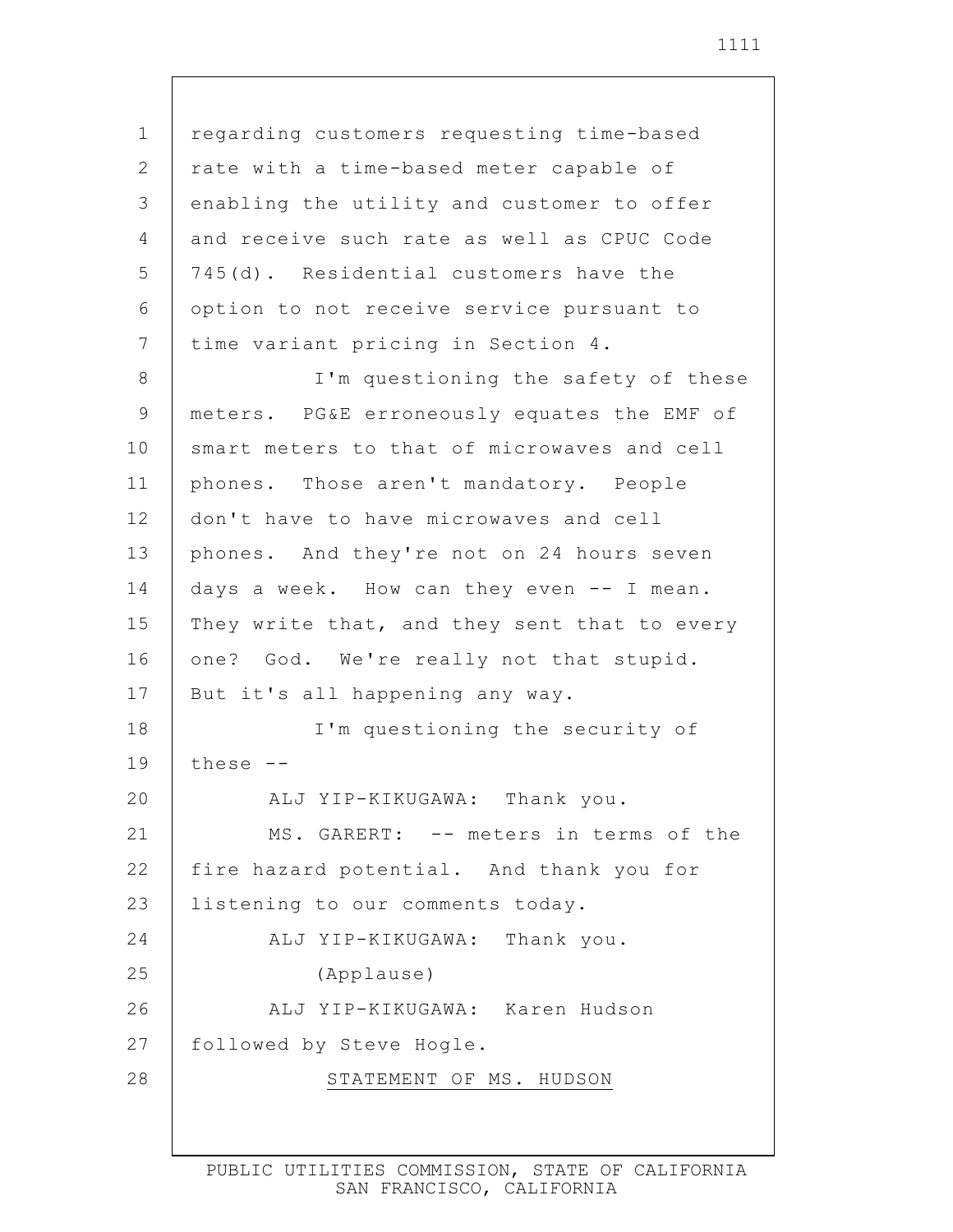1 2 3 4 5 6 7 8 9 10 11 12 13 14 15 16 17 18 19 20 21 22 23 24 25 26 27 28 MS. HUDSON: My name is Karen Hudson, and I'm from Rohnert Park. My name is Karen Hudson, and I'm from Rohnert Park. I'm a cancer survivor and a retired teacher. In Sweden electrohypersensitivity is documented as a debilitating illness that is referred to as poisoning our systems. In Europe experts fear that by 2017 50 percent of the European population will be electrosensitive, hypersensitive. The American Academy of Environmental Medicine recognizes that the way to treat EHS is to reduce EMF exposure. The deployment of smart meters is not reducing it. It's increasing it. In my neighborhood most of the people do not have smart meters. However, five houses do. My neighbor has a smart meter on the house next to her, and when it was put in she no  $-$  since then she can no longer work in her kitchen at her kitchen counter or do dishes. She has moved all of that into the other part, and her husband has to take care of it. I've become sensitive myself. I get horrible headaches. I cannot walk my dog in the neighborhood around us any longer because I get headaches. My ear bothers me. I get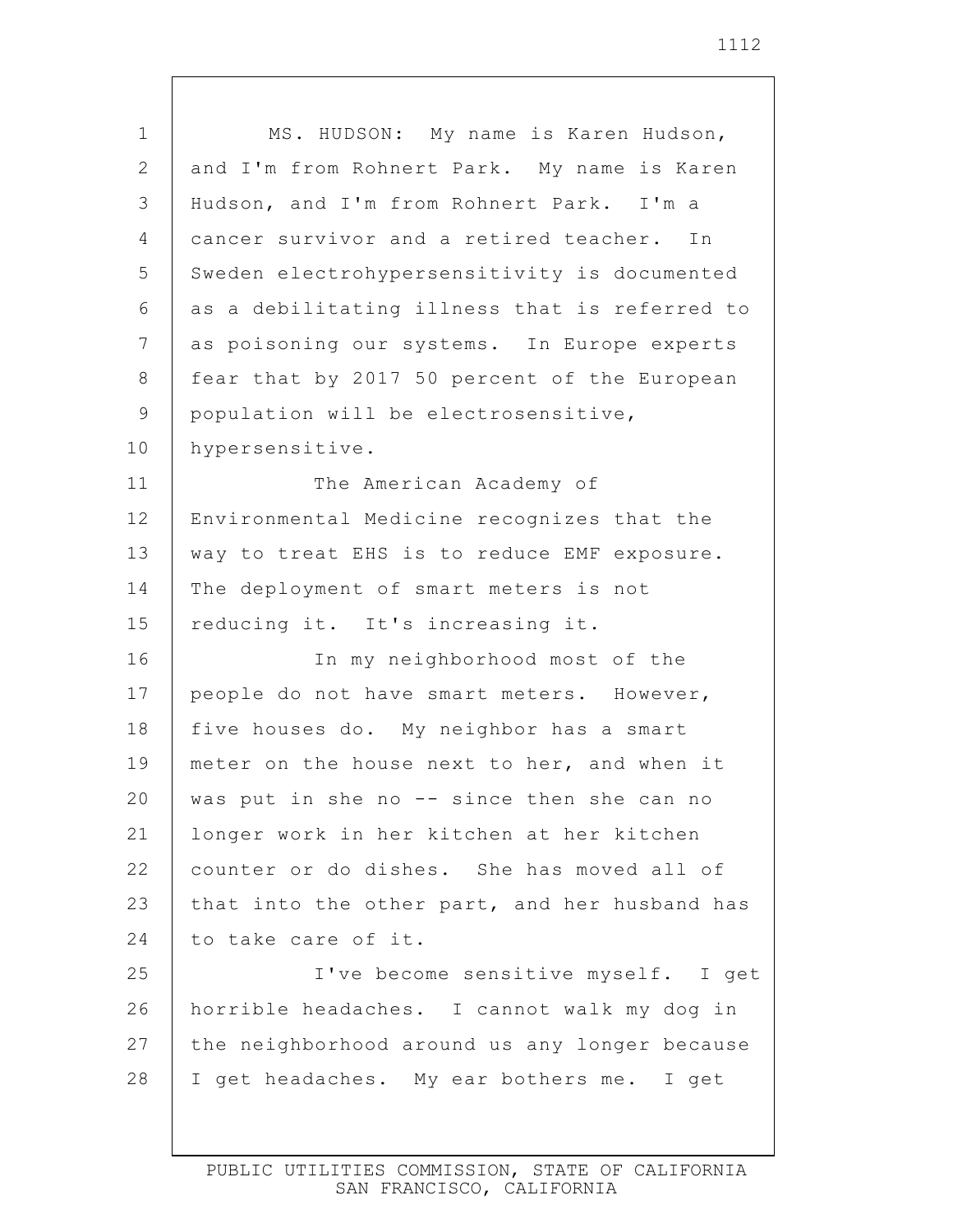1 2 3 4 5 6 7 8 9 10 11 12 13 14 15 16 17 18 19 20 21 22 23 24 25 26 27 28 nauseous. An installer asked my other neighbor's son who is 17 years old if they could install a meter on the house because there was no sign up, I assume it was that, on their home. And when my neighbor called PG&E, PG&E said that they would have to pay them to replace the meter that they didn't want originally put on their house after a 17 year old was given the data. We should not be charged for an opt-out. I would like a ban of smart meters. Thank you. ALJ YIP-KIKUGAWA: Thank you. (Applause) ALJ YIP-KIKUGAWA: Steve Hogle followed by Gertrude Gebin. Mr. Hogle. (No response) ALJ YIP-KIKUGAWA: Okay. Gertrude Gebin, G-e-b-i-n, followed by Mary Campbell. STATEMENT OF MS. GEBIN MS. GEBIN: Good evening, your Honor. In October 2009 PG&E removed the analog meters from my home and replaced them with smart meters. The meters they removed were apparently destroyed before I learned about the adverse health effects that I experienced. I opted to have the analog meters reinstalled because the smart meters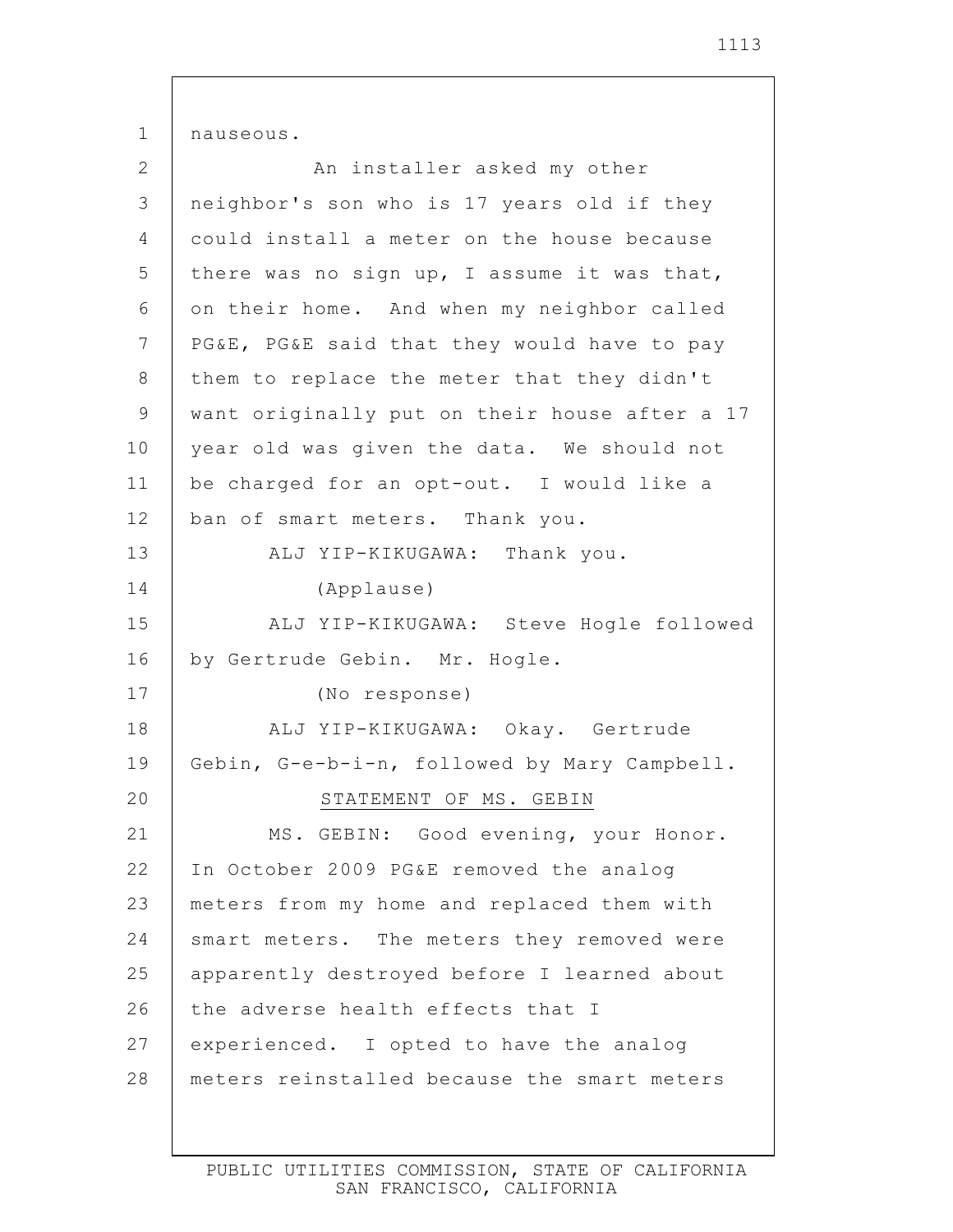| $\mathbf 1$    | caused me severe negative health effects and  |
|----------------|-----------------------------------------------|
| 2              | symptoms. And having the analog is not a      |
| 3              | luxury. It's a necessity for my well-being.   |
| 4              | I had to pay a fee to bring back              |
| 5              | analogs. And I continue to pay -- and I       |
| 6              | continue to pay monthly fees. I should not    |
| $\overline{7}$ | or any one else have to pay the fees because  |
| 8              | we did not create the problem. PG&E, CPUC     |
| 9              | did. And shareholders, not us, should pay     |
| 10             | the opt-out cost.                             |
| 11             | The State of California Public                |
| 12             | Utility Code 328(b) states:                   |
| 13             | No customers should have to                   |
| 14             | pay separate fees for                         |
| 15             | utilizing services that                       |
| 16             | protect public or customer                    |
| 17             | safety.                                       |
| 18             | Did CPUC, PG&E, did they ignore               |
| 19             | this at all? The fees are unethical and       |
| 20             | unconscionable. I or anyone should not have   |
| 21             | to bear the burden for the PG&E/CPUC smart    |
| 22             | meter boondoggle. I'm not totally free from   |
| 23             | the symptoms associated with the smart meters |
| 24             | because my -- because my neighbors on either  |
| 25             | side of my house still have smart meters, and |
| 26             | one of the them is like 15 feet away from my  |
| 27             | bedroom. And I can't sleep in my bedroom      |
| 28             | every night. So I have to sleep in the        |
|                |                                               |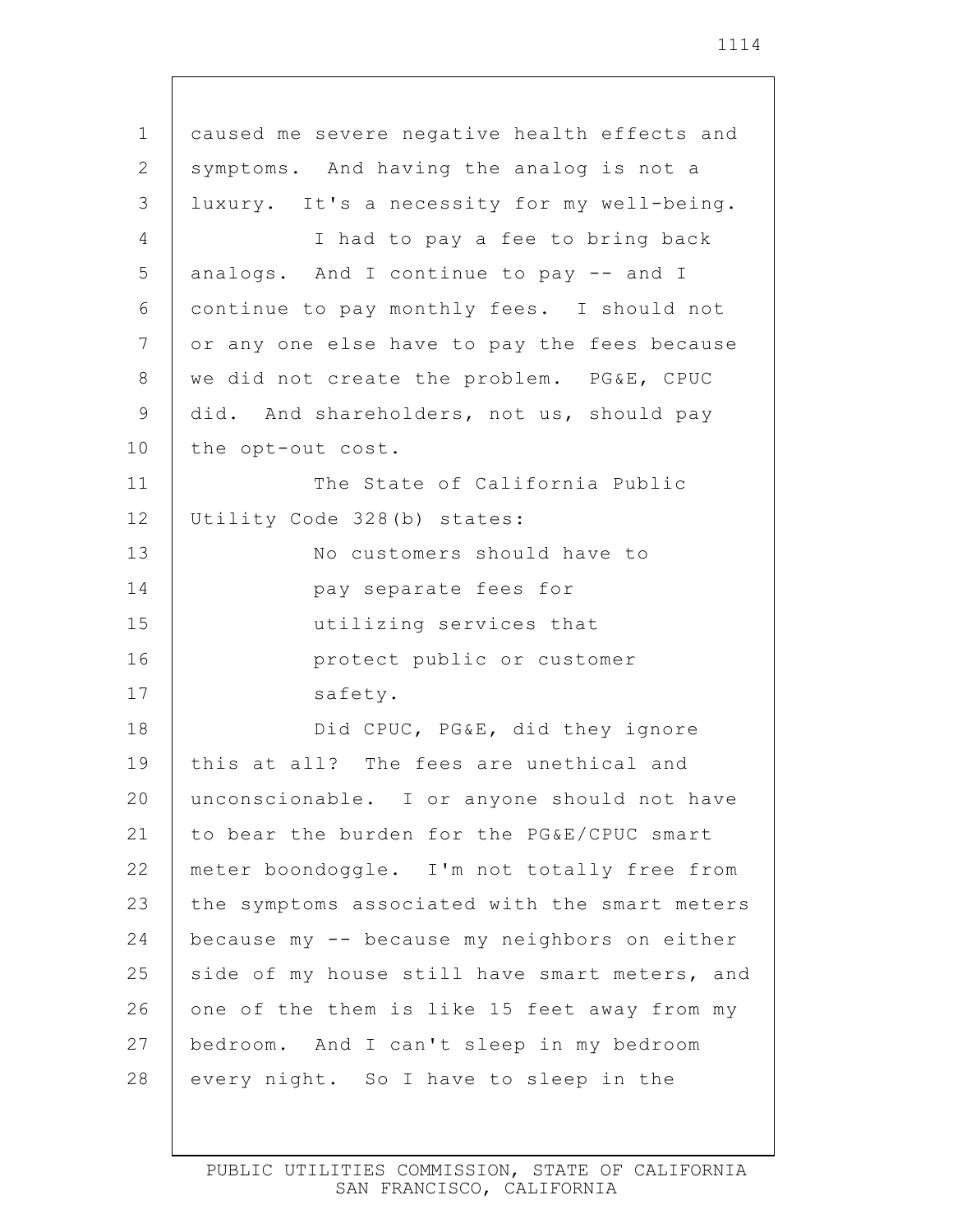| $\mathbf 1$    | living room every now and then, like maybe    |
|----------------|-----------------------------------------------|
| $\overline{2}$ | every other night.                            |
| 3              | So the State of Vermont, their                |
| 4              | opt-out should take place in California so    |
| 5              | that my neighbors could take, you know, could |
| 6              | have their smart meters taken out. Better     |
| 7              | yet, smart meters should be eliminated        |
| 8              | because they are most deleterious to          |
| $\mathsf 9$    | community health and safety. Thank you very   |
| 10             | much.                                         |
| 11             | ALJ YIP-KIKUGAWA: Thank you.                  |
| 12             | (Applause)                                    |
| 13             | ALJ YIP-KIKUGAWA: Mary Campbell, and          |
| 14             | then after Ms. Campbell we're going to take a |
| 15             | break.                                        |
| 16             | STATEMENT OF MS. CAMPBELL                     |
| 17             | MS. CAMPBELL: My name is Mary Campbell        |
| 18             | from San Rafael. And this is just a personal  |
| 19             | story. I first refused the smart meter but    |
| 20             | was told by the gentleman going around        |
| 21             | installing them that it would cost me a lot   |
| 22             | more if I did this after they left the        |
| 23             | neighborhood. So I caved. And then I am a     |
| 24             | widow, very limited income.                   |
| 25             | And I was working in my garage for a          |
| 26             | period of two weeks. I had some repairmen     |
| 27             | out there. And I started getting headaches,   |
| 28             | severe headaches, which I have never, ever    |
|                |                                               |
|                |                                               |

 $\mathsf{I}$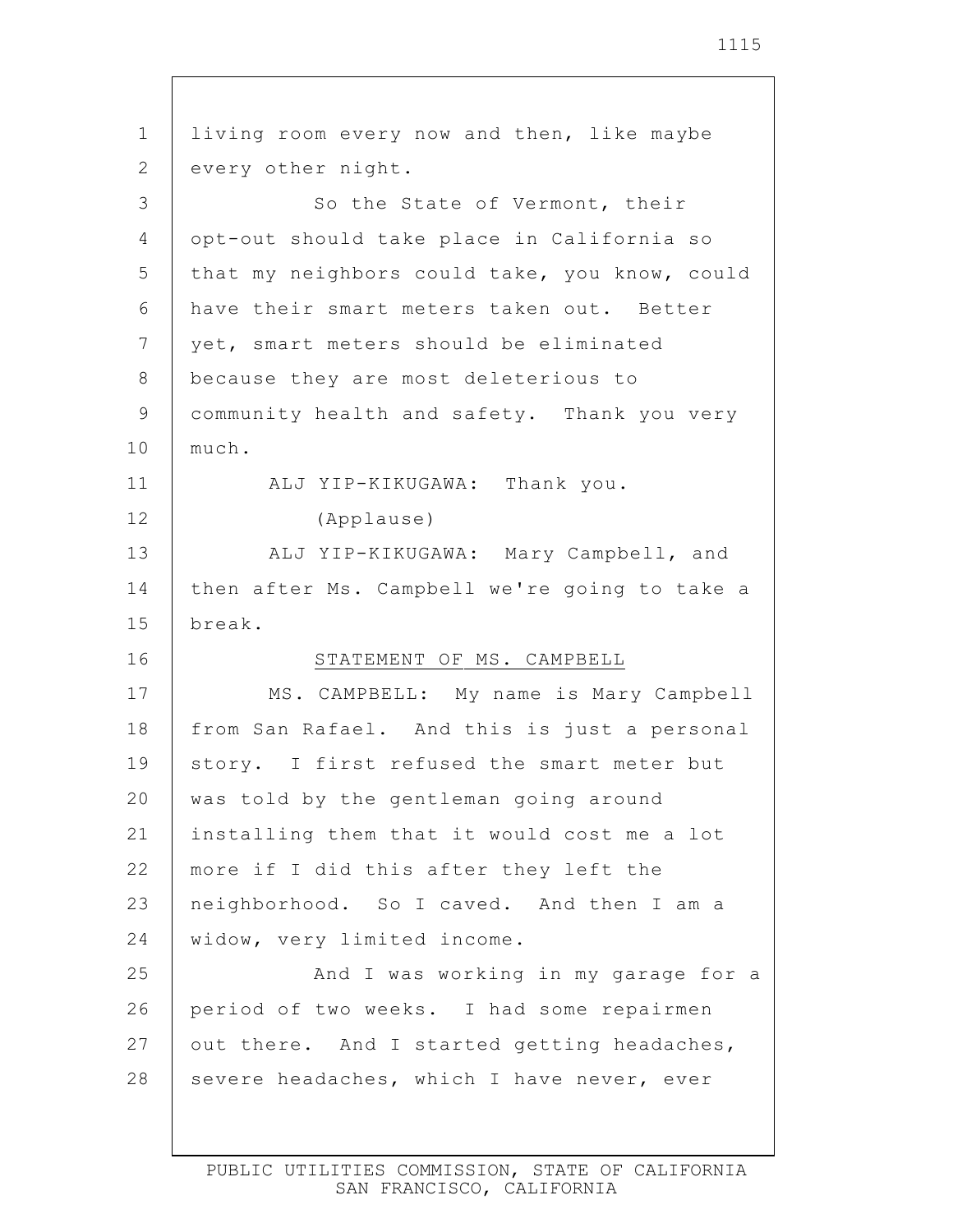| $\mathbf 1$    | hardly ever had headaches in my life. So I    |
|----------------|-----------------------------------------------|
| $\overline{2}$ | put two and two together, and I requested to  |
| 3              | have the smart meter removed, which it was,   |
| $\overline{4}$ | and I haven't had that problem since. I have  |
| 5              | had periodic arrhythmias about a half a dozen |
| 6              | times and since that smart meter episode.     |
| 7              | And I don't know whether that's to do with    |
| 8              | it. I had my heart tested, and it was         |
| 9              | negative. I was told I was negative.          |
| 10             | So I have to pay to have, you know,           |
| 11             | the opt out fee. And being a widow on a       |
| 12             | limited income, I don't think that's fair. I  |
| 13             | don't think it's fair to others as well as    |
| 14             | me. And I would ask you to discontinue that.  |
| 15             | Thank you.                                    |
| 16             | ALJ YIP-KIKUGAWA: Thank you.                  |
| 17             | (Applause)                                    |
| 18             | ALJ YIP-KIKUGAWA: We're going to take         |
| 19             | a five-minute break.                          |
| 20             | Off the record                                |
| 21             | (Recess taken)                                |
| 22             | ALJ YIP-KIKUGAWA: Let's go on the             |
| 23             | record.                                       |
| 24             | And Diane Nickel followed by                  |
| 25             | Constance Barker.                             |
| 26             | STATEMENT OF MS. NICKEL                       |
| 27             | MS. NICKEL: Hello, your Honor. I urge         |
| 28             | you to rule to socialize the cost of the      |
|                |                                               |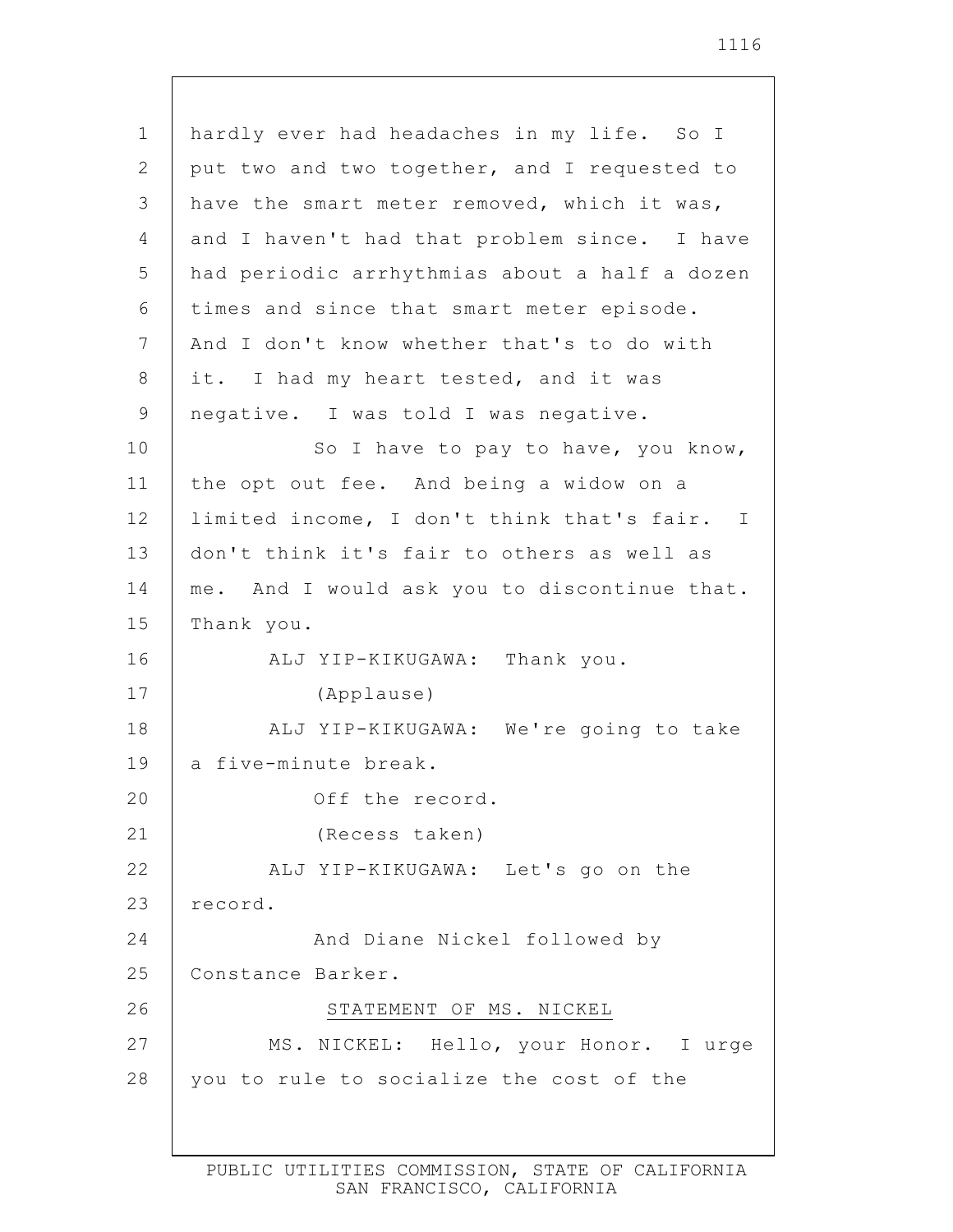1 2 3 4 5 6 7 8 9 10 11 12 13 14 15 16 17 18 19 20 21 22 23 24 25 26 27 28 smart meter opt-out program so that people who opt out get the same as every one else. My reasons for this, because our society often socializes costs that are important for public health such as antismoking ads and water treatment. There is strong evidence that radiofrequency radiation at low levels causes physiological problems. The symptoms that people are discussing here today have been reported in numerous studies including a study by Dr. Goldsmith, who held 11 professorships and was the World Health Organization for Europe. He studied a problem that happened in the Russian Embassy -- U.S. Russian -- U.S. Embassy in Russia where they were being microwaved by the Russians in the '60s. And Dr. Goldsmith published that there are multiple neurological impairments including insomnia, depression, anxiety, leukemias, cancers were being caused by radiation that are at similar levels to what these smart meters emit. .02 to .05 microwatts per centimeter squared Dr. Goldsmith reported in his peer-reviewed study. .02 to .05, that's less than .1. The California Council of Science Technology reported in their -- reported on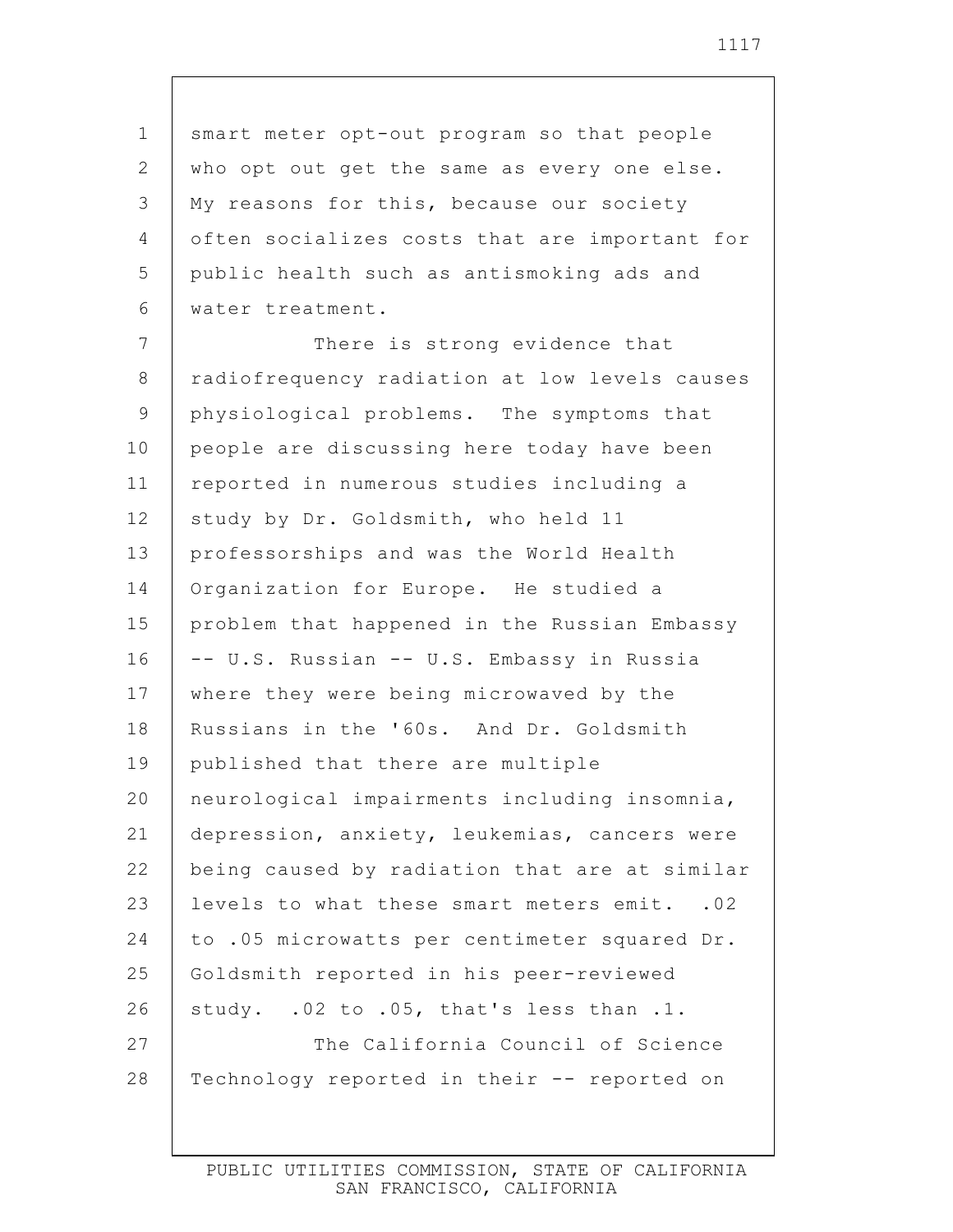1 2 3 4 5 6 7 8 9 10 11 12 13 14 15 16 17 18 19 20 21 22 23 24 25 26 27 28 smart meters that the study -- they state that if an individual were standing directly in front of next to the meter, there would be 8.8 microwatts per centimeter squared. The smart meter is transmitting 2 to 4 percent of the time. So that's about a hundred times more than the level that was found at the embassy that caused these disorders. Your Honor, if I may go off the record, please, very quickly. ALJ YIP-KIKUGAWA: Okay. Off the record. (Off the record) ALJ YIP-KIKUGAWA: On the record. Constance Barker followed by Callee Maher. STATEMENT OF MS. BARKER MS. BARKER: Thank you, your Honor. My name is Constance Barker. I'm president of the Environmental Health Network in California. UNIDENTIFIED SPEAKER: Can't hear you. MS. BARKER: We are a 30-plus-year-old Bay Area nonprofit providing support and advocacy for the chemically and electrically injured. We are a 30-plus-year-old Bay Area nonprofit providing support and advocacy for the chemically and electrically injured,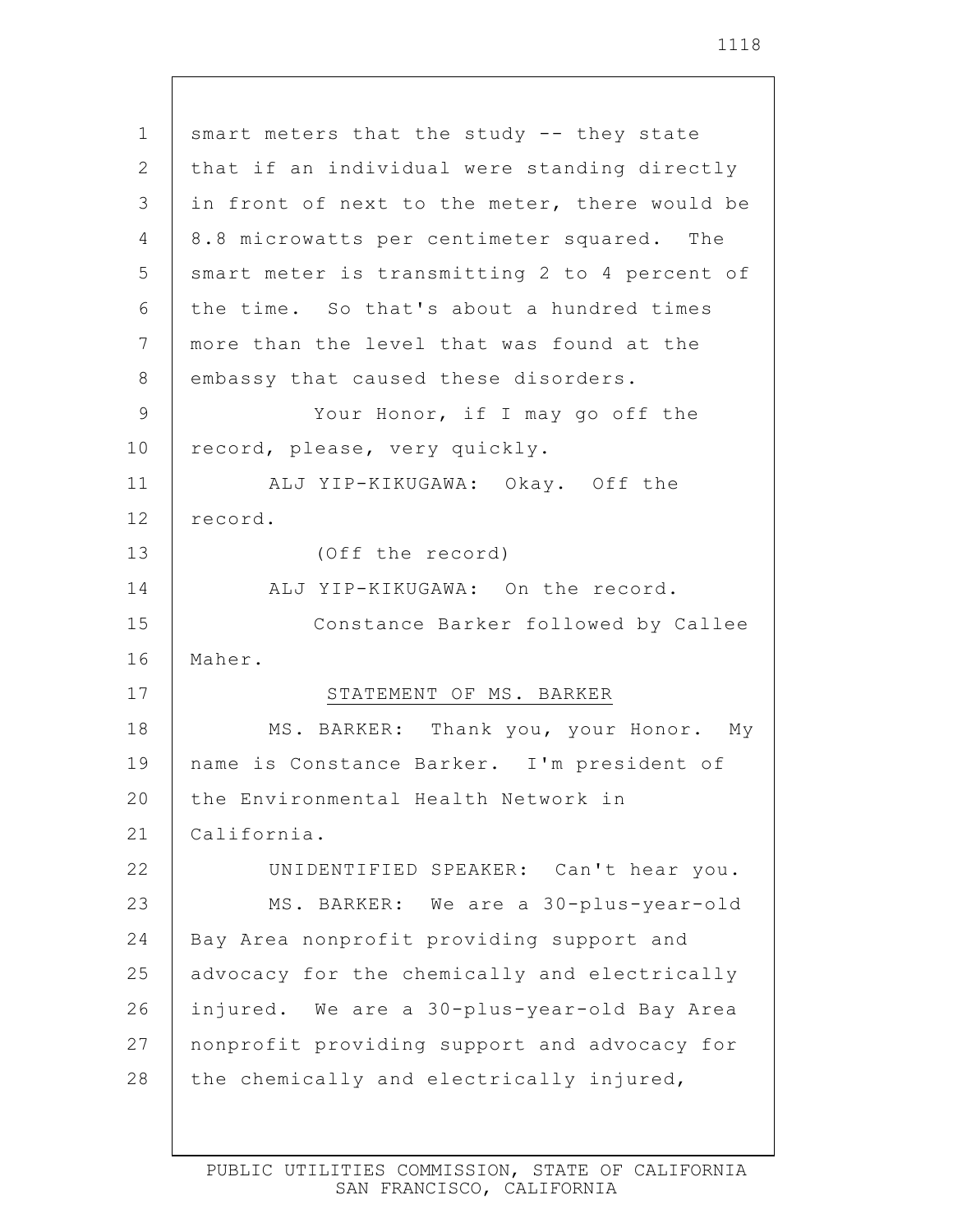| $\mathbf 1$  | which is to say, I represent a whole lot of   |
|--------------|-----------------------------------------------|
| $\mathbf{2}$ | people who pay the externalized costs for     |
| 3            | other people's profit making.                 |
| 4            | And I just want to say because                |
| 5            | nobody else has said it that the very many    |
| 6            | people who have come up here and identified   |
| 7            | themselves as electrically sensitive, each    |
| 8            | and every one of those people paid a cost to  |
| 9            | be here today. They paid a cost in their own  |
| 10           | health that they will continue paying for     |
| 11           | days, weeks, or sometimes even months         |
| 12           | afterwards to be here. And I just want to     |
| 13           | personally thank every one who came here      |
| 14           | today and was willing to pay that cost        |
|              |                                               |
| 15           | because I know what that cost is.             |
| 16           | (Applause)                                    |
| 17           | MS. BARKER: And on behalf of our many         |
| 18           | members and friends not only in this state    |
| 19           | but across the country and across the world,  |
| 20           | I want to offer three answers to the          |
| 21           | questions you put out here today. First,      |
| 22           | with regard to meters, analog meters are all  |
| 23           | that will help us. And if there's not enough  |
| 24           | of those to go around because somebody made a |
| 25           | decision to get rid of a bunch of them,       |
| 26           | that's on the people who made that decision,  |
| 27           | not on the real people who need them.         |
| 28           | As regards fees when you're trying            |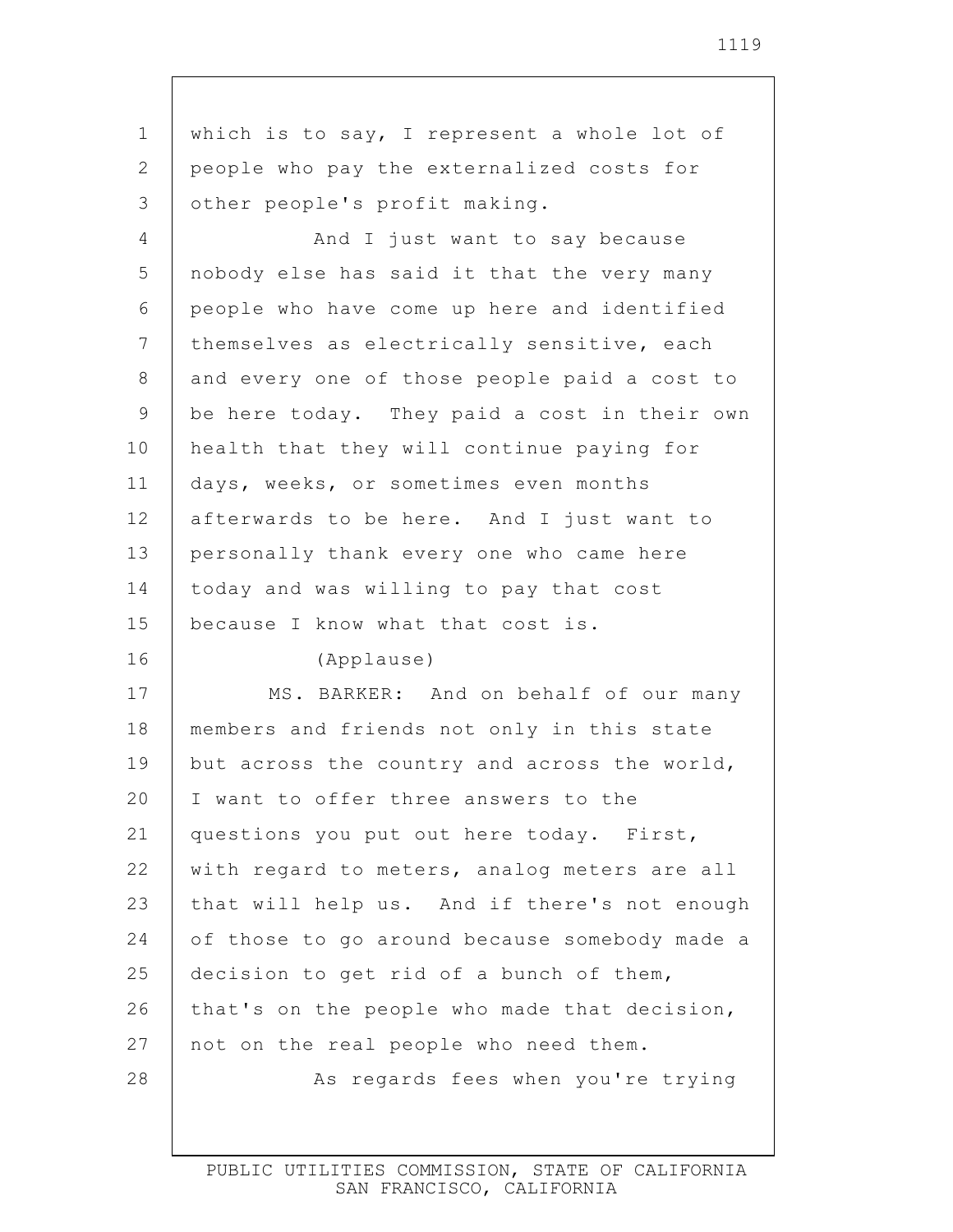| $\mathbf 1$     | to live on like an \$800 a month or SSI check |
|-----------------|-----------------------------------------------|
| 2               | or a little bit more than that in Social      |
| 3               | Security Disability, even \$5 a month is too  |
| 4               | much to be asked to pay for this kind of      |
| 5               | thing. It's unconscionable to do that to      |
| 6               | poor people or to anybody who is just trying  |
| $7\phantom{.0}$ | to protect their health, their privacy and    |
| 8               | their safety from something somebody else     |
| 9               | did.                                          |
| 10              | Third, ADA responsibilities, you              |
| 11              | know, access responsibilities mean nothing if |
| 12              | there's not an opt-out for local governments, |
| 13              | communities, businesses, apartments and       |
| 14              | condos. And it ought to be mandated too.      |
| 15              | Thank you.                                    |
| 16              | ALJ YIP-KIKUGAWA: Thank you.                  |
| 17              | (Applause)                                    |
| 18              | ALJ YIP-KIKUGAWA: Sandy Maurer                |
| 19              | followed by Greg Crouse.                      |
| 20              | Okay. Greg Crouse                             |
| 21              | STATEMENT OF MR. CROUSE                       |
| 22              | MR. CROUSE: Hi. My name is Greq               |
| 23              | Crouse. I'm from Mendocino County. I am       |
| 24              | a -- I do radio shows on topics. I'm also an  |
| 25              | organizer for reduced smart meters in         |
| 26              | Mendocino County. And we have got quite a     |
| 27              | few petitions together, and we did a process  |
| 28              | in which we had a resolution in our county to |
|                 |                                               |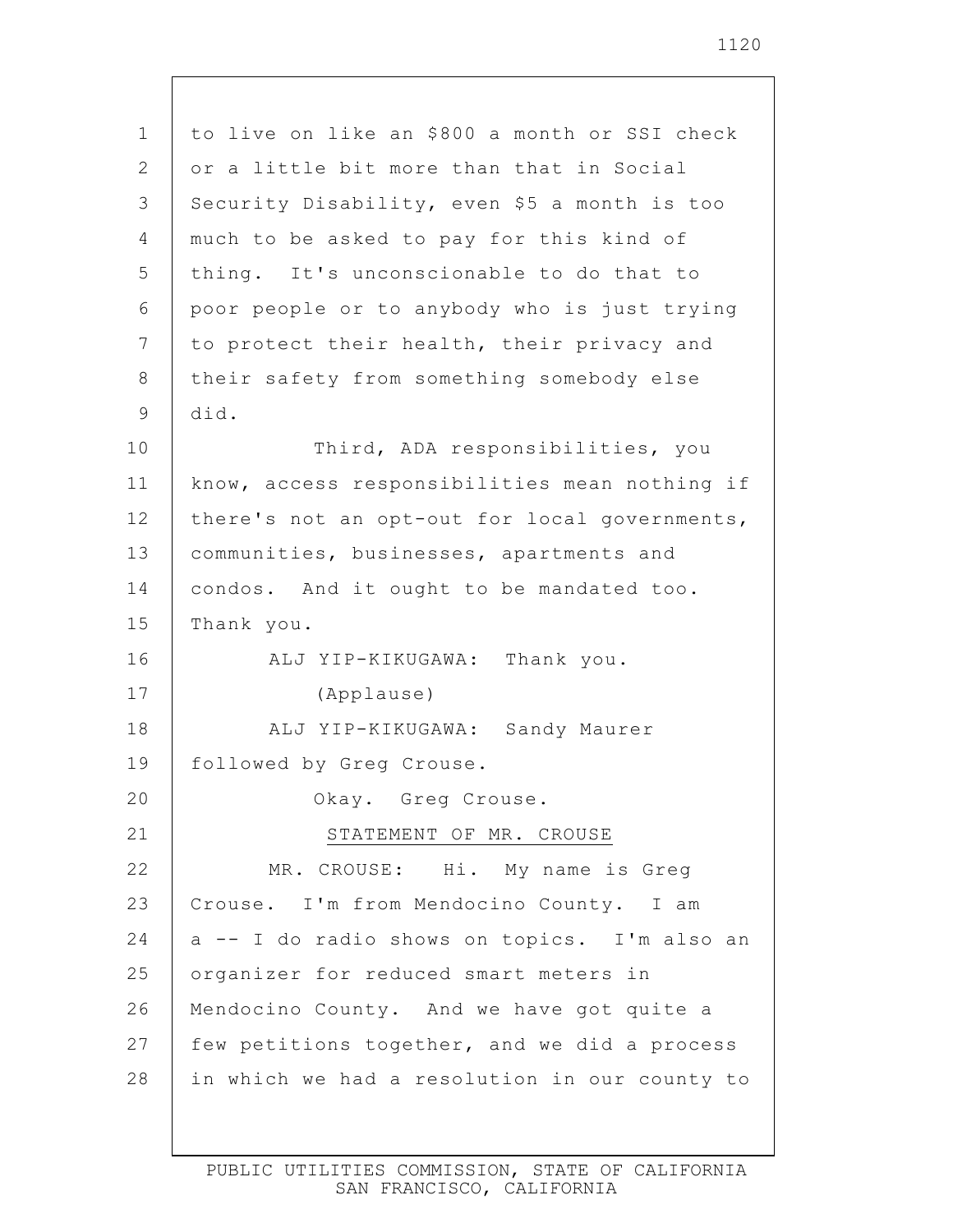1 2 3 4 5 6 7 8 9 10 11 12 13 14 15 16 17 18 19 20 21 22 23 24 25 26 27 28 hold back on the smart meters. And of course we were ridden over by the CPUC. So what I wanted to address with you with all this is that I feel that the CPUC has totally ridden over our democracy. And the reason why I say that is 57 cities and counties have put together resolutions. Lots of people have gone to meetings and put together proposals. And the CPUC just sits on them. And we can't sue because to sue is -- this is a utility process. We have to go through the process of waiting for the CPUC to make a decision. Well, the frustrating part about this is that the CPUC is run by a president who was a executive in the power companies. Now, what kind of regulations could we have here when the president of the Commission is actually someone basically in the pocket of the whole process? So I say that the problem here is, I talked to my colleagues in my county, my friends, and they're not willing to come down here because, you know why? Their voice has been lost. They talked to their supervisors. Their supervisors voted five to zero for this resolution, and nothing happens. What's with that?

1121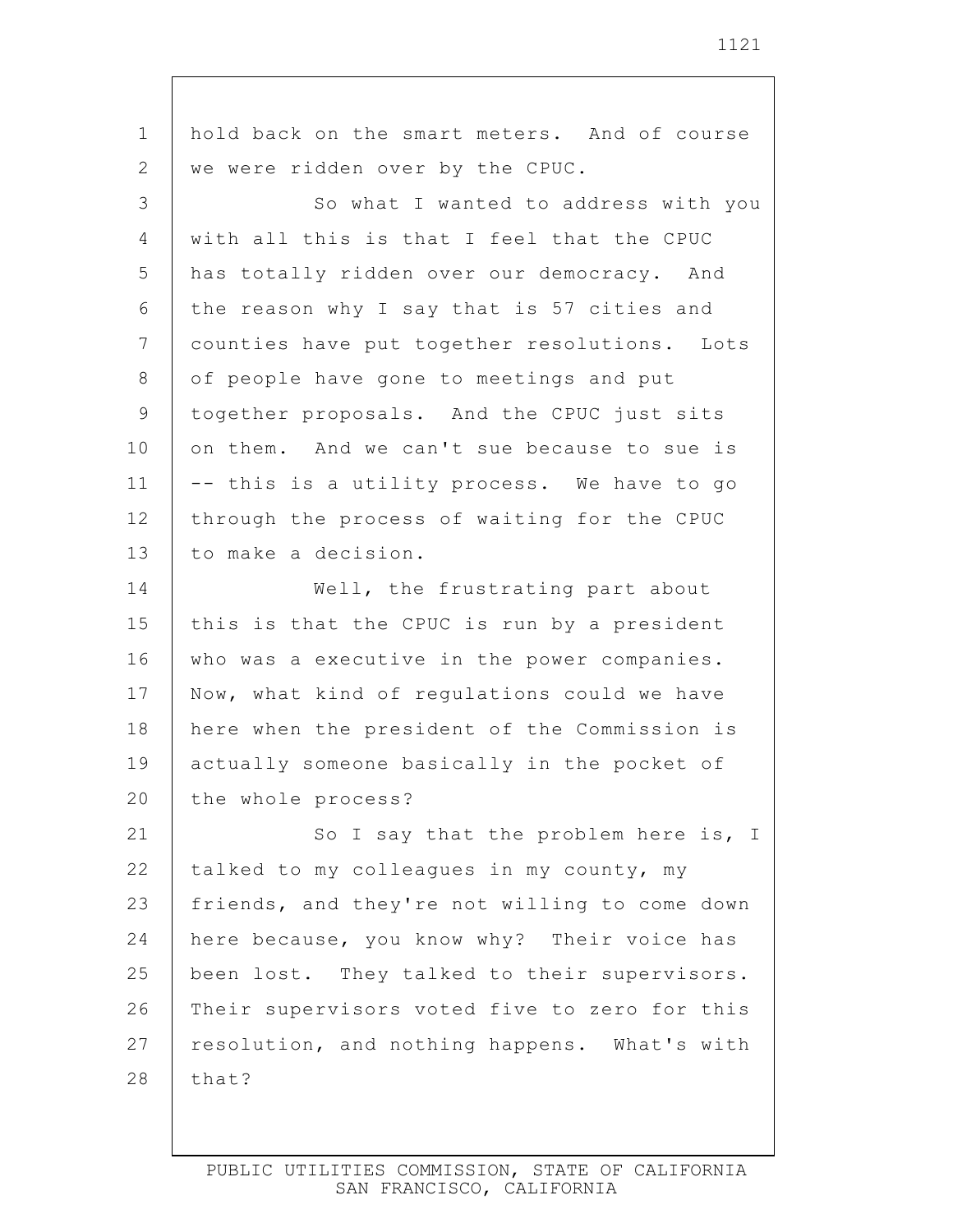1 2 3 4 5 6 7 8 9 10 11 12 13 14 15 16 17 18 19 20 21 22 23 24 25 26 27 28 So then the other thing I want to address is because I'm from a rural community, a lot of people self-read their meters. They can't self-read their meters anymore because PG&E says they can't do that. When I talked to the Department of Ratepayer Advocates, they said, well, they're not very accurate. That doesn't make any sense. Why would they let them continue to read their meters when they're inaccurate. And in fact, they're more accurate than the meter readers. And the last thing I want to say is the shield report. There were so many errors in Bakersfield that the shield report isn't accurate. What did we pay for and why did we pay for it? Why did the companies that made the meters pay to check the accuracy of the meters when in fact Senator Florez wanted the smart meters to be looked at. ALJ YIP-KIKUGAWA: Thank you. MR. CROUSE: Why wasn't it looked at? Thank you. ALJ YIP-KIKUGAWA: Thank you. (Applause) ALJ YIP-KIKUGAWA: Pauline Phillips followed by Bridget Breese. STATEMENT OF MS. PHILLIPS MS. PHILLIPS: I lost my home in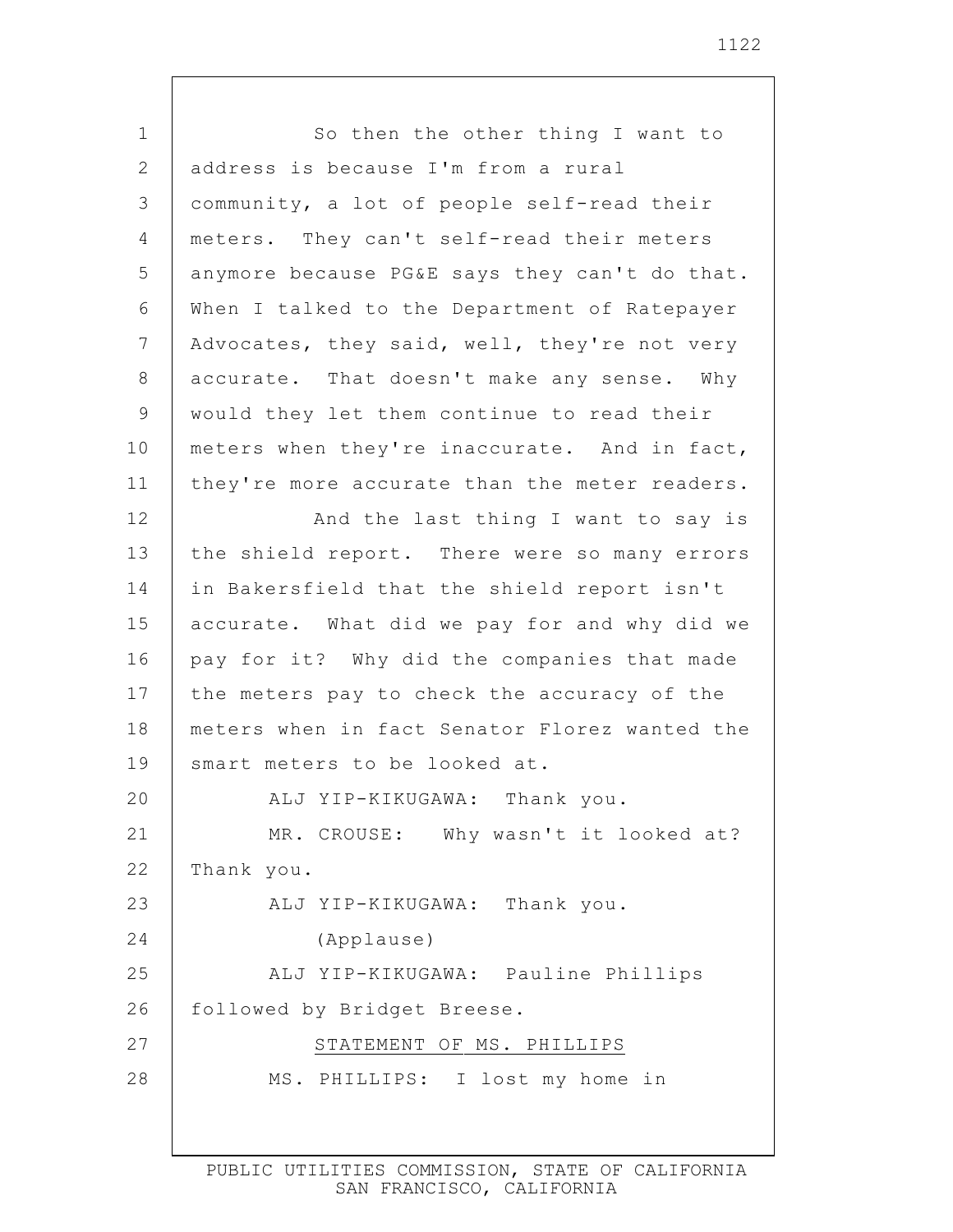1 2 3 4 5 6 7 8 9 10 11 12 13 14 15 16 17 18 19 20 21 22 23 24 25 26 27 28 2008/2009 in San Mateo County because I couldn't work and couldn't pay the mortgage and I lost my home. I left, went up to Mendocino County where there would be no cell towers up there, but I did get the right people. I have heavy metal poisoning, and it's environmental. I have lead poisoning, mercury from the cheeks, you name it. We are working on it to get it out, and I'm better. I'm living in my -- I bought another house. They tried to put another meter on. My gate was locked. Thank God. And my neighbors - they came back, all had mercury or had the teeth been removed, the fillings removed. This is heavy metal. It's environmental. It's never going to work. That's my thing. Because you got to -- 1 in 6 people in the United States, World Health Organization, had lead poisoning. That's just to start. You got heavy metal poisoning. Work on it, find out about it, go on line. It will help you. Still can't use a smart meter. My neighbors have it. At my house had to have it grounded because it wasn't grounded. It was only 3 feet. You have to have an 8 foot one. There's a lot of that around. You're putting this technology on an antiquated electrical system that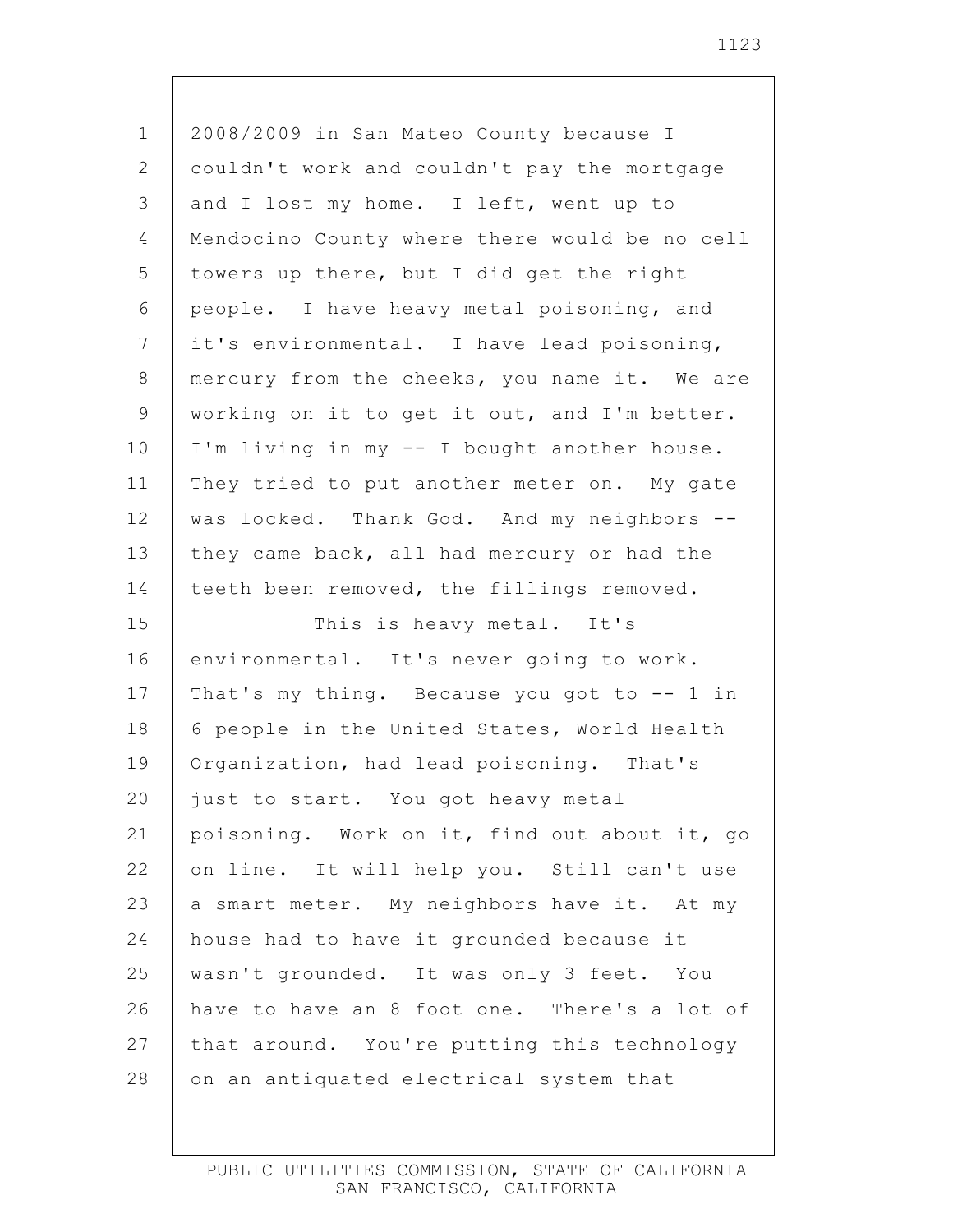| $\mathbf 1$    | doesn't -- can't handle it. There's a lot of |
|----------------|----------------------------------------------|
| 2              | things that need to be looked at. NETGEAR    |
| 3              | goes a hundred feet. I have NETGEAR in my -- |
| 4              | 50 feet from my neighbor. I've got NETGEAR   |
| 5              | and 2Wire in my living room. And I'm         |
| 6              | electrically sensitive.                      |
| $\overline{7}$ | I operate the house. I only have             |
| 8              | the refrigerator running. Okay. I've lost    |
| 9              | my home and my life savings. And I get to be |
| 10             | on medical and get to pay for me. So where   |
| 11             | are the costs going to stop? This isn't      |
| 12             | going to work. It's environmental. The main  |
| 13             | leading line is lead. You've all got it.     |
| 14             | Then you've got mercury, cadmium, thallium,  |
| 15             | and it's in the water. I have reports.       |
| 16             | ALJ YIP-KIKUGAWA: Thank you.                 |
| 17             | MS. PHILLIPS: I know I'm off the             |
| 18             | record.                                      |
| 19             | ALJ YIP-KIKUGAWA: Off the record.            |
| 20             | (Off the record)                             |
| 21             | ALJ YIP-KIKUGAWA: Back on the record.        |
| 22             | Bridget Breese.                              |
| 23             | STATEMENT OF MS. BREESE                      |
| 24             | MS. BREESE: Thank you for the chance         |
| 25             | to speak. I appreciate being here tonight.   |
| 26             | I recognize and thank everybody who spoke    |
| 27             | today and second everybody who spoke today.  |
| 28             | Very brave people. Thank you.                |
|                |                                              |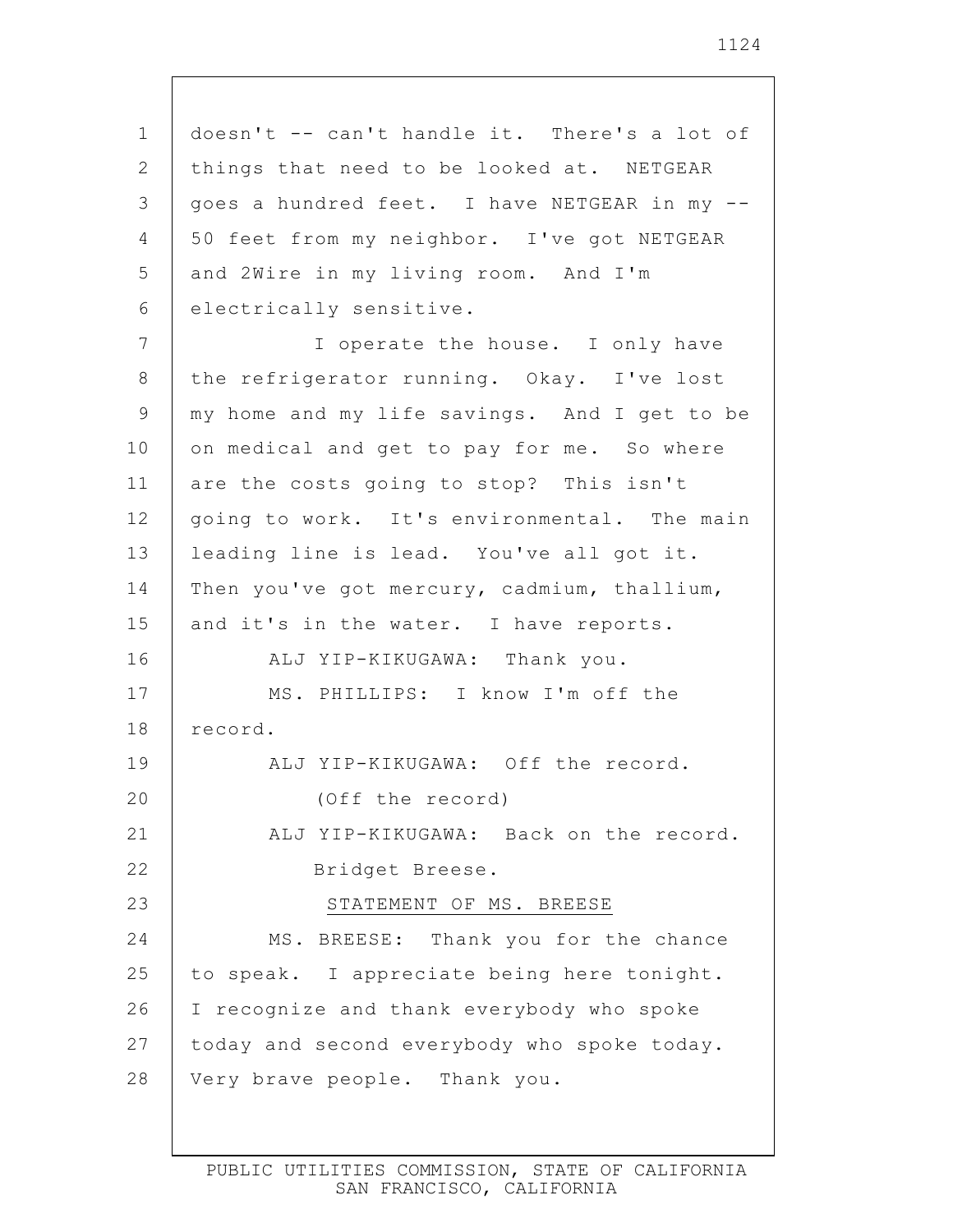| 1              | ALJ YIP-KIKUGAWA: Thank you.                  |
|----------------|-----------------------------------------------|
| $\mathbf{2}$   | (Applause)                                    |
| 3              | ALJ YIP-KIKUGAWA: Dave Hubert followed        |
| 4              | by James Bennet.                              |
| 5              | STATEMENT OF MR. HUBERT                       |
| 6              | MR. HUBERT: Hi. I'm Dave Hubert. I'm          |
| $\overline{7}$ | from Sebastopol. Very happy to be from a      |
| $8\,$          | place that cares about our health and has     |
| 9              | sent the mayor to speak out against smart     |
| 10             | meters and for moratorium and deferment. My   |
| 11             | background is in research and statistics, and |
| 12             | I do understand the studies being done prior  |
| 13             | to something starting. Usually there are      |
| 14             | pilot studies, different factors are looked   |
| 15             | at, costs and benefits whenever a new         |
| 16             | technology is used.                           |
| 17             | Unfortunately, the costs are -- PG&E          |
| 18             | knew about the cost to the consumer, knew     |
| 19             | about their cost. The benefits, however, are  |
| 20             | for PG&E. The benefits don't do a whole lot,  |
| 21             | as many studies have shown, for the consumer. |
| 22             | And when a cost comes up that is not known    |
| 23             | about such as radical changes in health, 3    |
| 24             | percent of the popula -- the initial studies  |
| 25             | were not about wireless meters. 3 percent of  |
| 26             | the population is electrosensitive. So when   |
| 27             | that's a million Californians. 3 percent of   |
| 28             | 40 million Californians is about -- is over a |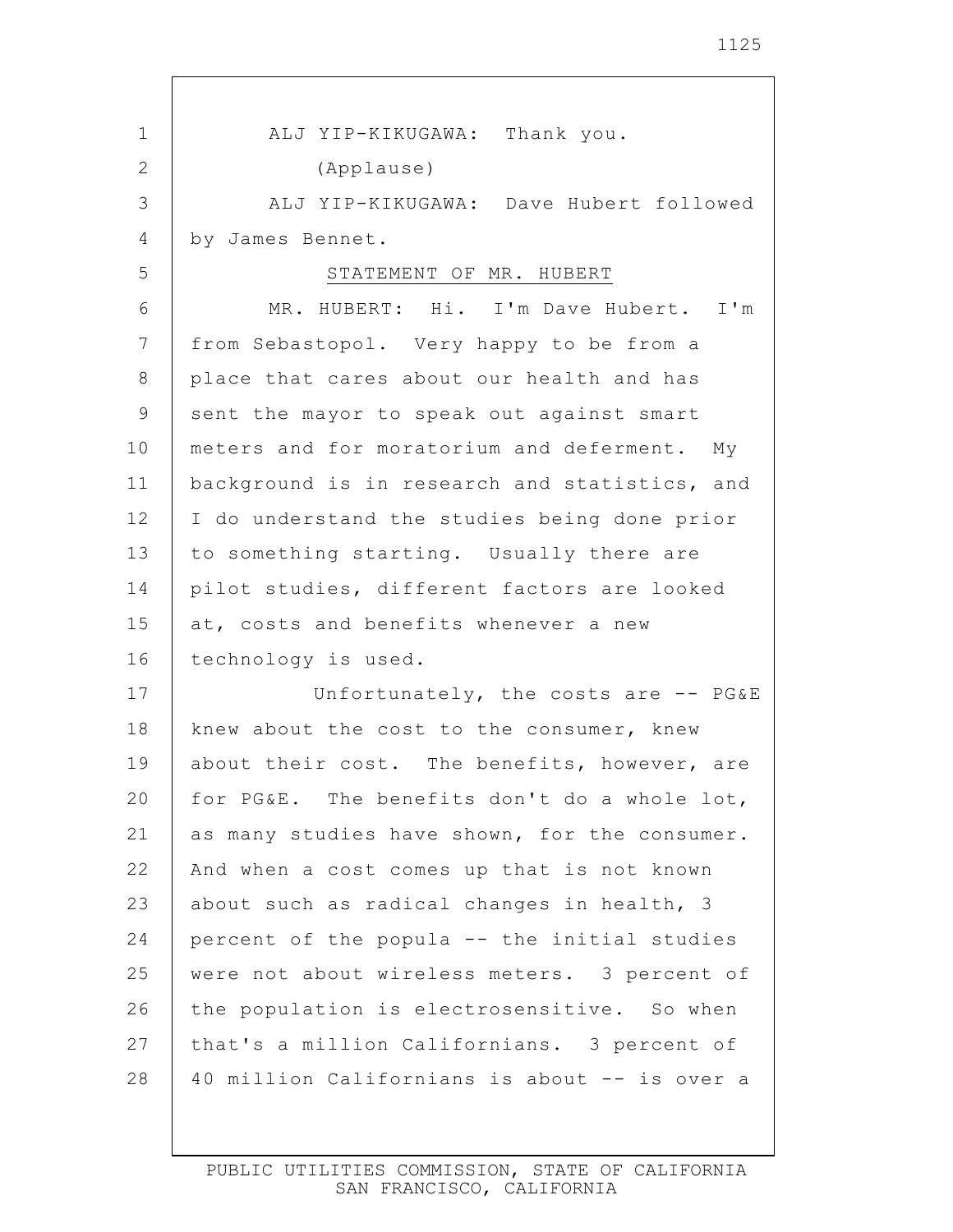1 2 3 4 5 6 7 8 9 10 11 12 13 14 15 16 17 18 19 20 21 22 23 24 25 26 27 28 million could feel something like this. These are not okay. These costs - we should not be charged to have to opt out. The meters should be thrown out the window. If they knew that there would be a million people affected, this would not be brought up by the CPUC or PG&E. I don't think PG&E knew what it was doing. I've heard different stories from different people that said, you know, sure, they don't want to lose money, but they don't want to hurt all the consumers in California is my personal belief. So I think something needs to be done starting with no cost opt-out, communities being allowed to opt out such as Sebastopol. Thank you. ALJ YIP-KIKUGAWA: Thank you. (Applause) ALJ YIP-KIKUGAWA: James Bennet followed by Mike Dunlap. STATEMENT OF MR. BENNET MR. BENNET: James Bennet, Sonoma County. As our instincts have told us and our research will confirm, it shames me to say that we find ourself in the midst of an enormous oppression. It is UN Agenda 21 sustainable development, and it very much pertains to the subject matter that we are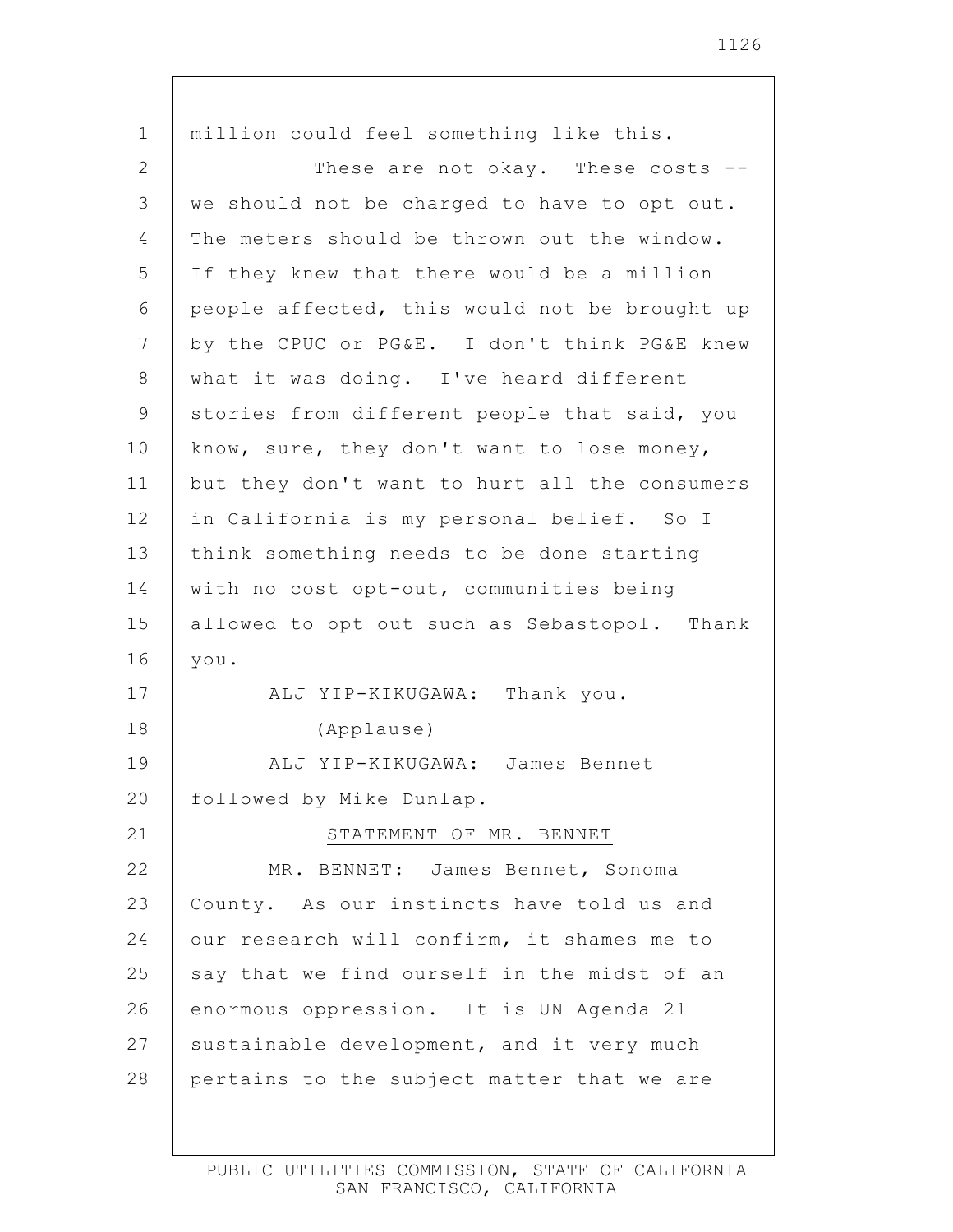1 2 3 4 5 6 7 8 9 10 11 12 13 14 15 16 17 18 19 20 21 22 23 24 25 26 27 28 here today for. Its local implementation NGO was ICLEI, International Council for Local Environmental Initiatives. This NGO was tasked with implementing the action plan that is Agenda 21 on a local level. PG&E is a documented stakeholder and a public private partner in this globalist oppression. Smart meters are an enormous part of a municipal framework that provides for our containment, our surveillance, where our actions, our consumptions, and our limited mobility are actually reduced to a commodity to be granted by and reconciled through the state. Now, the fact that the amount of physical ailments that come from these smart meters could fill two pages in small print is not a secret. Documents have been uncovered that lead us to believe that our government, who is complicit in this oppression, is more than mindful of it. And this chapter should be about our all redefining what us and them really means. It's not about rich or poor or left or right. I would suggest that as hard as it is we try not to reside in fear, which is the frequency of oppression. ALJ YIP-KIKUGAWA: Thank you. MR. BENNET: And to stand up for the

> PUBLIC UTILITIES COMMISSION, STATE OF CALIFORNIA SAN FRANCISCO, CALIFORNIA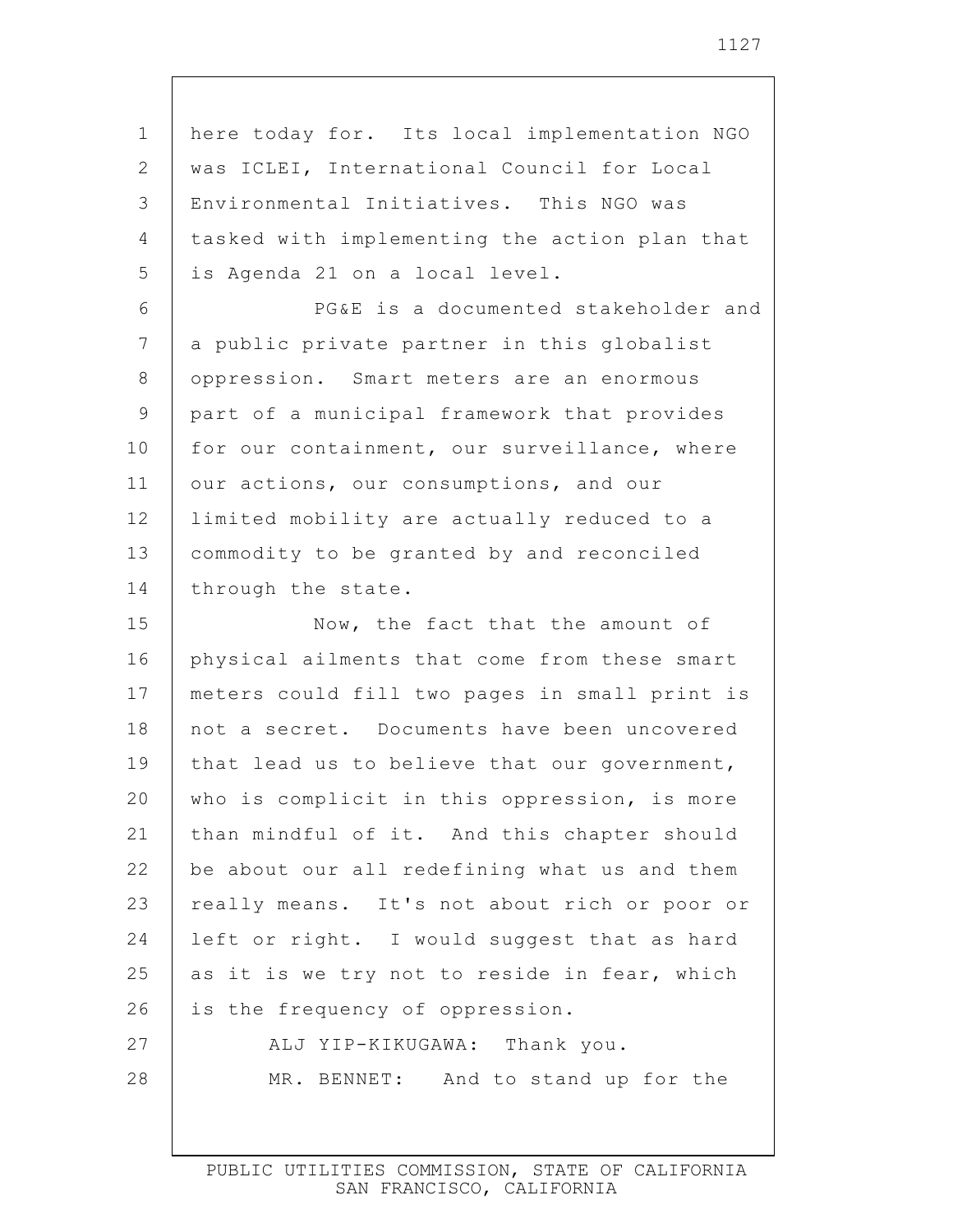| $\mathbf 1$    | highest version of ourselves that we can.     |
|----------------|-----------------------------------------------|
| $\mathbf{2}$   | And we stand in dissent.                      |
| 3              | ALJ YIP-KIKUGAWA: Off the record.             |
| $\overline{4}$ | (Off the record)                              |
| 5              | ALJ YIP-KIKUGAWA: Back on the record.         |
| 6              | Mr. Dunlop.                                   |
| 7              | (No response)                                 |
| $8\,$          | ALJ YIP-KIKUGAWA: Nancy Hubert. That          |
| $\mathsf 9$    | will be followed by James Haig.               |
| 10             | STATEMENT OF MS. HUBERT                       |
| 11             | MS. HUBERT: Hi. Partially I'd just            |
| 12             | like to say that I'm in agreement with pretty |
| 13             | much everything that's been said here today   |
| 14             | and have experienced it myself. And like      |
| 15             | most here I believe no one should have to pay |
| 16             | to have something removed they never wanted   |
| 17             | in the first place. Also John Eder, who is    |
| 18             | one of the city council members in Sebastopol |
| 19             | was planning on being here and couldn't make  |
| 20             | it because of illness today. So he called     |
| 21             | and asked that I convey what he has to say.   |
| 22             | First of all, that he stands with             |
| 23             | our Sebastopol mayor and our council members  |
| 24             | who spoke today at the beginning of the       |
| 25             | meeting and that he thinks the entire City of |
| 26             | Sebastopol should be able to opt out as a     |
| 27             | community. And of course by -- of course not  |
| 28             | just Sebastopol should be able to opt out.    |
|                |                                               |

 $\mathbf{I}$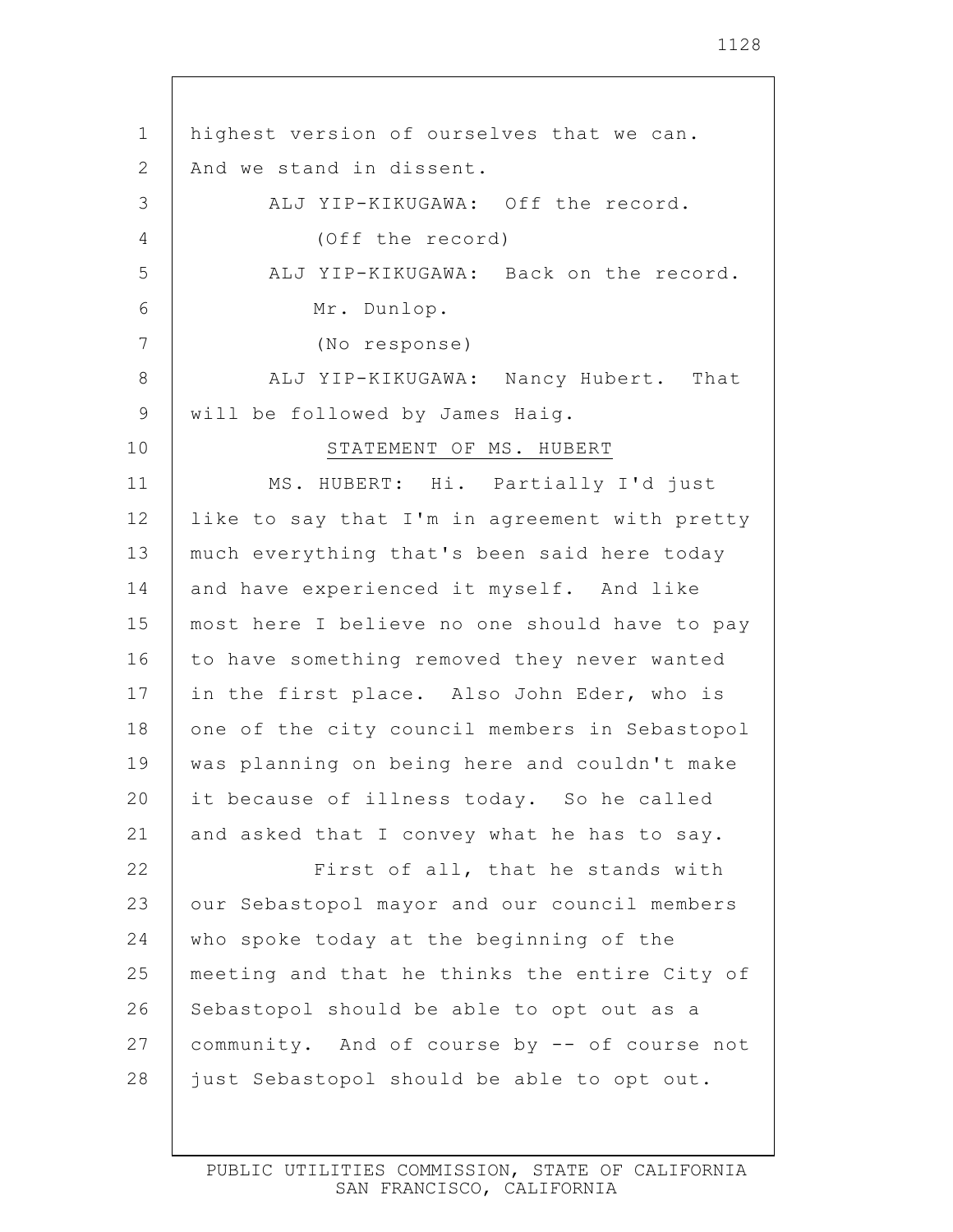1 2 3 4 5 6 7 8 9 10 11 12 13 14 15 16 17 18 19 20 21 22 23 24 25 26 27 28 Those were his words. And at a minimum there be a no-cost opt-out and there be shielding for apartment dwellers. So I really think what we need to talk about are community-wide opt outs. And in fact, I think we should just scrap the whole program. It's just hurting too many people. (Applause) ALJ YIP-KIKUGAWA: Thank you. James Haig followed by Daina Davis. (No response) ALJ YIP-KIKUGAWA: Is Daina Davis here? John Mock. And he will be followed by Alex Stadtner. STATEMENT OF MR. MOCK MR. MOCK: I'm John Mock of Sebastopol with something completely different. I'm here to talk about alternatives to the current smart meter program which I hope will work well with apartments. I speak as a computer professional who has had the exact e-mail address since 1969 and watched Stanford make its first network connection to MIT. I've dealt with amateur radio licenses for 20 years, and I am required by the FCC to be knowledgeable about power lines. I do hardware design as well as networking and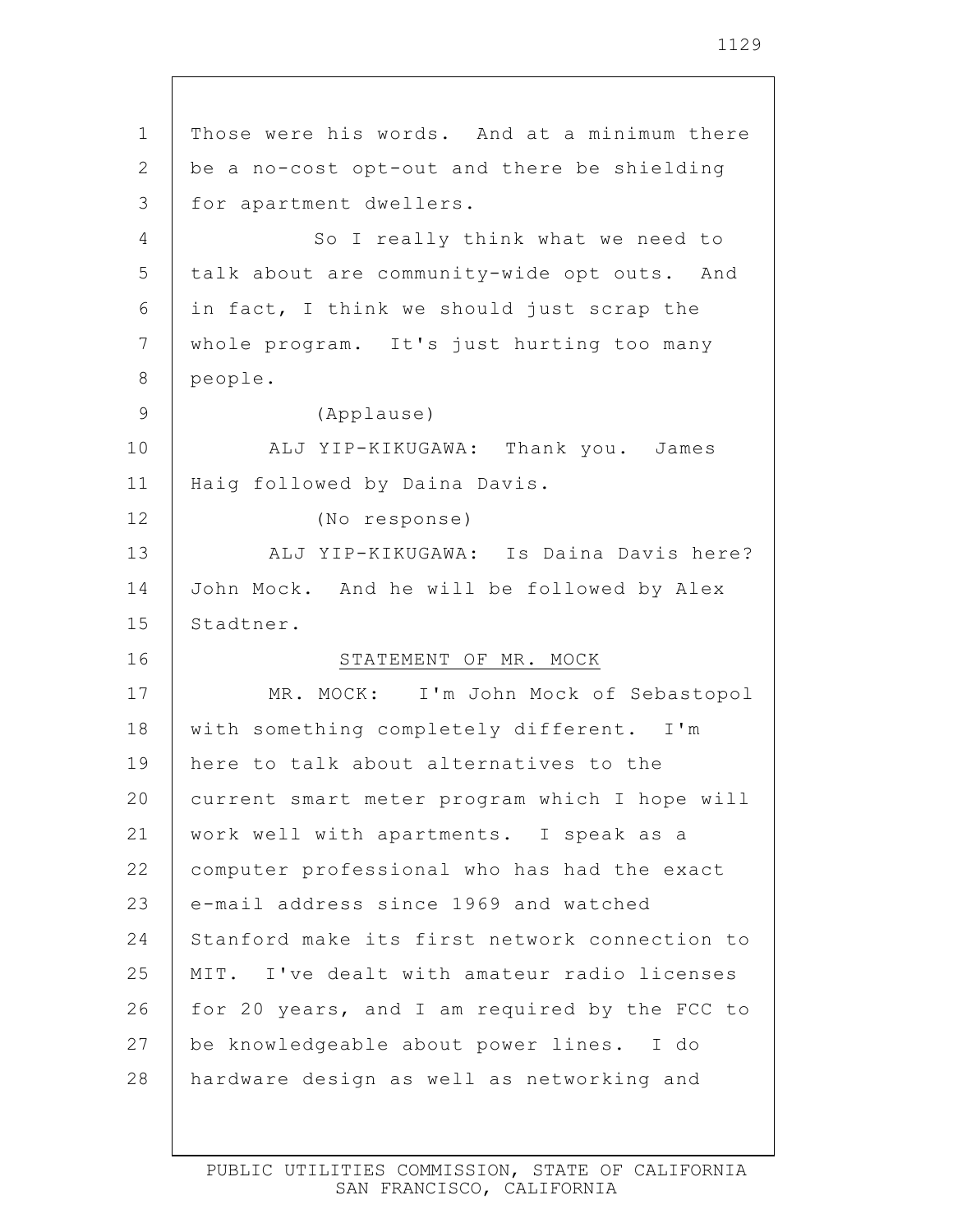1 2 3 4 5 6 7 8 9 10 11 12 13 14 15 16 17 18 19 20 21 22 23 24 25 26 27 28 systems programming. This is a wide link project, and I brought the development along to give you an idea of the size and cost of such equipment. Most people who are sensitive to radio emissions don't use wi-fi and probably use a direct connection to the net most likely via ethernet. This can be done with shielded cable producing no measurable emissions. My proposal is simple, to offer a smart meter with an optional internet port. A card like this is all that it takes to do the job. It just plugs in. It costs about \$4. The connector is about 1. So let's offer a smart meter which includes an optional internet port. If a smart meter detects internet while the cable is plugged in it sends reports via the internet rather than by radio. The smart meter radio is then only used as a backup. A board like this from - the internet -- I'm sorry. No RF emissions for those who are sensitive. And the power company will still get its reports without meaningful delay. But wait. We could have an even smarter meter that could function for emergency communication if it has, for example, a battery backup or a plug for an

> PUBLIC UTILITIES COMMISSION, STATE OF CALIFORNIA SAN FRANCISCO, CALIFORNIA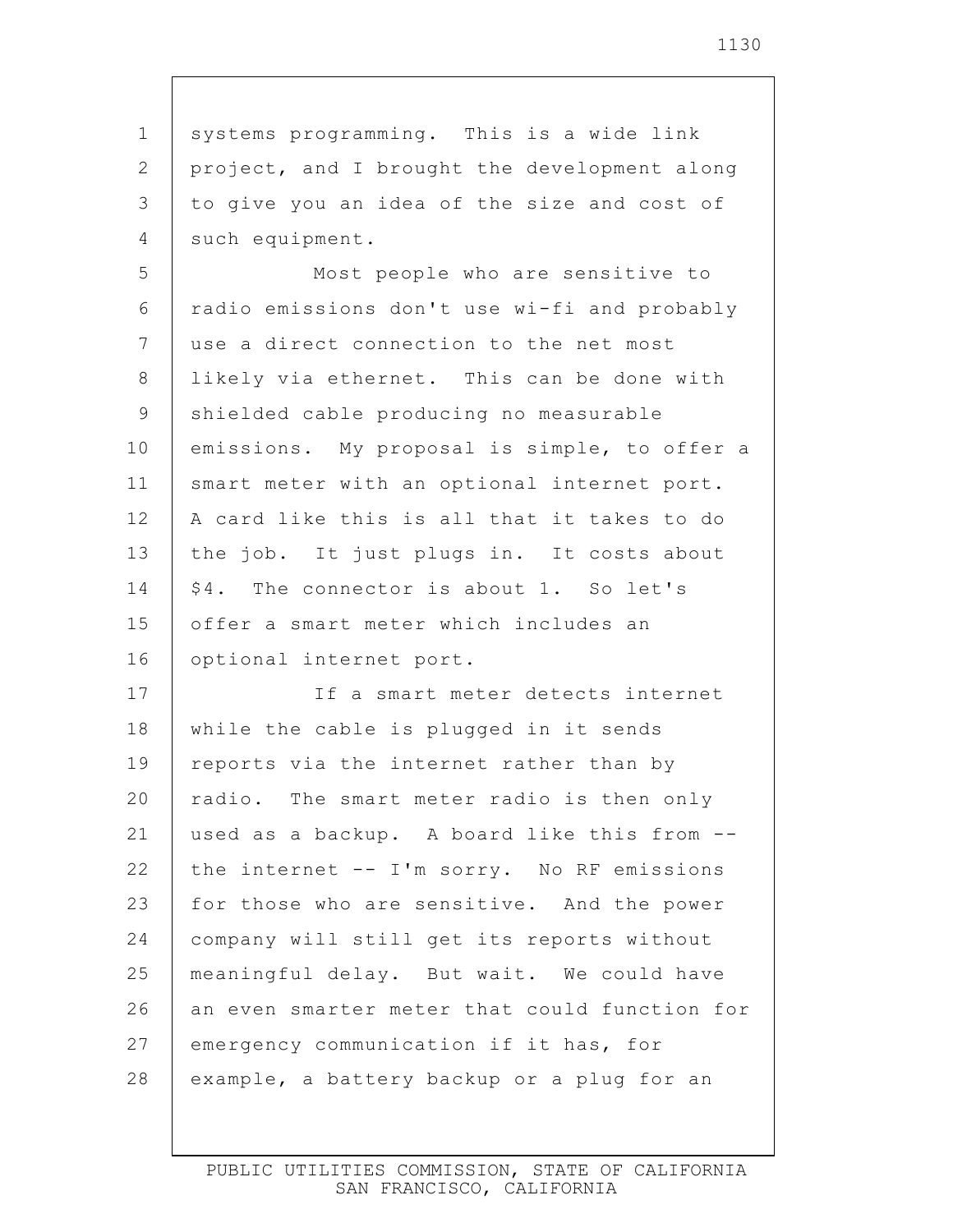1 2 3 4 5 6 7 8 9 10 11 12 13 14 15 16 17 18 19 20 21 22 23 24 25 26 27 28 external battery. ALJ YIP-KIKUGAWA: Okay. Thank you. Thank you very much. ALJ YIP-KIKUGAWA: Alex Stadtner followed by Kathleen Emery. S-t-a-d-t-n-e-r. (No response) ALJ YIP-KIKUGAWA: Okay. Kathleen Emery. (No response) ALJ YIP-KIKUGAWA: April Hurley. Dr. Hurley? (No response) ALJ YIP-KIKUGAWA: Jeffrey Fawcett. Layna Berman. Cairian Mercier. (No response) ALJ YIP-KIKUGAWA: Linda Berg. STATEMENT OF MS. BERG MS. BERG: My name is Linda Berg from Sebastopol. And I want to thank you all for being here and doing -- UNIDENTIFIED SPEAKER: Speak up. MS. BERG: I want to thank the audience, the public here for doing what it has done to bring this issue to become an issue because what it is of course is corporate governmental tyranny. And I thank you for organizing. We need to continue to organize. We need to speak up more. We need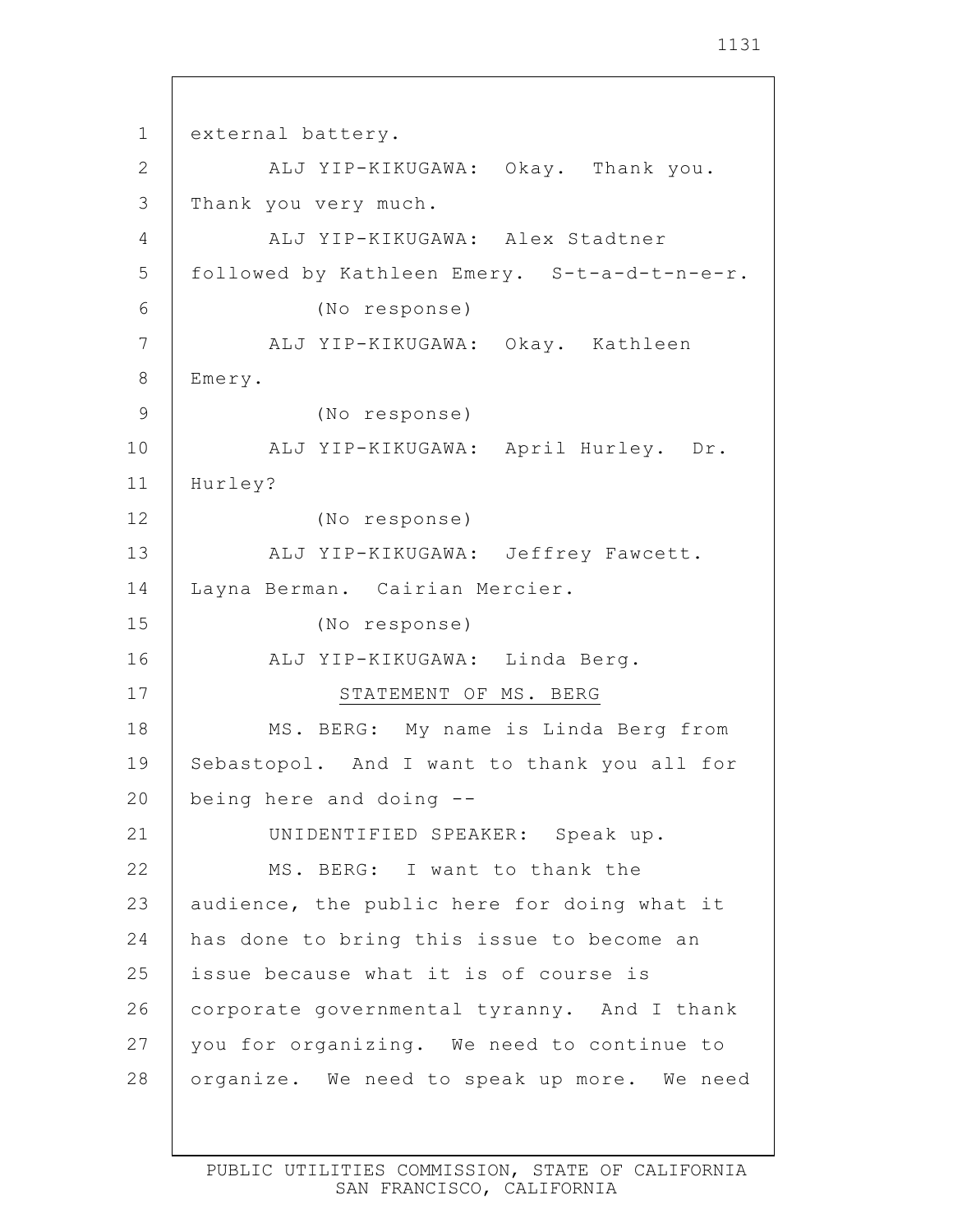1 2 3 4 5 6 7 8 9 10 11 12 13 14 15 16 17 18 19 20 21 22 23 24 25 26 27 28 to network ourselves. ALJ YIP-KIKUGAWA: Excuse me. Off the record. (Off the record) ALJ YIP-KIKUGAWA: On the record. And you may finish, but please remember that these are comments that are for the Commission. This is not a forum for you to be inciting the audience or directing the audience. UNIDENTIFIED SPEAKERS: We are the public. We're already incited. MS. BERG: It's only because there's been no meaningful conversation with the public community -- the Public Utilities Commission, and I'm addressing the public. The public needs to, as other people have said, take back their power. You need to speak up. Thanks to some of you and many of you, I don't have a smart meter in my 60 unit apartment complex because you in Sebastopol have already refused to -- UNIDENTIFIED SPEAKER: We have a large audience. Can you speak to the camera. UNIDENTIFIED SPEAKER: Sit down. MS. BERG: Well, I don't want to turn my back to the audience because, you know, because it is all about you and us.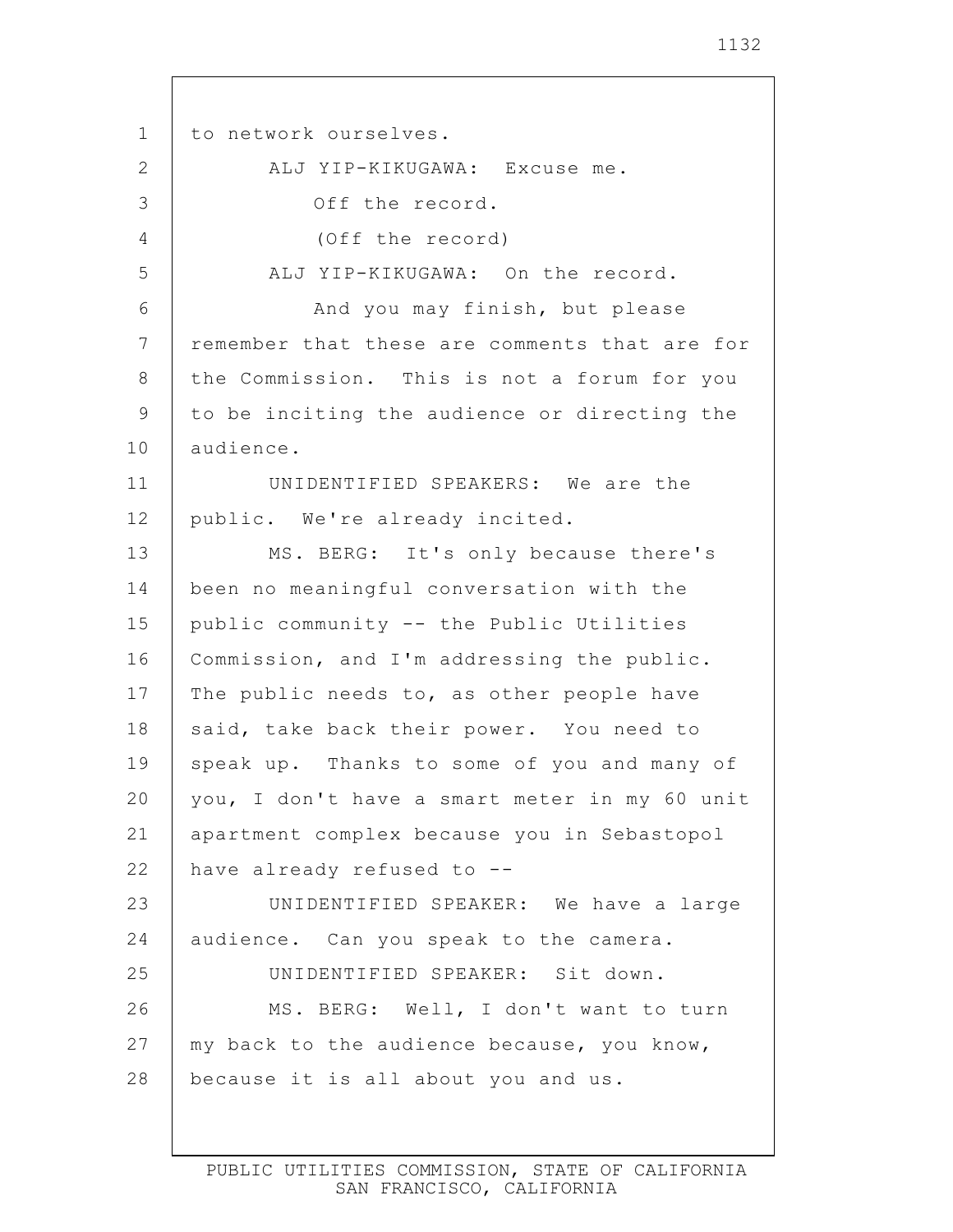1 2 3 4 5 6 7 8 9 10 11 12 13 14 15 16 17 18 19 20 21 22 23 24 25 26 27 28 UNIDENTIFIED SPEAKER: Thank you. MS. BERG: I encourage you to write letters to the papers and to go on radio and to continue being active against this. We need to take back our power. Thank you for being here. (Applause) ALJ YIP-KIKUGAWA: Cheryl Case followed by Berry Gordon. Cheryl Case? Berry Gordon? Gala Gordon? (No response) ALJ YIP-KIKUGAWA: Patricia Dines. STATEMENT OF MS. DINES MS. DINES: Hello there, Judge. Thank you very much for coming today. I feel like there are so many people who have been suffering and crying out to be heard. I'm really grateful for this chance to speak to you today. I really hope you'll take to heart the things that are being said. I know there are many other people who feel these things. At this time I'd like to make these key points. Firsts of all, I object to any fee being charged to choose meter type either as a set up fee or an ongoing fee. Just to ask the question how to pay the opt-out program is to lead to certain answers. I

PUBLIC UTILITIES COMMISSION, STATE OF CALIFORNIA SAN FRANCISCO, CALIFORNIA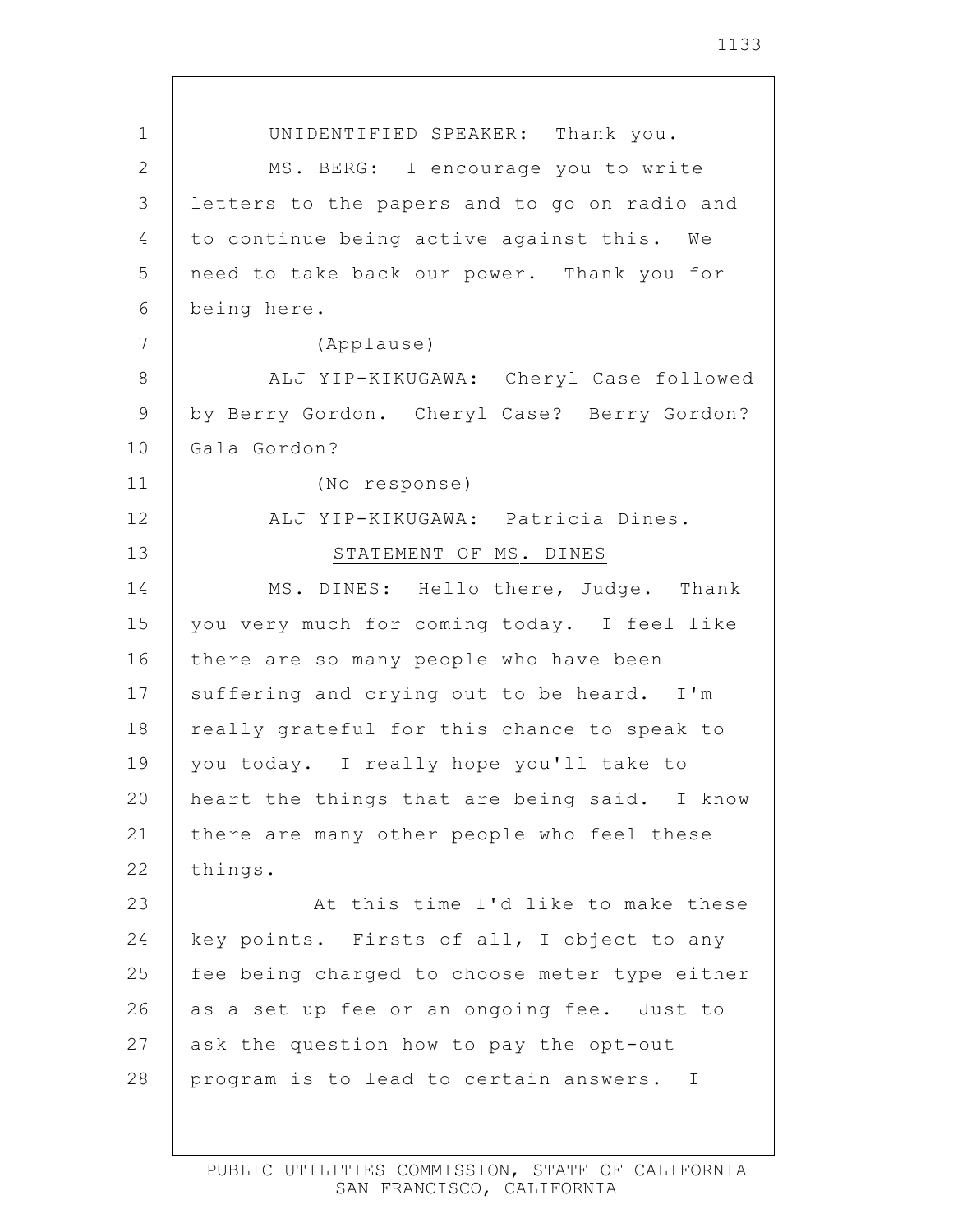| $\mathbf 1$    | don't think it's the right question. I think |
|----------------|----------------------------------------------|
| $\overline{2}$ | what we pay now already pays for analog      |
| 3              | meters and meter readers. That is already    |
| 4              | being paid for. The new kids on the block    |
| 5              | are the smart meters. Therefore, it's the    |
| 6              | people who want the smart meters who should  |
| $\overline{7}$ | be paying for this new technology starting   |
| 8              | with PG&E. If they don't see the benefit of  |
| 9              | paying for the technology, they shouldn't    |
| 10             | install it. I don't want the technology. I   |
| 11             | shouldn't have to pay.                       |
| 12             | If business wants smart meters, then         |
| 13             | they can opt in with informed consent on the |
| 14             | risks of the technology. It's astonishing to |
| 15             | me that this technology was implemented.     |
| 16             | PG&E is a monopoly. It has a special         |
| 17             | responsibility to protect our safety and not |
| 18             | force us to be exposed to dangerous          |
| 19             | experimental technology. True choice         |
| 20             | requires no fees. And the barrier of fees is |
| 21             | not true choice.                             |
| 22             | I'm in a special situation where             |
| 23             | I've got my neighbors' meters on the wall. I |
| 24             | pay an opt-out fee. They can't afford an     |
| 25             | opt-out fee. So I think we also have to have |
| 26             | provision that if one person in an area opts |
| 27             | out, everyone else can opt out for no        |
| 28             | additional fee. I think the real solution is |
|                |                                              |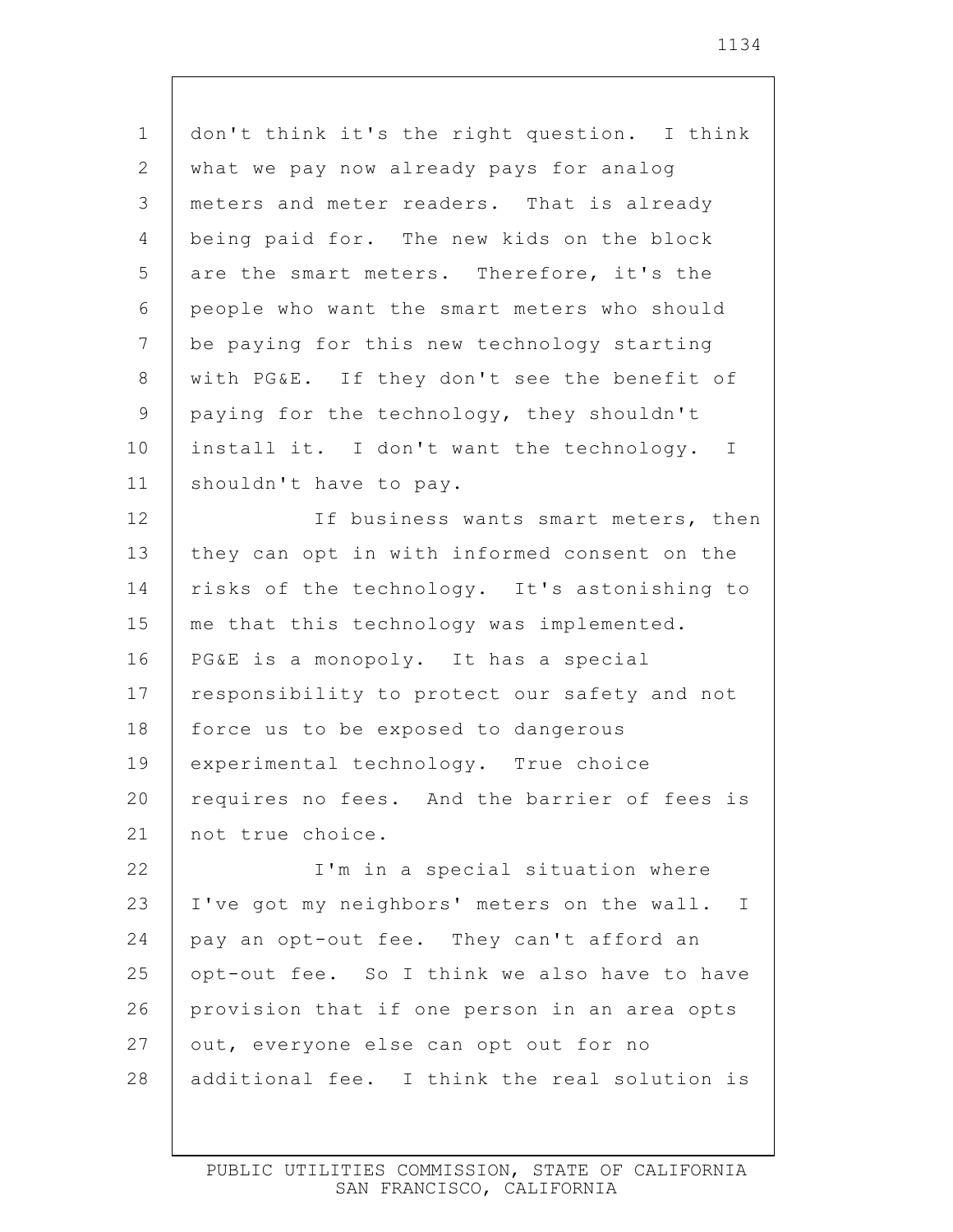1 2 3 4 5 6 7 8 9 10 11 12 13 14 15 16 17 18 19 20 21 22 23 24 25 26 27 28 we need to have a moratorium on installation of these smart meters, perhaps even pulling them back until they have been proven to be safe. If we don't do that then we at least need to have the ability to opt -- if we don't do that we should opt in, have an opt-in program where people choose if they want to be exposed. If we don't do that, we need to have an opt-out program without fees. And there needs to be a provision for groups of people to opt out with only one fee or one person to opt out and the neighbors get to opt out at an additional fee, and for communities to opt out. Right now we feel powerless because we are not given choice. Democracy requires choice, and monopoly requires choice. Thank you very much. ALJ YIP-KIKUGAWA: Thank you. (Applause) ALJ YIP-KIKUGAWA: Lynne Sayler. Lynne Sayler. (No response) ALJ YIP-KIKUGAWA: Then that is end of the people who have signed up to comment. I want to thank all of you for coming up here. I know many of you made the trip up here from far away. And I do appreciate that you did take the time to come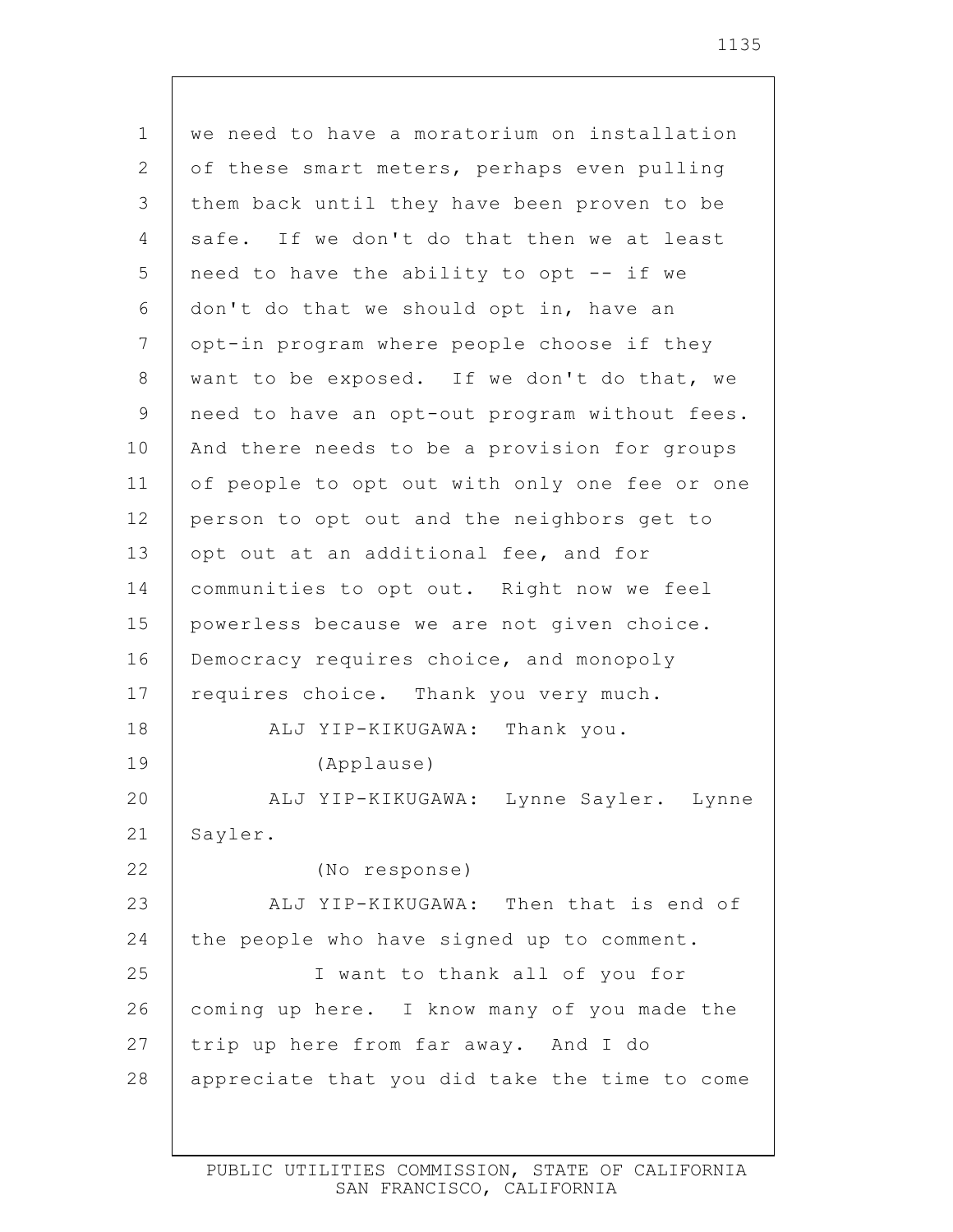1 2 3 4 5 6 7 8 9 10 11 12 13 14 15 16 17 18 19 20 21 22 23 24 25 26 27 28 out here. And thank you very much. KAREN: I was under the impression that I was the last speaker. ALJ YIP-KIKUGAWA: Are you Ms. Sayler? KAREN: I didn't hear. ALJ YIP-KIKUGAWA: I'm sorry. Why don't you come up. KAREN: I was told by the lady at the desk that I was No. 100. ALJ YIP-KIKUGAWA: Please, since I don't have your name on here you will need to give your name and also spell your last name. STATEMENT OF KAREN KAREN: My name is Karen. I came from Santa Cruz today. And since the smart meters have been installed in my apartment complex -- UNIDENTIFIED SPEAKER: Speak into the mic, please. KAREN: Since the smart meters have been installed in my apartment complex, which is a complex of 13 buildings, each building having 26 meters on the end of each building. And so I experienced health problems, racing heart that wakes me up in the middle of the night with my heart pounding so high that it literally jarred me awake. I have from time to time constant and persistent low grade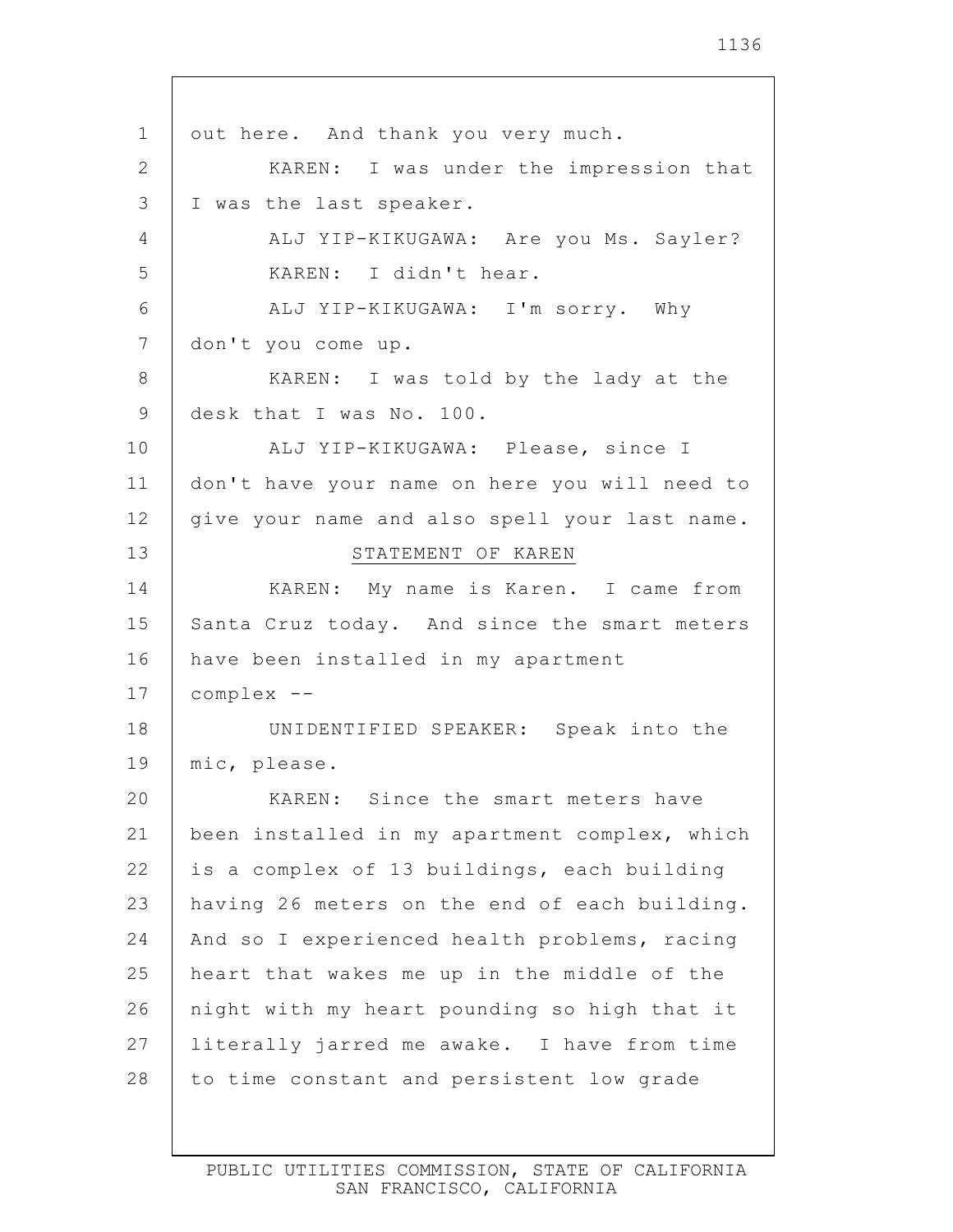1 2 3 4 5 6 7 8 9 10 11 12 13 14 15 16 17 18 19 20 21 22 23 24 25 26 27 28 headaches. [Inaudible] and I don't like having my mind including having to have my mind challenged by headaches. I've never been a person that had headaches before. That's very uncomfortable to me. I've been talking to students at the college that I go to, and they are very concerned about the G4, you know, new towers and the antennas. And that's impacting our health as well. And they're connecting the towers and the antennas for the smart meters. I have listened to different professors speak about the way PG&E has managed businesses before mentioning that one of the nuclear power plants was retrofitted in the opposite way it was supposed to have been retrofitted. So everything went the other way because the contractors did not know how to read the blueprints correctly. I think that's very serious. Daniel Hirsch and Arnie Gundersen talked about the nuclear power plants and the way PG&E has managed those. And I recently got part of my bill saying that they were going to be increasing the fees \$1.282 billion and that part of that was going to be \$200 million for the power plants. ALJ YIP-KIKUGAWA: Thank you.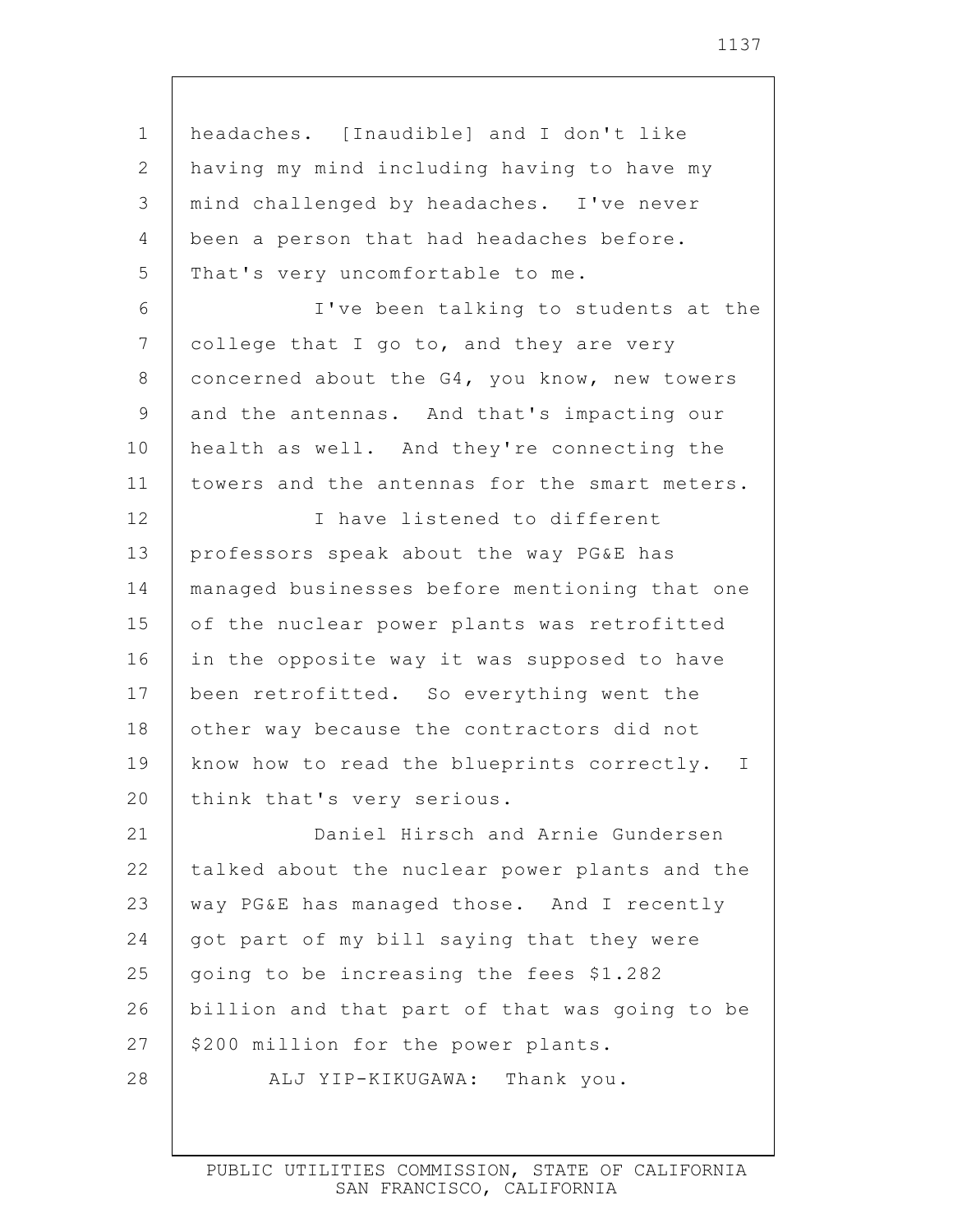KAREN: Yeah. So other students at my school, back to this. ALJ YIP-KIKUGAWA: All right. No. KAREN: They're having problems understanding -- ALJ YIP-KIKUGAWA: Thank you very much. Off the record. (Off the record) ALJ YIP-KIKUGAWA: Back on the record. Again, thank you very much every one for coming. I appreciate your sitting here. This hearing is adjourned, and we are off the record. (Whereupon, at the hour of 5:53 p.m., this public participation hearing was concluded.) \* \* \* \* \*